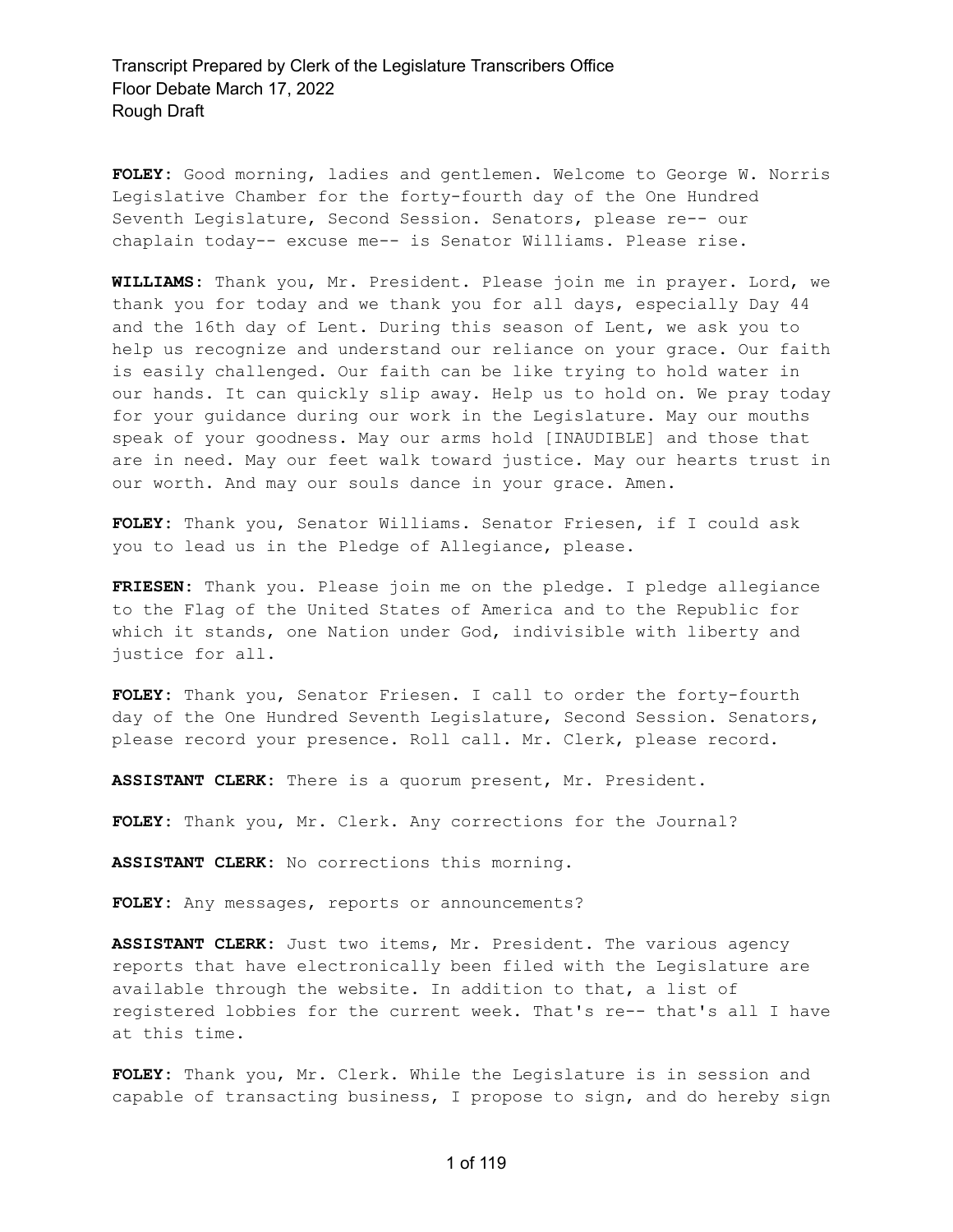LR329. Members, Senator Clements would like us to recognize Dr. Dale Michels of Walton, Nebraska, serving as today's Family Physician of the Day. Dr. Michels is with us on the north balcony. Thank you for being here, Doctor. First bill, Mr. Clerk.

**ASSISTANT CLERK:** Mr. President, returning to LB1011, it's a bill for an act relating to appropriations: to define and redefine terms; provide, change, and eliminate appropriations for the operation of state government; repeal the original sections; to outright repeal laws 2021, Section 1, and to declare an emergency. The bill has been considered previously on General File on March 15 and 16. Pending are the amendments from the Appropriations Committee, as well as FA76, offered by Senator Lathrop to the committee amendments.

**FOLEY:** Thank you, Mr. Clerk. Speaker Hilgers, you're recognized.

**HILGERS:** Thank you, Mr. President. Good morning, colleagues. I want to give an end-of-the-week update as we head into next week. So as you recall, next week is the second of two weeks that we had budgeted for the budget-- I guess no pun intended-- in order to get our work done by Day 50. We have quite a bit of work to do next week. So the first part of my announcement is to provide you notice of some slight modifications, but important ones to the timing of our schedule for next week. So number one, as you know, we have, we have started the first day of each work week at 10:00. Going forward next week, as well as going through the rest of the session, we are going to start at 9:00. We need to get that hour back, so we're going to start next Tuesday at 9:00-- not 10:00 but 9:00. Secondly, typically we have an hour and a half for lunch. We don't really have time to do that now. So next week, and maybe going forward, we were going to do an hour. So we will recess at noon and we'll go till 1:00. Thirdly, for next Thursday-- I'm going to talk about the weekly schedule here in a second. Next Thursday is kind of a critical day to get through the, the non-ARPA budget bills on Select File. In order to do that, I want everyone to be aware and be prepared to stay as late as we need to go on Thursday. If we, if we don't-- under one scenario, if we don't start those until Thursday and they all go four hours, we'll be here till about 10:00 or 11:00 next Thursday night, which is what we will need to do in order to get those bills back, have them read over that evening, so we get the layover day Friday. So the three modifications are: we're starting at 9:00, we're only doing an hour for lunch, and next Thursday we-- be prepared to go past 8:00. For next week's schedule-- and it's going to, it's a little fluid, depending on how long we take on the bills-- the next budget, the next non-ARPA budget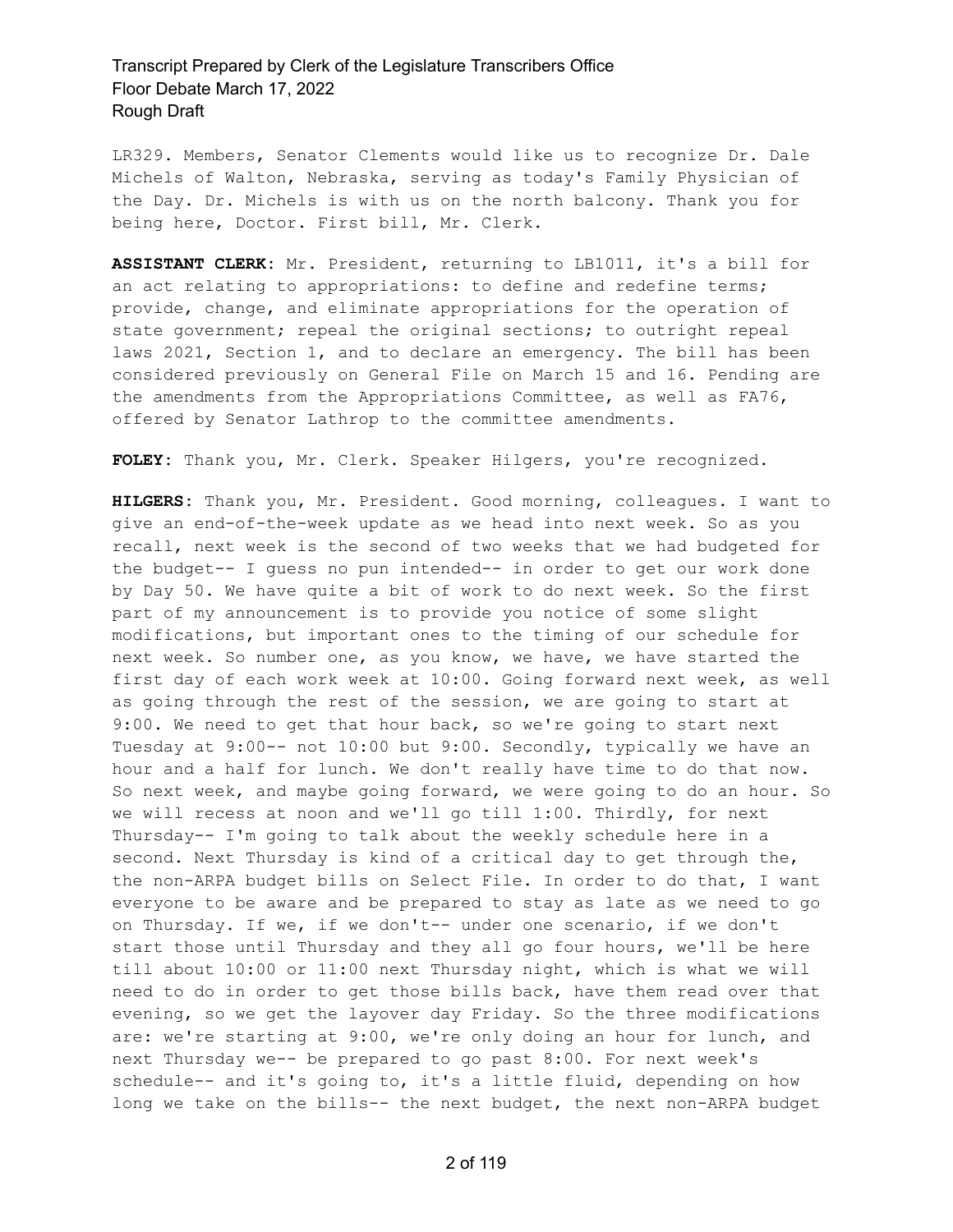bill is coming up after LB1011; that's LB1013. If that goes eight hours-- you recall today we're going to go through lunch like we did last week-- if that goes eight hours, I anticipate cloture will be around midmorning, say 10:30 or 11:00 on Tuesday. After that, I will continue with LB1024, Senator Wayne's priority bill. In addition to that, we will work on LB825 and LB939. Those are two tax cut bills. In addition to that-- those are Select File. In addition to that, as you know, I've made a commitment to Senator Matt Hansen to ensure that LB1073 can move along the process in time before the deadline by March 30, so we will have LB1073 Final Reading next week. On Wednesday morning, I anticipate that we will take up the ARPA budget bill, and I'm going to talk about that here in a second. I anticipate that'll be Wednesday. Then Thursday, as I mentioned, I'm anticipating Select File on the three non-ARPA budget bills and then, on Friday, Select File of the ARPA budget bill. In addition, on Friday, after that's done, we will have the pull motion on LB933. So that's sort of our schedule for next week. After next week, I've had a lot of people asking me questions about their priority bills. As you know, this week and next week have been really reserved for the budget. If we get through some of these more quickly, I will have more time for priorities next week, and I'll get as many as I can across the finish-- or through the process as we can. But I'll have a really better sense of how much time we have left and what we have left to do at the end of next week. So I'll have a little more clarity then. On ARPA for next week, I want to talk a little bit about this. The ARPA bill is pretty unique in a lot of different ways. One, as you know, there are legal restrictions as to what we can spend the money on. Number two, it's a finite set of dollars. We have a \$1.04 billion, but no more than that. And there are some other unique issues involved with that particular bill. And so I requested yesterday that the Executive Board make LB1014 a Speaker Major Proposal. I was very happy that yesterday the Executive Board unanimously granted that request. That, what that enables me to do is to order the amendments and set some time restrictions on the amendments that could be heard. And I think it's very important, given the volume of requests that the Appropriations Committee dealt with but couldn't actually put into the bill. If I recall, Senator Stinner said there were \$4 billion worth of requests. They can, of course, do, only do a billion. I think it's very important to allow the body the opportunity to actually have some of those amendments heard and have some of these proposals discussed on the floor. So how this process will work is, Senator Stinner has identified-- or told me that he anticipates Tuesday morning the committee amendment to LB1014 will get filed. They're working on that right now, the Revisor's Office; it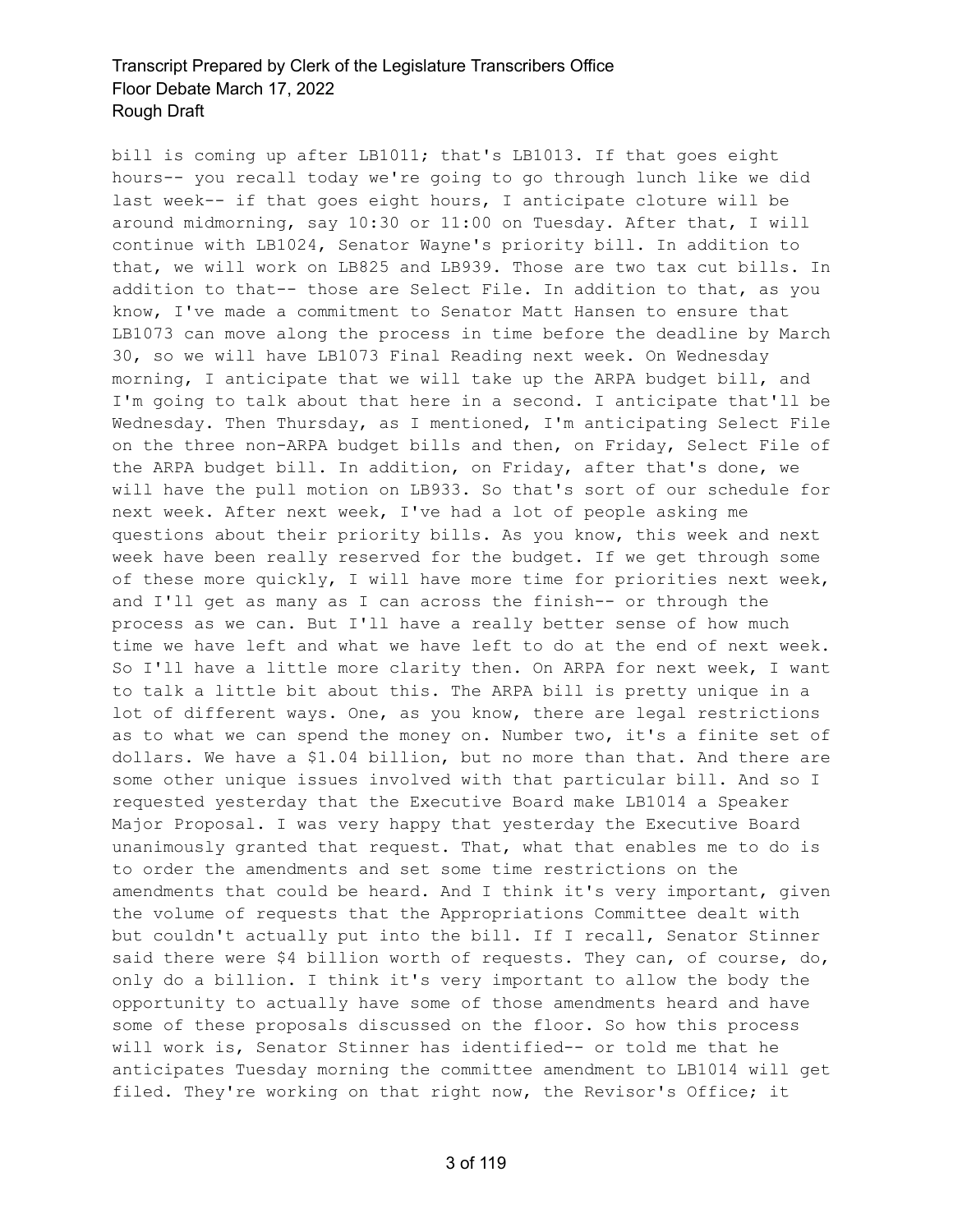takes a long time to do. I'm asking everyone who would like to have an amendment on LB1014 to file it by 6:00 Tuesday. Now you can file it afterwards, I'm not-- that's not a hard deadline. But because we want to make sure everyone has the op, an equal opportunity, and an equal chance to get heard, to get up. I'm really asking for you to get those in earlier, if possible, and those are filed across the desk. In advance of that, I've had several senators already, by the way, come approach me and try to work through or at least give me notice that they want to bring something. And that-- I really welcome that and would invite you all to do that so we can start thinking about how to structure all this. But Tuesday morning, the committee bill, what committee amendment will be reported. I would ask you to have your amendments filed. You don't have to rush to the courthouse, because we will control the right order to be able to make sure that everyone has a chance, as many people as possible have a chance to be heard. And, and please let me know what it is that you're thinking about doing so that we can sort of talk through it. Now a couple, couple of pieces of information as the methodology, I think, is important. And I'm working with Senator Stinner closely on this to make sure that this is a very fair and thoughtful process. But a couple of things I want to flag for you as you're thinking about potential changes. Number one, because it's a finite number-- this might be the most important thing- because it's a finite number of dollars, I'm asking if you actually want to spend more money on ARPA, you need to identify what area you're going to cut. If we get an amendment that just spends more but doesn't cut, then it probably will not be considered. I don't see how we can actually consider that. Conversely, if you actually just want to cut money, you certainly can do that because we can, we can spend less. We could always appropriate it next year, but I'm going to put those a little bit at the back of the line compared to those that actually want to do the mix. Beyond that, it's got to qualify. Of course, it's-- we're going to give preference to those that were actually within bills or actually were in front of the committee. And, and ideally, you can try to work through, if you can, with anyone that if you're trying to do a different allocation. So if you someone's got \$10 million and, and they think that they could do, it's already in the committee package and they could go \$5 million, as an example, and you can work that out with them, that will make everything easier as well, and we'll try to prioritize those kinds of things. There are a lot of other factors, and I'm working closely with the Chairman to make sure that this is thoughtful, and we're taking into account all the different considerations that we should as we order these things, but those are a couple really high-level points that I wanted to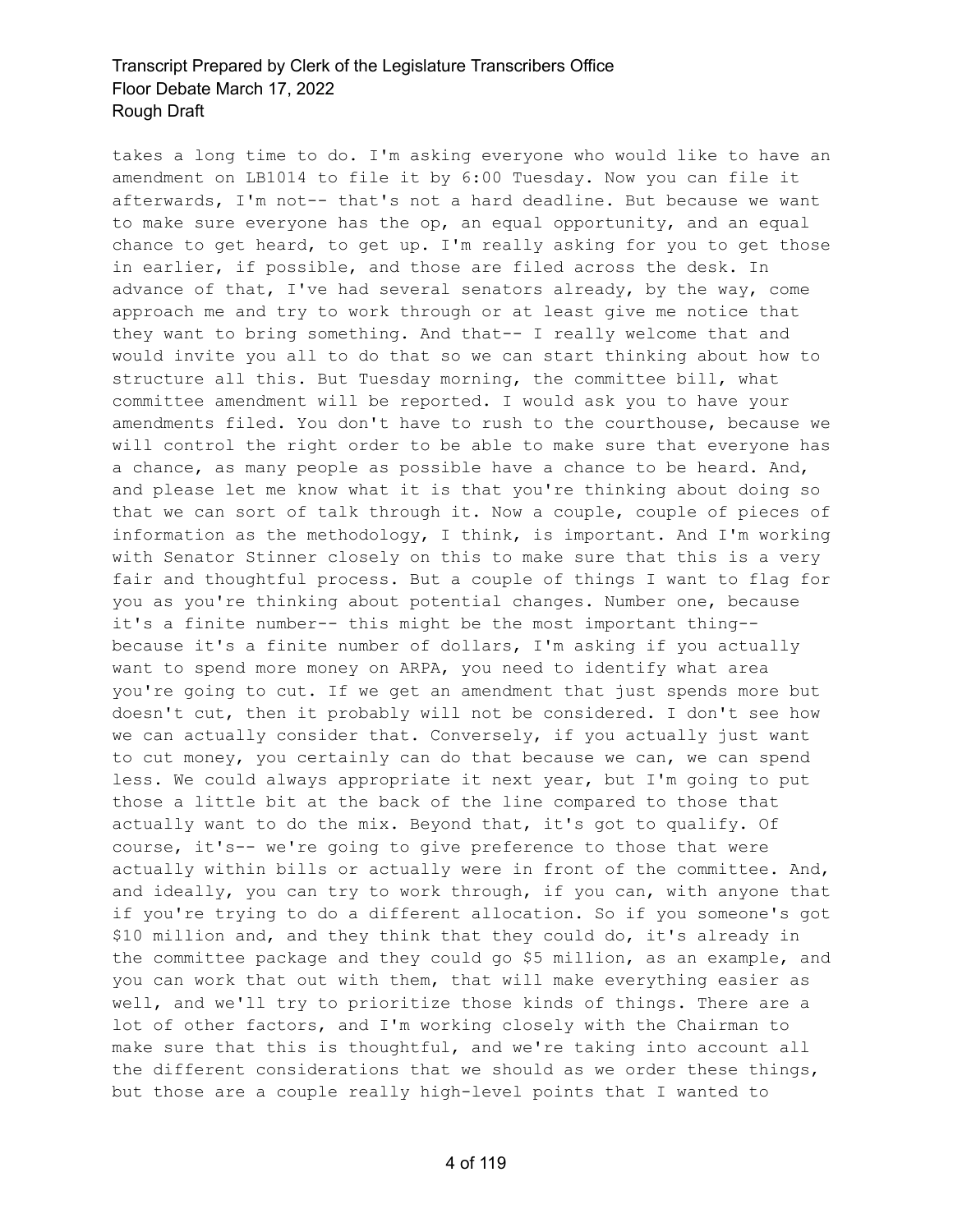provide to you. So there's a lot of work next week. I appreciate you adjusting your schedule a little bit going into next week. I think it'll be pretty critical to get that done by day 50 so that we have the remaining only about six days for general and SEC file after that. If you have any questions, of course, please find me. Otherwise have a great long weekend. Thank you, Mr. President.

**FOLEY:** Thank you, Mr. Speaker. Members, we're on LB1011. Senator Steiner and Laser, they'd each like a couple of minutes each. You may do so to refresh us. Senator Stinner.

**STINNER:** Yeah. The mainline budget predominantly consists of adjustments to the General Fund's budget, and I think a lot of people are looking at other adjustments that the committee has recommended to the body. But in essence, it's that \$115 million that we're talking about, that impacts the General Fund's total at the bottom line, and those are salary increases and provider rate increases. That predominantly takes care of it. There is also some construction that we have taken out of the General Funds. Most of that's crime lab, an expansion of crime lab, so not a whole lot of moving parts in the mainline budget. And I would appreciate your green vote.

**FOLEY:** Thank you, Senator Stinner. Senator Lathrop, and you're, you're next in the queue, Senator, so we'll put seven minutes on the clock.

**LATHROP:** OK, thank you very much. Good morning, colleagues. My amendments are an opportunity for me to talk about a-- what I believe is a significant issue and the efforts undertaken by a working group that brought in CJI this summer to try to identify why the population in our Department of Corrections is going up while, while our admissions are going down. I have used this as an opportunity because-- and I've done this on the budget, first and foremost, because I think it's appropriate to talk about this as a budget item or because of its impact upon the budget. The Governor has proposed building 1,500 beds at a cost of \$270 million and closing the penitentiary. We would, in that instance, net 700 beds in additional capacity, but it would not get us out of an overcrowding emergency. And I shared with all of you a chart. The chart is based on facts. There's no opinion in the chart. It is fact, and the fact is that our population is growing at two and a half percent per year. Think of it as adding 200 people per year to the population at the Department of Corrections, and the 1,500 beds proposed by the Governor or the net of 700 beds, additional beds, when that construction is complete, a few years later, we will be 1,300 beds short, and we will need to build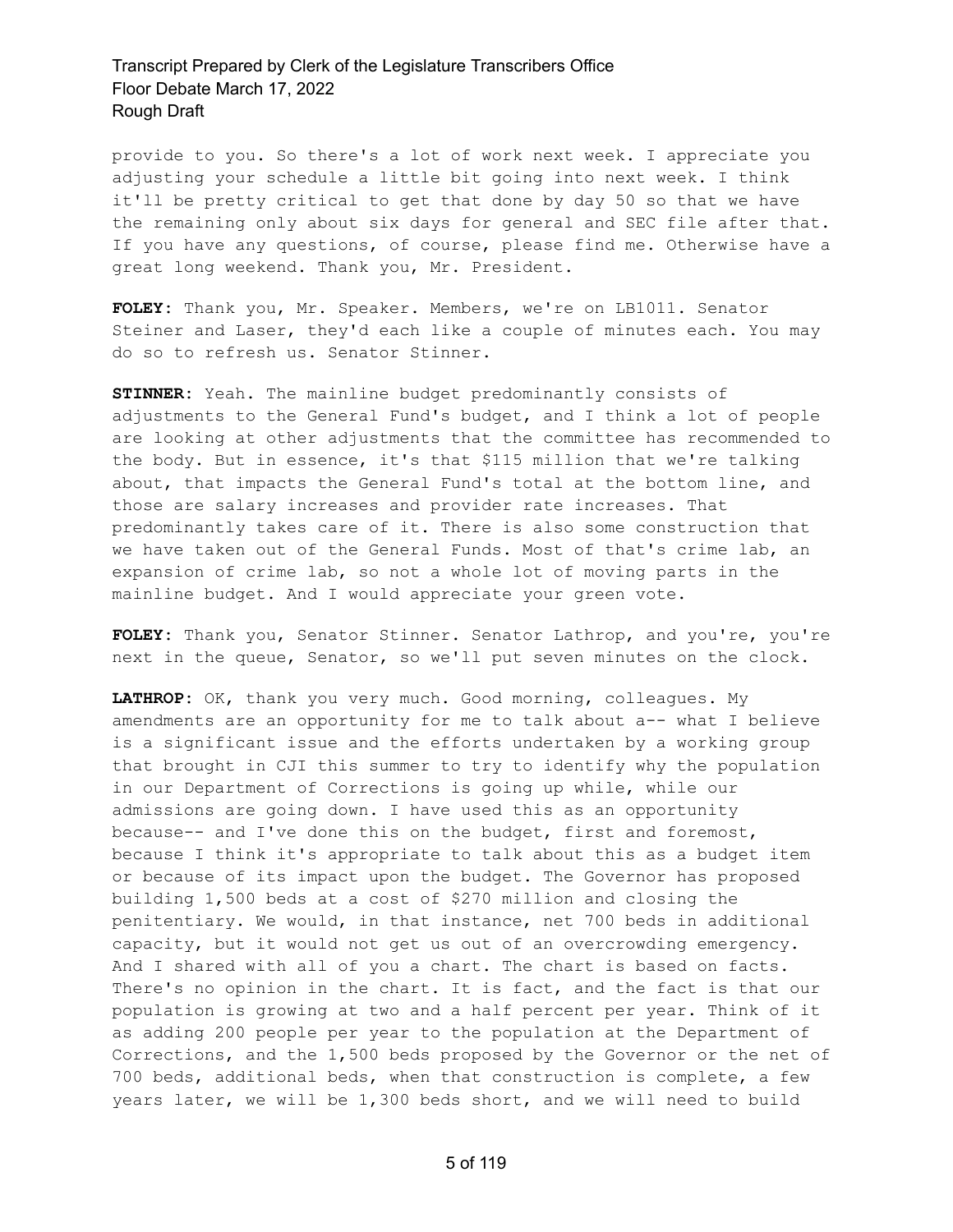200 beds a year just to keep up with the population. Those folks on the CJI working group met for the purpose of determining how do we flatten the trajectory or alter the trajectory of the growth in population at the Department of Corrections. We spent a good deal of time talking about this yesterday, and today I will continue that effort. I continue to be opposed to the prison until we do something about the growth in the population, and here's why. This is a significant issue facing the state, not because of the inmates themselves, but because of what it means fiscally for this state to not look at a problem as obvious as the nose on your face. We are experiencing a growth that we can't sustain. We cannot build our way out of this. If you don't believe we need some type of sentencing reform, I'll look forward to your solution to this problem, but we can't simply say, no sentencing reform, we'll do some consensus items, no sentencing reform, we're not going to alter the trajectory of our prison population growth-- we'll just build 700 additional beds and call it good. Well, all we are doing is kicking the can down the road and, in my judgment, it's fiscally irresponsible. I want to talk about my experience with this bill for a moment. There is opposition, apparently, and I say apparently because I'm unable to dialogue with law enforcement. I've not been able to dialoque with law enforcement, and the county attorneys have said no to everything but a few consensus items. That's maybe the first time that's ever happened to me down here, when we are facing an obvious problem and the people who could help fashion a solution simply say no. But here's an observation I'm going to make is, they don't have to pay for these people that we're sending down to the state that are making our population grow by 200 people a year. It's easy because they don't have skin in the game. Do I appreciate the work of law enforcement? Believe me, I do. I have been a friend of law enforcement for my 12 years of service. Same with the county attorneys. Most of these people are lawyers that I know and friends. But it's easy for these people to say no when they don't have-- when, when they're handing us the bill; and that's what's happening. And so I need my colleagues to understand the issue, the gravity of the issue, the importance of doing something this year, and the importance of doing something about the growth in our population before we decide what to build. If our intention-- if we kick the can down the road and do no reform, then we need a lot more prison than what the Governor is talking about. We need to spend probably twice as much just to meet the population we will have by 2030. And, by the way, probably cost us \$40 million a year to operate on top of a half a billion dollars to build. And if you look at the proposal from, from the--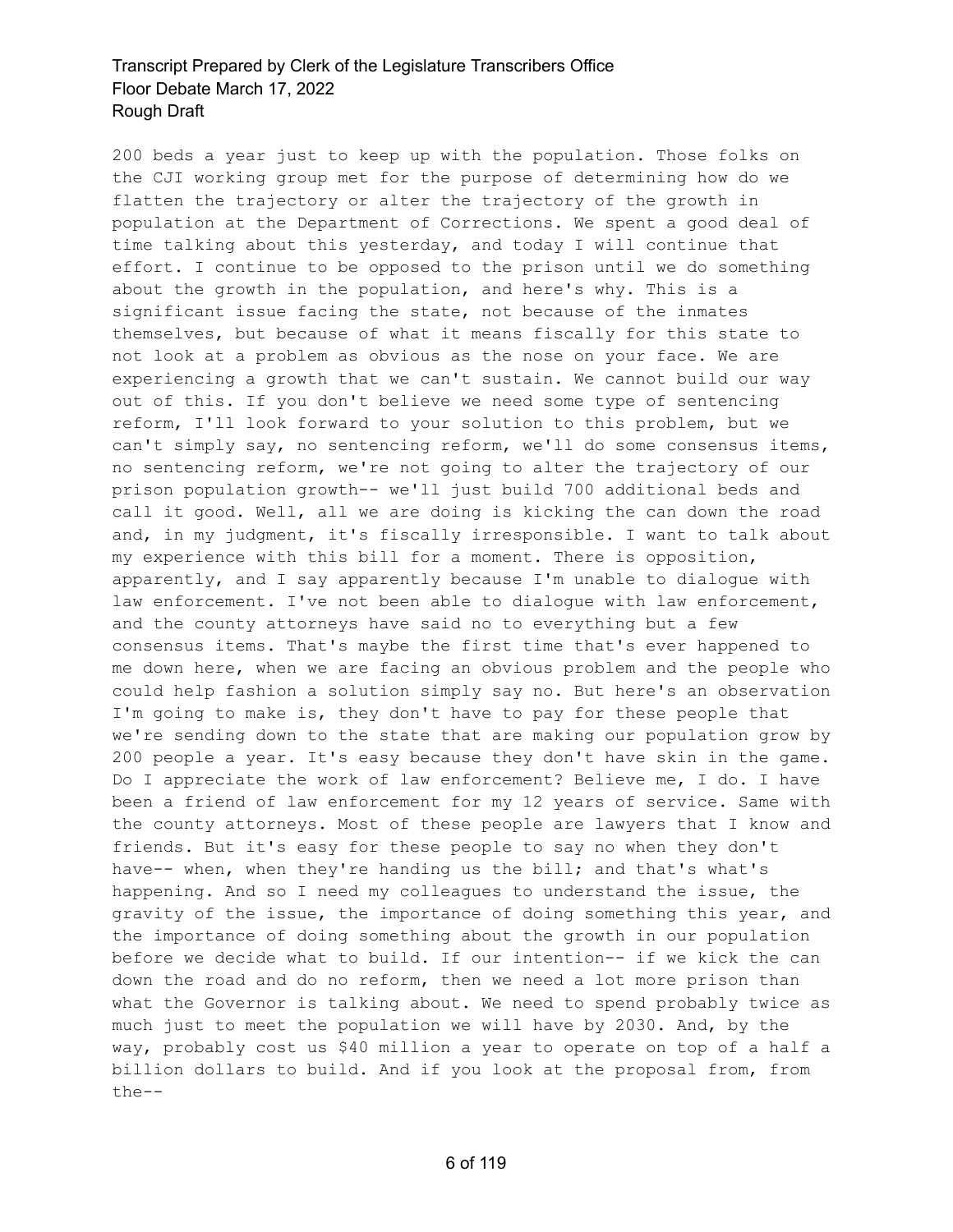**FOLEY:** One minute.

**LATHROP:** --director, colleagues, you'll see that this thing has a big footprint, and they're putting several buildings in it, but they have room for expansion. We ought to ask, do we want to do that? Do we need to be prepared for that expansion? And I have no problem with building additional and replacing the pen. I really, truly don't. I don't have a problem with that. We probably need it. I've read the Alvine report, but we don't know what to build and how much to build until we get done with this debate. And if you want to say no to LB920 or just do the things that don't make a difference but look good, then we're going to need a lot more money spent on prisons and a lot more money spent on operating those very same prison facilities. How much more time do I have?

**FOLEY:** That's time, Senator.

**LATHROP:** Thank you.

**FOLEY:** Thank you, Senator Lathrop. Senator Slama.

**SLAMA:** Thank you, Mr. President, and good morning, colleagues. I believe I'm the last person to get up and speak before cloture, so I, I do think it's valuable. I think this discussion will continue after we vote and approve this bill and move on to the next bill. To talk a little bit about the inside baseball of what's going on with this debate, so procedurally, Senator Lathrop, as he has a right to do, has filed dozens of amendments on this budget bill and the next budget bill to have a conversation on criminal justice reform. But here's the mechanics of how that works in reality with our filibuster rules and how the process works in terms of considering amendments on the floor. Amendments are brought up and considered in the order in which they're brought. So when Senator Lathrop drops about a dozen amendments, that means that he has the first dozen shots at a ten-minute open, five-minute close or a fresh speaking queue. He essentially controls the debate on the budget, and what that means is we're preventing discussion about serious amendments that could be brought to the budget that hit on some of these criminal justice issues that Senator Lathrop and others are talking about: adding mental health beds, investing in our kids with education learning loss-- \$60 million that was cut from the budget by Appropriations. We can't have these discussions about actually spending money on the issues that Senator Lathrop is discussing, because Senator Lathrop has filed these procedural motions to block any of those amendments from being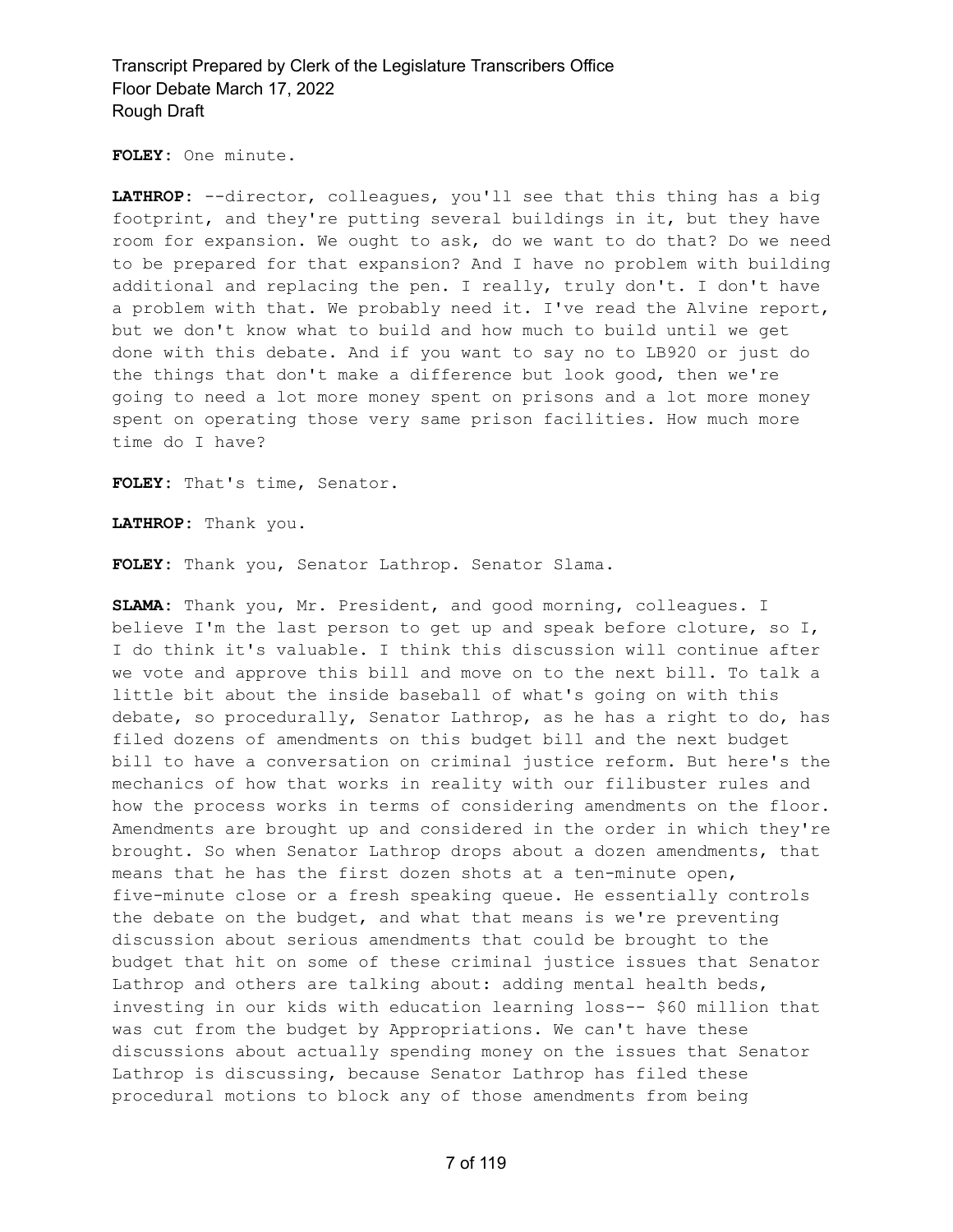brought. And when it comes to criminal justice reform, Senator Geist, who I'm going to yield the remainder of my time to, here in a moment. And I serve on the Judiciary Committee. I'll be the first one to tell you that there is not consensus on the Judiciary Committee on the right steps for criminal justice reform. But I can tell you right now, if you tour the Nebraska State Penitentiary, it needs to be replaced. We can fixate on the new prison only adding 700 beds, but that new facility will give the convicts the space that they need to rehabilitate and get programming. It will keep the men and women who work in these facilities safe. So while we're fixated on just talking about a problem, we're not actually doing anything because the people who are talking about the problem have filed dilatory amendments to prevent us from actually spending money on the issues they care about. And when it comes to LB920, I'm sure we'll get eight hours to talk about it on the floor. There is a very reasonable bipartisan solution out there proposed by Senator Geist, and I'm going to stand opposed, and so will Senator Geist, to letting dangerous felons out of prison, which is what LB920, as drafted, does now. And with that, I will yield the remainder of my time to Senator Geist.

**FOLEY:** Thank you, Senator Slama. Senator Geist, 2:00.

**GEIST:** All right. I apologize to my colleagues and to those of you out there that I wasn't in this debate yesterday. Sometimes life takes over and this is not all of life. So one of the things I would like to say is that we don't talk about that we are 36th in the country in incarceration rates. That is a good number. We'd like to be 40th. We'd like to go lower than that. But what you hear is that we're putting so many people in prison when, in fact, we have a capacity issue. That is one of the issues that's really making this a crisis. We have needed new capacity for ten-plus years. That is the can that's been kicked down the road. It's a capacity. Since CJI-- not, I'm sorry-- since CSG came and did a review--

**FOLEY:** One minute.

**GEIST:** --in 2015-2016, our probation rates have gone up to gone up 70 percent. We are diverting low-level incar-- or low-level criminals, for lack of a better word, in so many cases to diversion, to probation. We're putting them on monitors. They are out in our community. What we have not done is focused on making sure those folks get good quality programming, have adequate oversight, adequate supervision, hired enough probation officers, enough parole officers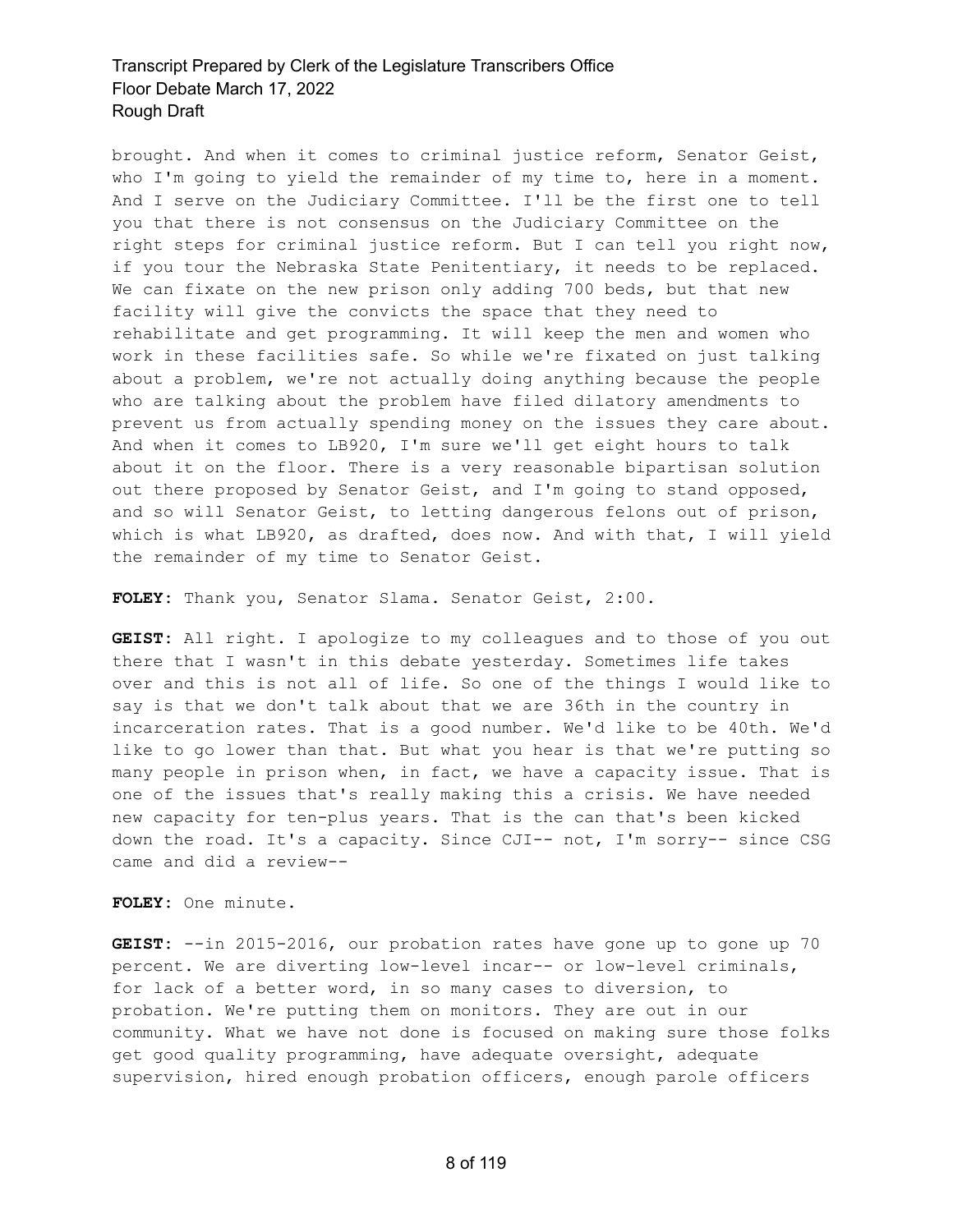at all levels so these individuals don't get put back in prison. We need to look at our recidivism rates and continue to put a focus on--

**FOLEY:** That's time, Senator.

**GEIST:** --all right.

**FOLEY:** Thank you. Thank you, Senator Geist. Senator Albrecht.

**ALBRECHT:** Thank you, President Foley. Good morning, colleagues. I rise today just to speak on an amendment that I have had on this particular bill, and we have talked for a day and a half on, on prison reform. Certainly, mental health issues are probably more of my priority when it comes to spending money on getting them out of the prison area, and taking them to a safe place where they can be taken care of, rehabilitated, given their meds, and get them back home and on the streets to, to be a productive citizen. But I want to just stand today and talk about my AM2244, which would be amended into the LB1011. It's a reinstatement-- it's putting back into the bill an initial request of the Governor that no funds be appropriated for the use of sex education and ensure that the Legislature not appropriate funds used to support research, adopt or implement state sex education standards for Nebraska schools. The language was removed from LB1011 when it came out of committee. AM2244 sets it back in place, stating that it is the intent of the Legislature that no funds-- so I'm going to save you some money here-- no funds appropriated to Agency 13, Program 25, Education, Administration, and Support, shall be used to research, adopt or implement state sex education standards for Nebraska schools. This prohibition on the use of funds applies regardless of whether the standards are proposed as mandatory or voluntary standards. Sex education is a controversial topic and should be determined by those who lead, know, and care for their communities and the children; and that would be the parents. Local control is set forth by our founding fathers, and Nebraska has embraced this idea since it became a state. Local control is how we prevent another disaster, like the proposed health-- educational health standards. Parents are the primary educators of their children. There's no purer form of local control than a parent or guardian directing their child's education. Our job is clear, and we should keep it short and simple, that the State Board of Education and the Department of Education should focus on improving the standards that they have been authorized to formulate by this legislative body, and everything else should be returned to and decided by the locals themselves. These health standards have created a crisis of confidence in the State Board of Education and our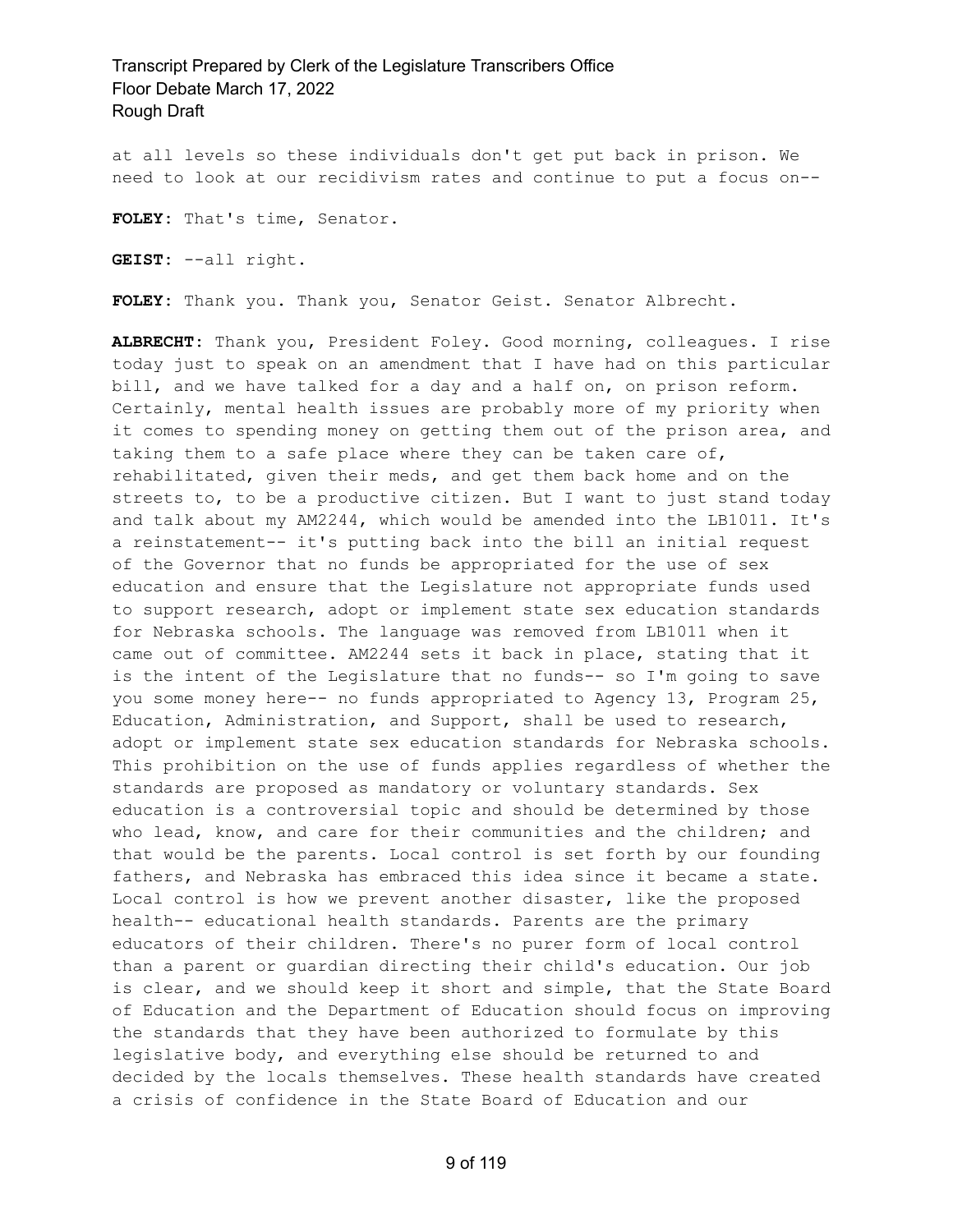Department of Education, as evidenced by the overwhelming number of Nebraska parents, grandparents, teachers, and others from all corners of our state who are standing in opposition to this content. Nebraska parents and guardians are the primary educators of our children. The State Board of Education and the Department of Education stepped outside of their jurisdiction when they published a health education standard draft that introduced such controversial content, unrepresentative of the majority of Nebraskans. Article VII of the Constitution of the state of Nebraska says that the Department of Education shall have general supervision and administration over school systems of the state, and of such other activities, as the Legislature may direct. It also states that the duties and powers of the State Board of Education shall be prescribed by the Legislature, and that the Commissioner of Education shall have powers and duties as the Legislature may direct. Clearly, in Nebraska, the State Board of Education, the Department of Education, and the Commissioner of Education are all to be directed by the Legislature. In the year 2000, the state Statutes 79-760 was put into law, which requires the State Board of Education to adopt measurable academic content standards in subject areas of reading, writing, mathematics, science, social studies, and history. You will notice it was only core topic standards that were mandated by the Legislature.

#### **FOLEY:** One minute.

**ALBRECHT:** Our, our job is clear, and we should keep it short and simple that the State Board of Education, Department Education, and along with the Commissioner, should focus on improving the standards that they have been authorized to formulate by the Legislature, and everything else should be returned to and decided by the local school districts themselves. As state senators, I would just ask and implore you to be thinking about this over the four-day weekend because it is also filed on Select. So we will be talking about this again, and it will be one of the, the things that I'm going to talk about on this budget until, until we all agree to, to put it back in, save us some money. I'm not asking for any ARPA funds. I'm not asking for anything out of the Cash Fund or General Fund, I'm asking you to put this into the budget so that if this is-- and we already know it's happening in many schools in our state. It needs to be stopped, and this body is the one that can control whether that happens or not.

**FOLEY:** That's time, Senator.

**ALBRECHT:** Thank you, Mr. President.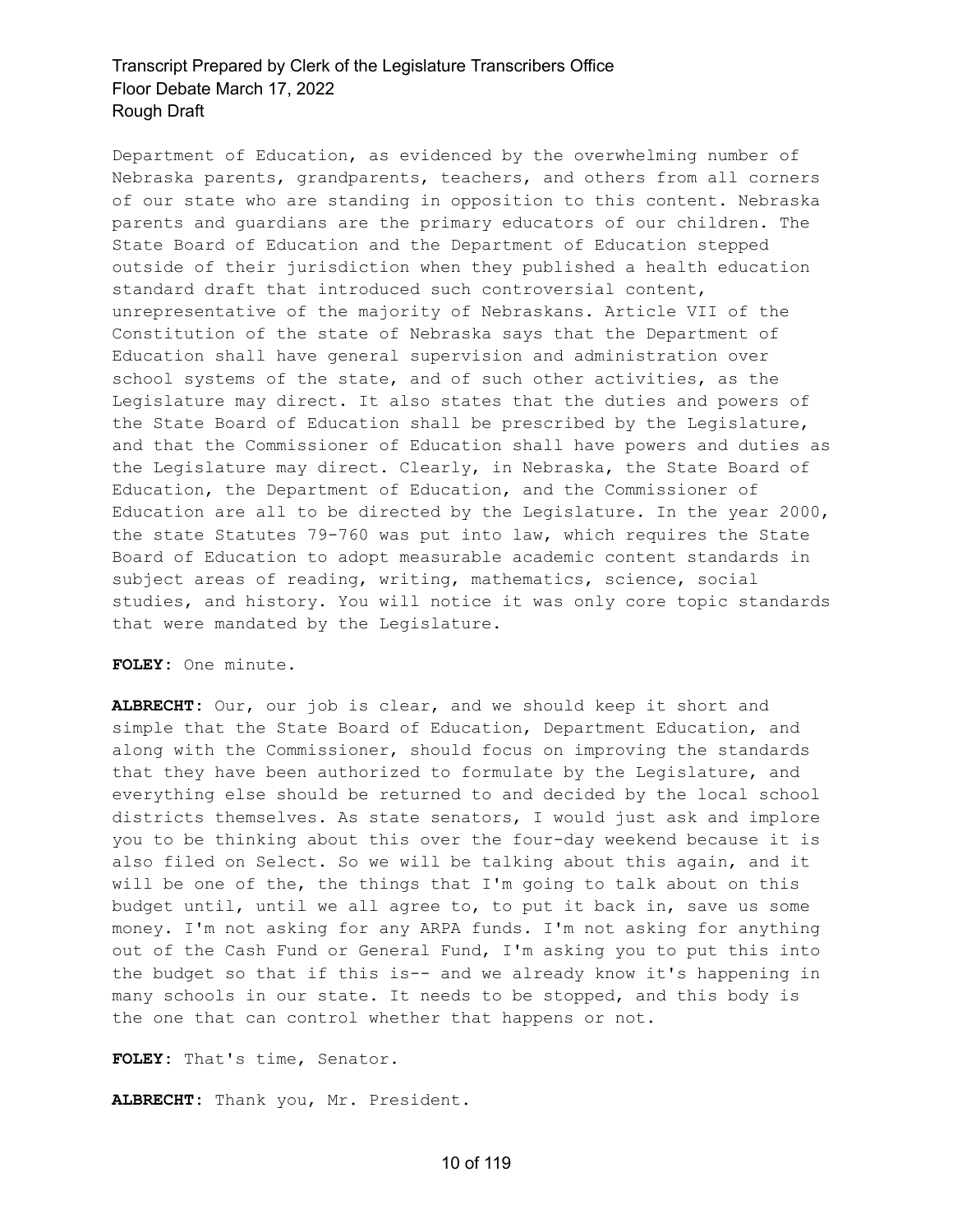**FOLEY:** Thank you, Senator Albrecht. Senator Walz would like us to recognize some guests today. We have with us Alex and Mac Sissel and Elum Schaefer, from Fremont Middle School and Johnson Crossing. Those guests are with us in the north balcony. Could you please rise so we can welcome you to the Nebraska Legislature? Oh, sorry. Senator John Cavanaugh.

**J. CAVANAUGH:** Thank you, Mr. President. I would yield my time to Senator Lathrop.

**FOLEY:** Senator Lathrop, 5:00.

**LATHROP:** Thank you, Mr. President, and Senator Cavanaugh, thank you. So I want to be clear about the purpose of these amendments and what I'm trying to do because we will be going to cloture pretty soon. I feel it's necessary for me, as someone who has been dealing with an important issue faced by this state, to take the time to talk about that issue because I can't get anyone engaged in it. I have a bill, and I'm pretty darn sure I know what's going to happen to it, not because anyone has become educated on the issue, but because some people have gotten directions from outside the body. And there has been no effort, no effort in this body to get and resolve significant issues facing the state. We're not. There's no collaboration and no one can trust anybody. So I put up amendments so that we don't end up with an amendment on a prison. And I mean it, and I'm going to do it on the next one. And you can't shame me out of it. And then maybe somebody will come to me and say, Let's figure out this big problem that you've been working on for 12 years. But we don't do that anymore, nor can we trust anyone. This is a symptom of the problem with the way we've been operating. Senator Flood has stood up two or three times this year to say people need to get together and talk. No one's talking to me. I picked up five amendments yesterday on LB920; that's the response I got. I don't have a law enforcement person to talk to. I don't have a county attorney that will talk to me and work out what LB920 ought to look like. That's why we're here, and if it's a problem for you, that's fine. We'll talk about it when we get to LB920 and we'll talk about it all morning. I want to be clear about one more thing before we get to cloture. I'm not trying to screw up this budget. I think you should vote for cloture, regardless of whether you're getting everything you want, nothing that you want. We need a budget. People over in Appropriations Committee, you can agree with them or disagree with them, but you can't let perfect be the enemy of good. If you didn't get everything you want out of this, that happens. You're all involved in deciding who the, the nine people are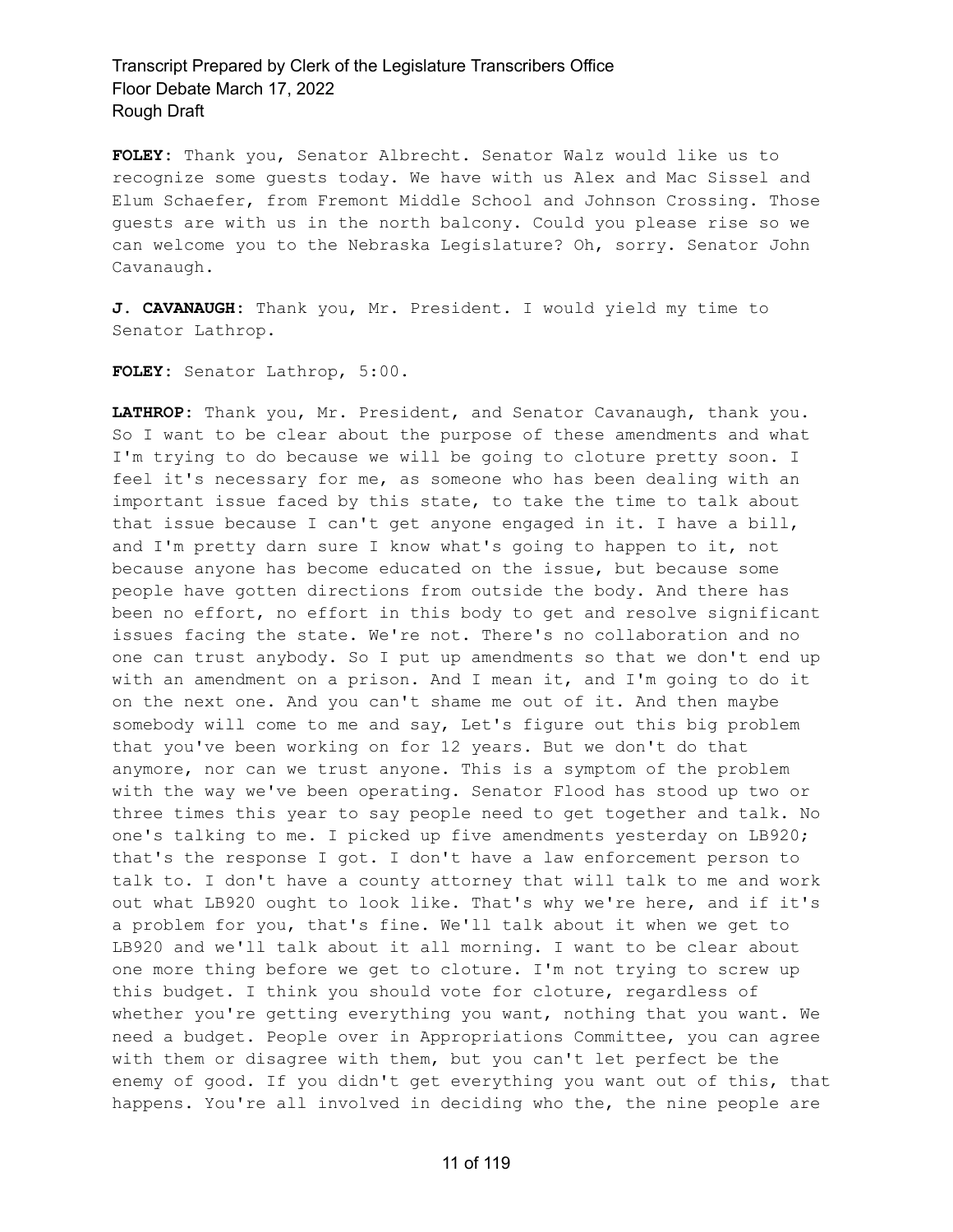that we're going to send to that committee, and you voted on a chairman. And while they put this budget together, they also are dealing with ARPA. And you can criticize them if you need to. I don't think that's in order. You may disagree with them, but these guys have worked as hard as people in Judiciary Committee have, and that's saying something. I would encourage you to vote for cloture when this gets to cloture. And understand that my efforts today are serious, but they have nothing to do, at the end of the day, with whether I want to see the budget passed or not. I think it needs to. Thank you, Mr. President.

**FOLEY:** Thank you, Senator Lathrop. Mr. Clerk, do you have a motion at the desk?

**CLERK:** Mr. President, I do. Senator Stinner would move to invoke cloture pursuant to Rule 7, Section 10.

**FOLEY:** Thank you, Mr. Clerk. It's the ruling of the Chair there has been a full and fair debate afforded to LB1011. Senator Stinner, for what purpose do you rise?

**STINNER:** I rise for a call to the house and a roll call vote in reverse order.

**FOLEY:** Thank you, Senator Stinner. There has been a request to place the house under call. The question is, shall the house go under call? Those, all those in favor vote aye; those opposed vote nay. Record, please.

**CLERK:** 20-- excuse me-- 30 ayes, 2 nays to place the house under call.

**FOLEY:** The house is under call. All members please return to the Chamber, check in. The house is under call. All unexcused members are now present. The immediate question is whether or not to invoke cloture. A roll call vote, in reverse order, has been requested. Mr. Clerk.

**ASSISTANT CLERK:** Senator Wishart, voting yes; Senator Williams, voting yes; Senator Wayne, voting no; Senator Walz, voting yes; Senator Vargas, voting yes; Senator Stinner, voting yes; Senator Slama, voting yes; Senator Sanders, voting yes; Senator Pansing Brooks, voting yes; Senator Pahls, voting yes; Senator Murman, voting yes; Senator Moser, voting yes; Senator Morfeld, voting yes; Senator McKinney, voting no; Senator McDonnell, voting yes; Senator McCollister, voting yes; Senator Lowe, voting yes; Senator Linehan, voting no; Senator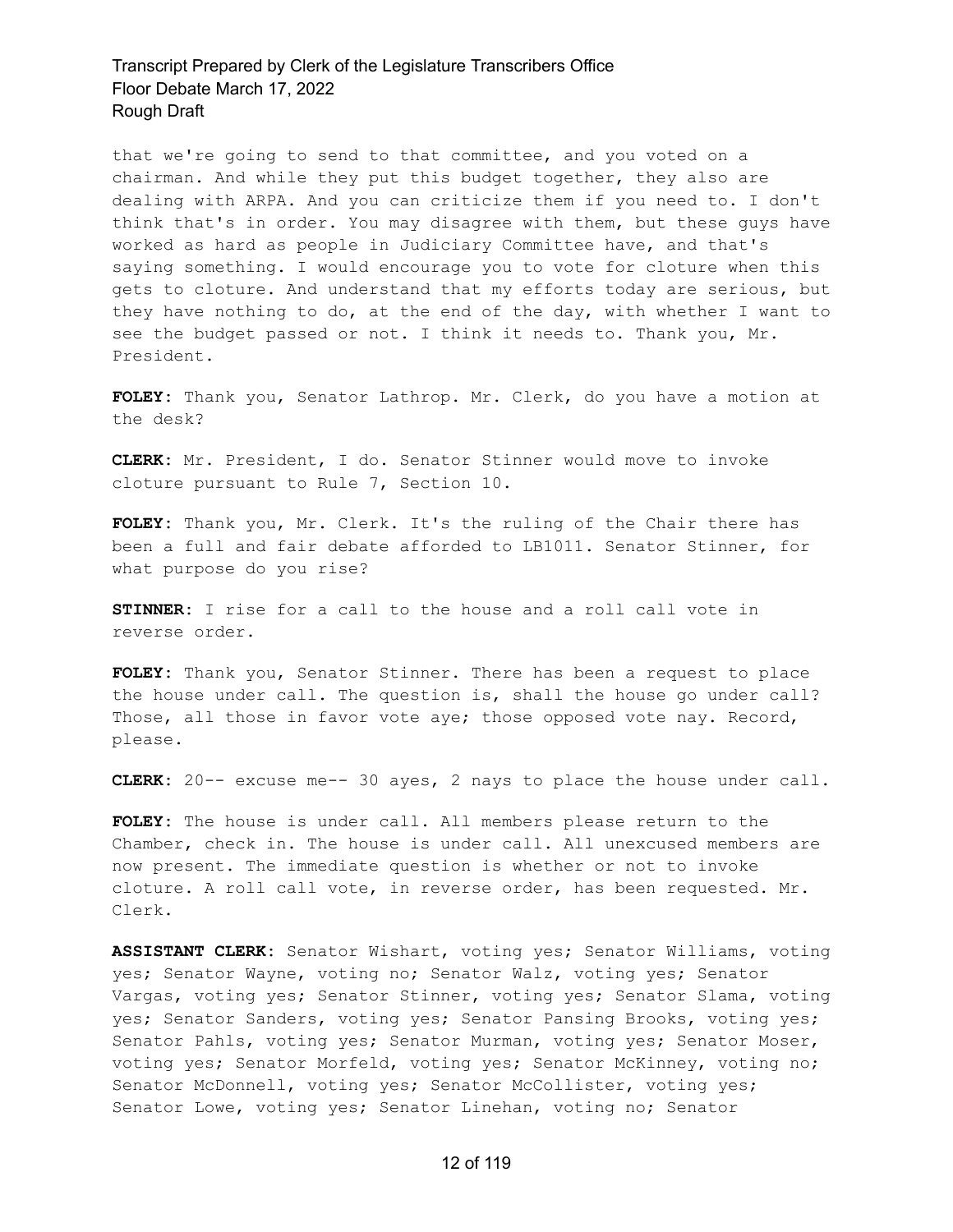Lindstrom; Senator Lathrop, voting yes; Senator Kolterman, voting yes; Senator Jacobson, voting yes; Senator Hunt, voting yes; Senator Hughes, voting yes; Senator Hilkemann, voting yes; Senator Hilgers, voting yes; Senator Matt Hansen; Senator Ben Hansen, voting yes; Senator Halloran, voting yes; Senator Gragert, voting yes; Senator Geist, voting yes; Senator Friesen, voting no; Senator Flood, voting yes; Senator Erdman, voting yes; Senator Dorn, voting yes; Senator DeBoer, voting yes; Senator Day, voting yes; Senator Clements, voting yes; Senator Machaela Cavanagh, not voting; Senator John Cavanagh, not voting; Senator Briese, voting yes; Senator Brewer, voting yes; Senator Brandt, voting yes; Senator Bostelman, voting yes; Senator Bostar, voting yes; Senator Blood; Senator Arch, voting yes; Senator Albrecht, voting yes; Senator Aguilar, voting yes. 40 ayes, 4 nays on the motion to invoke cloture, Mr. President.

**FOLEY:** The motion is successful. We'll move now to a vote on Senator Lathrop's FA76. Those in favor vote aye; those opposed vote nay. Have you all voted who care to? Record, please.

**CLERK:** 6 ayes, 36 nays, Mr. President, on the amendment to the committee amendments.

**FOLEY:** FA76 is not successful. We'll move to a vote now on the Appropriations Committee amendment, AM1999. Those in favor vote aye; those opposed vote nay. A roll call vote has-- in reverse order-- has been requested. Mr. Clerk.

**CLERK:** Senator Wishart, voting yes; Senator Williams, voting yes; Senator Wayne, voting no; Senator Walz, voting yes; Senator Vargas, voting yes; Senator Stinner, voting yes; Senator Slama, voting yes; Senator Sanders, voting yes; Senator Pansing Brooks, voting yes; Sir Pahls, voting yes; Senator Murman, voting yes; Senator Moser, voting yes; Senator Morfeld, voting yes; Senator McKinney, voting no; Senator McDonnell, voting yes; Senator McCollister, voting yes; Senator Lowe, voting yes; Senator Linehan, voting no; Senator Lindstrom; Senator Lathrop, voting yes; Senator Kolterman, voting yes; Senator Jacobson, voting yes; Senator Hunt, voting yes; Senator Hughes, voting yes; Senator Hilkemann, voting yes; Senator Hilgers, voting yes; Senator Matt Hansen; Senator Ben Hansen, voting yes; Senator Halloran, voting yes; Senator Gragert, voting yes; Senator Geist, voting yes; Senator Friesen, voting no; Senator Flood, voting yes; Senator Erdman, voting yes; Senator Dorn, voting yes, Senator DeBoer, voting yes; Senator Day, voting yes; Senator Clements. voting yes; Senator Machaela Cavanaugh, voting no; Senator John Cavanaugh, voting yes; Senator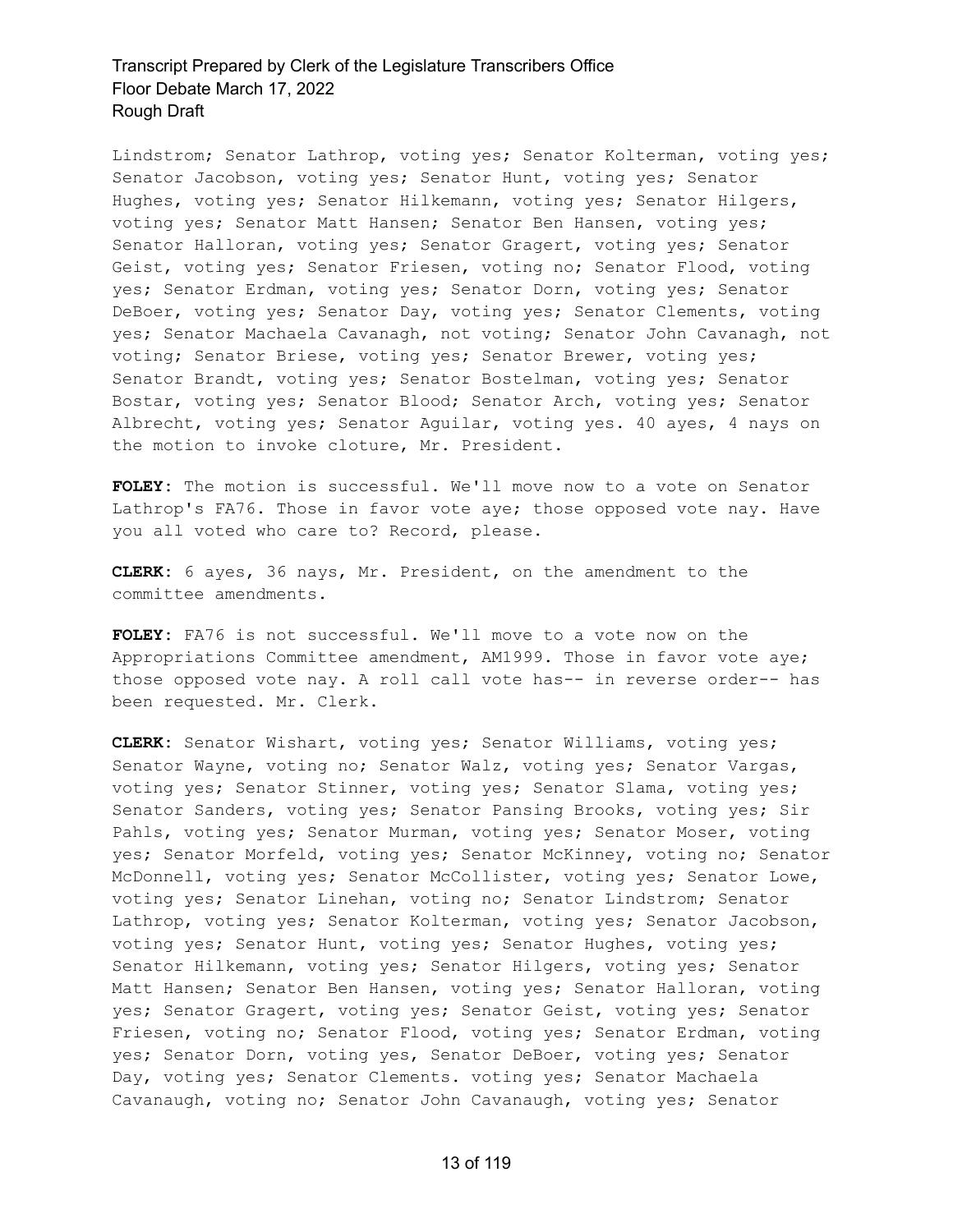Briese, voting yes; Senator Brewer, voting yes; Senator Brandt, voting yes; Senator Bostelman, voting yes; Senator Bostar, voting yes; Senator Blood; Senator Arch, voting yes; Senator Albrecht, voting yes; Senator Aguilar, voting yes. 41 ayes, 5 nays on the adoption of committee amendments.

**FOLEY:** AM1999 has been adopted. Now, next vote, final vote is to advance the bill to E&R Initial. Those in favor vote aye; those opposed vote nay. Have you all voted? Record, please.

**CLERK:** 40 ayes, 6 nays on the advancement of the bill, Mr. President.

**FOLEY:** LB1011 advances. I raise the call. Next bill, please.

**CLERK:** Mr. President, the next bill is LB1013. Pursuant to the rules, Senator Wayne would move to indefinitely postpone the bill, Mr. President--

**FOLEY:** Senator--

**CLERK:** --pursuant to Rule 6, Section 3(f).

**FOLEY:** Senator Wayne, you are recognized to open on your motion.

**WAYNE:** Thank you, Mr. President. Colleagues, this is why, if you start going down the budget path, it's hard to say no if you don't stop the first one or two, 'cause now we're dealing with the actual cash, cash transfers. I think this bill should be IPPed 'cause I don't agree with leaving people behind. Unlike Senator Lathrop, I don't think we have to pass a budget if you're leaving people out. And what we just took a vote on was a budget and cash transfers that left out an entire community-- not just a small population, but the entire Omaha and Lincoln area. And what's amazing to me is the number of Omaha and Lincoln senators who support a budget that has nothing in there for their communities, and I don't think it was by mistake. So if you look at the cash transfers in this bill: LB1015, Perkins Canal, \$53,500,000; LB1023-- the Jedi-- but Lake McConaughy and Niobrara, \$100 million; LB1074, Surface Water Irrigation Fund, \$50 million; Peru Levee, \$5 million; LB813, trails, \$8.3 million; the Lower Platte River Basin public water flood control, \$20 million; new cabins for State-- Mahoney State Park, \$1.75 million, and then the lake somewhere between Omaha and Ashland for \$80 million, which is a total of \$318 million-plus dollars that go to water and trails. Then you look at rural Nebraska besides the water and trails that they get. We have a Nebraska rural project of \$50 million, LB788. Then we have a rural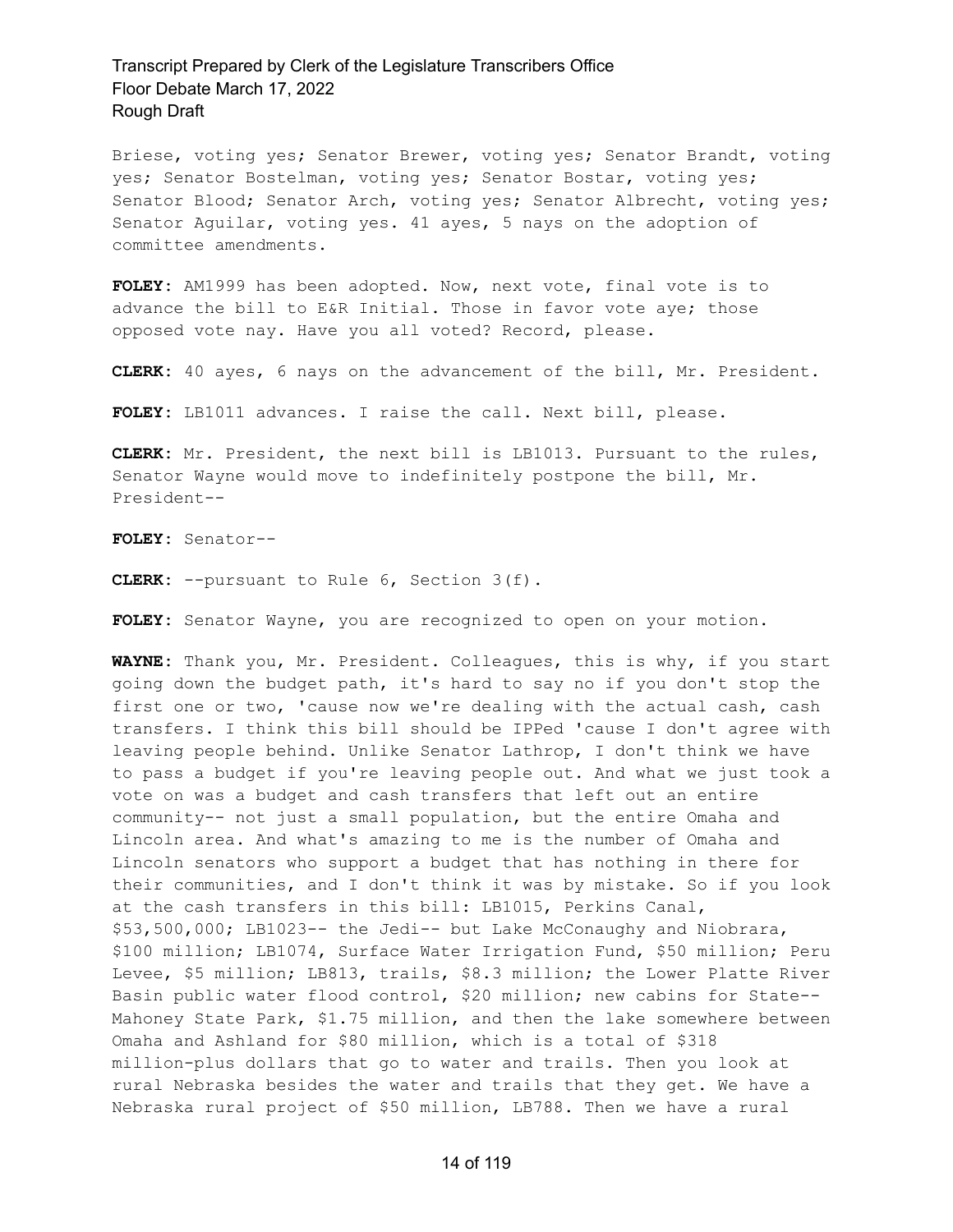workforce housing of \$30 million, LB1071. Then we have a Agricultural Innovation Center that is slated to be built next to a companion facility that doesn't even have the money to be built yet, but we're going to give them \$25 million, for a total, in rural Nebraska, of \$423 million. Let's just take a moment and see what's going to Omaha and Lincoln, what's behind door number 2-- \$20 million. LB1252 middle income housing, which could be split between Omaha and Lincoln-- \$20 million. Hey, but we want to talk about the proliferation of military and growing our, our military force. Don't worry, we've committed over \$60 million to them-- STRATCOM promotion, \$5 million, LB1233 Military Base Development Fund. Yes, for those who are looking at a home that has a golf course, that has tracks, that has grass for a parades where they can stand up in line for their parades and practice their parades. And we're going to give money to a private contractor who's failed to maintain buildings, to help them maintain the buildings-- \$25 million. Then we got a public-private partnership, LB1232, which, when I drove by there yesterday, it seemed like they were already clearing out trees. So that's \$20 million. Bellevue Readiness construction, \$7.6 million dollars. Then we have some stuff about generator backups and interior remodels of about 1.3 million. And then we got a shared cost with the federal government for military of about \$1.9. So we're going to give \$60 million-- a little bit, \$60.8 to benefit military, mostly federal. So if you look at all of that combined, outside of the Omaha and Lincoln area, we're looking at about \$480 million out of the \$513 cash transfers going to everywhere but where our most population are. And you say, Well, hey, we represent all Nebraskans. You're right. I'm representing every Omaha and Lincoln who is being left out and left behind by this budget. And I'm telling you now-- mark my word-- that last vote is going to be the vote that determines whether you're going to be welcomed in North Omaha. Because, if you're willing to leave them behind again and claim during election season that I'm going to ask for their support, that vote will be brought up at every event. Because out of the \$513 million, \$20 potentially could go to the community that all-- I hear all the time down here, Senator McKinney, about redlining, about Highway 75 destroying North Omaha, about the institutional racism, about our kids being behind in school and how we're going to fix all of these things. But yet, as a state, we have refused to invest in those communities this year. And I will go toe-to-toe with anybody from the Appropriations Committee can tell me if this state budget, and this particular bill with the cash transfers, is investing equitably into North Omaha and South Omaha. I will challenge the East Omaha senators who are on Appropriations to tell me how that happened.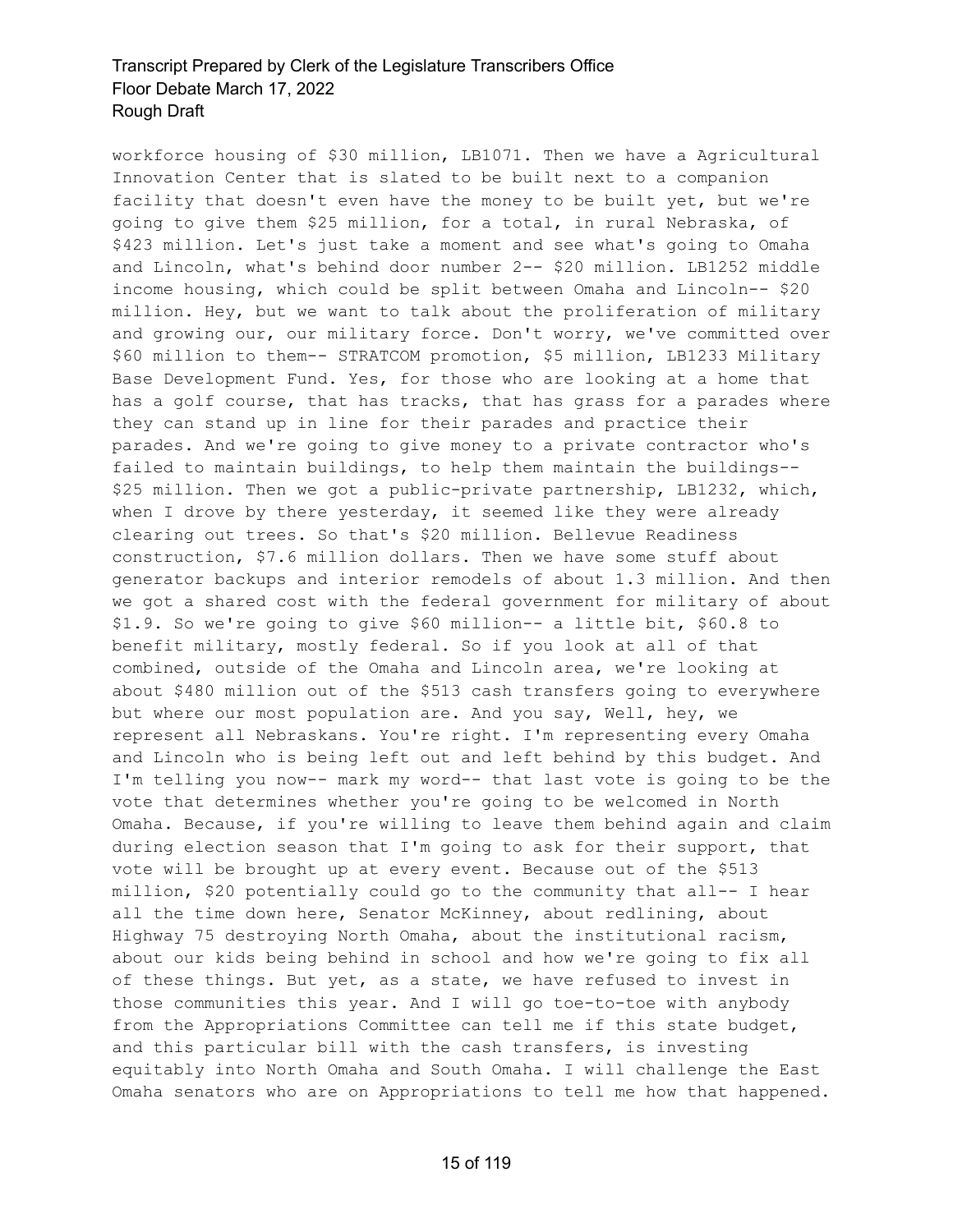Tell me how we have two East Omaha senators on Appropriations that we're left behind. I've been down here for 6 years, I've watched this body for over 15 years, and I have never seen this type of intentional neglect and discrimination when it comes to cash transfers in this body; and everybody is signing off on it. And if people get a little uncomfortable and hurt feelings 'cause we're having a real conversation about this now, too bad. But we're struggling to ask for \$250 million for a community that everybody, I thought, said they wanted to support. But we can transfer \$300, almost \$400 million to everywhere else and not blink an eye. I think I'm supposed to be in an Exec right now over in Natural Resources. Here's the sad part, colleagues and people who are watching at home: nobody gives a damn. We will have a longer debate about irrigation districts, and what they do, and how they're important, than the fact that over 200,000- actually, if you want to be completely honest, about 700,000 people are completely left out of the budget when it comes to cash transfers. We will have a more serious conversation about the need for Perkins Canal to be built, potentially to get water from Colorado 20 years from now, than we will about truly investing in North and South Omaha-- hell, Lincoln, for that matter. We will have more debate in the last three days about \$8.3 million dollars on a trail than we will about neglecting an area we so-- say every day we are going to try to help. We're going to have more conversation, Senator Flood, about \$20 million to Intern Nebraska on a state budget than we will about the people being left behind. We are going to have more conversations about Ogallala and Niobrara getting marinas than we will about North and South Omaha and Lincoln being left behind. And we are definitely going to have more conversations during the state budget process about a lake than we will about the needs of the people being intentionally left behind. No one gets to walk away from that last vote, not by me anymore. Senator Lathrop has his ability to tie up this bill afterwards and tie up the previous bill like he did. And he's saying--

**FOLEY:** One minute.

**WAYNE:** --at all costs, he doesn't want a prison bill-- got it. We need to have reforms-- got it. But at all costs, we got to stop leaving people behind. There won't need to be a need for a prison if we invest in communities. There won't be a need for a prison if we take time out to put, dollar-for-dollar, what we're putting in water projects. But we don't do that. And I can tell by most of the people in this body, we're not even listening. Thank you, Mr. President.

**FOLEY:** Thank you, Senator Wayne. Senator Stinner, you are recognized.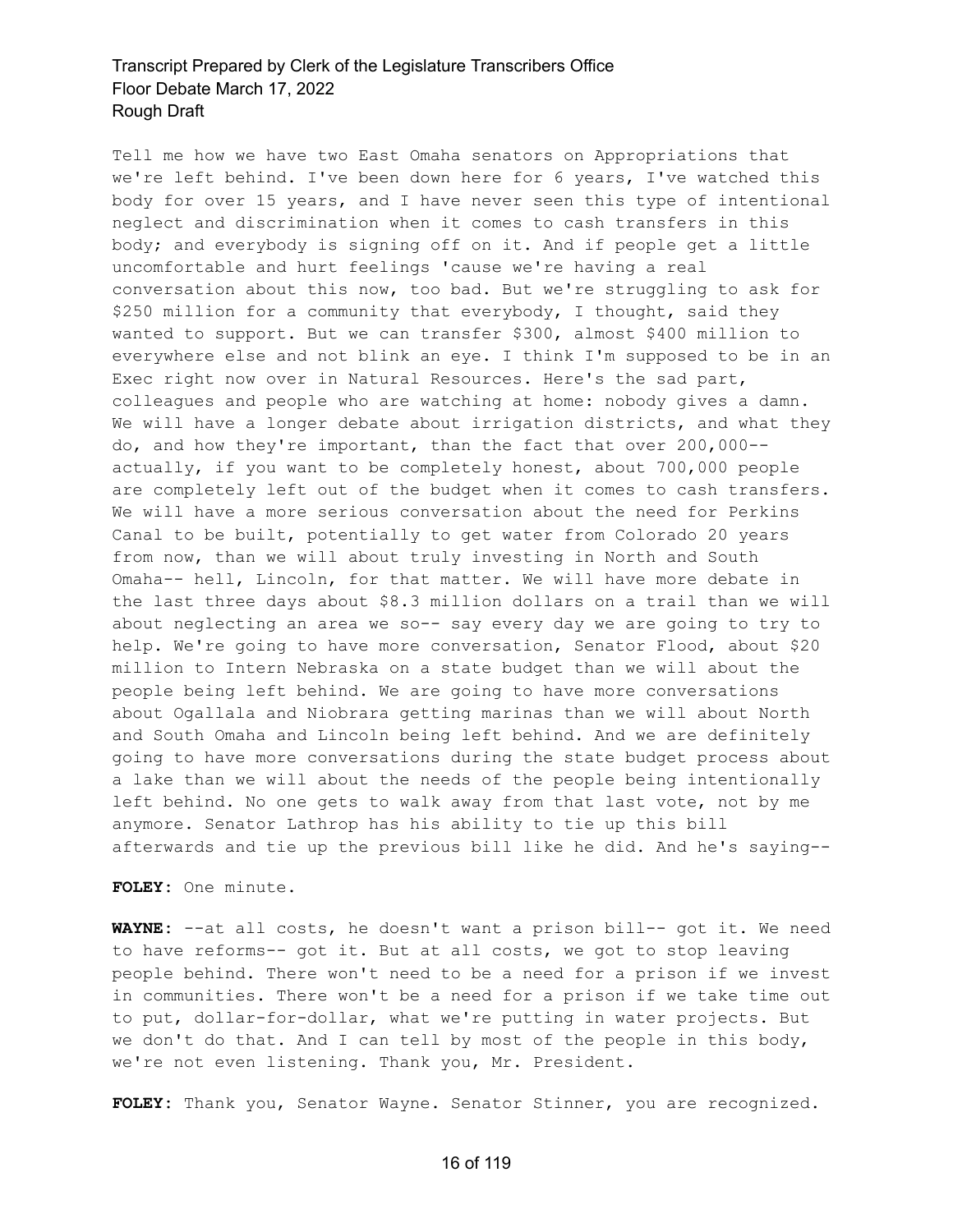**STINNER:** I think I'm-- is that me? OK, thank you very much. Mr. President, members of the Legislature, I only have five minutes because of this IPP. I would-- actually prepared ten minutes, but I want to talk about the last vote, and I do appreciate-- it was more than I expected, actually. But here's what that last vote was about. It was about wage, continuing the wage increase for employees for the state of Nebraska. Those employees that the Governor negotiated, renegotiated those contracts, if we didn't pass that, would have- didn't have the resources. So you're back to Kearney Veterans' Home, now fully occupied, now fully staffed. You're not going to get those, those raises the second half. And I'm going to task, I'm going to test everybody here to go home and find a nursing home, and go visit with those folks and find out what's happening. They don't have staff. You go to Mullen, Nebraska, this summer, and ask the people in Mullen who just lost their nursing home, what happened? Or Valentine or Pender-- 15 percent, we gave 24/7 facilities 30 percent. In that mainline budget, we're getting halfway to the wall. We're going to use our budget to try to bridge the rest of it. That's the strategy. But find out, when you come across somebody with a-- that needs some help- developmental disabilities-- and say, you know what, I don't really care about you. I'm only going-- I voted against that budget. I voted against you because I don't care if you have providers-- 35 percent occupancy rate in providers for DD. And oh, by the way, if your family member has anxiety, if your family member is now hooked on drugs or suicidal, there's no behavioral health folks out there to help you. You'll just have to wait till you have to call the ambulance because we didn't increase provider rates for behavioral health. The number one problem in the state of Nebraska right now is mental and behavioral health, so that's an important area. And then I want you to go to the county jail to make sure that there isn't any kids on child welfare, sitting in the county jail, waiting for some kind of place to go, because there are no providers out there for that either. And so we're giving them 15 percent, halfway to the wall, so that \$12-an-hour person now can get really close to \$15. That's what that vote was about. That's what the budget's about. And I am absolutely going to get back on the mike and we'll talk about this cash reserve situation. And I, I will say this. Let's talk about what the Governor proposed in his: \$175 million for a replacement of a prison-- no strategy for overcrowding. We're trying to develop a strategy on the run here, and that's called reforms. We're trying to say yes from Appropriations, so we agree that something needs to be done. Yes, we have an overcrowding problem. Yes, we're going to provide those resources, but we have to have a strategy on overcrowding, not just replacing beds. We're not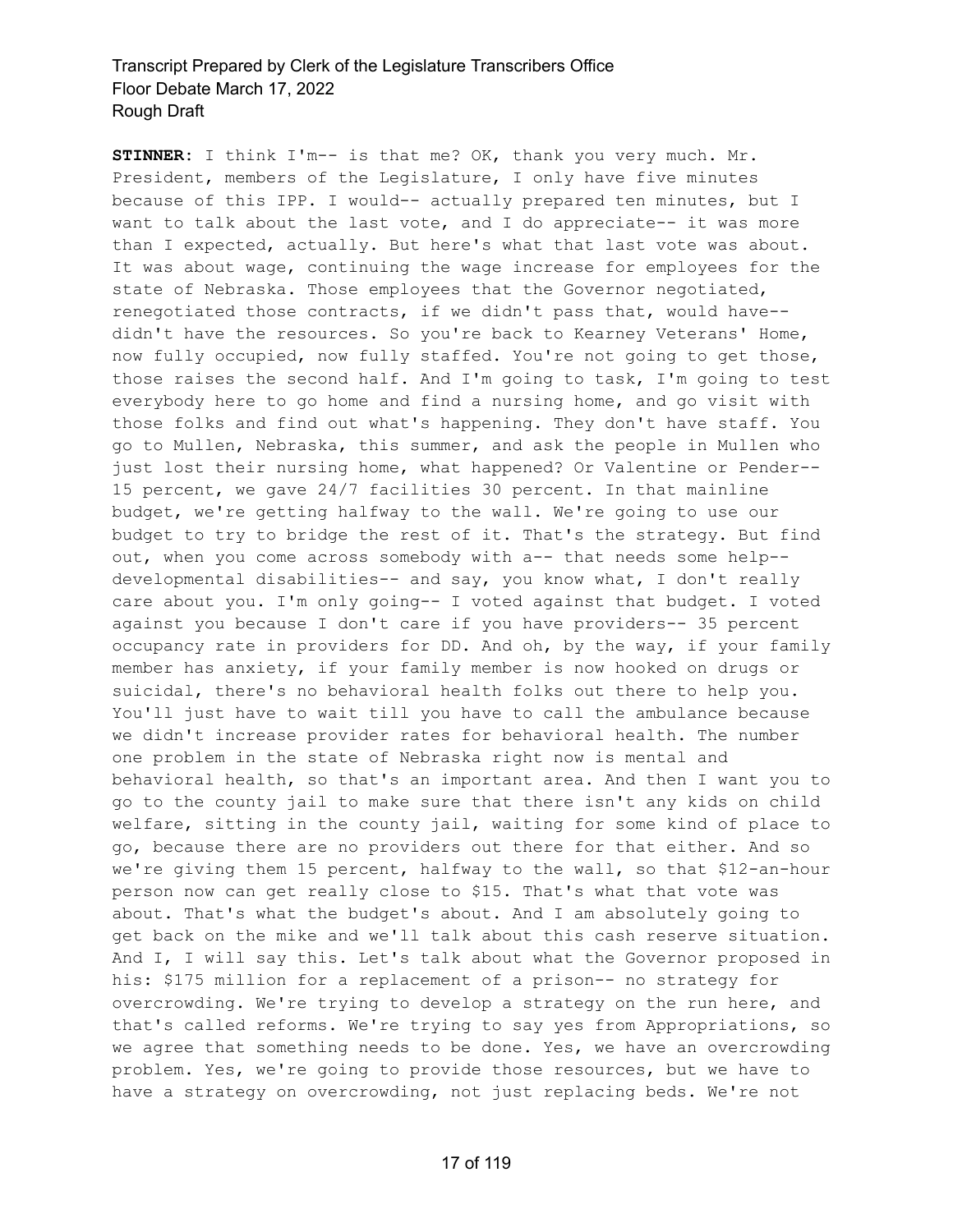adding capacity, or if we are, what's just minimal or marginal. And of course, the Perkins Canal, you know where I was that on that-- \$500 million for a canal all of a sudden. Are you kidding me? You know where I was at on that.

**FOLEY:** One minute.

**STINNER:** My committee decided \$53 million was a good compromise; I didn't. I think there's a process here because we don't know what we don't know about that. And you're ready to commit \$500 million, 10 percent of the total goddamn revenue of the state to a project you don't have a clue about. So we're at \$53 million; we cut it back. Is there something wrong with that? Was there a conspiracy behind that? Probably not. In any event, I'll be back on mike. I'll defend what we put in here as the Appropriations Committee. It's all hooked to recovering from COVID and bridging gaps. And if rural Nebraska doesn't mean anything to you, you better look at the statistics because all we have is, is a depopulation of rural Nebraska. Until we do something as a Legislature, until we understand our duty--

**FOLEY:** That's time.

**STINNER:** --to the safety and well-being of the people in Nebraska, we're failures.

**FOLEY:** Thank you, Senator Stinner. Senator McKinney, you're recognized.

**McKINNEY:** Thank you, Mr. President. I rise in support of the motion to indefinitely postpone the budget, LB1013. Yesterday, on my way to work, I was listening to my favorite album ever by my favorite artist ever. And there's a line in a song-- well, the album is entitled "Me Against the World," and Tupac is my favorite artist ever. And in the song "Me Against the World," he has a line that has always stuck with me for my whole life: Politicians and hypocrites, they don't want to listen. And that's what this body is doing. They don't want to listen. And I woke up today in a good spirit, and I got time today, Senator Wayne. So would Senator Geist yield to a question?

**FOLEY:** Senator Geist, would you yield, please?

**GEIST:** Yes, I will.

**McKINNEY:** Senator Geist, does District 25 want a prison?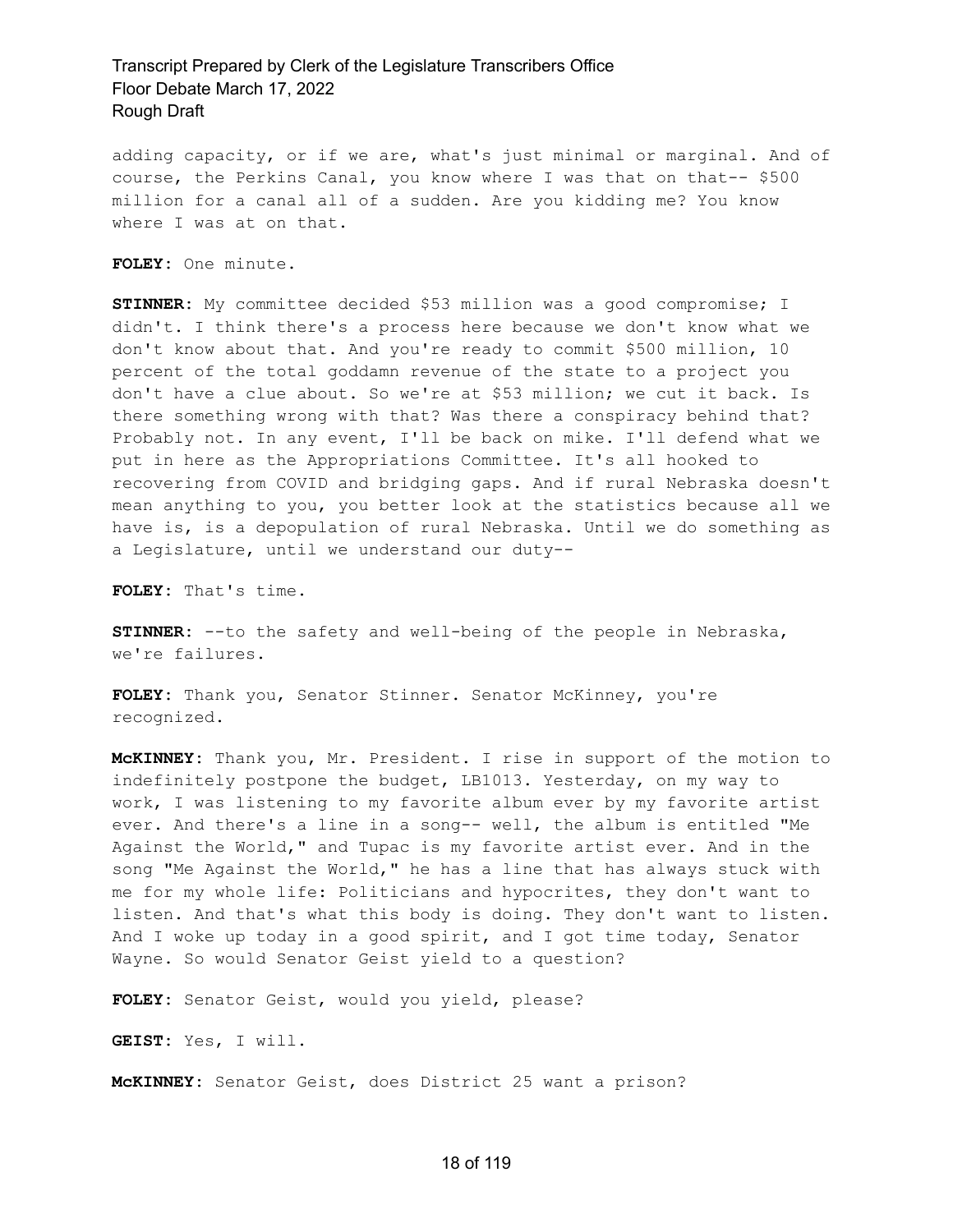**GEIST:** I would, I-- you know, I would guess probably not. District 25 doesn't have enough space. We have too much, too many houses and--

**McKINNEY:** So where are we-- yesterday, I was asking and I've only spoke to one senator in this body that is actually saying yes to a prison. Another was a maybe. So where are we going to put a prison?

**GEIST:** You know, I have heard it will be somewhere between Lincoln and Omaha so that we can get a population base large enough so that they can have good employee opportunities, employment opportunities. Where specifically, I do not know.

**McKINNEY:** OK. Also, the state of Nebraska has the 10th highest black incarceration rate. Do you think that's acceptable?

**GEIST:** You know, Senator, I think this, this deserves a long discussion. I don't like the disparity that is between our population races. I don't like that. I am highly in favor of infusing your community with jobs and opportunities. That's why we're working together on another bill. I think as a, as a state, actually as a country, we need to rethink how we have not served your community. So no, I don't think it's acceptable because I agree with you and Senator Wayne that, when the opportunities have come to infuse your population with state dollars, we've not taken advantage of that to the full. And I think we have left you behind. So I am committed to working with you to help your population.

**McKINNEY:** Thank you. And according to the-- not the ARPA funds, but the budget-- we're not helping my community. There's a set-aside. People can say a set-aside is not in the budget, but there's \$175 million that is set aside on the table, not on the table. Somebody could drop the amendment and it could be on the table that could be used to infuse and revitalize my community, Senator Wayne's community, Senator Vargas' community, Senator Aguilar's communities. But we want to build prisons. We want to be the worst in the nation at criminal justice. We want to build prisons, we want to enhance felonies. We want to do all these things and then say, you should come to Nebraska. It's a great place to live. But if I was out of state and I was doing a Google search of where I'm going to go-- I have, you know, I have a daughter, and what do I want to raise my daughter as a black father? And I go online and say, oh look, Nebraska has the 10th highest black incarceration rate. The city with the most black population in the state is the most-- well, the area is the most impoverished.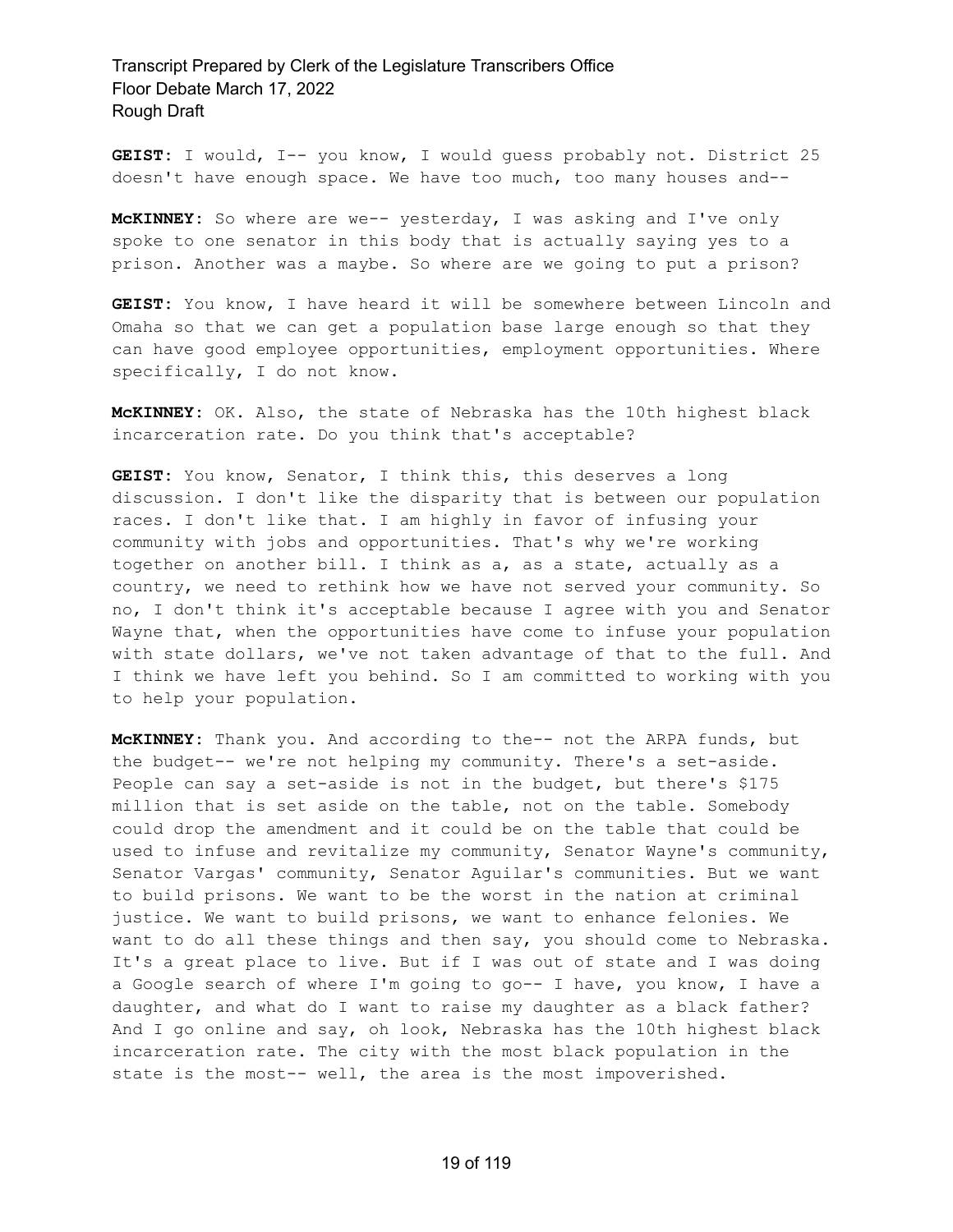**FOLEY:** One minute.

**McKINNEY:** Why would somebody from my community, somebody black from out of state come to Nebraska? Is Nebraska not for everyone? Or are we trying to improve Nebraska to make it for everyone? And that's something we have to think about. But you know, I have time today and, you know, I'll repeat it again. Politicians and hypocrites, they don't want to listen. So let's engage today. I'll be asking other people questions, too. Thank you.

**FOLEY:** Thank you, Senator McKinney. Senator Friesen.

**FRIESEN:** Thank you, Mr. President. I guess, when I'm going to talk about the budget-- and I think some of us were painted with a pretty broad brush-- I am just upset with the budget; and it's nothing personal. I didn't get a chance to amend it, I didn't get a chance to change it. And so if I don't get a chance to do that down the road, I'm going to be against it. I think we're spending too much, and I'm not going to talk about provider rates or any of those. I don't-- I will get into that if we get a chance to talk about it. But to say that I voted against it because you're raising wages and increasing provider rates is not true. I think, when we have a budget increase of over 5 percent, I think we need to talk about why we're doing that when, in the past, we've held it down around that 3 percent range. And again, we didn't really have a chance to amend any of the things in the budget, so why would I vote for something that I don't like? And I will continue to oppose it. And I think, when people in Nebraska see how we're spending our money and we start talking about where we're spending that money, I think they're going to be upset too. Over and over, we keep telling everyone that we're a high-tax state, and the first time we get more money to spend, we spend it all. So let's talk about the different items in the budget. And if I can get to them and make amendments to them, I will. And if I can get the budget to where I like it, I'll vote for it. And otherwise, I'll vote no. There's nothing wrong with that. My priorities have always been a little different. I've never had an Appropriations bill. I have tried to get funding to nonequalized schools, but never once have I been in front of Appropriations for a spending bill. And we talk about how I'm a little bit like Senator Wayne. We talk about how conservative we are and everything else, and then we're voting for a budget that's, I think, excessive. We're spending on things that I don't think we should be spending on. And we're really not getting a chance to amend that budget yet. Maybe if enough people voted no, there'd be that opportunity, 'cause somewhere down the line, we're going to have to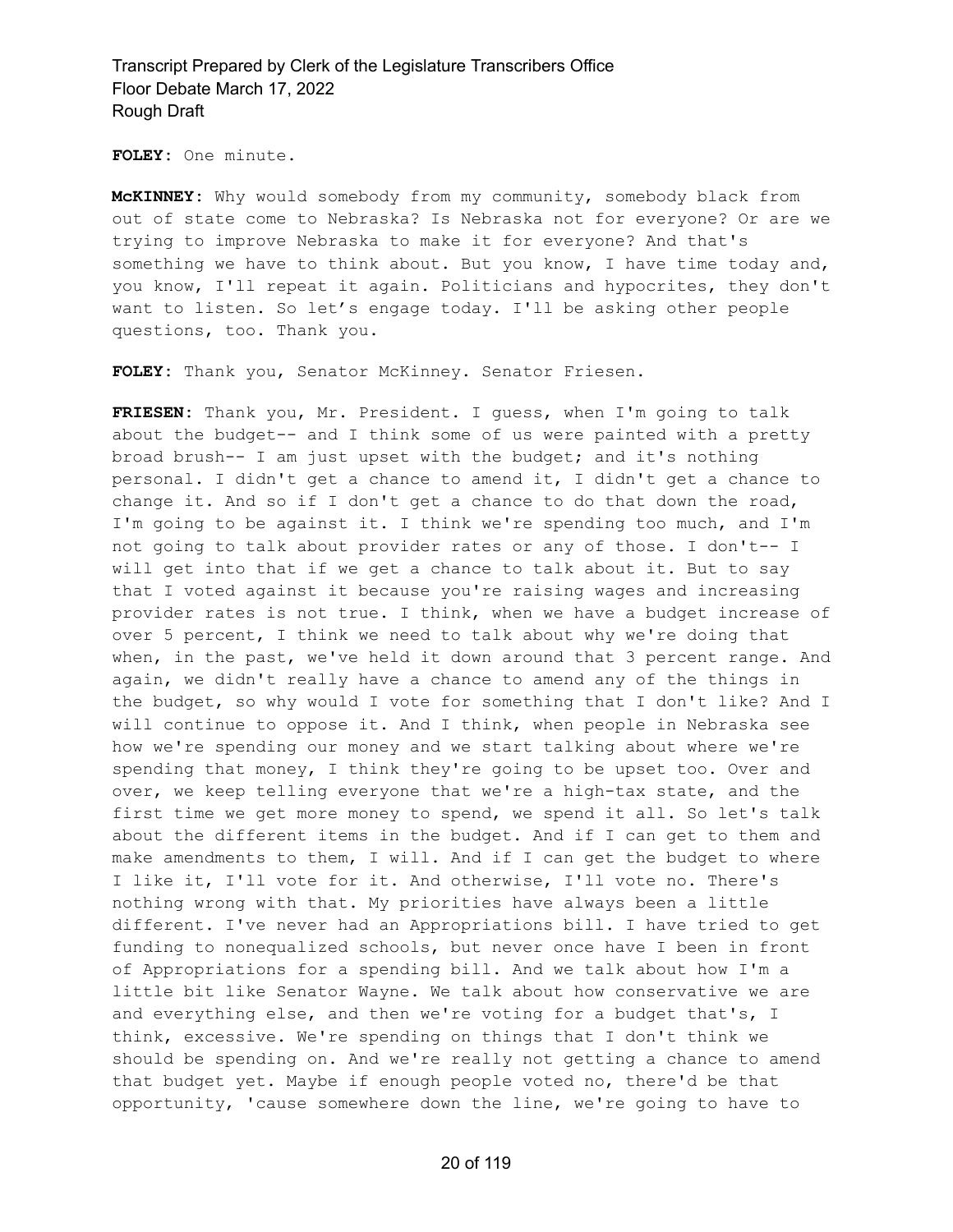have a compromise. Or maybe we'll just run out the rest of the session and there'll be a lot of bills left on the floor for the next year's Legislature to deal with. I don't care. There comes a point-- and we all knew we'd get to this point when we wasted a lot of time earlier. We knew we'd get to this pinch point when we run out of time that we would all be starting to get angry. We'd all start to fight over what we want. I don't have an ARPA bill.

**FOLEY:** One minute.

**FRIESEN:** I don't have an Appropriations bill. We don't have to pass a budget. We have to do that the first year. So I want to actually be able to make some amendments, make some changes to it. And it's not that I don't trust the nine members of the Appropriations Committee, it's just that I want a say in it, too, a little bit, just like we do with all the other bills. Thank you, Mr. President.

**FOLEY:** Thank you, Senator Friesen. Members, Senator Bostelman would like us to recognize some guests that we have with us, 38 fourth-graders from St. Wenceslaus School in Wahoo, Nebraska. Students, please rise. I'd like to welcome you to the Nebraska Legislature. Senator Linehan, you're recognized.

**LINEHAN:** Thank you, Mr. President. Good morning, colleagues. There's a lot of things in the budget I like, too. I feel like I should just repeat pretty much, word for word, what Senator Friesen just said. There are several things I like in the budget. And yes, I'm all for increasing provider rates, but I'm also looking at the big picture here on what we can afford. We, we came here, my class came here a year after several of our senior members, who are leaving at the end of this session, and we were broke. The year before we got here, they spent a lot of money. It wasn't just 'cause revenues were down; spending was way up. And I don't want to repeat. And I have been, as you know, in government in one way or another, for almost 25, 30 years. And I have seen people vote no and get yelled at. I, I-- it doesn't bother me. The majority, even if it's a supermajority, sometimes makes a mistake. And I'm 100 percent in agreement with Senator Friesen and Senator Wayne that we need-- this is-- we need to talk about these things. I asked yesterday, on the mike, and I got an answer from the staff and I appreciate it, but I'd like the answer on the mike. As we keep going through this, we're using all these cash funds, the way I read the bill-- maybe I'm not reading it right- we're using a lot of cash funds to increase these provider rates. Is that sustainable? Will those cash funds be there next year and the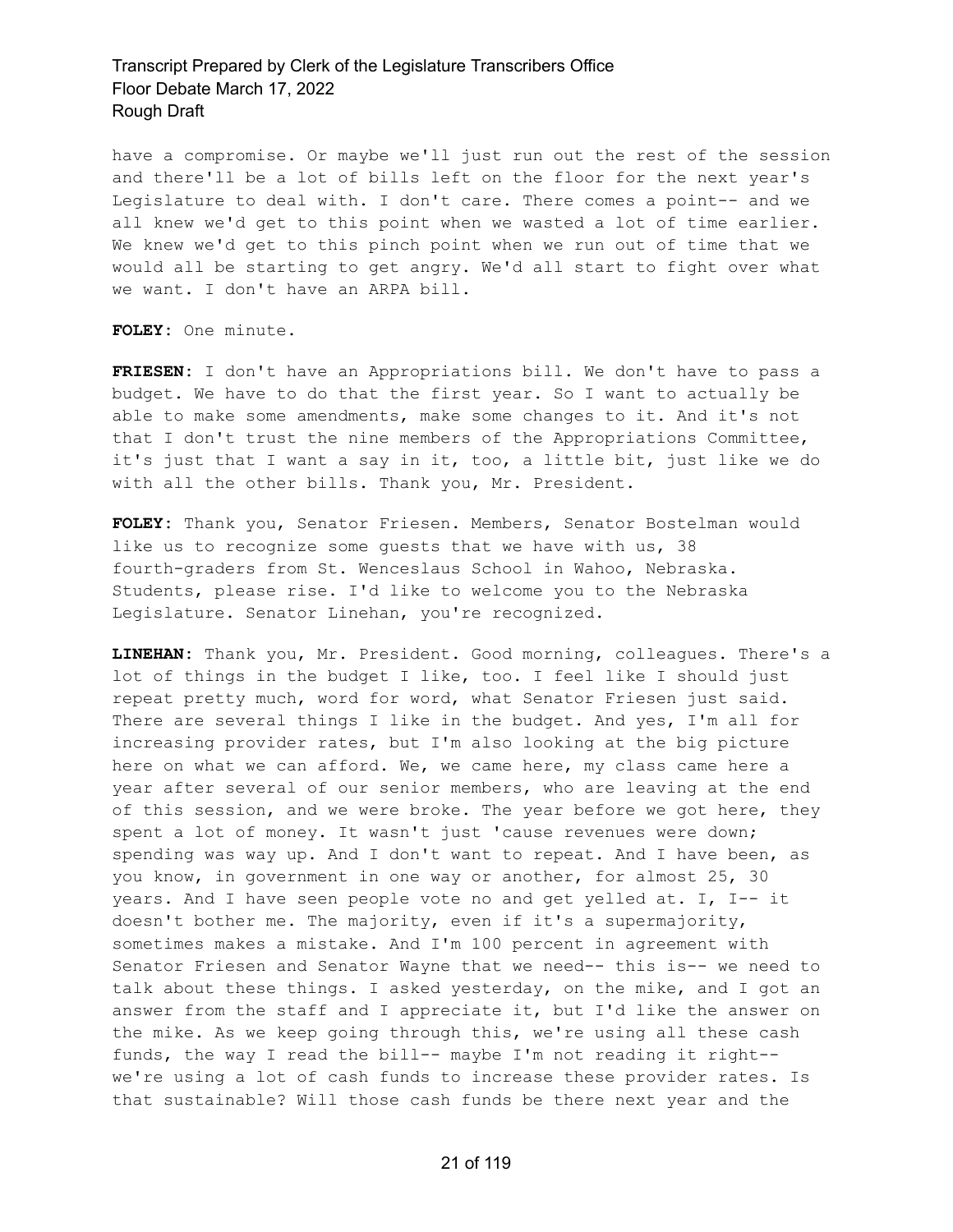next year and the next year? Because anybody that's been in the Legislature or any kind of government, whether it's federal government, once you start a program, it's-- you, you do not back down. It doesn't do anything but go up unless, in very dire, dire situation, which we were in the first year we got here, you don't have enough money. I, I'm not-- there were things in the Governor's budget that were really, really important to me, and they're not in this budget. And there were important things in the ARPA's Governor's budget that were important, and they're not in this budget. I, I don't-- and I, too, have never taken a-- I've never taken a bill to the Appropriations Committee. I didn't actually know until this time that you have to go to them to get money 'cause we didn't have any money like, I don't know, what was it-- the first two or three years we were here? You couldn't bring a bill if it had an A bill. You couldn't even bring the bill to the floor. That was one of the rules by Speaker Scheer. If you have an A bill, forget it; we don't have any money. I don't want us to put ourselves right back in that position. And I don't think we're being unreasonable to think that there might be some wiggle room on the budget, that some of the rest of us might have some input. I tried, off the mike, to talk to Appropriation Committee members. And then on the mike, though nobody's name was brought up, I was criticized for asking questions. I didn't even do it on the mike. The idea that we would like send this sailing along without any discussion about how we're going to sustain all this bothers me greatly. And I've had, I've had the same priority bill since I've been here, and I've never got to call cloture, and I've never stood up and screamed at anybody. And it was for-- it's \$5 million. And I've been told it would break schools and would kill our budget, and there's no way we could get there.

**FOLEY:** One minute.

**LINEHAN:** But now we're spending hundreds of millions. I think the number on provider rate increases is \$94 million, and nobody's concerned about how we're going to pay for anything else. I don't get it. Thank you, Mr. President.

**FOLEY:** Thank you, Senator Linehan. Senator Geist.

**GEIST:** Thank you, Mr. President, and I echo the sentiments of Senator Linehan. I, I have been talking with people who have been here before in the past, and they noticed, as well, how sit-- what term limits has done. One of the, the problems that we see-- and I see very many, and I take responsibility; I'm sure that I voted for term limits. I never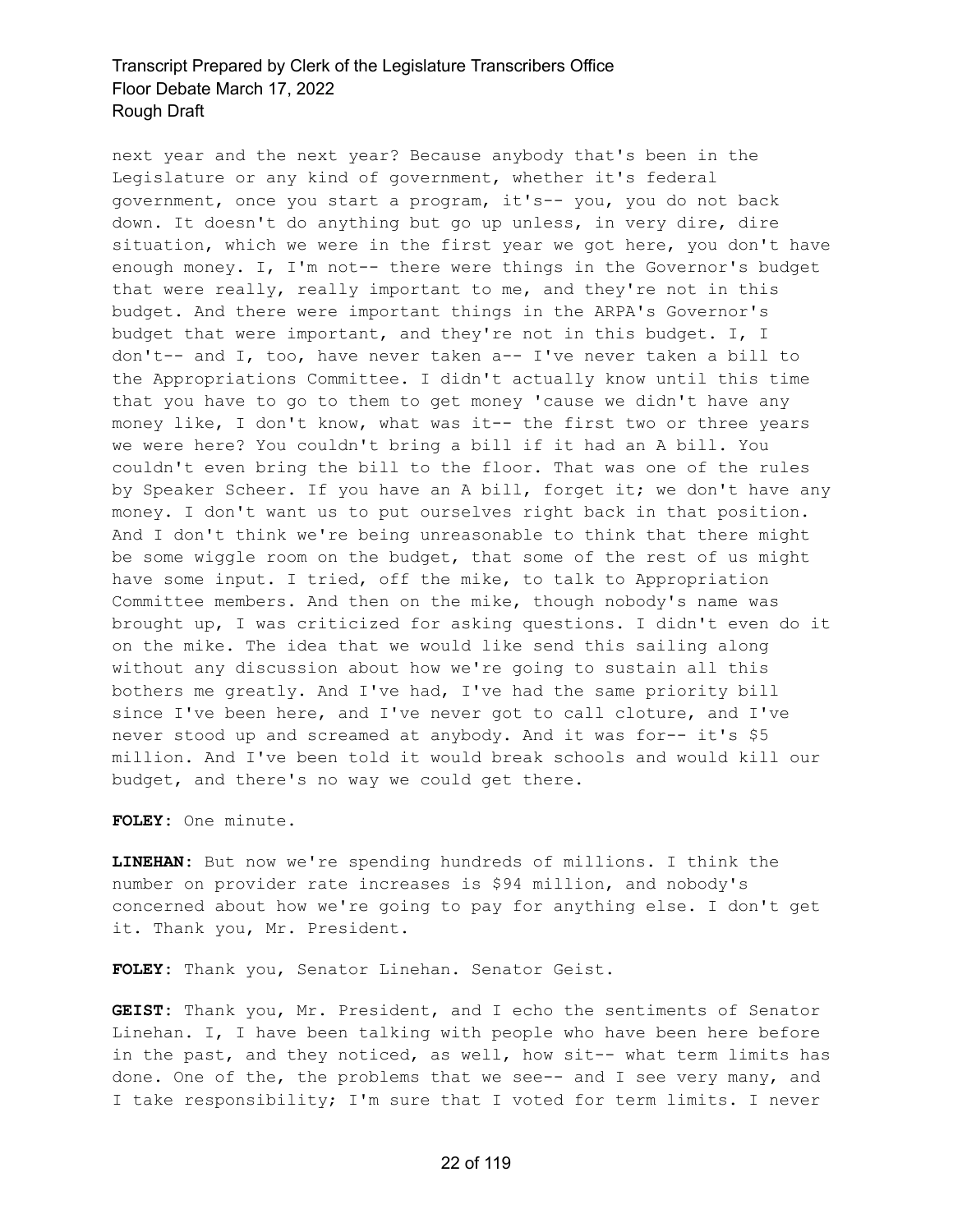would again because we don't become subject matter experts. And so what happens is, we don't do what Senator Linehan is asking, and ask questions, and dig deep, and think. We-- it's so easy here to just go with the flow, do what everybody else does, find a subject matter expert that you think is in another committee, and just vote how they vote. And we definitely need to have a third term, but I'm not speaking on that. And actually, I-- this is the last time today, during a budget debate, that I'm going to speak on anything that has to do with Corrections, because I really do think we need to do exactly what Senator Linehan is saying: ask questions, understand where we are and where we're going, what we need, what we agree with and what we don't. But right now, I just, I want the body to know, and I want you all to know that, that I think we're at a place that would-- actually that Senator Lathrop said we need to talk to each other. And Senator McKinney asked me a very important question about incarceration rates for African-Americans. What we're looking at-- and I'm just going to say the taboo, anti-political thing-- what we're looking at across the country, not just in the African-American community, but in the Hispanic community and the white community and every other community, is an absolute breakdown of our culture and our families. Now, government can't fix that. So all we can do is respond to it. And how we respond to it is very important, and a lot of that response is reflected. A lot of our thinking of how we work in society is reflected in our Corrections philosophy. So I'm just going to tell you my Corrections philosophy and what I run all of these things through and why, in some areas I agree 10,000 percent with LB920, and, in some areas, I just disagree. That is a good, strong parenting philosophy. And I know that sounds really simple, but it's really rare these days. And that is, when you're raising good children, you have rules. Those rules are meant, are there to be followed. If you don't follow the rules, there's a consequence. Children should know when they do X, Y or Z, here is there a consequence, and that consequence does not change. However, to the degree that that kid complies, they get more responsibility and they get more opportunity. If we continue to lower and lessen the consequence, and we have very paltry opportunity, we have out-of-control children. And that's what we're doing. That's why our youth who are at risk, that's why our adults who are at risk are not getting better, because we're lowering the expectation, and we're not giving them a robust opportunity--

#### **FOLEY:** One minute.

**GEIST:** --to get better. That's why I support recidivism, focusing on that, making sure we help people not come back. But I disagree with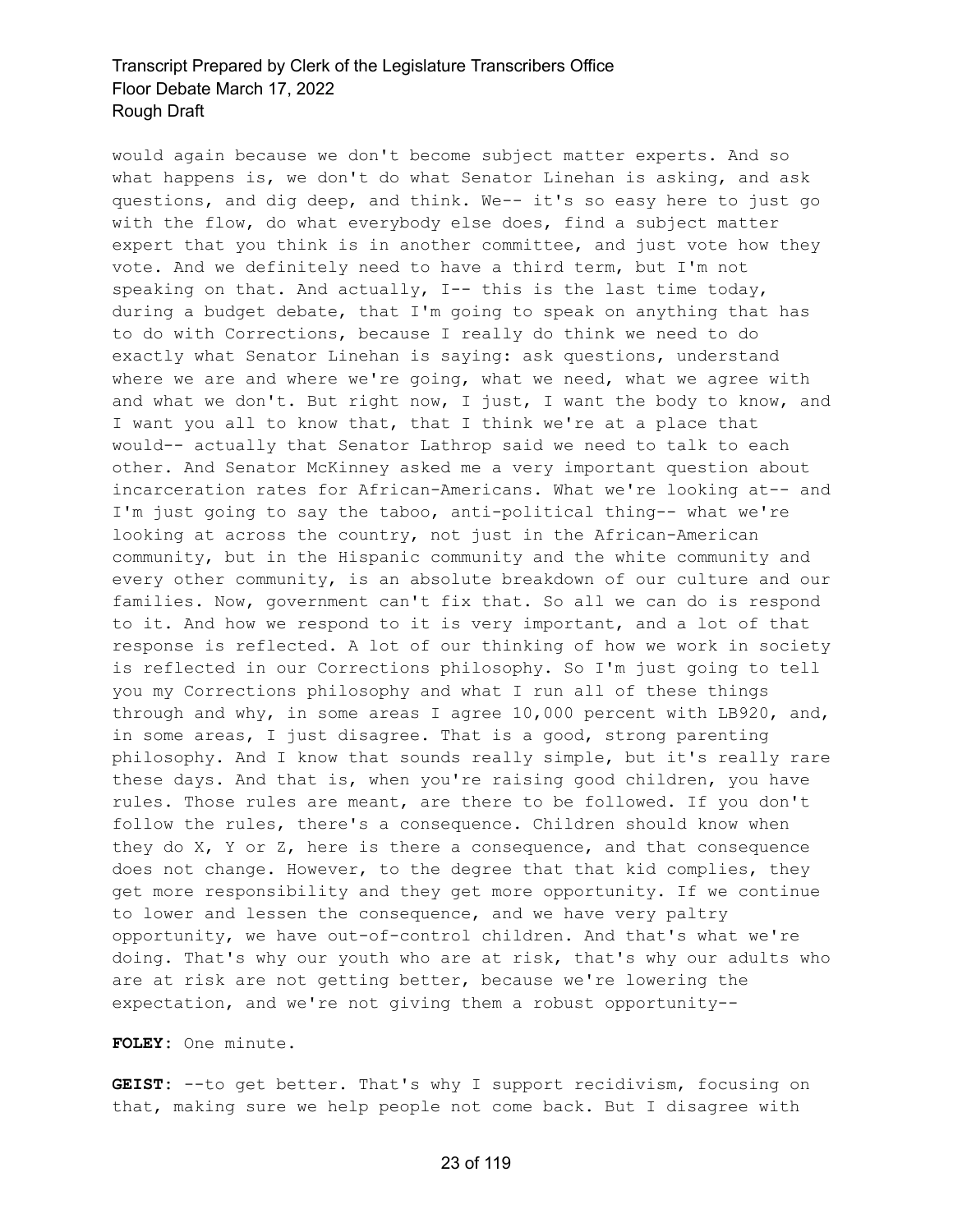lessening a penalty because then there becomes no consequence for behavior. Thank you, Mr. President.

**GEIST:** Thank you, Senator Geist. Senator Wayne.

**WAYNE:** Thank you, Mr. President. First, what I heard a lot from-- more about from Senator Stinner was rural Nebraska, but let me be clear about the increase in provider rates. The increase in provider rates no way automatically translation, translates to increase in wages. That's a beautiful lie. The provider could actually keep the 10 percent and only give a 5 percent increase, or they may not give increase at all to wages. That's going to be up to each individual provider. So I'm not going to feel guilty for voting no on a bill that increases provider rates when, at the end of the day, North Omaha, South Omaha are left behind. And it's not just North Omaha, South Omaha. It's Lincoln, and it's any other impoverished area in Nebraska that is left behind on a budget where we have more money. So I started thinking, well, maybe they didn't include any budget bills for North or South Omaha because-- I thought about it. I didn't really bring a budget bill from North and South Omaha. I don't remember if Senator McKinney did, but I don't think maybe any of us did. But then I go to Page 3, and I see the first one is the University Agriculture Innovation facility. That was originally an ARPA bill. So that means clearly they're having conversations about what could be an ARPA and what couldn't be. So if North and South Omaha was an investment area for our state, then clearly they could have found a way, just like they did here, to invest. They chose not to. No more passes, and if this costs me \$450 million, fine. If we want to get hurt feelings over this debate, fine. But nobody's getting hurt feelings over Senator Lathrop not allowing anything to be adjusted on the budget. But if I stand up and say something, it's a problem. But here's the reality, colleagues. Let's talk about the process on the floor. Senator Lathrop has already committed that there is nothing he's going to do except for keep going through eight hours. So to all the people who want to actually do something to the budget, you have to vote for the IPP motion. You have to vote for it to stop this bill, which can be brought up again, and make them come to the table. Otherwise, we're going to have 40 people vote for cloture again, and we're going to keep going with the same get-along. Look at the Select File. There's already amendments on there. We're going to be tied up again for four or six hours. You will not be able to make an adjustment on this budget. So instead of agreeing with me on the sidelines-- and I would I would disagree with Senator Geist on this-- don't talk to me on the sidelines about you agree; and I'm not accusing her of that. There's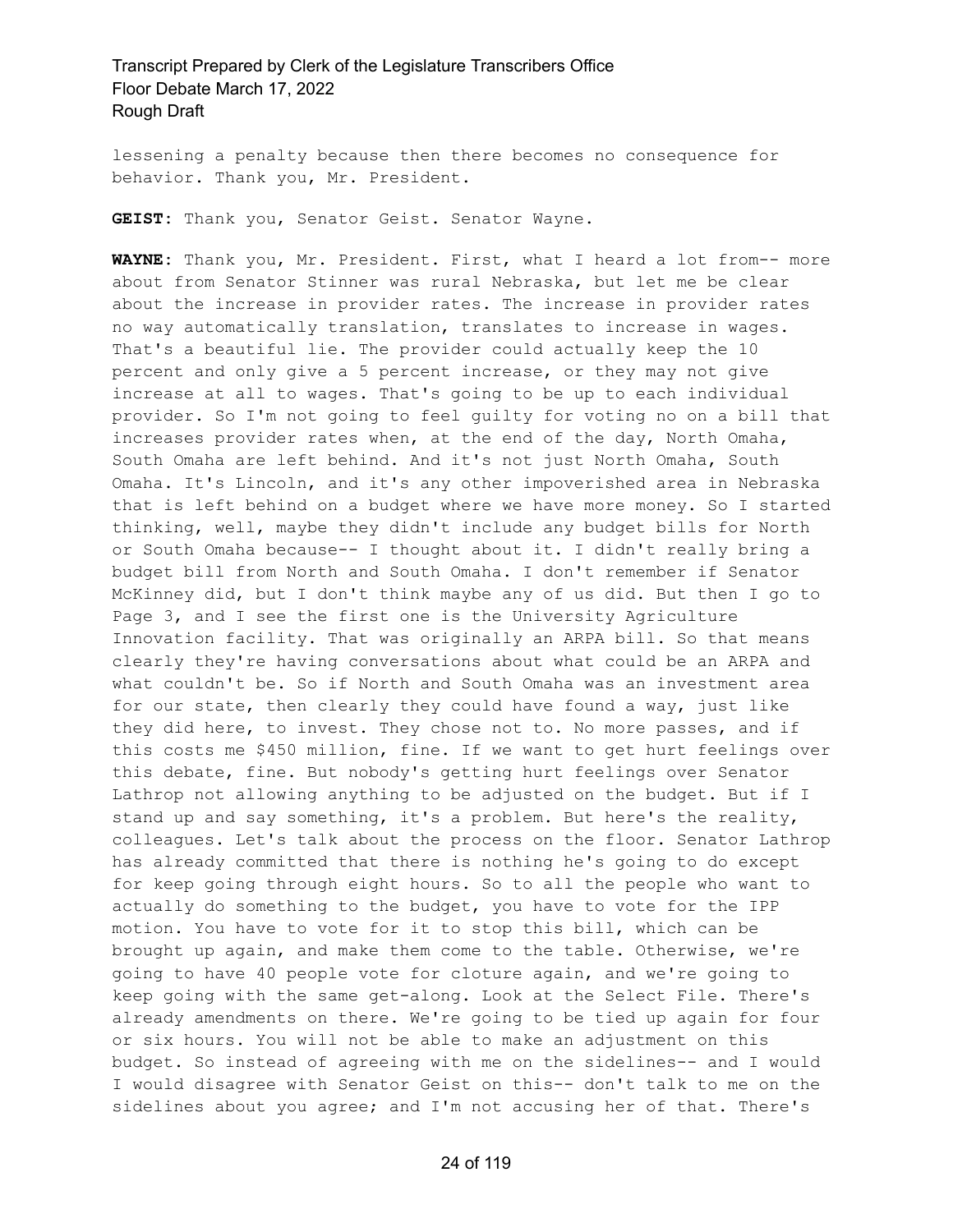been a lot of people who said, I agree. This process, we should have had more dialogue. This is an unprecedented amount of money. We should have figured out how we could have all worked together. Don't talk to me about that no more. It's time to do something. And you do something by your vote. You say there's too many or irregular, irregularities in this process. And it's not the process. I'm not blaming Appropriations for the process. I'm saying, but when you have unprecedented amount of money, the process should have changed. When you have unprecedented amount of dollars and you're doing cash transfers, you need to make sure the entire state is taken care of equitably. And if you want to go by congressional districts, it doesn't. No way you divide it, are we talking about cash transfers that takes care of the whole state, the whole state, nor how you divide it. We're talking about a state budget that takes care of the whole state. And we're supposed to just be OK with that because of provider rates. It's the same thing that I always keep hearing about maybe next year. Well, this is so important, we got to take care of X, Y and Z. Well, when is my community going to be important enough for this body?

**FOLEY:** One minute.

**WAYNE:** When is East Omaha going to be important enough to Appropriations? When do we get to walk back into Omaha and say, Hey, our Legislature cares. And don't give me the ARPA line; that's federal dollars. When is the state going to invest? When is the state going to invest in Grand Island, who's having a cultural change there and we're just ignoring it? What are we going to invest in Fremont, Lexington? When are we really going to sit down and start looking at, as a state, where there is change occurring with just the demographics? How do we do it? And you know what else, Senator Stinner? We got the same damn brain drain in North Omaha. Senator McKinney's district lost over 5,000 people through the last census count, census takings. Why? For the same reason rural is. The difference is, we're investing in rural, we're not investing in Senator McKinney's district. Thank you, Mr. President.

**FOLEY:** Thank you, Senator Wayne. Senator Albrecht.

**ALBRECHT:** Thank you, Mr. President. Colleagues, I rise to just visit a little bit about these nursing homes. I do happen to have one in Pender, Nebraska. Just got a letter yesterday from the CEO, letting us know that it was a very difficult decision, but one that had to be made. They wanted to personally let me know that the closing of Legacy Garden Rehabilitation and Living Center in Pender, that the board of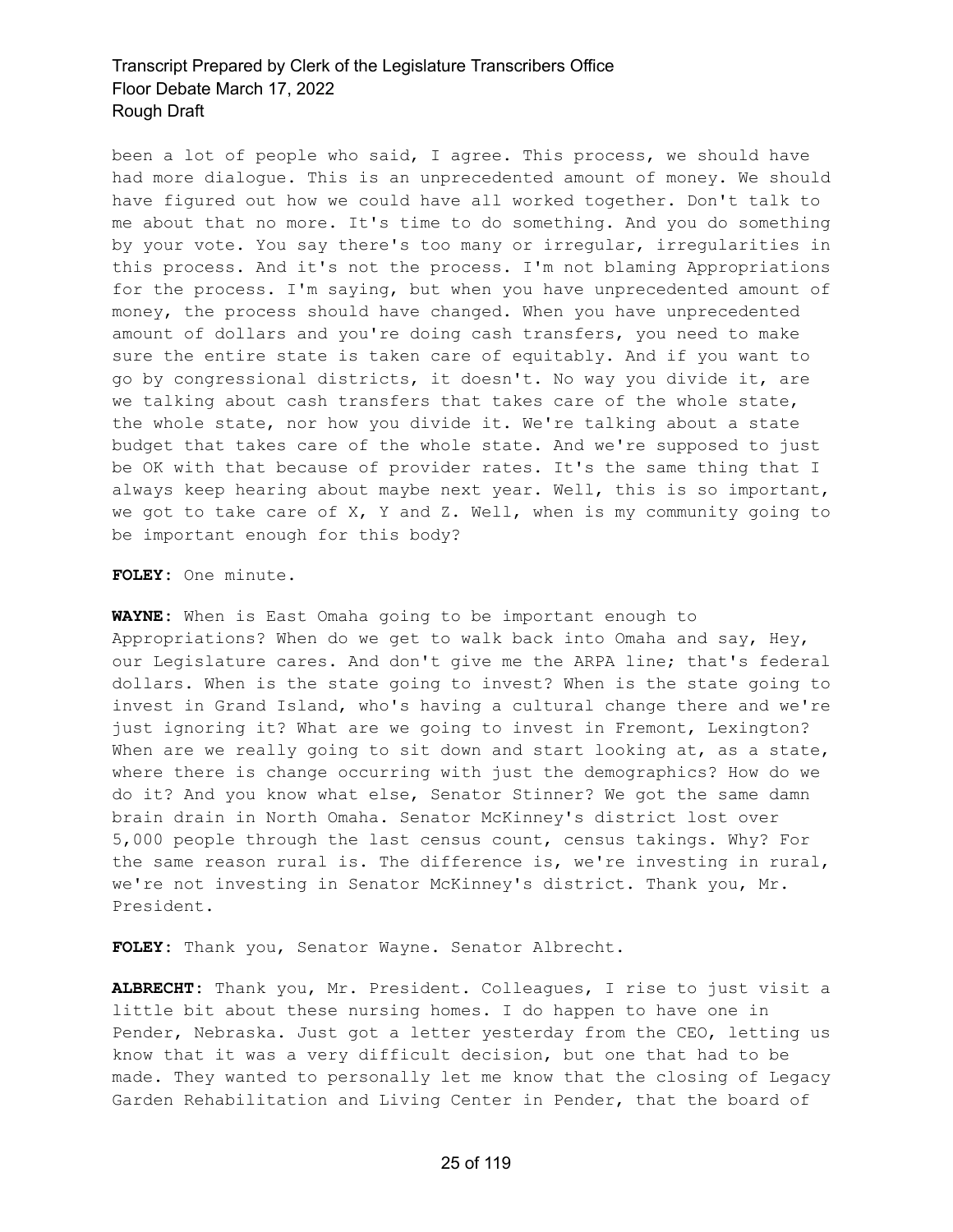directors voted on Monday evening on the closure, closure of this particular facility. Staff, residents, and families were just made aware last evening of an in-person meeting. I'll tell you, I think we've all had our family members, parents in these nursing homes and these facilities. And one thing I will say about rural Nebraska, when they take care of their people, they take care of them in ways that- they treat them like they're their own family. And, and I think it's more of a case that it's hard to find individuals to staff those facilities. But, you know, here we are running a day late and dollar short. Those folks deserved our attention very early on. Unfortunately, we only meet every 60 to 90 days to take care of these things. But we knew with what was happening with COVID, what was going on in these facilities. But again, you know, maybe we should have called a special session when you have to call families and get them to try to find a place. And then, you know, right, right in the next town where I am from, they have another nursing facility. And I mean, I don't even know where they're going to take these 17 people. You know, you want to keep them close to home so he can go visit them and do what you need to do to keep them happy and, and thriving. But you know, whether, whether we can get these funds to them fast enough is going to be the question. But at the same time, I think of all the other things that are in, in our budget, and I think it's important for every one of us to stand up and speak to our constituencies because they need to know what is in these, in the proposals that may benefit them. But I'll tell you what, when it comes to, you know, people with disabilities, mental health patients that are going into our, our Corrections, I do have heartburn over that. And I would-- and I, along with many of the people in my district, feel very strongly about building those facilities to accommodate law enforcement so they don't have to drive from one corner of Nebraska to the other corner for a safe place to keep a mental health patient that has been arrested. There's a lot of things that we need to have priorities on, on this floor, whether it comes to the children, for the inmates, for the elderly, and everything in between, we have got a responsibility to do the right thing. You know, I understand and I so appreciate Senator Stinner-- I certainly do-- and the task that he and his committee have. But at the same time, I, I just don't feel like 49 senators are able to just-- if you don't get into that committee to talk about what you need, then you just really don't have a say at the table. And that Appropriations is probably the most powerful of all committees in this building because they do control the purse strings and whether we're putting too much money in one place or another;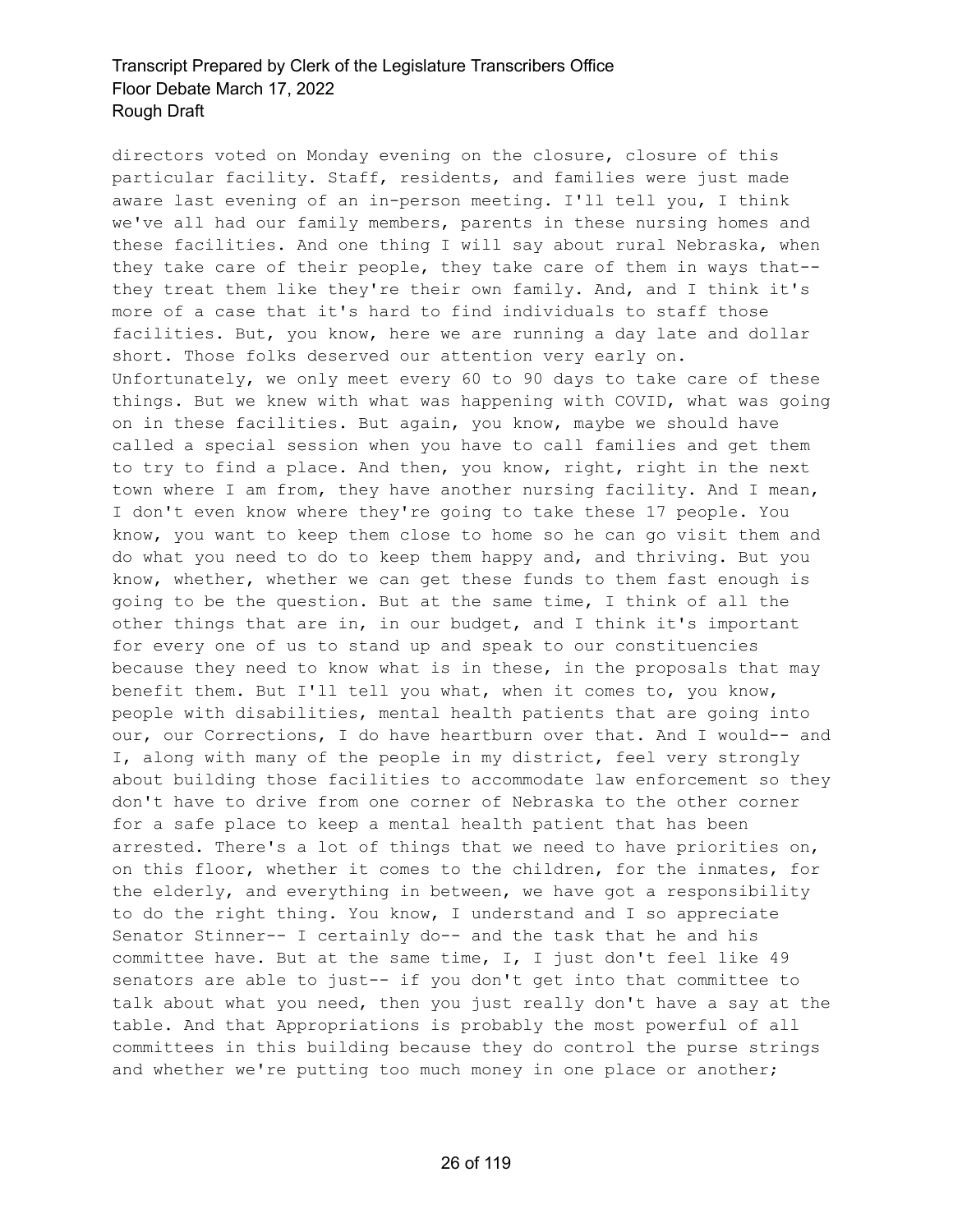that's for them to decide. But it's for us right now to be talking about, and we need to be able to--

**FOLEY:** One minute.

**ALBRECHT:** --to talk about it with each other because there are things that are going to be needed to be changed. And we can't just take up this time without letting our, our folks know back home that, hey, we hear you. We're going to do the best we can to, to make something happen. But Nebraskans, it's not that easy to make it happen on the floor of this Legislature when you're tied up talking about one particular issue. And I mean, those who know how to work the, the tables understand exactly what they need to do to stop anything from being talked about. But we do have, you know, some, some saving grace here when the Speaker decides which one becomes most important to him and/or many who go behind the curtain and decide which ones go forward and which ones don't. So I just hope and pray that we do get through this without a lot of issues and--

**FOLEY:** That's time.

**ALBRECHT:** Thank you.

**FOLEY:** Thank you, Senator Albrecht. Senator DeBoer.

**DeBOER:** Thank you, Mr. President. Good morning, colleagues. I was wondering if Senator Stinner first would yield to some questions.

**FOLEY:** Senator Stinner, would you yield, please?

**STINNER:** Yes, I will.

**DeBOER:** Senator Stinner, what's the process for getting money into this budget? What--?

**STINNER:** Well, the original process for the budget recommendation is that, through bills that are accumulated and referenced to the Appropriations-- now remember, bills for-- referenced to Appropriations, there's existing laws, and what you're asking us to do is either increase an existing program, decrease in existing program or, maybe, increase or decrease certain things in, within that bill. For an example, microloans, we actually increased the amount of loans from 100-- \$100,000 to \$150,000. That would be changes that we're allowed to do and are asked to do within the budget process.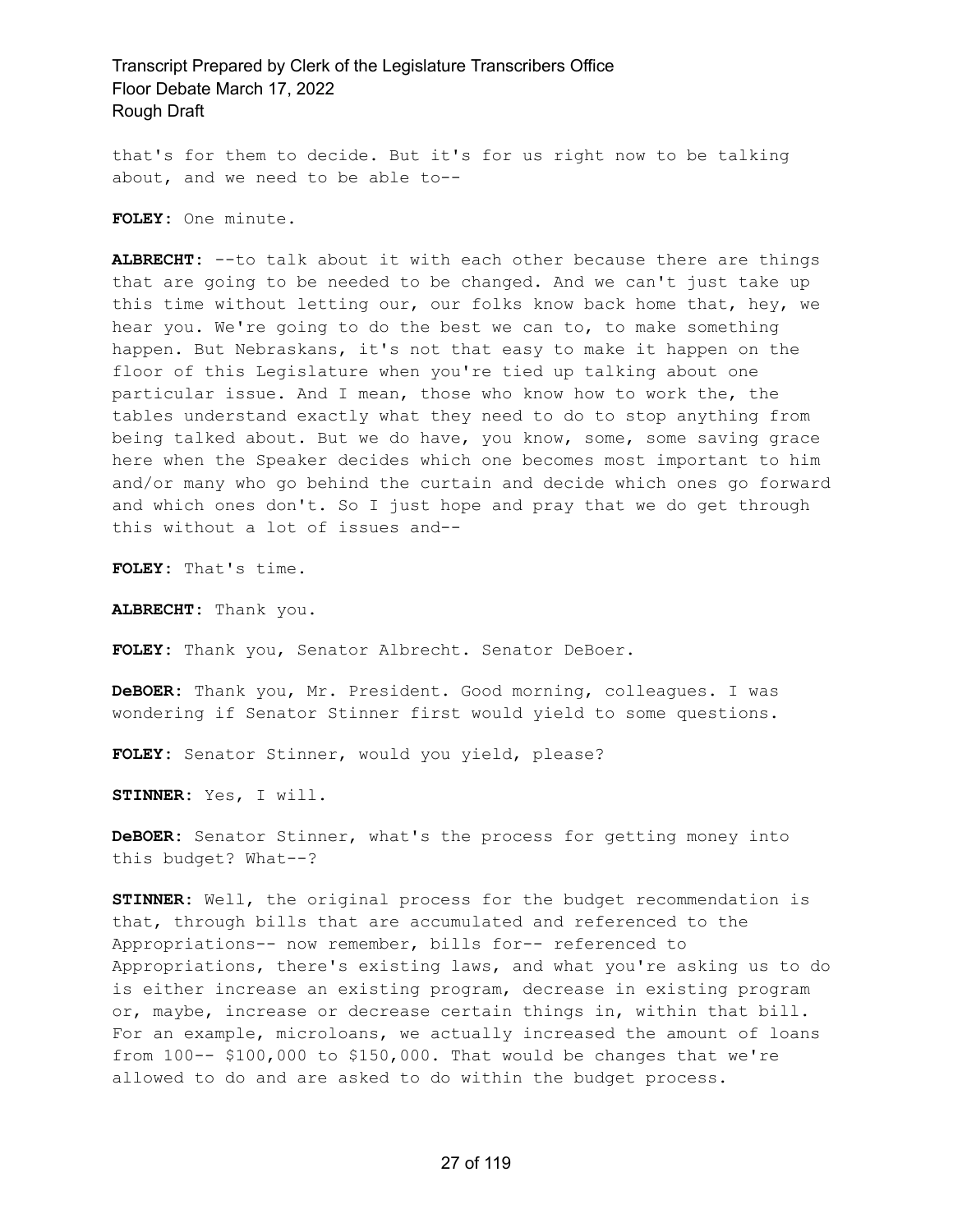**DeBOER:** Do you do things without a, a bill?

**STINNER:** No, we have to have a bill.

**DeBOER:** So if I want to do something,--

**STINNER:** I take that back. That is not a correct statement; I'm sorry. That-- when we, when we review agency requests, we can go increase an agency or decrease an agency's request, and that's part of the Appropriations process. We can increase their request as it relates to Appropriation, that's cash funds and that's fed funds. So we do make adjustments without bills.

**DeBOER:** And is there a difference between the process for the mid-biennium and the beginning of the biennium?

**STINNER:** Actually, there is, and I, I will point out two things that came to us that were a little bit unusual. But STAR WARS obviously went to a committee to create a STAR WARS program, and it was referenced-- the spend part was reference to the Appropriations in order to appropriate those amounts. That was unusual. The other one, I believe, was-- I'm just trying to think there was probably another exception to-- oh yeah, the canal. The canal went to Natural Resources to get processed, and obviously the spend part came to Appropriations. So those would be two pretty unique situations. Now, we did have bills in ARPA, and Senator Wayne is correct in what he has said on the mike, that we did have bills and he did have an ARPA bill in Appropriations, and we had a South Omaha bill. On the ARPA side, we tried to put together a package, and I asked Tony Vargas to put a package together that dealt with the qualified census areas. And we wanted to make it a fairly substantial package because we felt like ARPA really did have a significant portion of ARPA directed toward qualified census areas. So he is correct. We could have-- and he's probably correct-- Also moved some of those ARPA requests out into this Cash Reserve Fund. Obviously, we did not. We did middle income. There is a section there that we moved some of that middle income to a revolving fund here because a revolving fund didn't comply with ARPA.

**DeBOER:** So how did you decide which ones came from ARPA and which ones came from the cash reserve transfers?

**STINNER:** Generally, what happened was, if there was an ARPA request that was a legitimate ARPA request that was going to be passed, but there was a portion of that request that did not fit within the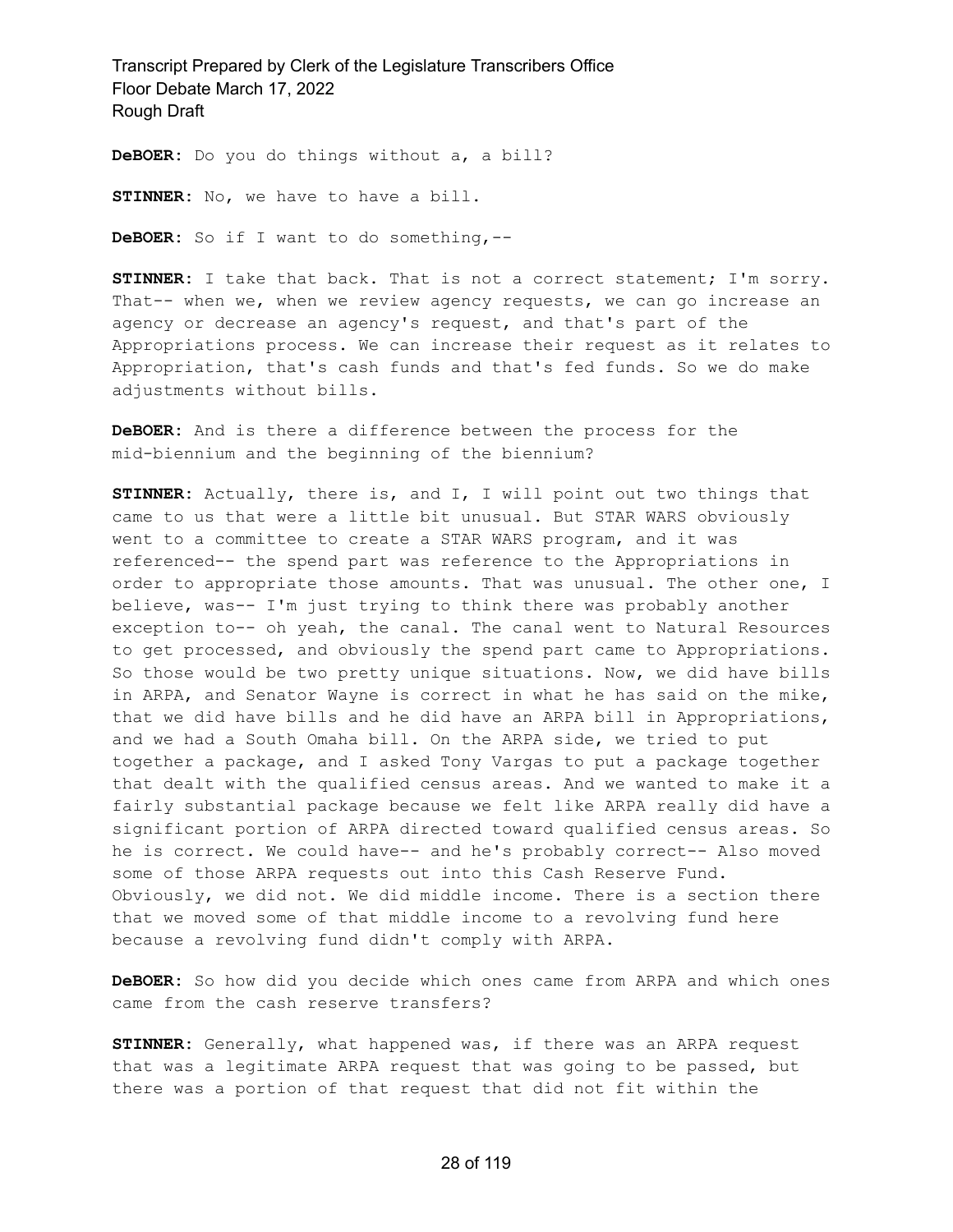guidelines, but a portion does. Internships would be one, rural housing would be one, middle income would be another. Those are the three that I can point my finger to, that have an, an ARPA request. But ARPA has, has you spend all the money within a certain time framework, so if you're dealing with rural housing,--

**FOLEY:** One minute.

**STINNER:** --that actually goes over a longer period of time It actually benefits the, the rural workforce housing. It actually benefits middle-income housing because it stretches, so there's no time limit to, to utilizing those funds.

**DeBOER:** OK. Senator Wayne, would you yield to a question?

**FOLEY:** Senator Wayne, would you yield, please?

**WAYNE:** Yes.

**DeBOER:** We only have a few seconds left, but Senator Wayne, what did you want in the cash? I mean, I know you've got some of the ARPA funds for a project that you had requested. What bills did you have that didn't get something or that you want to have in this cash reserve? What, what is it that you want?

**WAYNE:** Increase in housing, there's an increase in cash reserve-- or the transfer that Senator McDonnnell got for the, the building in Sar, south Sarpy. So ARPA funds building, you can only-- you can't build anything vertical, whereas cash funds, you can help with the actual construction and building of things. So cash funds like that would've--

**FOLEY:** That's time.

**WAYNE:** --been helpful. Thank you.

**FOLEY:** Thank you, Senator DeBoer and Senator Wayne. Senator Morfeld.

**MORFELD:** Thank you, Mr. President. Colleagues, I want to get up and just respond to a few of the things that have been said on the floor so far this morning. I mean, I think that we can all agree that, when crimes are committed, particularly violent crimes, there needs to be consequences and punishment. I don't think anybody is going to disagree with that. The issue that we're talking about more frequently, though, is not violent crime. It is people who literally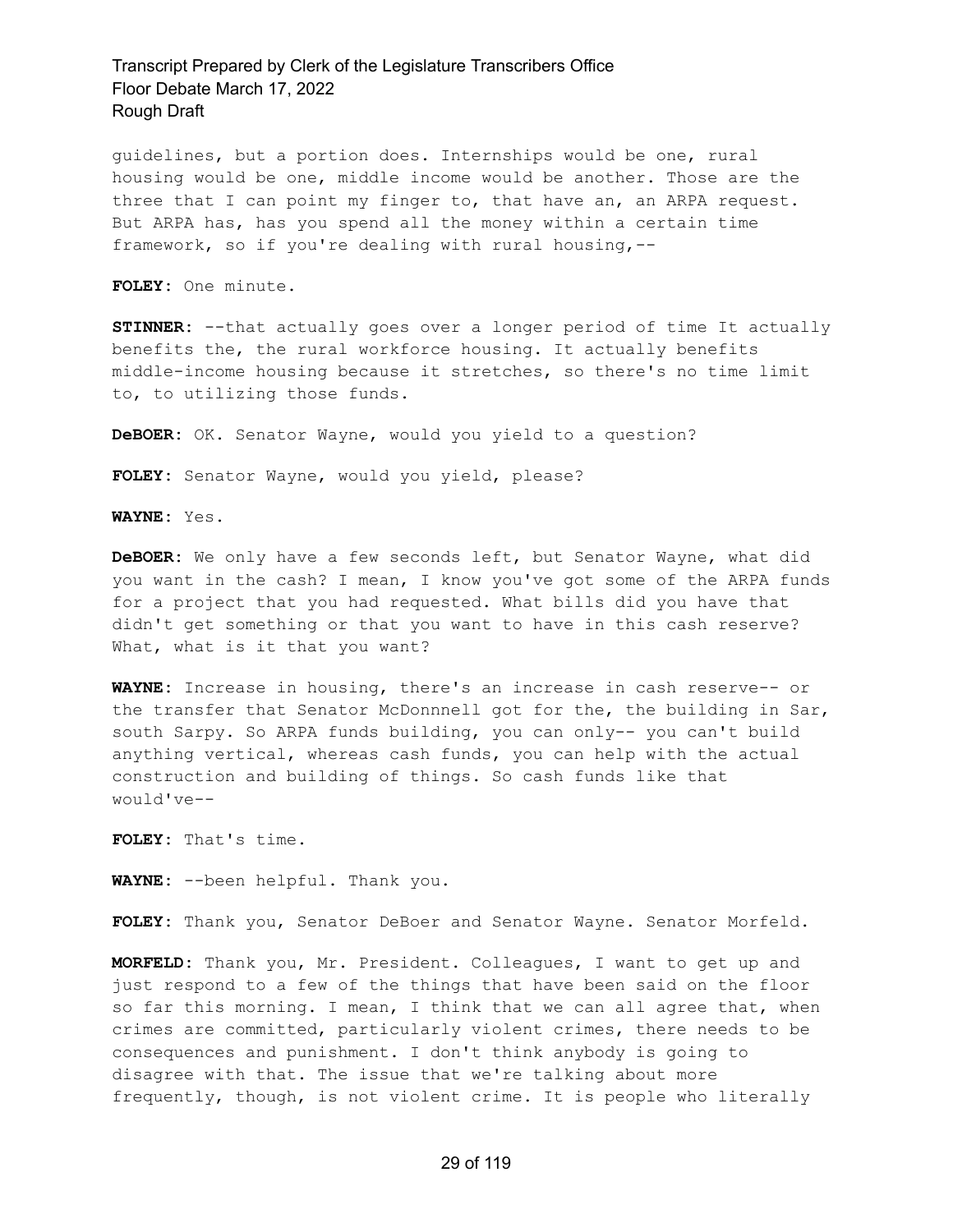have addiction issues and are caught with small amounts of drugs that, yes, are dangerous in many cases-- some drugs that are not, like marijuana-- but they're caught with these small amounts of drugs. And then, in some counties, they're, literally, being charged, pretty much automatically, with a Class IV felony for, literally, trace amounts of drugs that aren't even usable amounts. And that's the starting line, is charging them with a felony. And we're not talking about people that are drug dealing, we're not talking about instances where violence we're involved. We're talking about people who, literally, had a trace amount of drugs on them getting charged automatically with a felony. And if you don't think that's happening, just look to Lancaster County; it's happening every day here. And then, not only that, if you have two or more misdemeanors on your record, even if it was 20 years ago or 30 years ago, based on the local policies here in Lancaster County, you're not even eligible for diversion or one of those problem-solving courts. And then we wonder why our prisons are overcrowded and full of people who are nonviolent. It doesn't make any sense. And I'm sorry, I agree to a certain extent that you must have consequences for people who break the rules, particularly if they're in Community Corrections, Diversion, problem-solving court, whatever, but I don't know of anybody in here-- and I know there's plenty of people 'cause I know many of you very well, but there are a lot of people in here who know what it's like to have somebody who's close to them that are addicted to something. And you don't just get over it the first time, the second time or the third time getting caught. Oftentimes people with addiction, it takes many times. And what we have is, we have a system in place that is overly punitive with people that are just dealing with addiction and substance-abuse problems. And then in many cases, in order to be a part of the problem-solving courts, they are signing something, saying that they will plead to the maximum penalty if they relapse or violate the rules once. So then what we have is, we have a bunch of people who: one, can't even get into the Community Corrections system, who would otherwise be good candidates, because they might have two misdemeanors from back when they were 18 or 19; and then, two, we have county attorneys and individuals who are making those people who are lucky enough to be able to even get into these programs, sign something saying I'm going to plead to the maximum, plead guilty to the maximum penalty, if I relapse once or twice or even once-- I don't even think they get a second chance. So this is the type of systems that are currently in place--

**HILGERS:** One minute.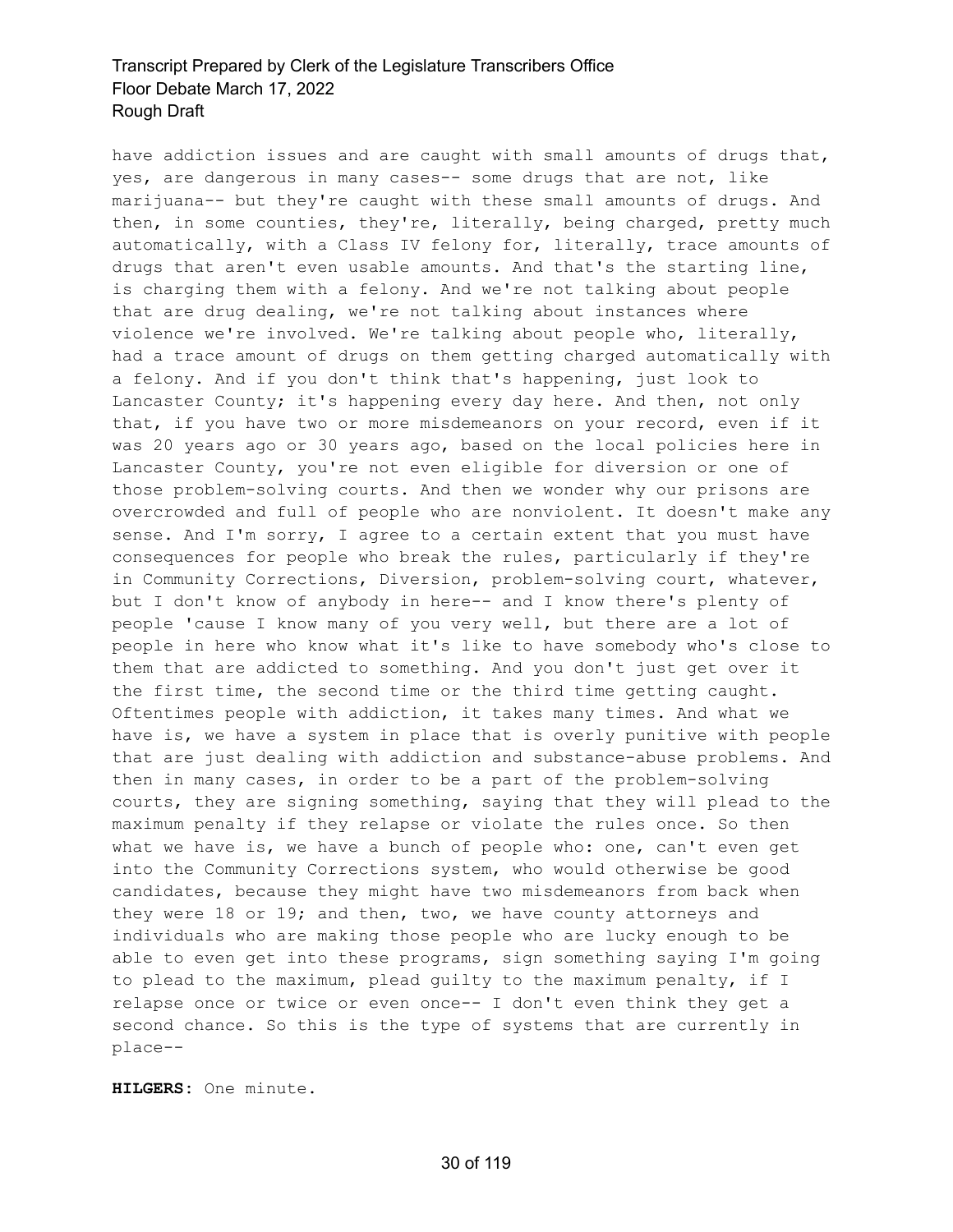**MORFELD:** --across our state, and it depends on the county. So granted, we have some counties that are probably doing it really well. So I'm only telling you, based on my experience in the county that I live in and represent part of it. But this is what we're talking about. This is the problem. And when somebody is dealing with addiction, it's not just, oh, well, you screwed up, and now you should go to prison for two years. Like, that's not the answer, colleagues, but that's the answer that a lot of people apparently have bought into on this floor. And when it comes to nonviolent crimes, particularly ones dealing with addiction and substance abuse, we have to be more thoughtful. We have to be more thoughtful because otherwise what we are doing is, we are throwing them in a system that is ill-equipped to address their needs and they're coming out worse. And this is the reality across our state. Thank you, Mr. President.

**HILGERS:** Thank you, Senator Morfeld. Senator McKinney, you are recognized.

**McKINNEY:** Mr. Speaker, I rise again, and I saw something that really speaks to the point of why we need to rethink criminal justice in the state of Nebraska. The other day, a white kid in Millard shot his kid-- shot his friend. The headline, ketv.com, says: 'he's a good kid.' Omaha teen charged with manslaughter for shooting death is released until the court date because they want him to finish high school. But I could think of countless individuals from our community that wanted to finish high school, that made a mistake, that were deemed as a horrible person and was not released and couldn't finish high school, that was shipped off to the state penitentiary; and nobody cares about them. That's what we talk about when we say the criminal justice system isn't equitable and it doesn't work for people that look like me. I'm not wishing jail on anybody, but let's be fair, and let's utilize our laws equitably, and let the process go. But wow, somebody is 18. I know somebody that was 18 that got charged with something similar, and they were not given a bond. If they were given a bond, it was like a million dollars, and the county attorney stood up and said, these people are horrible people. But when it comes to somebody white in Millard, good kid, needs to finish high school. But what about the black kids that wanted to finish high school, that made a mistake? That's what we're talking about here, and that's what we're talking about when we're saying we got to equitably fund communities across the state; and no one wants to listen. And I also was thinking, where are we going to put this prison? We should put the prison next to the lake. We should. We should put the prison next to the lake because I'm looking at this map, and I honestly don't know where the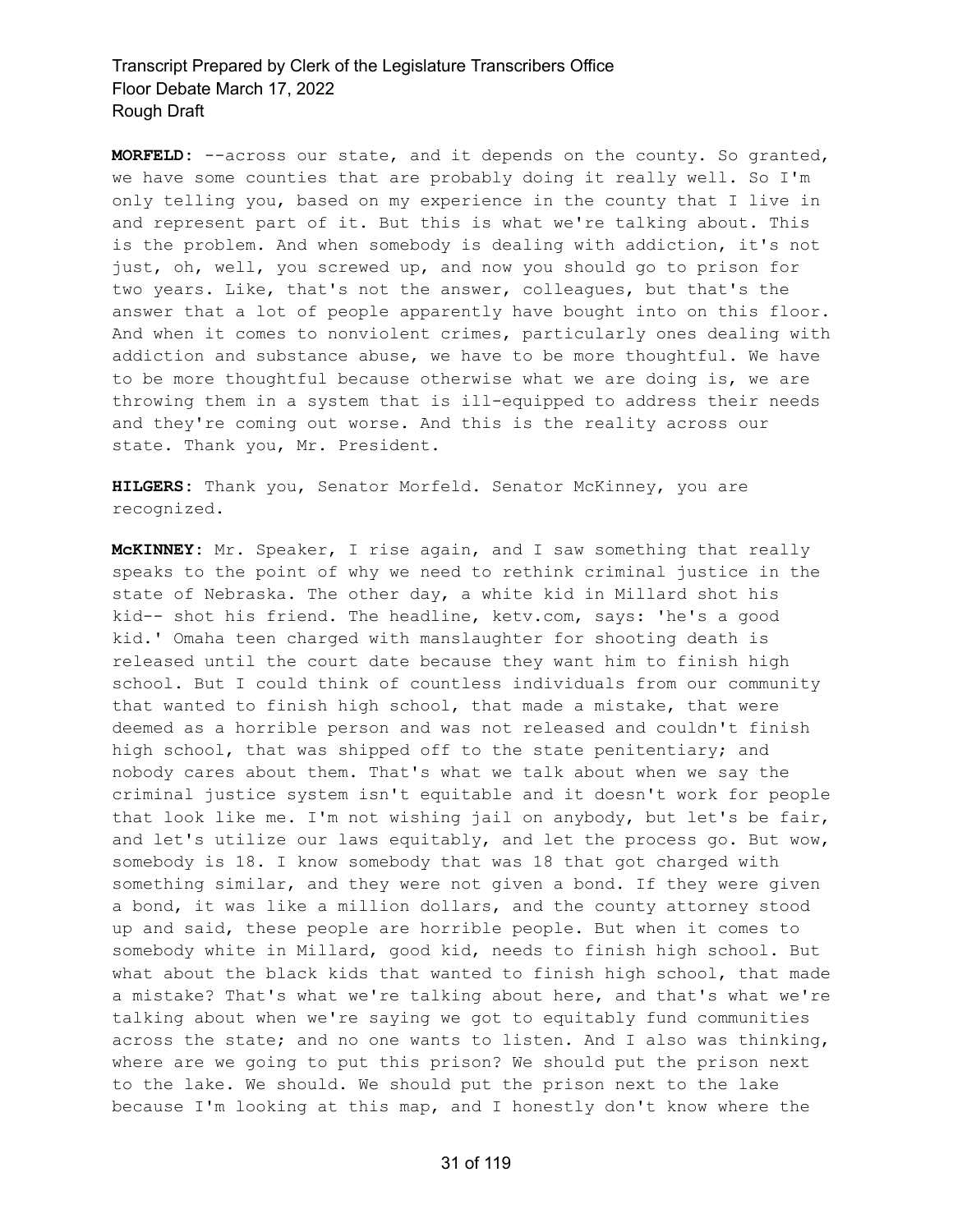prison is going to go because almost everybody that's in between Omaha and Lincoln don't want the prison. And the one person that agreed is far western Nebraska, which is, which is not going to help because it's going to create another situation like Tecumseh. So where are we putting this prison? We want to waste a half a billion dollars on a prison, but nobody wants it. Nobody community wants a prison. But we got \$175 million set aside for a prison. So where are we going to put this prison? Senator Brandt, would you yield to a question?

**HILGERS:** Senator Brandt, would you yield?

**BRANDT:** Yes, I would.

**McKINNEY:** Do you think District 32 would like a prison?

**BRANDT:** Well, they tried for the one at Tecumseh, and they didn't get that. And in retrospect, it's probably a good thing it didn't happen.

**McKINNEY:** Thank you. Senator Dorn, would you yield to a question?

**HILGERS:** Senator Dorn, would you yield?

**McKINNEY:** Oh, he's not here. I was going to ask him, does District 30 want a prison, as well. I'm, I'm trying to, you know, figure out where we're putting a prison because, up to now, only one person has actually said, I think it's a good idea. The other person was a maybe. So if there's-- and, and that was far western Nebraska-- but they want to build a prison between Omaha and Lincoln, but nobody between Omaha and Lincoln would like a prison in their district. So where are we putting the prison? Somebody stand up and say, where are we putting this prison, because nobody wants it. But the governor wants it. Where are we putting it? Are we just going to eminently take somebody's land, some farmland that is going to create issues? I just don't know where we're putting this prison. Can somebody, please, when you get on the mike, stand up and say yes or no, I want the prison in my district? Because I don't know where we're putting it. Fremont doesn't want it. Omaha doesn't want it. Lincoln doesn't want it, in between doesn't want it.

**HILGERS:** One minute.

**McKINNEY:** Where are we putting the prison? And if we have to really think about that, we should think about why we're setting aside \$175 million that could go to Omaha, that could go to Lincoln, that could go to Offutt, that could go to a trail, that could go to Scottsbluffs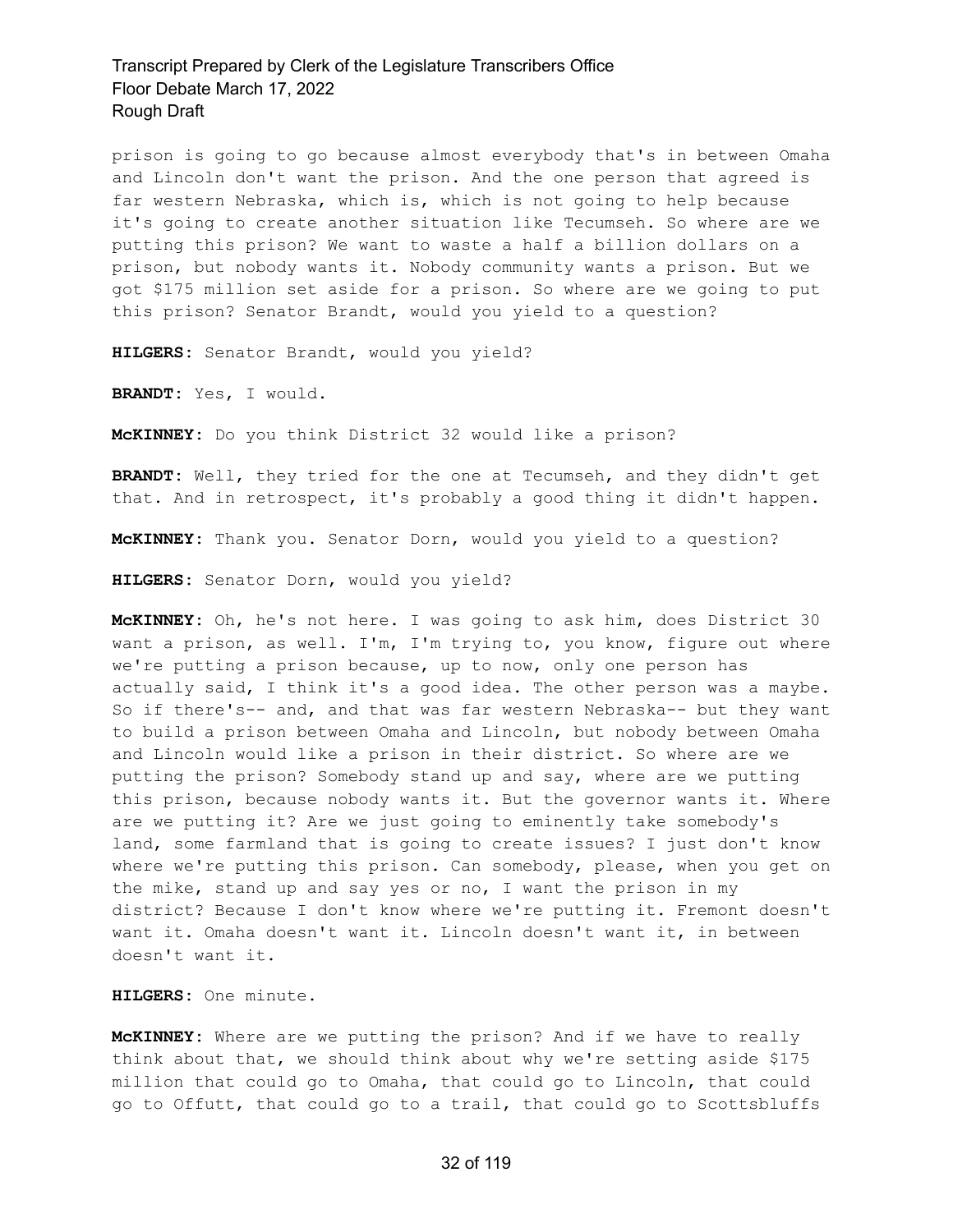[SIC]. But we want to set it aside for prison that don't nobody want, but everybody wants to be tough on crime, but also want to decrease property taxes. And we could take some of the 107, \$175 million and give it to property tax relief as well. But maybe we just put the prison by the lake. I think that's a great idea. We could see a prison, you could fish on a lake, and you can have a reality of what a lot of people live in our, in our state. Thank you.

**HILGERS:** Thank you, Senator McKinney and Senator Brandt. Senator Blood, you're recognized.

**BLOOD:** Thank you, Mr. President. Fellow senators, friends all, at this time, I am listening to the debate on MO152. I do think I support parts of LB1013 but, with that, I just want to unpack some things that have been said on the floor. I agree with Senator Stinner how important the last bill was in reference to pay increases, but I just want to make sure we say, on the record, that those pay increases, especially for the, the state employees that have nothing to do with the medical field, it's, it's not really good. We're losing employees at a very high rate here in Nebraska because they can go to the private sector and get paid \$5 to \$10 more per hour. So just want to put that in perspective. We're really not doing a very good job of eating that elephant. But I do want to address a little bit of what Senator Geist said. And I know when Senator Geist says something, like she just said on the mike, about children and that it all starts with what happens in the family, I know that she believes that, that that's the solution because that's part of her demeanor, and I respect that. But we have to understand that, you know, there's no justice, there's just us. And what does that mean? What that means is that we have people that are incarcerated that suffered childhood trauma. We know that one in six men that are incarcerated were physically or sexually abused by age 18, and even more have witnessed interpersonal violence. And when you witness those things, that creates antisocial behavior. And we have case after case that we can show you where kids grow up in environments where there is the cycle of violence, generation after generation after generation. We know that no matter how, how much the parents try to set rules and have consequences, that those consequences aren't necessarily healthy consequences-- getting whacked upside the head, getting locked in the closet, having food taken away. If we're really concerned about our prisons, it can't just be something as simple as, well, it starts with the family, because we have a pre-K situation in Nebraska that we've started to address, but we can do better. I know Colorado just did a really good job of addressing it, having universal child care, which I thought was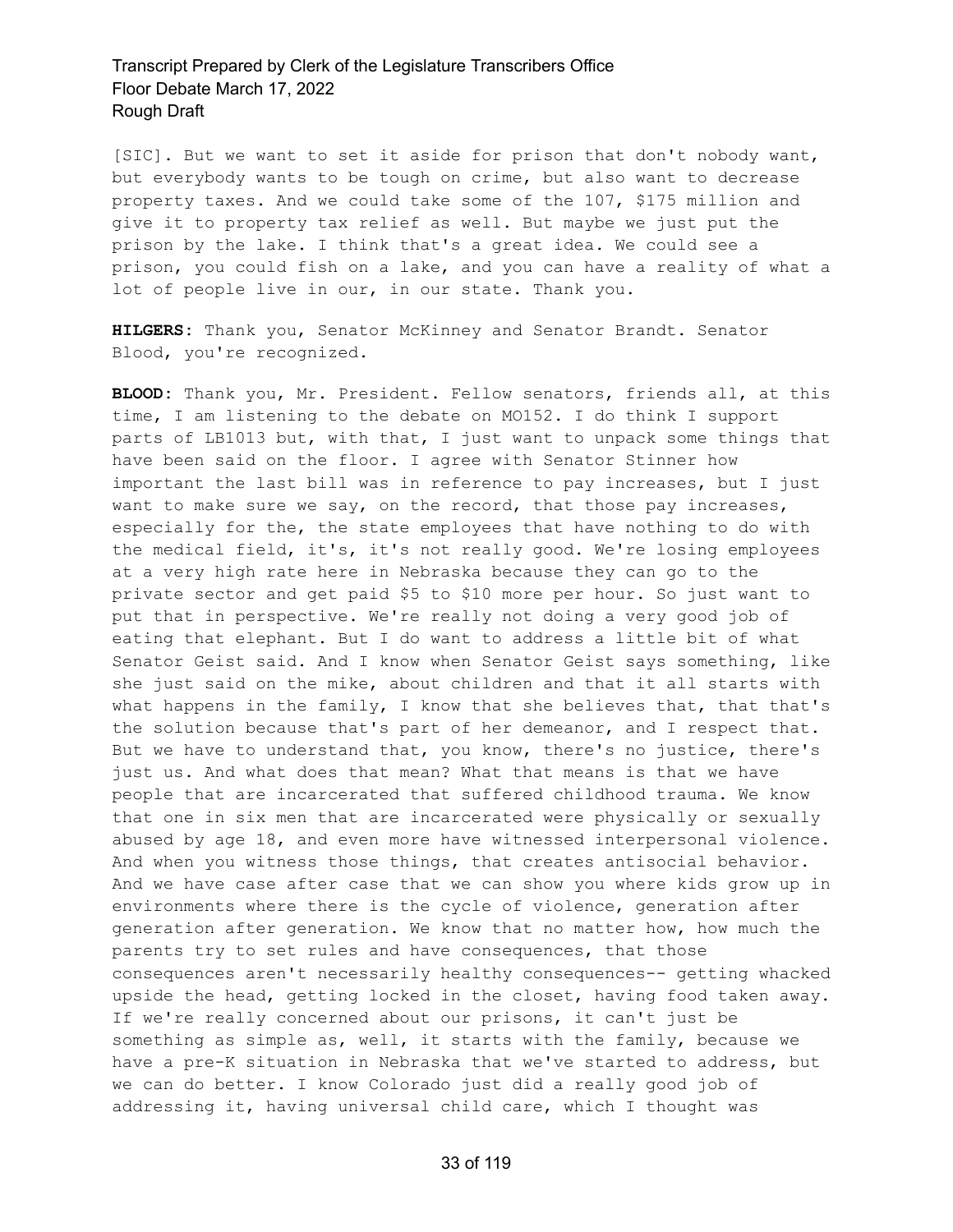exceptional, allowing people to benefit, to pull themselves up by their bootstraps when they didn't have any bootstraps to start with. But I want people to be really clear that there are parents that are in high-crime areas that try really hard to set rules, to set guidelines, and then that child walks out the door. And that child walks out the door and, and his or her peers belong to gangs, or his and her peers are bringing a gun to school or are selling drugs because they live in poverty, perhaps, and they're trying to generate some new, new funds because they've been poor all their lives, and they see that as a easy out. I think that you can definitely instill good things in our children, in your home life, but I think we can't discount the cycle of violence and how, how many people are affected by that. We've talked about sexual assault on this floor before. One in three women experience some type of sexual abuse before the age of 18-- one in three. So imagine that, then perhaps living in poverty,--

**HILGERS:** One minute.

**BLOOD:** --living in an angry household. We can't simplifies all the factors, supply all these factors and then say that's why we have too many people in prison. The reason we have too many people in prison is that we're not getting in front of the initial problems that keep our kids safe. And frankly, having worked in the prison system, I can tell you that people who get out faster are the pedophiles. The people who stay in there longer than the pedophiles are the people who commit nonviolent crimes, usually drug-related. Does that seem right or fair? Not to me. Thank you, Mr. President.

**HILGERS:** Thank you, Senator Blood. Senator Linehan, you're recognized.

**LINEHAN:** Thank you, Mr. Speaker. So I handed out a story that was in the, on the front page of the Omaha World-Herald this morning about what Omaha Public Schools is doing with their COVID money. And I just want to give a shout-out to them because it seems to me that they're making every effort to help kids recover from learning loss, and to help the teachers. And it's an opportunity for me to talk about a bill that I have worked closely with Senator DeBoer on, and Senator, and Chairwoman Walz, about trying to provide beginning teachers extra money so we can keep them in the profession. We had a hearing about this. I've talked to several-- I shouldn't say several- administrators, young teachers. We lose them between the second and third year and the third and fourth year. Often they leave the profession. And young teachers, let's say their basic pay is-- let's just use \$40,000 because it's easier for me to do the math, and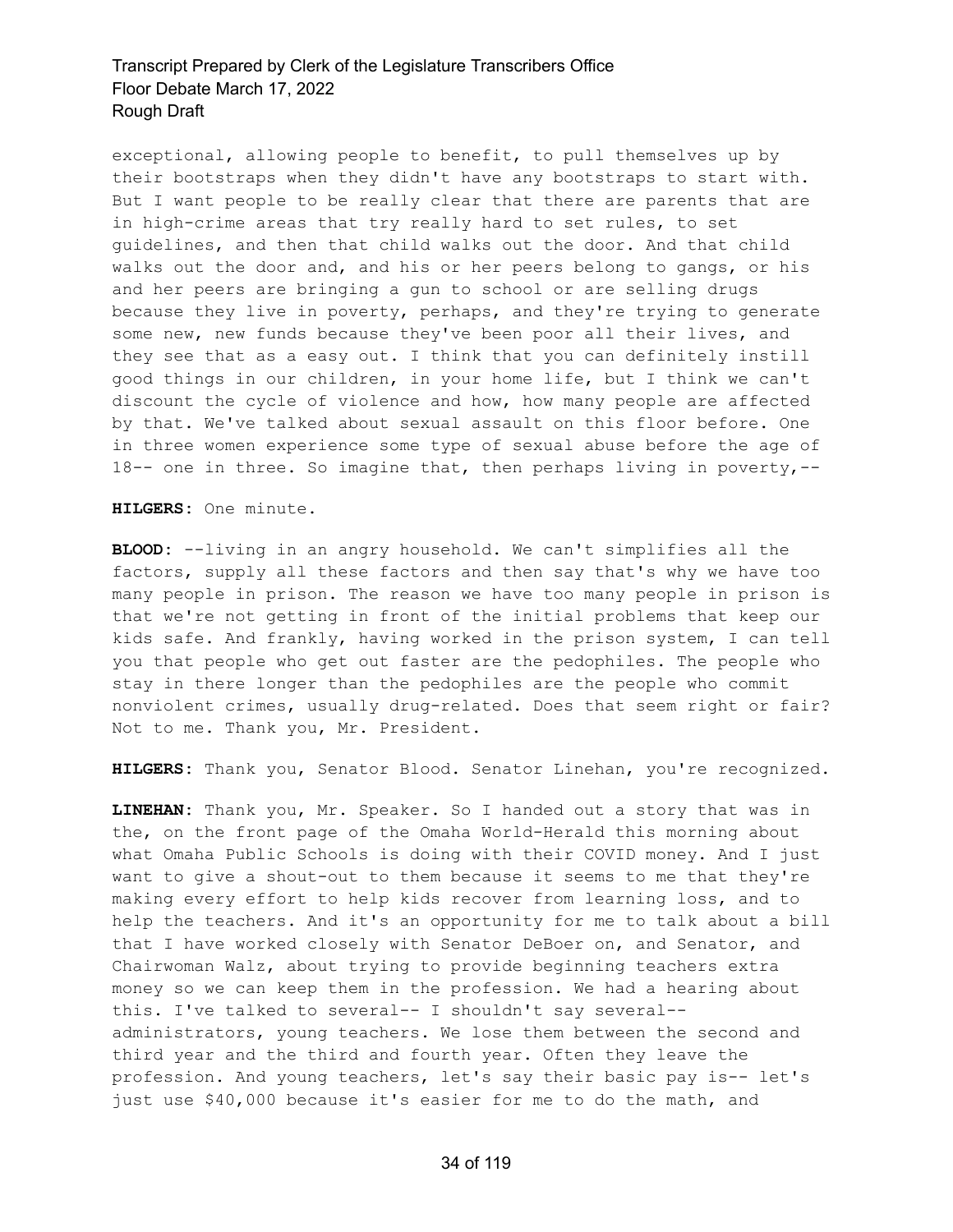Senator Clements won't have to correct me. Let's say they make, and this is higher than the base for many, I know, but let's say it's \$40,000. Well, they have to get-- out of that for \$40,000, they have to give 4 percent to their retirement, which most people in their 20's aren't thinking too much about retirement. So that takes their salary down to \$36,000. And then they have to pay their Social Security, which is another 7.5 percent. I'm not going to try and do that in my head, but it's-- maybe Senator Clements can help me. So you get down to where their take-home pay is minimal. And to increase, to go up in the pay scale, you have to get more hours, more college credit. Well, if you don't have money, how are you going to get more credits? Now, we do have some programs-- and Senator Walz could talk to this-- I think it's in a lottery fund where we help some of them get more hours if they're teaching, we have-- so they can climb that scale. But the idea behind this bill is we're going to get teachers, young people in the profession and help them stay in the profession. And I just noticed this morning, when I was reading, what Omaha has done, Public Schools, five initiatives totaling 18-- this is on page, what, I can't see the page number here-- but it's-- they're using \$18.7 million marked for teachers' recruitment, focusing on licensing conventionals, credentials, professional certification. And this is very important, and it's true, by Fulmore [PHONETIC]: Having a high-quality teacher in every classroom is a priority. The district will also provide up to 18 credit hours of free graduate college courses. They are separating up to-- a separate init, initiative, giving up to a thousand OPS teachers will be able to receive up to nine graduate hours of instruction to enhance teaching. They've also-- and this has been in the press already-- but their \$9,000 per student teacher stipend. For academic success, about \$14 million will be allocated to student academic support initiatives. And the statistics-- ah, this is excellent- expand summer school to all students. So instead of going half day, middle class students will be allowed to go all day in the summer school, 'cause we have two years of learning loss here, at least; we all know that. So this is a plan. It's a plan to try and fix the challenges we know we have in front of us. They also have money they've spent on student staff well-being. I would-- I think one of my concerns with the way we're spending this money on the budgets is, I don't know the plan. I don't know, as Senator Wayne mentioned,--

#### **HILGERS:** One minute.

**LINEHAN:** --if we increase provider rates, is there a plan that we're sure that money's going to go into wage increases? Does the budget say you will get a 15 percent increase in providers' rates and, therefore,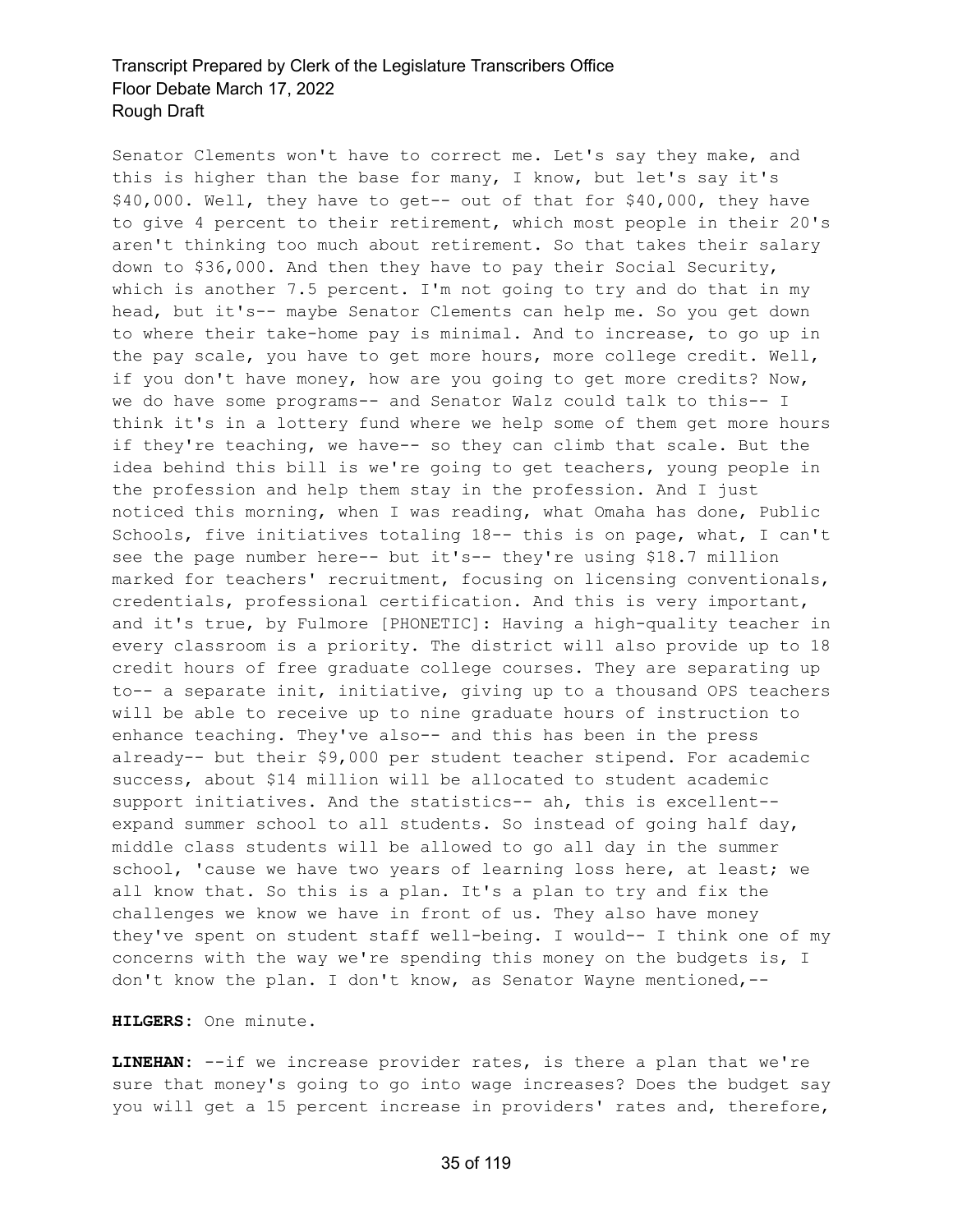you have to raise salaries 15 percent? I don't think it says that, and I haven't read it word for word. I will reread it this weekend, but I don't think the plan says that. It doesn't matter what's actually in the bill. So I think if we would, like, all get together, and calm down, and maybe talk to each other, there's some things that we could fix here, and maybe we could get to 49 on the budget. I don't know. That might be a possibility. Thank you, Mr. Speaker.

**HILGERS:** Thank you, Senator Linehan. Senator Lowe, you're recognized. I don't see Senator Lowe. We will move on. Senator Wayne, you're recognized. I don't see Senator Wayne. Senator Friesen, you're here [LAUGHTER]; you are recognized.

**FRIESEN:** Thank you, Mr. President-- kind of like winning the lottery. So I'm going to talk a little bit about some of the budget items that I'm seeing, and I think there's-- part of the problem with what we're going through this year, there's, there's ARPA money that funds some projects, and there are some general fund budget items that fund the same projects, and it's kind of getting hard to decipher exactly how much money is being put into things. And I, I look at the, the rural workforce housing, the, the middle income housing that's being proposed. And I'm kind of wondering, I, I guess-- if somebody can answer the question of-- so we put more money into housing and, right now, when I go across the state, every builder out there is building houses as fast as they can build them. There's a shortage of materials, costs are shooting up. And so how does putting \$40 or \$60 million into rural workforce housing, how does it get any more houses built? We're on a short timeframe here, I think, especially with the ARPA money. And I don't know that, if it's allowed to be put into this revolving loan fund or, or how that works. And so maybe Senator Stinner, if he would be here, could answer some of those questions. But those are some of the things I wish someone would address a little bit, and tell me how that's going to build more houses in Nebraska 'cause right now, we have heard over and over that you-- everyone is busy, they're swamped. There's a shortage of materials. And yet now, by pouring more money into it, we're suddenly going to build more houses. We don't have a workforce. There's, there's companies out there who would like to add another crew, whether it's putting in fiber or building houses. Where are you going to get the people from to do that in order to spend the money that we're throwing out there? So those are things I think we need to look at. And that's why I- when I looked at what the federal government did in their stimulus program, and when they, they basically built a five-year program, and they throw billions of dollars at us and say, get it spent. And all it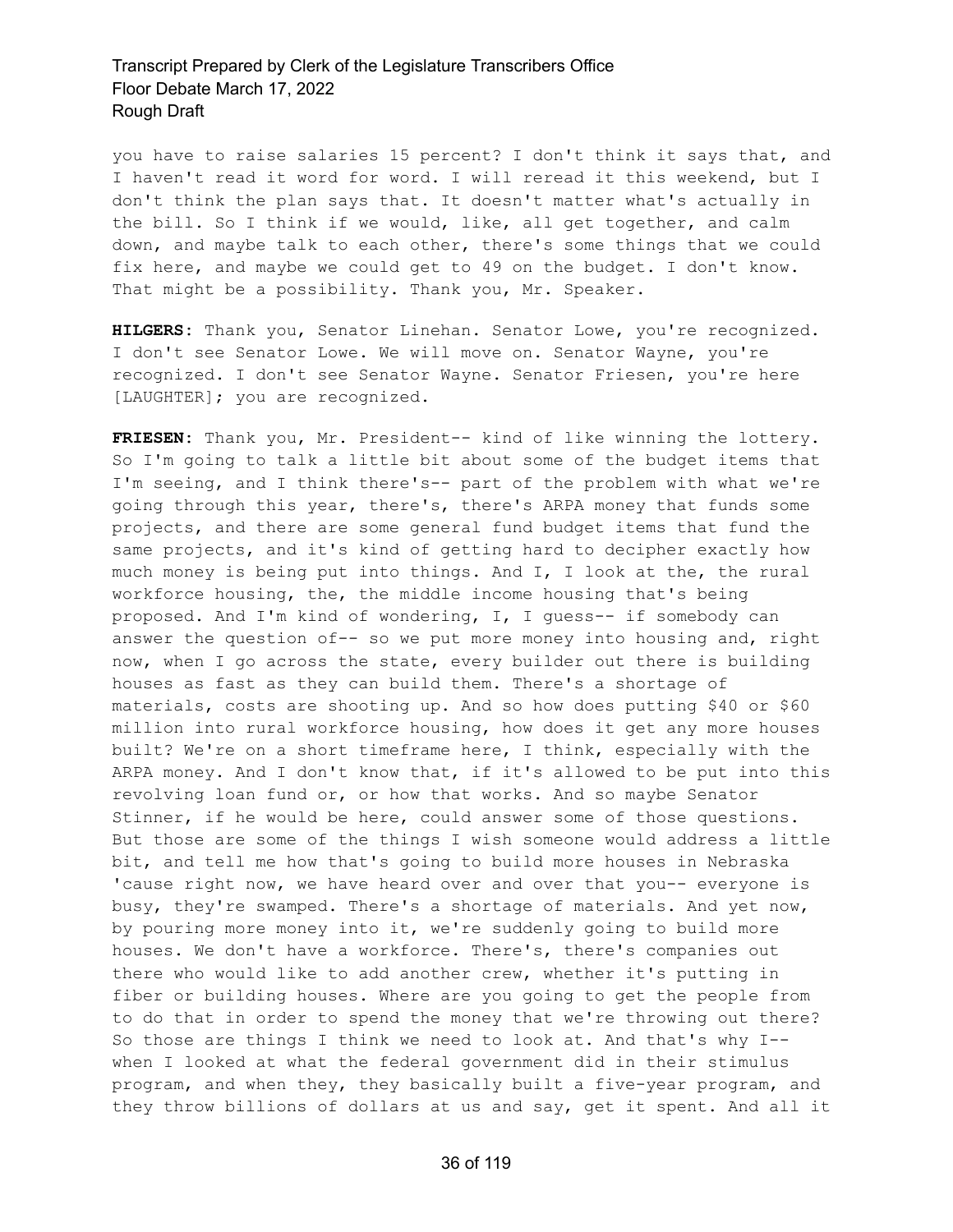does, really, is drive up the cost, and we'll get less done for a lot more money. Now, if we were responsible, we would develop programs that probably went out ten years and said, even the Department of Transportation-- give us a ten-year program where we're going to give you so-and-so much money for the next ten years. Now you can build a program where you can actually get companies, maybe in time, to ramp up their ability to put in new roads or resurface roads or build bridges. But right now, everybody I talk to is-- they're busy, they're booked out a couple of years. There are not people out there to do the physical work. You can spend, you can throw money at it, you can put money in programs, but it's not going to build you more houses. It's not going to get you more roads built. And the federal government is saying, here, here's all this money. Look what we've done for you. And in the end, if it all has to be spent by 2026, sometimes it's going to be physically impossible to do. And then they're going to have to decide if they want to reclaim the money or not. And my guess is they don't. But when we look at programs that we're doing here, are we throwing too much money in at one time? Is it going to help or is it just going to drive up the cost? And I'm not talking about provider rates or any of that. I, I do question whether or not 15 percent, I think it allows them to go there. I don't know how that process works, but if I think at one time, that's probably plenty, too, but I've not had a lot of--

**HILGERS:** One minute.

**FRIESEN:** --contacts from nursing homes and those types of facilities. I know they want provider rate increases. I get that. With inflation coming, I do believe there should be some. Should it be 15 percent? I don't know. So those are the types of things, when we're doing this, we've got to look at this and kind of put all the pieces of the puzzle together. And that's what's so hard this year is we've got the ARPA money, which has different restrictions on it than our General Fund dollars or money taken out of our Cash Reserve. We're going to do a lot of these projects, but sometimes they're intermingled and sometimes they're not. But again, I question how putting this much money, sometimes, into rural workforce housing, unless it's a revolving loan account that can be there for 10 to 15 years. I don't see that we're going to get any more houses built. Thank you, Mr. President.

**HILGERS:** Thank you, Senator Friesen. Senator DeBoer, you're recognized.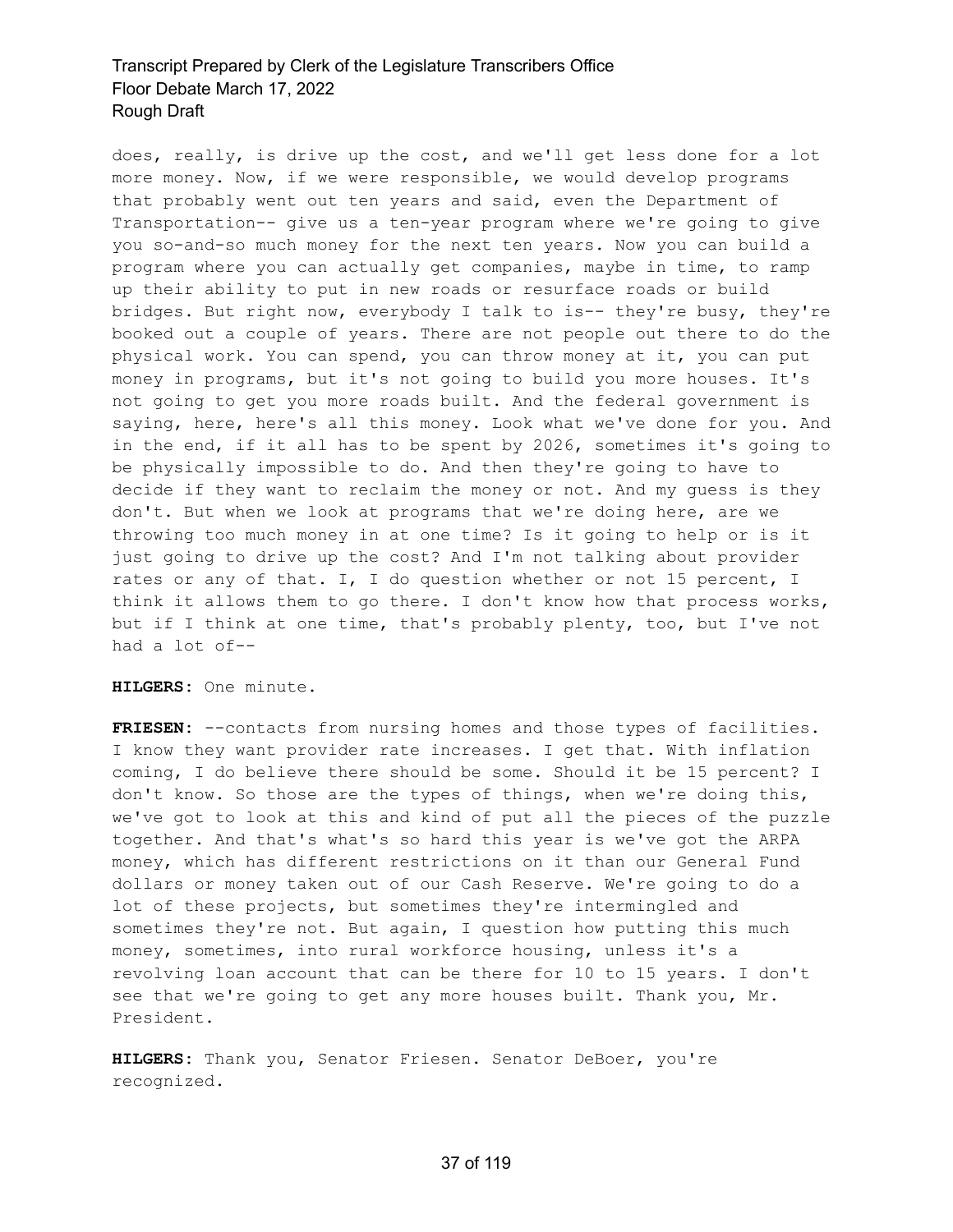**DeBOER:** Thank you, Mr. President. If I'm going to decide on something as significant as whether or not to indefinitely postpone part of the budget, I do want to have some answers to some of these questions, so we'll start with what Senator Friesen just asked. Senator Williams, I believe that's your bill on the rural workforce housing. Can you tell me, are we going to have too much money for the amount of workers and housing folks that we're going to actually have in this? Can they use it? Will they use it? And what will they use it for? Senator Williams, would you yield?

**HILGERS:** Senator Williams, would you yield?

**WILLIAMS:** Yes. And I did hear your question, and I appreciate the questions that Senator Friesen has had about this. We've been through two rounds so far of the rural workforce housing, and both of those rounds have been oversubscribed, meaning we had more applicants than we had dollars to put out. And remember that the communities were matching those dollars. Whatever they received in the form of a grant from the state, they had to match that with private money to build that. So far in the two rounds, there is one project that I'm aware of that they have struggled finding a contractor. Every other project, they have not had that issue that Senator Friesen is bringing up. They've been able to find contractors. In particular, I would point out the, the projects that are going on in Aurora themselves that he has been to. We have changed the rural workforce housing program slightly in LB1069 that will be coming up, to make it a little bit easier to find contractors with the grant portion of it. And so we believe that it will-- if, if you tie everything together, we are requesting \$50 million. There's \$20 million of ARPA funds, and there are \$30 million of rainy day funds in this. And the program has been extended for five years, so it would basically allocate \$10 million a year in this. We feel confident-- and we've worked with DED and the people there, Sheryl Hiatt, that we have the contractors, and we will have plenty of requests for that money.

**DeBOER:** All right. Thank you, Senator Williams. Senator Wayne, I'm sorry you got cut off the last time we were talking. So I'll throw you the question, as well. What was it that you wanted in this particular cash transfer, what bill you had? What did you want? What got funded? Where and how much? And what do you want left?

**HILGERS:** Senator Wayne, would you yield?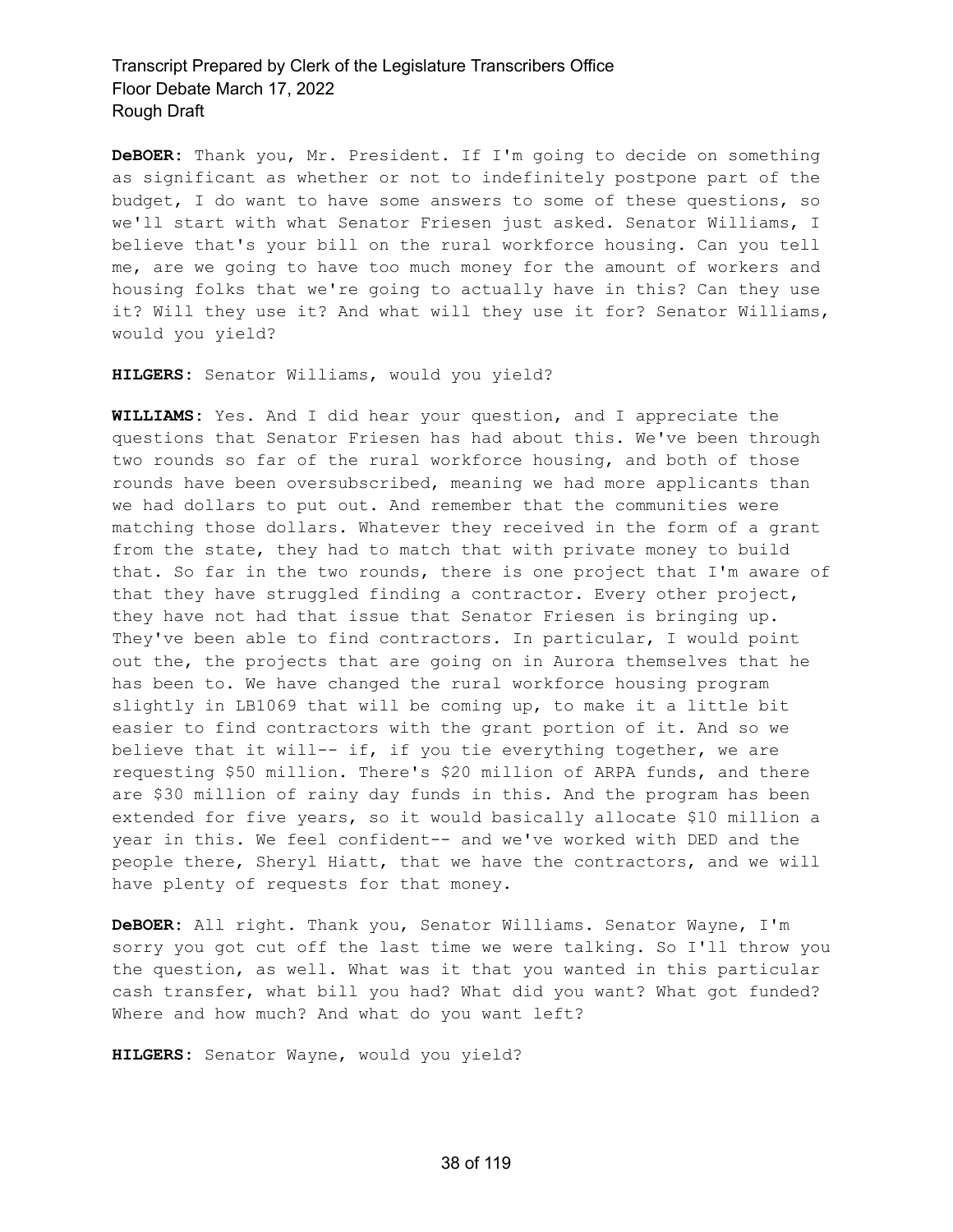**WAYNE:** Yes. So the short answer is, we put a package together of \$450 million. The-- Appropriations only gave us around potentially a minimum of \$50 million-plus, so \$110 million. So there's plenty of other things that could have been funded, such as the historical districts, such as 24th Street, Malcolm X, Florence, which is no different than what Senator Sanders was doing to LB2-- LB1233. That was a \$25 million request from Senator Sanders that she got for basically beautifying areas like green spaces and things for the community. We had the IHub building where Senator McKinney actually pulled and rewrote his IHub to not get funding because we were going to fund that through ARPA, and that's no different than the LB1107 small business revolving line-- I mean, a revolving loan account that's in LB1107. So there are plenty of things that we could have used cash transfers from, that were a part of our plan that the committee did not decide to take up. That's just three. I can name more if you want me to keep going.

**DeBOER:** OK, so these are one-time funds that you're asking for that are from the cash transfers--

**WAYNE:** Correct.

**DeBOER:** --rather than the last budget, which would be sort of ongoing expenditures? Were there ongoing expenditures, as well?

**WAYNE:** We weren't asking for any ongoing expenditures at this point, but we could, we could definitely do cash transfers, we could do on go, ongoing spending, but the point of it is, is there was a lot of--

**HILGERS:** One minute.

**WAYNE:** --areas in which the committee could have chose to fund, but chose, chose not to.

**DeBOER:** OK. So what I'm understanding is that, at this time, you didn't have, as part of your proposal, a request for ongoing expenditures. Your proposal was focused on one-time expenditures to build this hub that you talked, the, the--

**WAYNE:** Yeah, most of them are--

**DeBOER:** --you said the name of it. I'm sorry, I can't--

**WAYNE:** IHub, IHub, but most of them--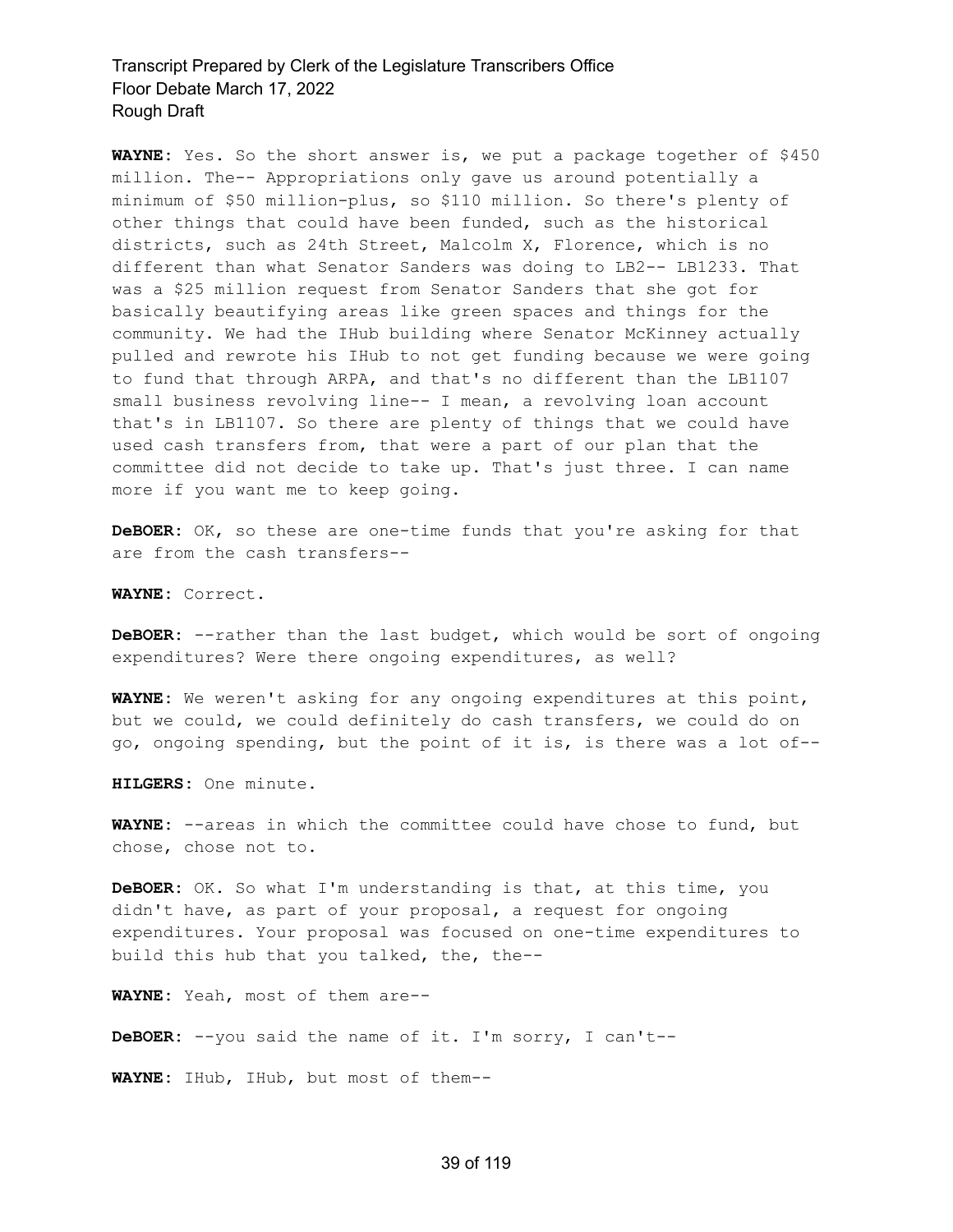**DeBOER:** IHub.

**WAYNE:** I can go line-for-line on our cash transfers and find something that was in our plan that is similar to what we did with, with cash. I can literally go line-by-line from parks to buildings.

**DeBOER:** OK. So with respect to this then, the cash transfers, about how much more would it take to get you to the total amount? I don't know what's been allocated for ARPA.

**WAYNE:** I mean, if I was trying to be equitable, I would say Lincoln and Omaha should just, should get just as much as we putting into water, and--

**HILGERS:** That's time, Senators.

**WAYNE:** -- and rural.

**HILGERS:** Thank you, Senator Wayne, Senator DeBoer, and Senator Williams. Senator McCollister, you're recognized.

**McCOLLISTER:** I'm here, Mr. President. Good morning, and good morning, colleagues. There's been some criticism of the Appropriation process, and I am not among them criticizing the Appropriation group. As you look at the composition of the Appropriation Committee, I think it pretty well mirrors the composition of the body as a whole. And I, I like the process that they've employed. It's democratic, cost-driven, so I want to thank Senator Stinner and the entire Appropriations Committee. There's also been some talk about crime, and we'll continue to talk about that one; LB920 comes to the floor, as well. And no doubt: do the crime, do the time. But the question I have is, are sentences, some of these sentences correct? Are they, are they appropriate, proportion, proportional, and are they cost-effective? That's the question. Let me give you some statistics on Nebraska crime. The length of stay for incarcerated individuals in NDCS has increased 38 percent in the last decade, driven largely by increasing sentence lengths and decreasing parole rates. Parole rates have decreased in just three years from 78 percent in 2018, to 58 percent in 2020. Is that the good thing? Is that the kind of thing we want to see happen in Nebraska? These trends come at great cost to the state, with Corrections expenditures growing over 50 percent since 2011, to more than \$270 million in 2020. In spite of this investment, recidivism rates have increased over time, with 30 percent of those released in 2018, returning to prison. Individuals in custody spent 38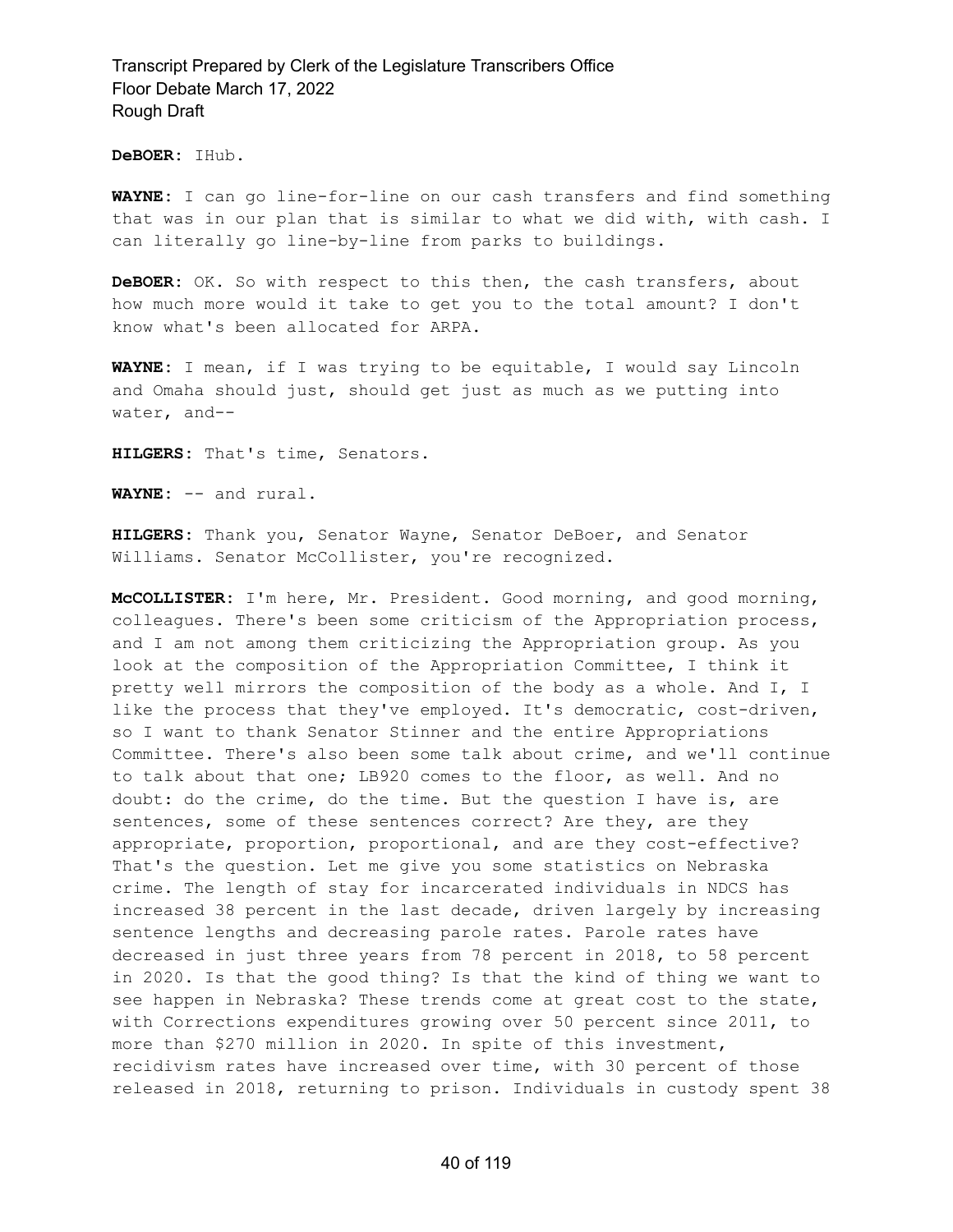percent longer in prison, or an average of three months, in 2020 than they did in 2011. Why are we doing this? I contend there is no reason that we should increase the length of time that people stay in prison. It's not cost-effective and it's not data-driven. It's-- there's no data to show that keeping somebody in prison longer means that they won't recidivate. Lastly, another category where, where data revealed a significant increase in the median time served, was those offenses with a mandatory minimum sentence term . Between 2015 and 2020, sentences for offenses requiring a mandatory minimum term, including two, two classes of felonies, along with specific offenses, like use of a firearm to commit a felony and habitual, habitual criminal charge experienced an average length of stay increasing of 42 percent. There's no relationship between increasing crime and the length of stay a person stays in prison. If Senator Geist would answer a few questions, I'd be grateful. Will she yield?

**HILGERS:** Senator Geist, would you yield?

**GEIST:** Yes, I will.

**McCOLLISTER:** Great, Senator Geist, you participated in the CJI process, did you not?

**GEIST:** I did.

**McCOLLISTER:** How big a prison should Nebraska be building when it comes time to do that?

**GEIST:** That was not part of our study. And actually, I'm not a subject matter expert on comparing the size of prison. But I think what is being looked at currently is probably good, given some other alternatives that we could look into.

**McCOLLISTER:** So simply replacing the current prison, with its population of 5,500, would be sufficient?

**GEIST:** I'm not saying that's sufficient in and of--

**HILGERS:** One minute.

**GEIST:** --itself. I said, given other opportunities that we could look at. I'm a huge proponent of doing things like Community Corrections, Bristol Stations, and things like that, that we actually involve community and secure facilities. So there's a lot of alternative things we can do. But I'm not going to also say that we don't need a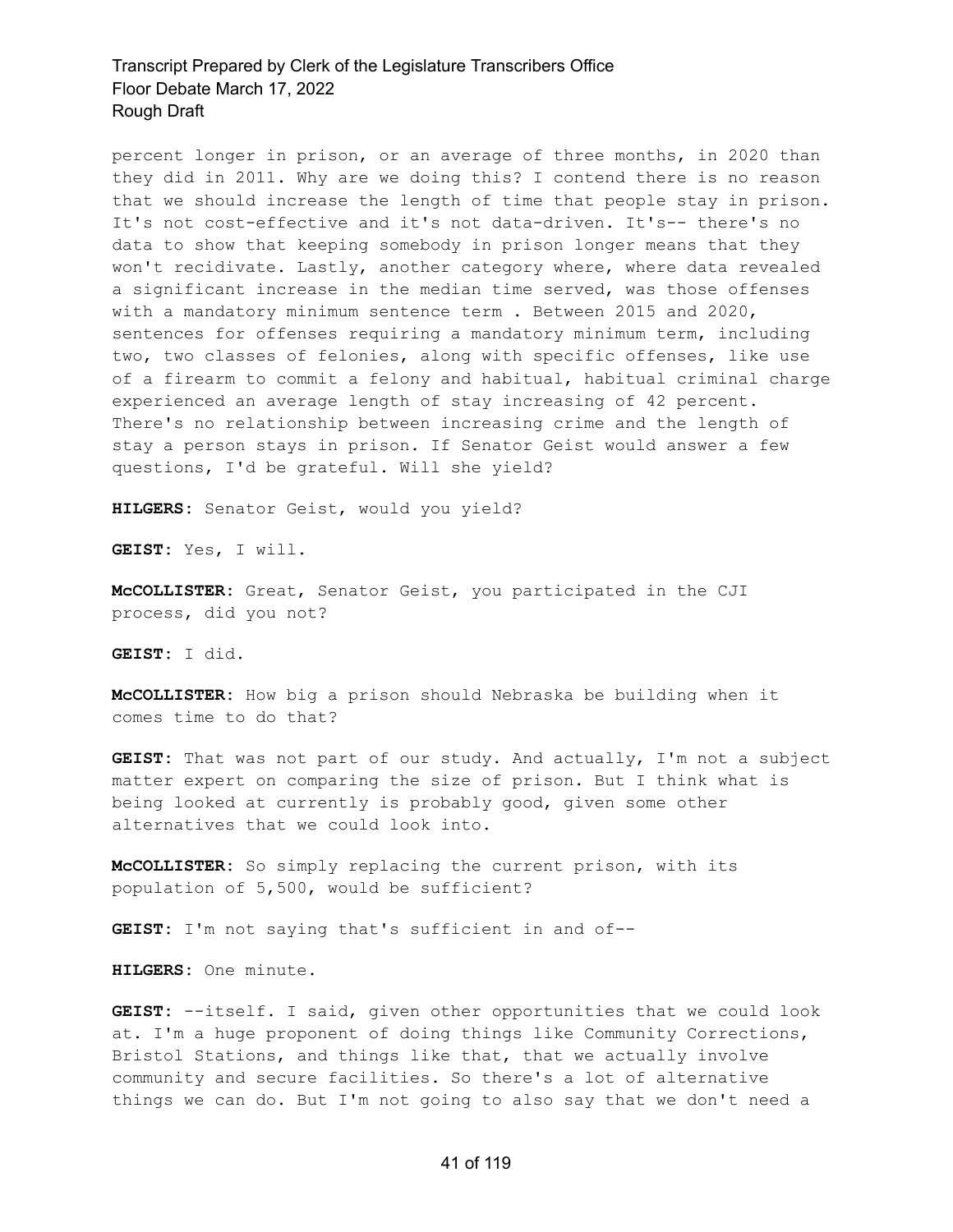new prison because I think NSP has run its course. We need space for these individuals to get some class time. We can get industry in there, hopefully, to do some job training, but we cannot do that when people are stacked on top of each other in an aging facility.

**McCOLLISTER:** I absolutely agree. And I think those are good ways to go. Community Corrections, Diversion,--

**GEIST:** Yes.

**McCOLLISTER:** --the special, specialty courts,--

**GEIST:** Yes.

**McCOLLISTER:** I think that's a great way to go. But what I want to see is sentencing reform to make--

**HILGERS:** That's time, Senators.

**McCOLLISTER:** --those crimes-- thank you.

**HILGERS:** Thank you, Senator McCollister and Senator Geist. Mr. Clerk, for items.

**ASSISTANT CLERK:** Thank you, Mr. President. Your Committee on Natural Resources reports LB1262 to General File with committee amendments. Notice of a hearing from the Retirement Systems Committee and from the Executive Board. That's all I have at this time.

**HILGERS:** Thank you, Mr. Clerk. Returning to debate, Senator Lathrop, you're recognized.

**LATHROP:** Thank you, Mr. President. Colleagues, good morning. I kind of expected, when I got up this morning, that I would be here and talking a lot more than I've had an opportunity to. And that's OK. I think it's given people an opportunity to express whatever concerns they have that are broader than the Corrections. And I appreciate that Senator Geist is here this morning and has shared with us her perspective. I've appreciated having Senator Geist-- I guess she left-- I, I appreciated having Senator Geist on the Judiciary Committee over the last couple of years. She has an important perspective and adds an important dimension to the vetting we do over at the Judiciary Committee as bills come up, same with Senator Slama. Today, Senator Geist made an observation, which I agree with, that, that in many ways the Department of Corrections has to deal with the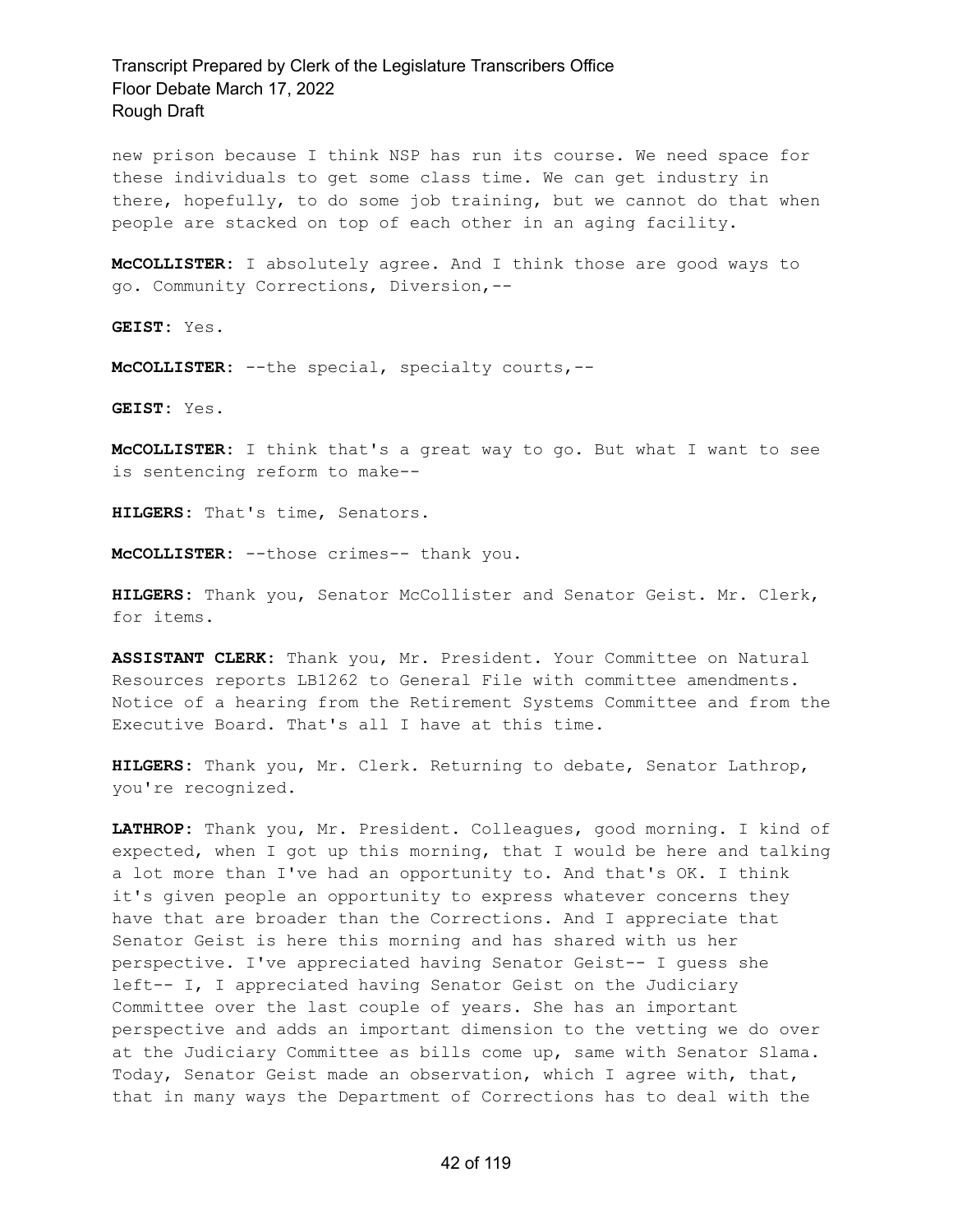fact that families have been-- the core family that, that maybe my parents' generation saw as most common-- mom, dad and a, and a number of children raised in a two parent household where, where the income is sufficient to take care of their needs and the core of the family. When that doesn't work-- and as we have gone from my parents' generation to mine and the next one, we do see far more broken homes, single family homes, kids without sufficient supervision. And that is, that is-- if, if those changes hadn't been made, we probably wouldn't see the increase in crime that we saw, perhaps in the '70s and '80s. And as Senator Geist observed, that's kind of what we're-- what we have to deal with, right? The idea that we can distill this down to a parental philosophy, that if my child talks back, I'm going to send him to the room for an hour. If my child disobeys me, they're going to get two hours. If my child breaks curfew, they're grounded for a week. And those are simple propositions, and they do have a deterrent effect, I suppose, with kids. It doesn't really work that way with criminals. They don't really think about-- they're more concerned about, am I going to get caught than they are with what's the penalty. Because we've increased penalties and it really-- that's not what makes a difference. But if your child comes home, and they're 13 years old and they're intoxicated, do you send them to their room? What if they do that three or four times? Do you think sending them to the room is the answer? Or do you take them somewhere for some substance abuse counseling? Because what we're dealing with in the Department of Corrections is far more complicated than an intact family unit addressing a disobedient child. Because when we send mom or dad to prison, we're doing something to the kids, too, and it, and it exacerbates the very problem we would all agree leads to many of the problems that the department is dealing with. So when mom is a single family, a single parent raising three kids, and she gets sent to the Department of Corrections, those kids don't have a parent anymore. Or when dad isn't around, his children don't have the benefit of having a father available to them. Now I'm--

**HILGERS:** One minute.

**LATHROP:** --not saying-- did you say one minute?

**HILGERS:** One minute? Yes, sir.

**LATHROP:** I'm not saying that somebody with a-- that, that disobeys the rules of society shouldn't have some consequence. I, I fully agree with that, but I make this point because it's far more complicated than that. It's far more complicated than an analogy to raising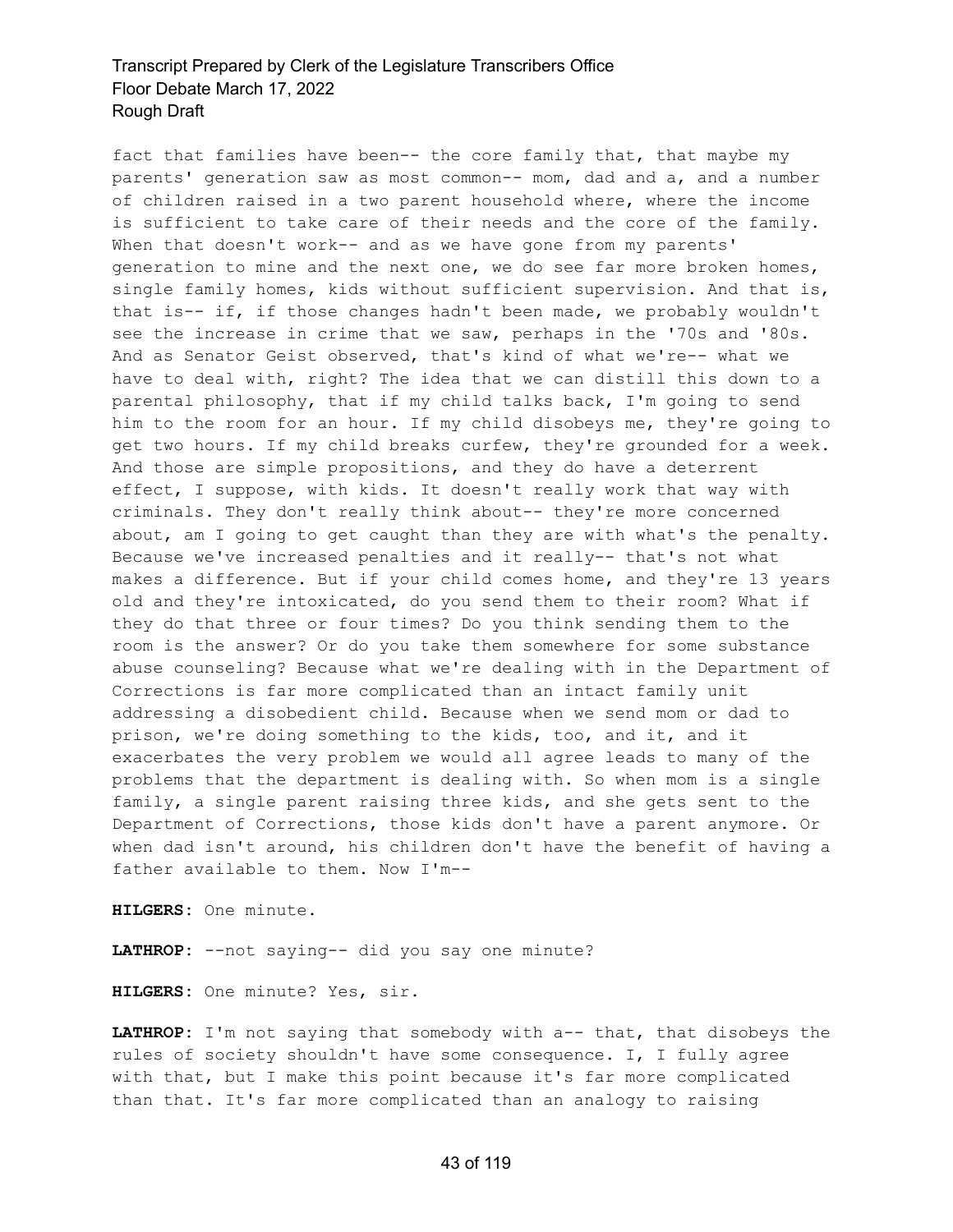children because we know, sitting and listening to the issues that lead to incarceration, that when you take a parent out of the home, you're-- in many ways you're punishing the children, too, because dad or mom isn't there. And now their circumstance is exactly part of the broken home we're talking about. And I bring that up just to say this is complicated stuff. It's complicated stuff, and a lot of what we're dealing with is addiction. A lot of what we're dealing with is addiction, and it--

**HILGERS:** That's time, Senator.

LATHROP: --and there's more nuance to this. Thank you.

**HILGERS:** Thank you, Senator Lathrop. Senator Blood, you're recognized.

**BLOOD:** Thank you, Mr. President. Fellow senators, friends all, my opinion on these, this motion and bill has not changed since I spoke last. I actually was going to say a lot of what Senator Lathrop just said. I just want to build on that, though. And I talked a little bit about it when I was up the first time. You know, these, these individuals that end up being incarcerated, so many of them had childhood trauma. Neurobiological psychological development, then, is affected by that. It's a fact; it's a scientific fact. There's plenty of data that shows us that. There are multiple organizations that have been dealing with that. And in Nebraska, even though we're eking in that direction, we haven't really made a lot of progress when it comes to our pre-K. We don't pay our community providers well. We aren't providing them with better trauma-focused care to help these families. And to be really frank, the vast majority of the organizations that, that push for these initiatives see the family, see the parents as the child's first teacher. So if the parent doesn't have the tools to help that child, where do you go from there, especially when we know, for a scientific fact, that this development for this child has been affected? So with that, actually, since Senator Lathrop said everything I wanted to say, I just, I just want to remind you, as we do budgets in the future, we can do better at the beginning of a child's life. If we invest in our children, if we invest in their future, we won't be having these discussions in 20 or 30 years about why our prison is overcrowded, why people who live in poverty or the cycle of violence or the cycle of poverty end up in the prison system. And with that, I would yield any time I have left to Senator Lathrop, because he was on a roll.

**HILGERS:** Senator Lathrop, 2:50.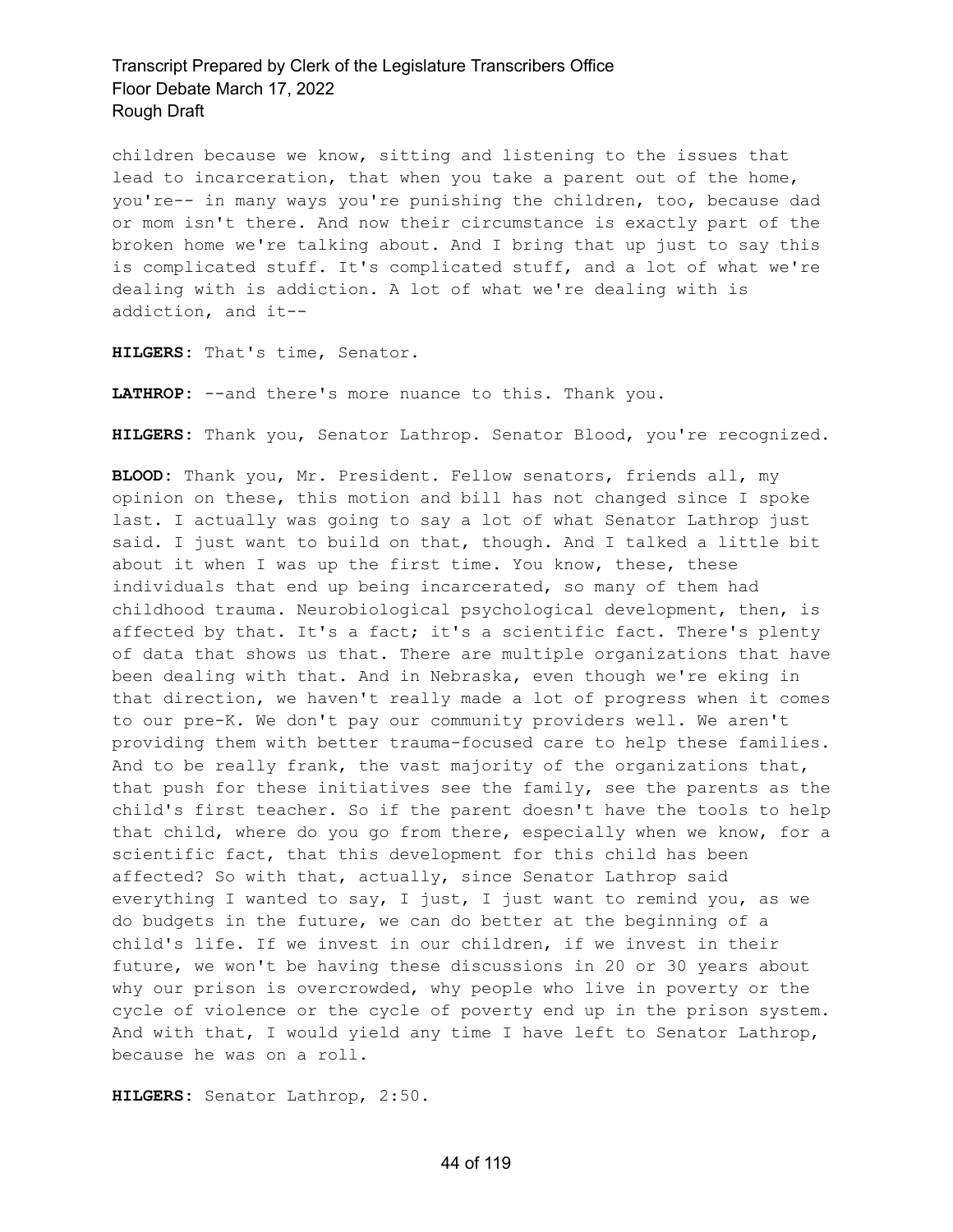**LATHROP:** Thank you, and thank you, Senator Blood. Maybe another point I'd like to make on the topic of, this is a little more nuanced than being black and white on that topic. And I don't say that in a disparaging way. I certainly don't want it to, to sound like I'm judging the comments of Senator Geist, which I know are heartfelt and, and come from an earnest place. But I've had an opportunity to go to the Department of Corrections. I visited every one of the facilities. I've been at some of the places a couple of times, and had an opportunity to visit, not just with staff, but with some of the inmates. As I walk through the yard, people will come over. Invariably, I'm taking the tour with Inspector General Koebernick, and a lot of them know the Inspector General and come over and talk, and when they know-- I've just had an opportunity to meet a lot of these people. And here's the point I'm going to make, and I, and I get people may be on their best behavior when they're in the Department of Corrections. But when a judge sentences someone to a period of years in incarceration, that judge is doing a couple of things-- trying to hand out suitable punishment for a crime. And that's an important part of our criminal justice system, making people pay a price for their misbehavior. They're also trying to figure out how long is it going to take for them to not come out and be a problem again. And that piece, that piece is one of the issues that we talk about in LB920 on the indeterminate sentence. So if you sentence somebody,--

**HILGERS:** One minute.

**LATHROP:** --you don't know how long it's going to take for them to get the message. You don't know how long it's going to take for them to have been rehabilitated. And that's the idea behind some of those points in the CJI study, which is, let's let the Parole Board sort that out. Give them a sentence that has a low number and a high number that's further away. And then that person can come before the Parole Board and they can sort out who's got it and who doesn't understand it yet. And they can keep the people that haven't been rehabilitated until they have been. And the people who have been rehabilitated, and are prepared to go out into society and be productive, can be released on parole. That really is central to many of the issues, many of the recommendations or the options that will move the needle in that graph that I shared. Thank you.

**HILGERS:** Thank you, Senator Lathrop and Senator Blood. Senator Wayne, you're recognized.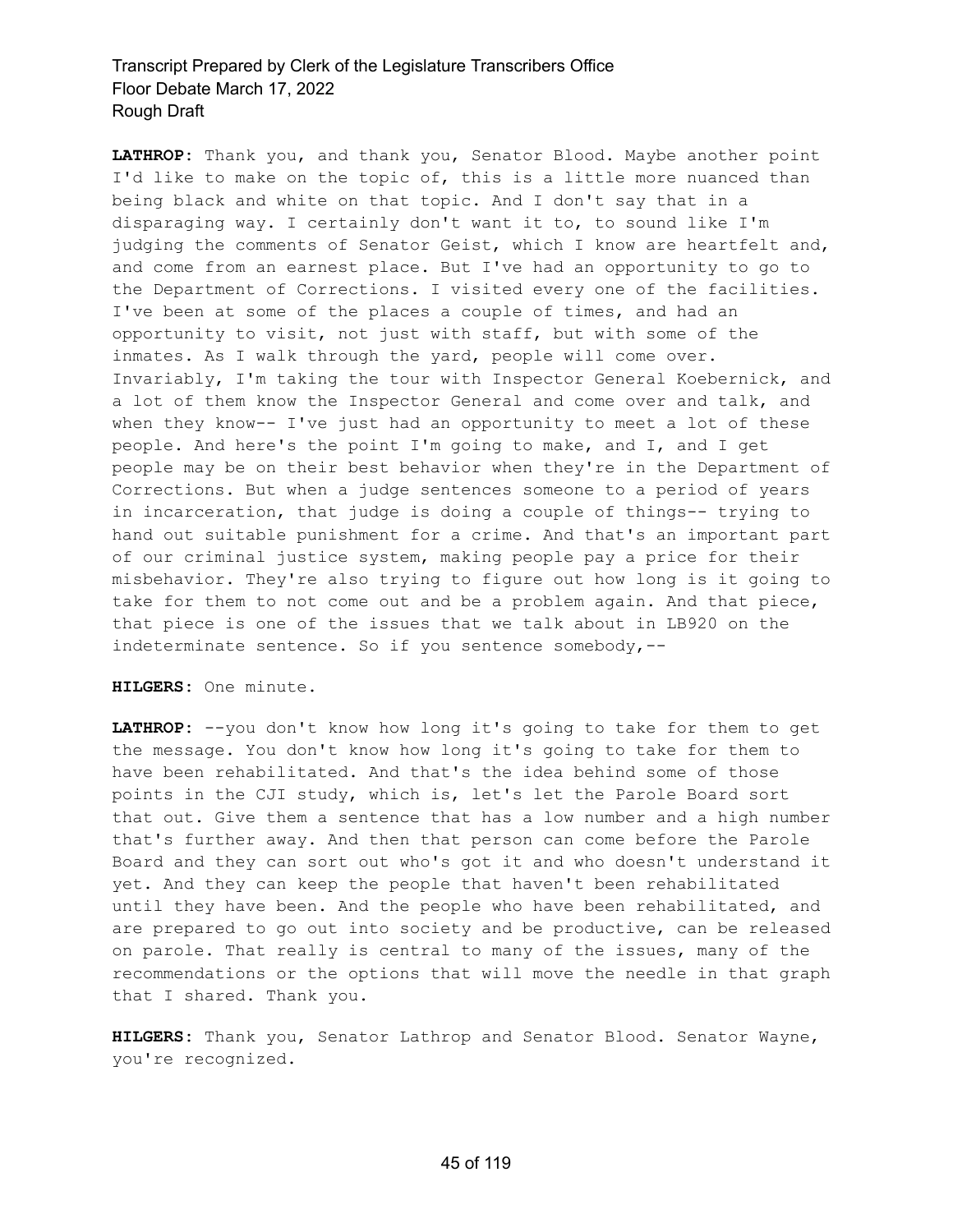**WAYNE:** Thank you, Mr. President. And colleagues, I'm just-- I want to be clear on what actually is going on. I think Senator Slama alluded to what she believed were kind of the causes and effects of it, but I'm going to kind of reiterate some of this. It's 100 percent true and I, 100 percent, believe Senator Lathrop is going to take a-- the full eight; no problem with that. He has made it clear. We have got to do some reforms, and this is grabbing people's attention, hopefully, to help move that process along. I have no issue with that. But if we go eight hours and then, on Select, we go again-- because if you look at the Select Files, there are amendments already filed-- there is no opportunity for us to amend the budget. I am OK with that, but I'm only OK with that if we vote down the budget. Because we are truly saying we are, we are OK with leaving people behind. But I just don't believe, if this is a moral document, that's what we believe: we should allow people to be left behind. But there's no other mechanism on this floor to amend the budget. Now we could try to incorporate some things in on the A bill of a bill. It gets a little complicated- how the budget is written, that's why it gets a little complicated. But at the end of the day, we are stuck with it. So that's why I'm saying you can't get up and say, I don't like this or I want to change this, when you'll have no opportunity to change it. If you look on Select File, there isn't an amendment that can be substituted that would allow your idea of what you want on the budget to occur. It just, it's just not there. It would take a group of senators, one, being OK with a substitute of amendment and nobody objecting, but there's already enough FAs that are already there that it won't happen. I'm OK with that. I'm OK with protecting the budget if, if you're OK with the budget. I don't think it's a coincidence that the budget is put out and Lathrop is taking all the time to make sure it can't be attacked; that's a defensive strategy. But what I'm going to challenge people today is, if you really are against the prison, then pull all your amendments. And if they put a prison bill on there and it passes, then you filibuster the bill. But see, the problem is, we don't have enough faith in the 17 or 18 who are against the prison to actually stay against the prison. That's why you got to play defense like Senator Lathrop is doing, 'cause we can't hold strong 17, 18 people that, if a budget bill, amendment got put on to allow the construction of the prison, that we could do it. So what-- the trust we're talking, what I'm talking about isn't necessarily somebody is going to put on an amendment. Hell, I don't trust that we could stop the budget if it got attached, because we just keep paying lip service, lip service that we don't want to build a prison, lip service that we want to do some criminal justice reforms, but not too much,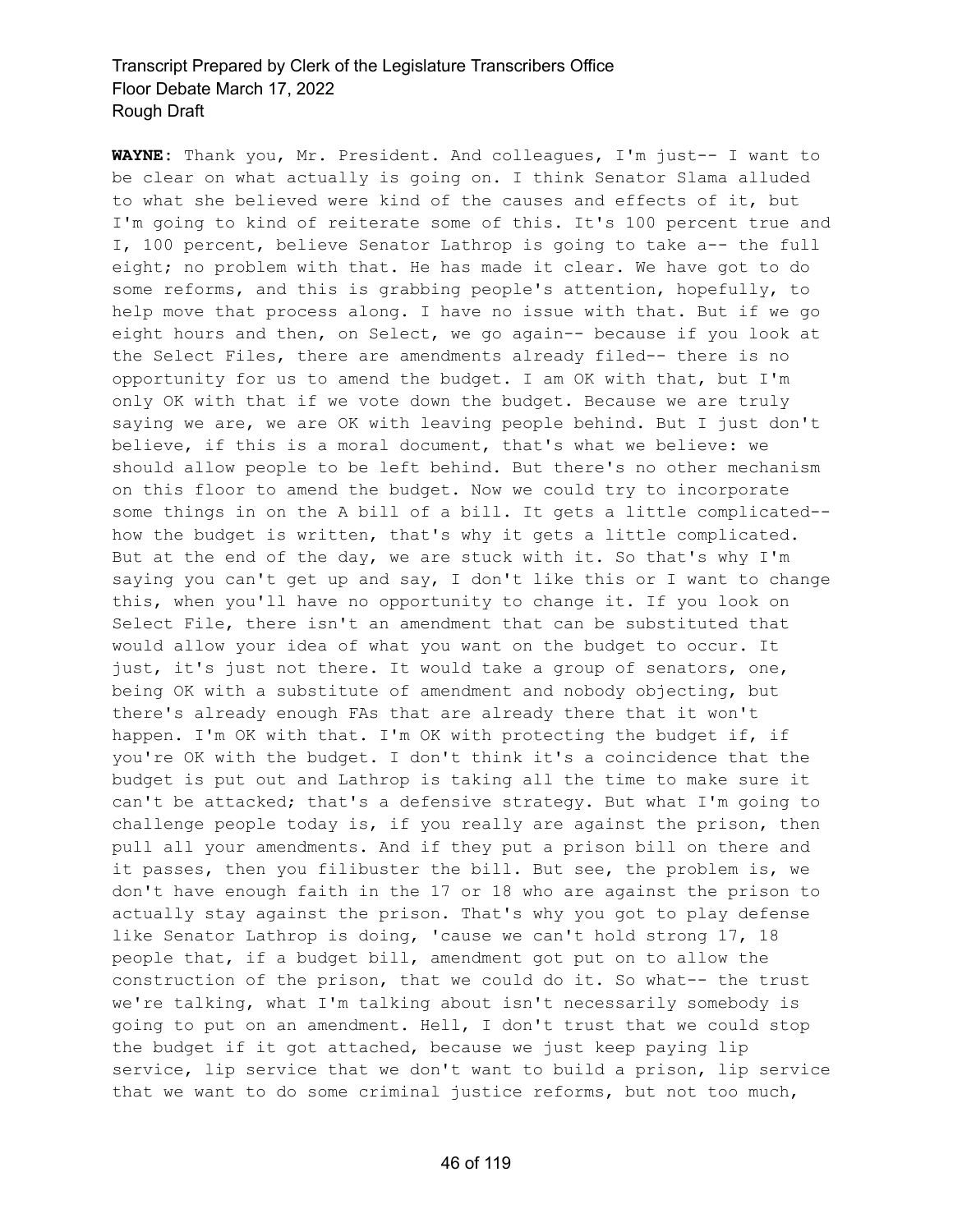not as far as even President Trump took, and we really don't want to invest in North Omaha. I just fundamentally believe that now. So it's a weird, weird dynamic going on that we don't trust people to vote--

**HILGERS:** One minute.

**WAYNE:** --down an amendment, but we don't trust-- we don't have enough trust in 17 or 18 to hold up the budget if the prison was on. But we're OK with passing a budget to the, for the communities that are disproportionately overrepresented in prison, of not being invested at all, at all by these cash transfers-- at all, 'cause there is no guarantee that the little \$20 million that goes for affordable housing would actually go to Omaha; Lincoln could take it all, which is good for Lincoln if they could. So procedurally, we either got to vote yes on this or you got to vote no on cloture if you're actually going to upset and stop the budget process procedurally; there's no other option. Thank you, Mr. President.

**HILGERS:** Thank you, Senator Wayne. Senator Matt Hansen, you're recognized.

**M. HANSEN:** Thank you, Mr. President. I'd yield my time to Senator Wayne.

**HILGERS:** Senator Wayne, 4:55.

**WAYNE:** Thank you, Senator Hansen. Thank you, Mr. Speaker. There's a lot of things that I actually don't know in life, But when it comes to the rules and how this floor operates, I'm pretty well versed in how it works. If you want to add something to the budget, there needs to be an amendment. The amendments are all tied up. The only thing you can vote for, at any given time, is what's on the screen. So there could be a really good amendment for something in Holt County that you may think is-- qualifies for just \$500,000, it can't get to the budget unless you figure out, now, how to attach it to a priority bill that could have it an A bill to make it actually come out of the budget. Now here's why that is important, and I don't think people really understand, when you talk about time. We have four days left of General File debate-- four days. So that tells me, in order to attach something to a budget, you've got to figure out not only which priority bill you could attach it to, but which priority bill will be scheduled you can attach it to, and hope that you don't run out of time. I think it's a perfect plan for Senator Stinner and Senator Lathrop-- not saying they're working together-- to make sure the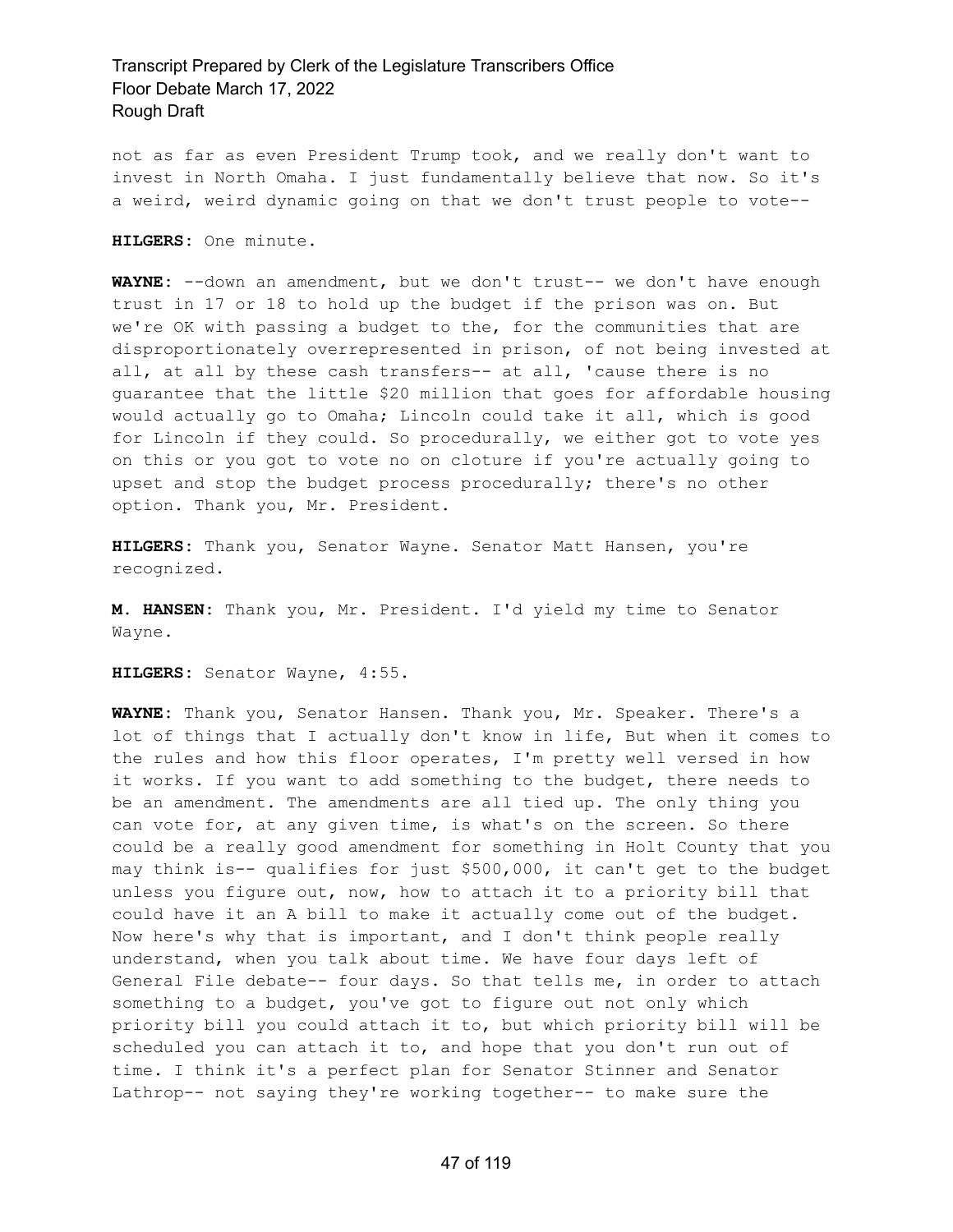budget goes through, as is, because it puts everybody else in this body at a disadvantage when there's only four days left of real General File debate. So that means all your Select File bills, you've got to figure out how you can attach an amendment that changes the budget that doesn't cause too much delay, because from Select to Final Reading, you have to lay it over for one day; there has to be a layover day. So it has to sit on Final Reading for a day. So if you really want to amend this budget, if you really want to say that we care about all people in all parts of Nebraska-- and our budget should reflect that, especially the damned extra money we got or we're receiving in cash that we're transferring out-- then you have to vote no on cloture, or not present, not voting, to stop the process. And you better believe, if you stop the process right here, Speaker Hilgers, Chairman Stinner will have to figure out a way, within the next 72 hours, by next Tuesday or Wednesday, to figure out how to do it because, by next Friday, if we're not on Select, now you're talking about running into some line-item vetoes that the Governor can do, and you might not have the ability to override them; all comes down to scheduling. You know who controls the scheduling? The Speaker. We could file the motion to change the schedule, but he doesn't technically have to raise that motion the same day. It can be another day or day 2. So this is a great way to make sure you can't change the budget. So the real question is: Are you OK with the budget? And if you're OK with it, vote for it. If you're not OK with it, then you can't vote for cloture and you can't vote for the bill. It's really that simple. And if you're OK with leaving communities behind, then don't come to those communities saying you support them. Don't talk to me or my community about ARPA. That's federal. I'm talking about the state investing in communities that are in need. It's not there in our cash transfers, and our cash transfers are extra money to buy down our cash reserves to put them at \$1.3 to \$1.4 billion,--

**HILGERS:** One minute.

**WAYNE:** --instead of the \$1.7 or \$1.8. So it's extra money to buy it down, and that means we're choosing where to put dollars. We are prioritizing what areas of Nebraska we are going to put dollars.;. And cash transfers, theoretically, should be a one-time transfer-- never are, but should be. So we are prioritizing everywhere else but Omaha and Lincoln. And that's the facts. And nobody has gotten on the mike and telling me the chat, cash transfer facts that I am stating are wrong-- nobody-- 'cause numbers are numbers. Two plus two equals four. Add the numbers up and show the investment, and you see it's not there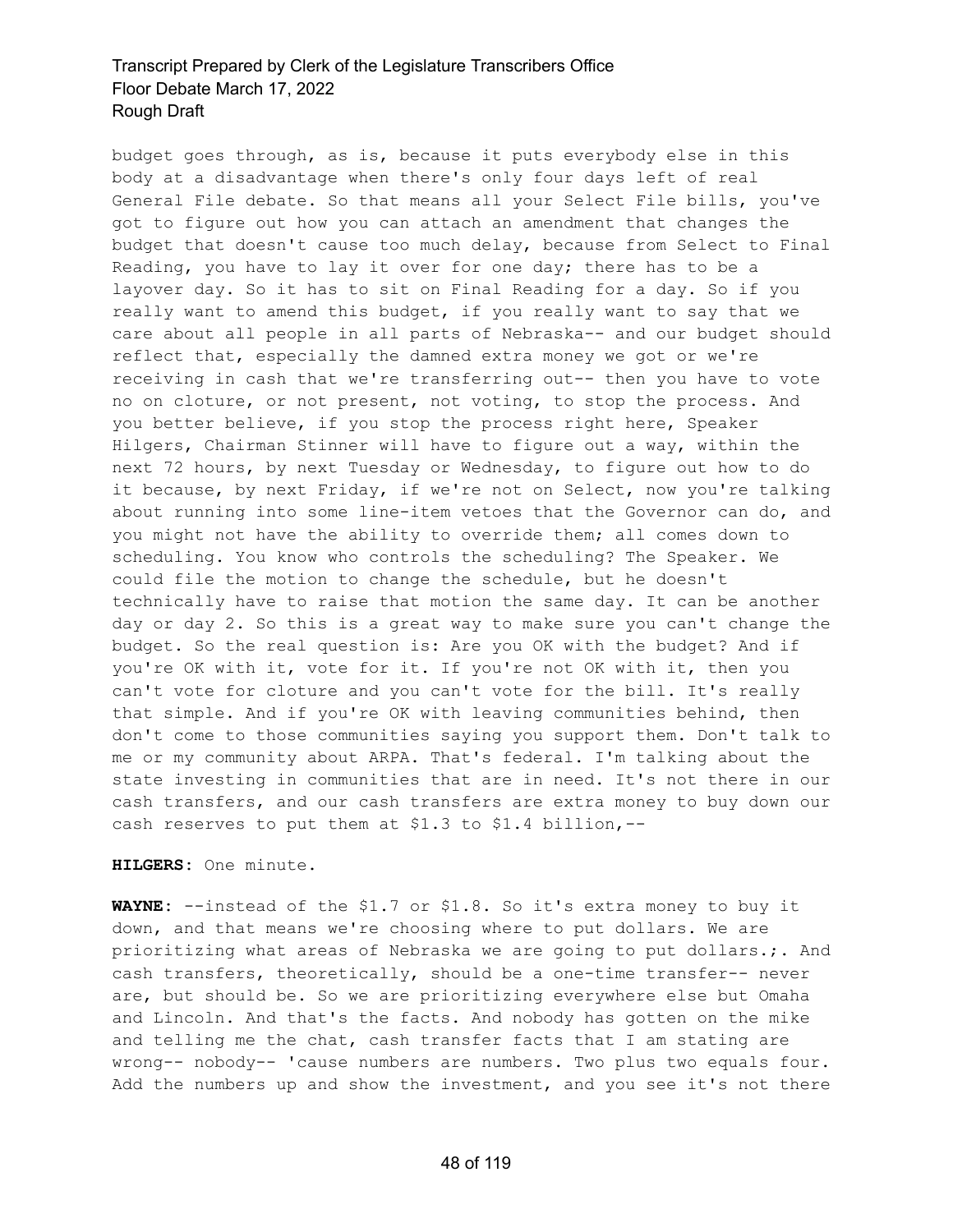for many of the communities you all say you support. Thank you, Mr. President.

**HILGERS:** Thank you, Senator Wayne. Senator Hansen, Senator Matt Hansen, you're next in the queue.

**M. HANSEN:** Thank you, Mr. President, and good morning again, colleagues. This time I'm going to speak on my time. What I wanted to say on this is, we've had a couple speeches today who have talked about-- kind of trying to paraphrase, summarize, do it justice-- but that the kind of increase in crime is tied to different family structures and, in a way to say we don't think there's good parenting nowadays, and that is why crime is going up. Colleagues, if you have a fundamental issue with how parenting is happening in the state of Nebraska, that is not, on itself, a criminal justice issue. That is its own issue. It's probably an economic issue, it's probably something else. But to say the parents are failing in their roles and the correct substitution for that parental role is the police, is the courts, it's the prosecutors, is the Department of Corrections, to me, is the missing and miss-- wrong next step. If people are disappointed that families can't have a stay-at-home, single-family parent, then survive off of one individual income, that's, you know, an economic issue. That's something we should be doing to raise wages, to do things on that. It is not the place for, on its own, to say we don't think parents are doing a good job. Therefore, we want more law enforcement involved in our families. To me, that is, that is the step in a totally unclear and kind of nonsensical direction. I understand we need the law enforcement. We need things for when crimes happen. We need that for public safety. But to act as if that's the appropriate surrogate for a lack of what you deem, kind of, appropriate parenting, to me, is one of the fundamental disconnects between different groups, especially in this body, and to me, one of the barriers of why we're having so much trouble getting criminal justice reform done. That's been problematic for me to hear. I've heard it in past debates. I've heard it even in past debates this year. And to have it come up again. I just felt like I had an opportunity to say that, if you're upset with parenting, if you're upset with family structures, that is not a law enforcement issue. That is not a criminal justice issue. That is an economic issue that is something else. So to say that as a solution that the police and the courts have to solve, to me, is the wrong step. Thank you, Mr. President.

**HILGERS:** Thank you, Senator Hansen. Senator Hunt, you're recognized.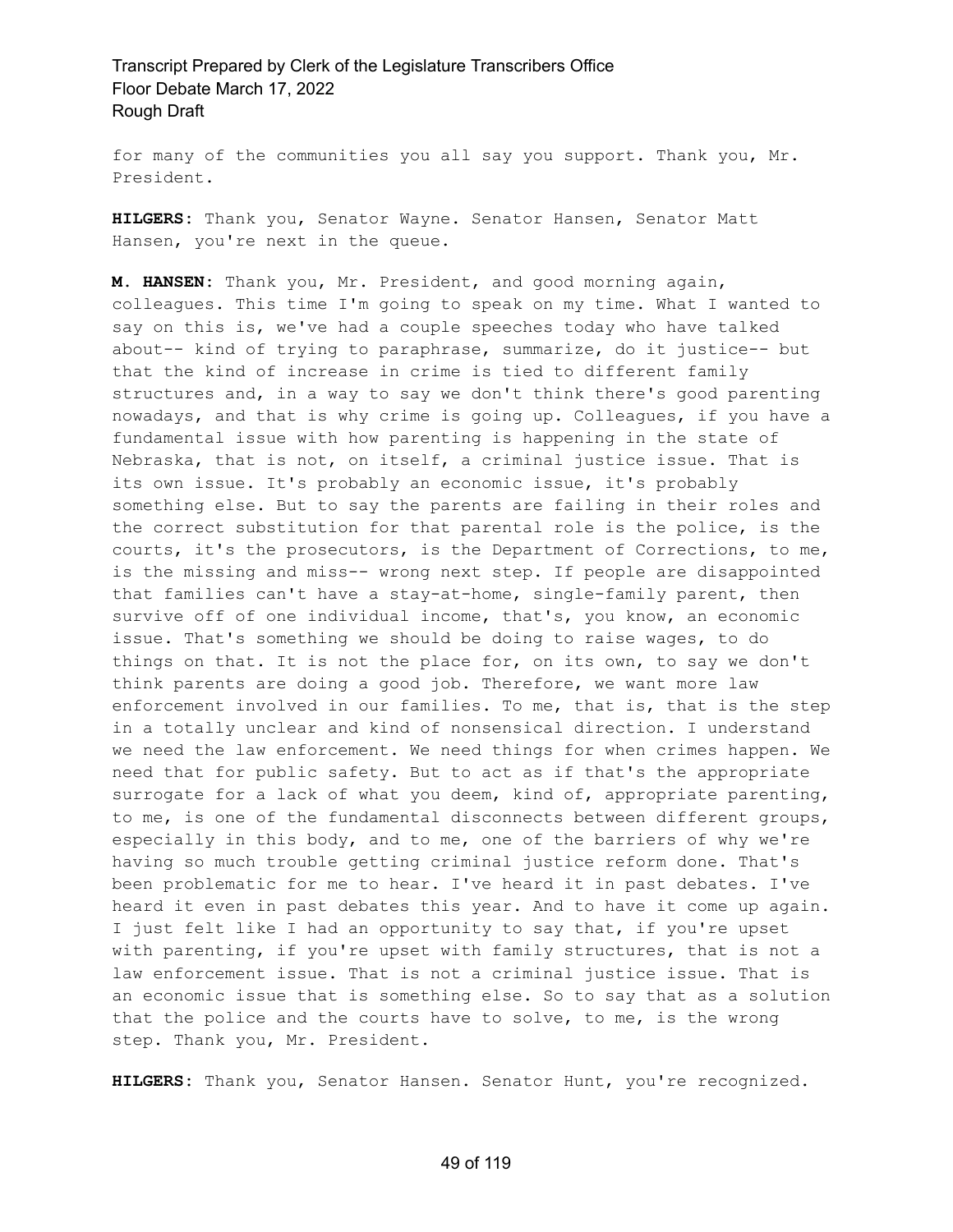**HUNT:** I'll yield my time to Senator Wayne. Thank you.

**HILGERS:** Senator Wayne, 4:55.

**WAYNE:** Thank you, Speaker, and thank you, Senator Hunt. So everybody's asking a little bit here and there about what is it you, you kind of want. It isn't what I want. It's about, do all Nebraskans matter? In order for all Nebraskans to matter, we have to put our money where our mouth is. And it would be different if there wasn't an ARPA bill in the cash transfers, but there is-- there is. So there was a dialogue about cash transfers and where things go. And at the end of the day, there are communities that are left behind. So I can spend this afternoon going through red lining and going through, actually, the historical Nebraska and how, you know, poverty and property rights and "covedences" [PHONETIC] and all these things. But none of that matters. At the end of the day, to most people in this body, the historical context of how we got here doesn't matter. You can't talk about single-family homes without talking about policies that were implemented by government to make sure that families who were in poverty stayed single. Yes, that's real. You cannot have a man living in your house if you're a woman and you are getting any type of financial assistance from the federal government. That's loosened up over the last 15 years, but from '79 to '95, that was the rule. Just what is-- what it was. And when 20 percent of the African-American males are being incarcerated from certain census tracts, it's hard to build a family structure. But let me tell you what makes it even harder. It's when you get on child support-- and you might lose your job or you get transferred or laid off-- and you get behind. Then you go up to a show-cause hearing because now the state is saying that you got to pay what you were making before you switched jobs. And you're in the arrears, and you're trying to catch up, and the judge says, Hey, you got 60 days sitting in jail as a punishment for you losing your job. Yes, that's really what happens. Here's what also happens is, when you get behind on child support, you go to a show-cause hearing, you lose your license. So you're supposed to catch up in a job and go to work, but you don't have a way to drive there anymore because the child support in which you're trying to pay off-- that, by the way, comes automatically out of your check, so it isn't like you're ducking it-- you can't even get to the job anymore because you lost child so-- you lost your license due to a show cause for child support, being behind on child support. If you don't believe me, come to Omaha, it's on the fourth floor. We can sit in the referee, referees' hearing room and you can see how many people don't have license. How many people are there for a 60-day purge order, to sit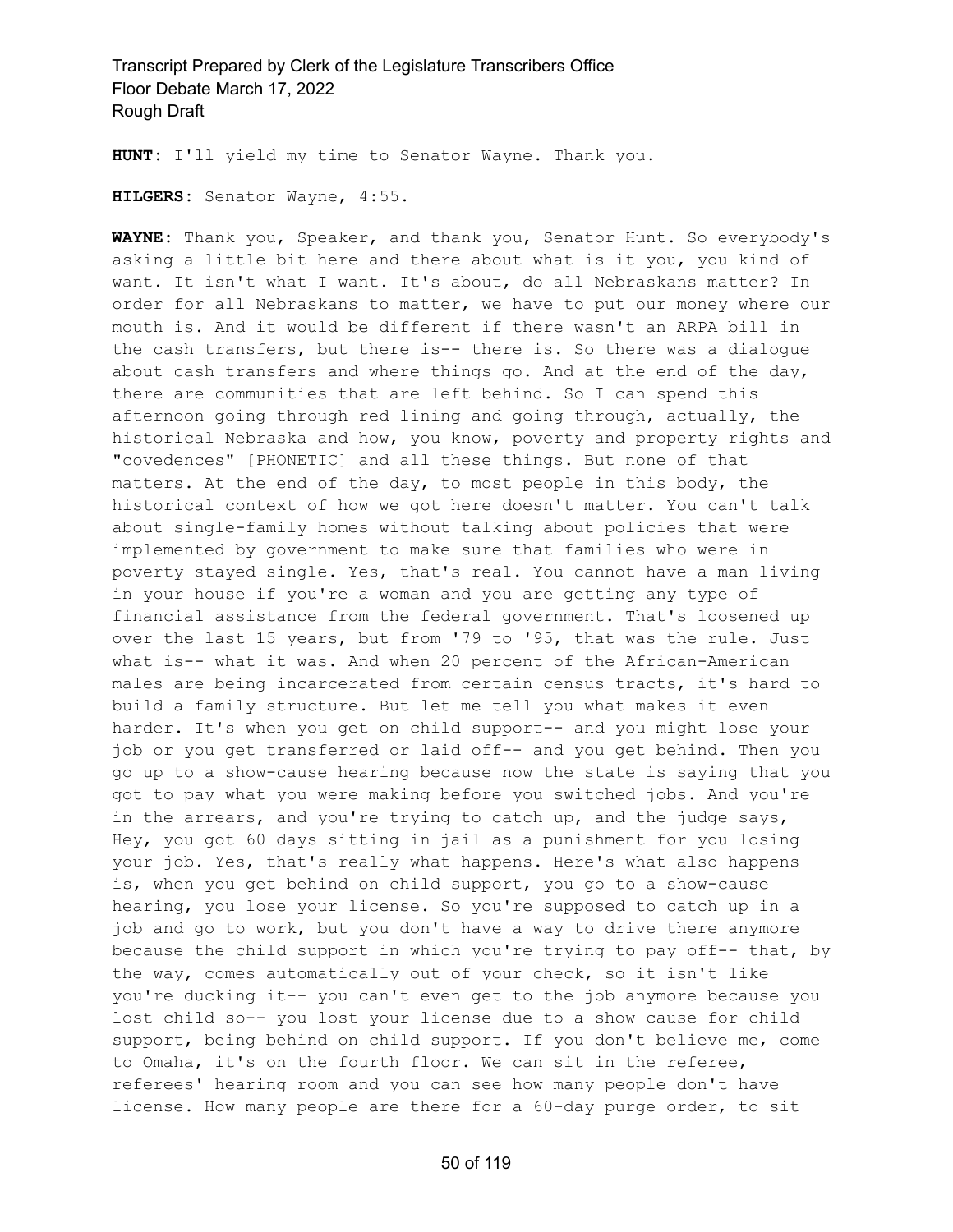out 60 days because they were behind on child support. So just imagine. The mom doesn't want to do that. She wants to continue to work with her father's son-- or her, or her son's father and figure it out, but the state has intervened. I've had parents show up and say, Hey, he is still behind, but he is catching up. He has gave me \$100 a, a week, and they say it doesn't matter, he's still behind. He needs to go sit for 30 days in jail-- or he's still going to lose his license. So then dad is now mad at mom, saying If we would just figure this out. Can you help me out? Can you lie and just sign something saying I paid you with \$50, \$500 instead of \$100? Then the judge might not put me away. Well, she's not going to lie under oath 'cause-- for-- 'cause she doesn't want to get charged with perjury. So now dad's mad at mom, and there goes the family dynamic being destroyed again. That's real life examples. That's what happens on the fourth floor in Douglas County, in the child--

**HILGERS:** One minute.

**WAYNE:** --in the family referee room damn near every day. But let's not figure out how to invest in that area to make sure we can help them out. That's my problem. That's my problem with the whole process. We are not seeing the whole board. And what I'm seeing right now shows a lack of investment by this state in an area that has been begging for help for the last 40 years. Rural Nebraska, over \$480 million, urban-- Lincoln and Omaha split \$20 million. Have a good day. Thank you, Mr. President.

**HILGERS:** Thank you, Senator Wayne and Senator Hunt. Senator Friesen, you're recognized, and this is your third opportunity.

**FRIESEN:** Thank you, Mr. President. So I-- again, I'm going to talk about some of the things that are being funded with this bill and why I'm opposed to it unless I am allowed to make changes to it that I don't feel comfortable voting for this budget. Number one on the list here-- I'm just starting at the top in no particular order-- is \$25 million for the University of Nebraska, for a facility there that I don't, I don't believe that is needed. We-- at \$30 million to go to the Military Base Development and Support Fund. Again, I, I don't think that we, as a state, need to be doing that right now. We've, we've done a lot already for Offutt Air Force Base. I do support the military, but there comes a time when you have to say no, and we have to cut back on spending. We're going to do \$20 million to the Internship Fund. Oh, I don't know. That's, that's a lot of money, but it's a good program. I've seen the results of it. It's not that I'm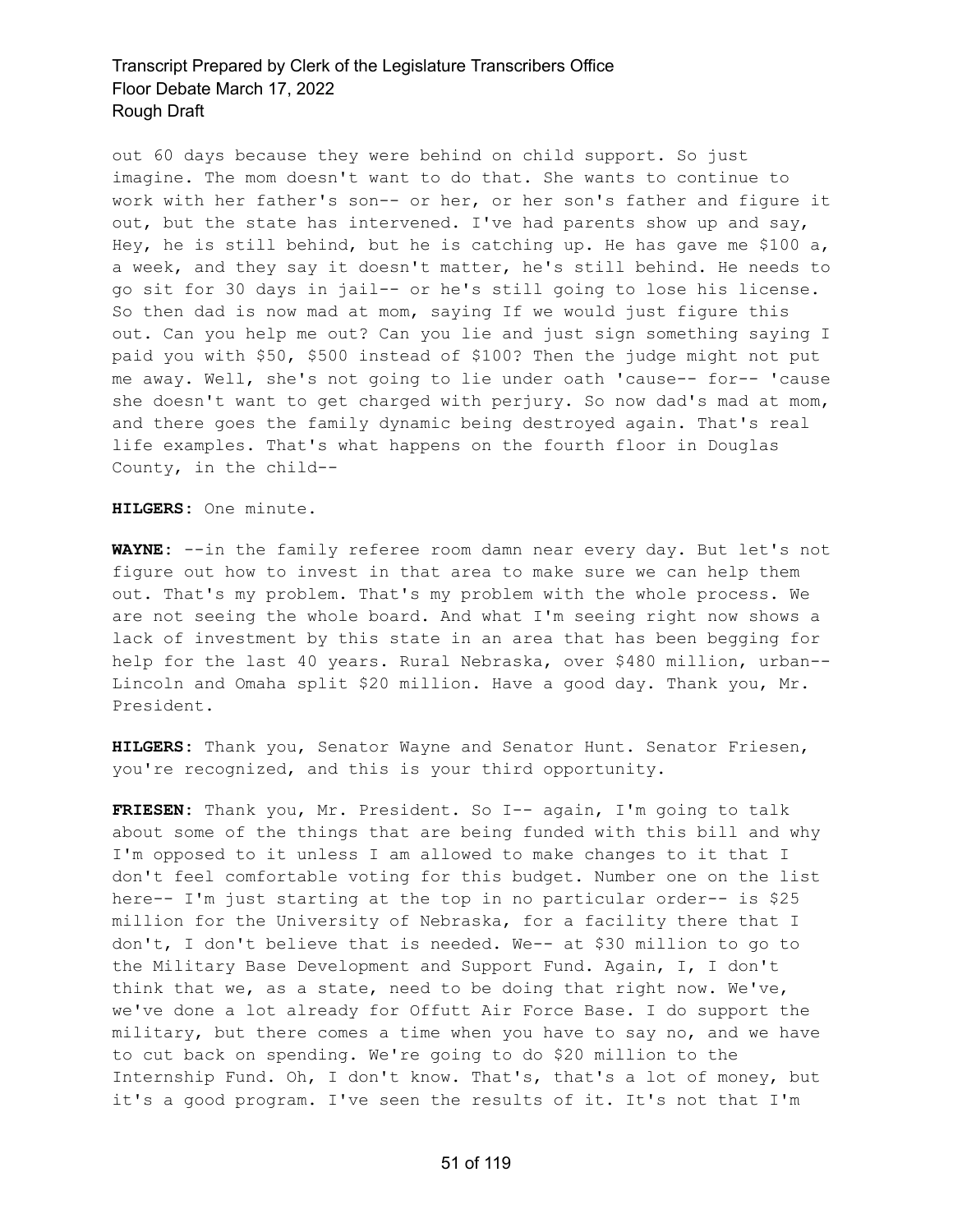opposed to the program. I just don't know if businesses shouldn't step up and do more of that. If they want to create an intern program, they can. I don't know that they need state help if they really want to get up and do that. We're going to do \$80 million for the Jobs and Economic Development Initiative-- I haven't read much into that-- \$20 million for the Site and Building Development Fund. So again, Senator Wayne is talking a lot about investing in North Omaha. But I'll question maybe that, is Omaha or Douglas County doing enough for North Omaha? And I, if, if Senator Wayne would yield to some questions, I'll, I'll read some things off here so that he can get ready for a question. But according to the Department of Revenue, Douglas County, if you add up their school aid, their aid to cities and villages, Homestead Exemption, Water Sustainability Fund, community college age, property tax credit, and public health aid, in 2020/2021, they received like \$506-- or \$653 million in state aid, LB1107 credits for property tax relief-- \$62 million, turnback taxes for convention centers-- \$11 million. Senator Wayne, would you yield to a question?

**HILGERS:** Senator Wayne, would you yield?

**WAYNE:** Yes.

**FRIESEN:** So when I read off some of those numbers, is, is Douglas County and is Omaha doing enough for North Omaha?

**WAYNE:** I believe everybody can--

**FRIESEN:** Well, you, you say the state is not investing enough, but we give a lot of money to Douglas County. What are they doing? What is, what is Omaha doing for--?

**WAYNE:** Well, we can start out. Where do you want me to start? Like, we just spent over \$200 million on bonds and-- streets and bonds to help areas. 30th Street just got repaved, I mean, for about \$20 million. I mean, where do you want me to start? I mean, yes, we are investing, but also that area, Douglas County has about one-third of the state's population. I mean, so it'd be--

**FRIESEN:** True, this is just a one-year funding thing.

**WAYNE:** Absolutely. So if you look at ARPA right now, just-- if you look-- I'm just using ARPA and their budget-- so let's-- matter of fact, go back up. The project. We're looking at it down at the airport, the city is going to put in anywhere from \$10 to \$15 to \$20 million, the county is putting in roughly \$5 million. And that's just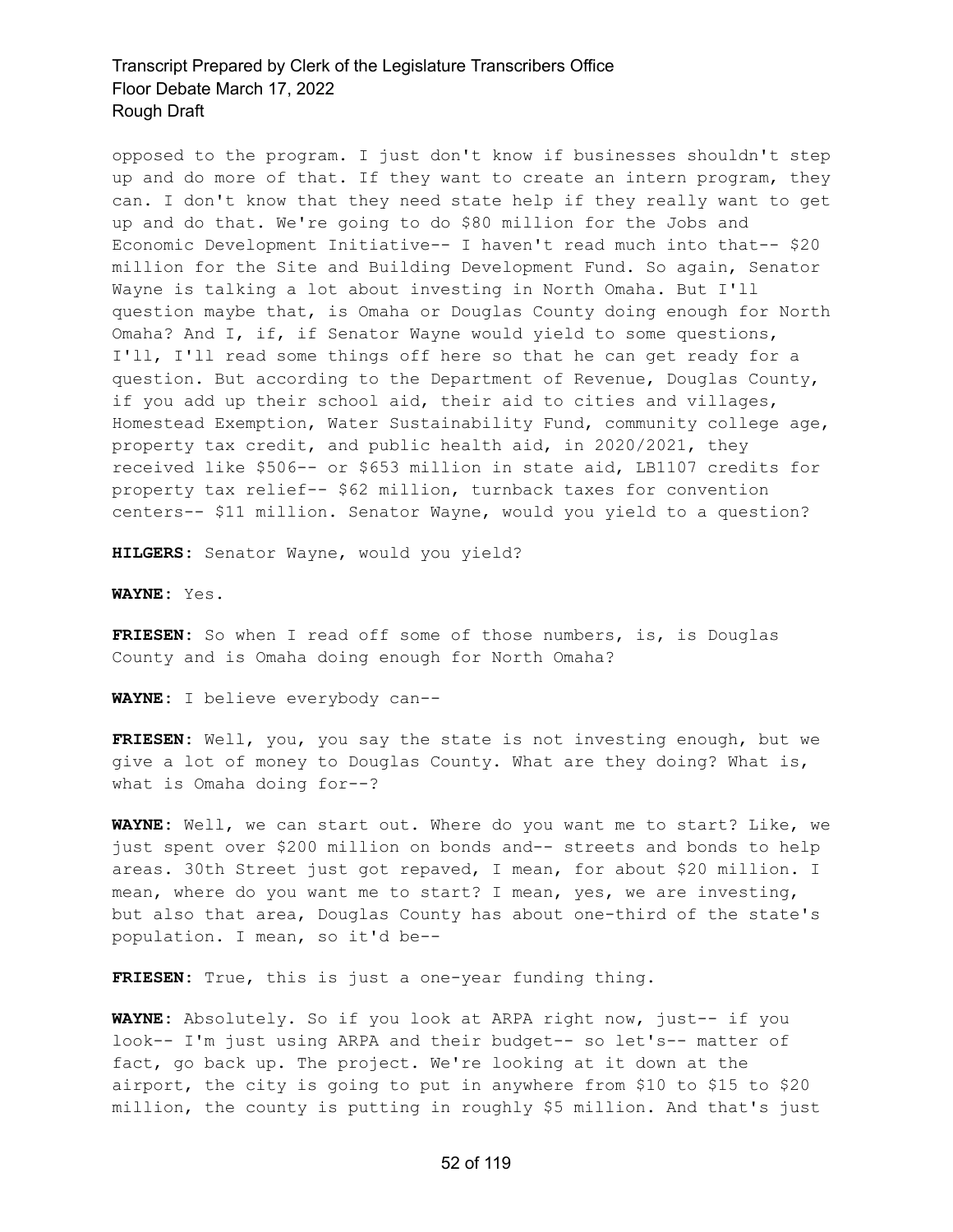the first year. They've committed to another \$5 or \$10 million until the entire project is built out. So they are committing significant portions of their dollars to, to--

**FRIESEN:** Does the--

**WAYNE:** --to the project that we're talking about.

**FRIESEN:** You know, we're not even getting into the, the TIF financing that's happened in Omaha, the \$2 billion of excess value that translates into more state aid to schools, if I, the number is correct, we're-- about 29 percent of all--

**HILGERS:** One minute.

**FRIESEN:** local state aid goes to Omaha. And you said they're are about one-third of the population,--

**WAYNE:** Right.

**FRIESEN:** --so that isn't far off. But when I look at the communities out in rural Nebraska, where there's just as extreme poverty in some of those places as probably in North Omaha, and those communities don't get hardly anything. Again, we, we don't want to get into this, this spending fight. But I'm just saying that state aid is, is out there.

**WAYNE:** Um-hum.

**FRIESEN:** And sometimes the local communities-- and in my area, too- if you don't have the leadership in their local communities to make things happen, pouring more money in, with state aid, is not going to fix the problems, necessarily; it's usually a local solution.

**WAYNE:** Correct. And I will quickly say, before we run out of time, if we get it right in North Omaha, we'll get it right in rural Nebraska 'cause we-- I do think we have very similar problems and we need to start with economic development, which is-- and you know that I've supported many things. The rail project, Senator Groene and I worked on that for a year and a half, and we got that across the line, and this year we're putting \$50 million into it. So I'm all about rail development. I think they're the same problems we have in North Omaha.

**HILGERS:** That's time, Senator.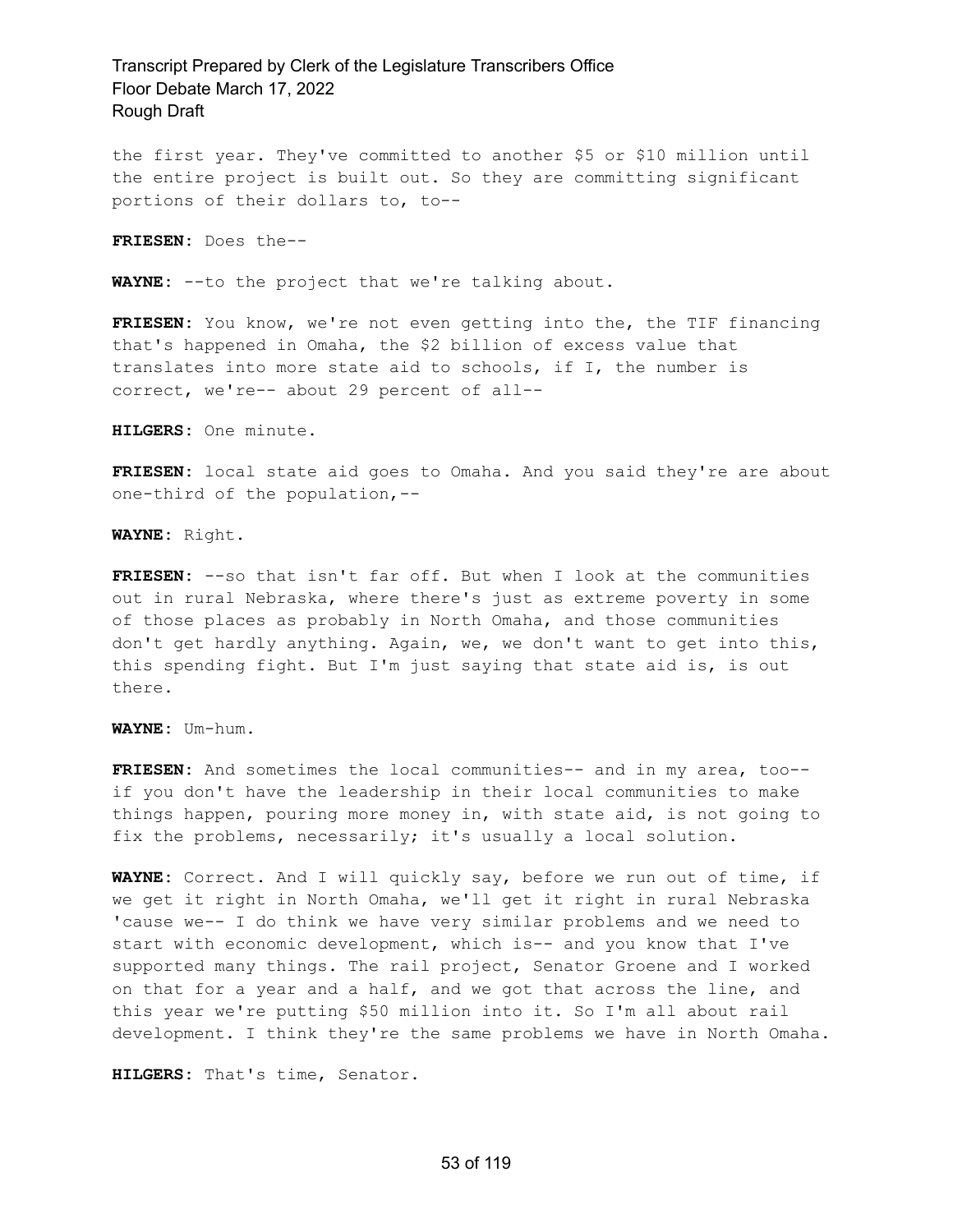**WAYNE:** It's just not in this budget.

**FRIESEN:** Thank you, Mr. President.

**HILGERS:** Thank you, Senator Wayne and Senator Friesen. Senator McKinney, you're recognized. This is-- oh, I'm sorry. Mr. Clerk, for items.

**ASSISTANT CLERK:** Thank you, Mr. President. Your Committee on Enrollment and Review reports LB1012, LB1137, LB742, LB983, LB908, LB856, LB1007, LB829, LB851, LB1124, and LB1057 (also LB1082) all to Select File, some with E&R amendments. That's all I have at this time.

**HILGERS:** Thank you, Mr. Clerk. Senator McKinney, I apologize. You're next in the queue. This is your third opportunity.

**McKINNEY:** Thank you, Mr. Speaker. I rise again 'cause, you know, we're having conversations about how being tough on crime and these policies and laws that we've passed in the past have affected families. As someone that is from a family that has been heavily affected by the criminal justice system, I think it's fair I speak about it. You know, I had to visit my dad in the Nebraska State Penitentiary. I had to visit him in the Omaha Correctional Center. That's a unique experience to this body that I don't know if anybody else visits their parent in prison, but I did. And it wasn't the best situation going to visit my dad and then leaving him in a prison and not seeing him for months at a time or years. But people don't think about that when they stand up and support bills to enhance felonies and disproportionately affect communities. It's but, but this, but this, but this, but that, but that, but this, we have to think about this-- public safety. Public safety is making sure people have a bite to eat. Public safety is making sure people have transportation and adequate housing and livable-wage jobs. That's public safety. Just standing up, saying, Oh, we are for public safety, and all this hero worship with the police is just be-- like, it's bogus. It makes no sense. We really have to think about where we're investing in this state. And currently and historically, this state has failed to invest where we need to invest, whether that is in a small rural Nebraska town or in North Omaha. Senator Friesen, I think those impoverished communities in western Nebraska need to be supported and invested in, as well. I'm not against that. In Douglas County-- you brung up Douglas County-- they are building a kids' jail currently, as we speak. And I don't support that and I didn't support it when they proposed it because that's not where you put dollars. If you really would like for crime to decrease,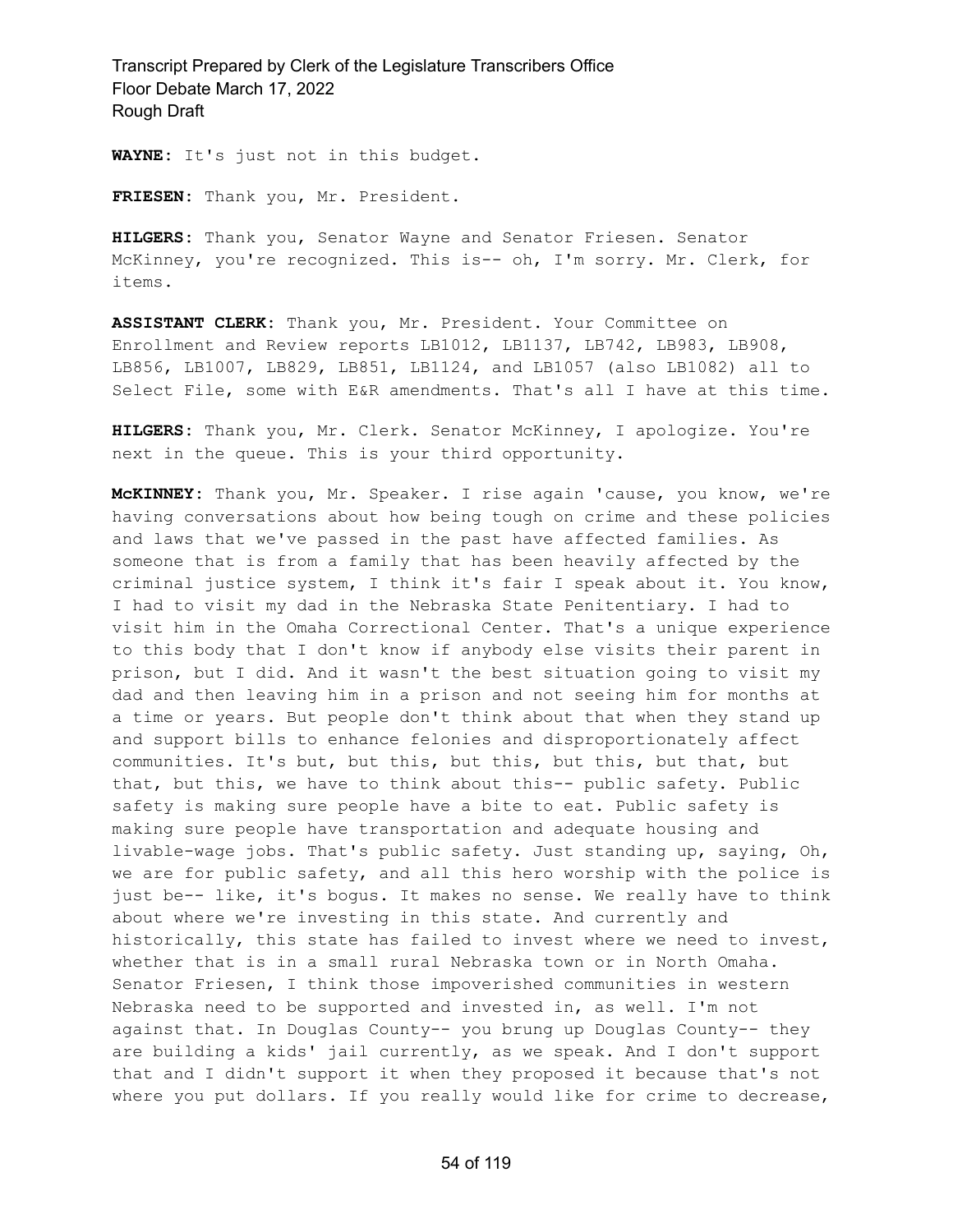people offending to decrease, you invest in them. You don't build buildings that are going to house them or lock them up. You're pretty much just saying, I don't care if you commit a crime, we got a place for you. And that has been a reality my whole life that, for a long time growing up, it was, hopefully I make it to the age of 25, and if I do, I hope I'm alive. Or maybe I'll be in jail, serving time like my father and my, and my family. That's that reality that kids have to deal with every day in my district and Senator Wayne's district, Senator Vargas' district, Senator Aguilar's district. I have friends-- I wrestled with people from Grand Island, and some of them got in trouble while we were in high school. They traveled to Omaha and wrestled with us, and we traveled back and forth. I-- it's, it just makes no sense that we, we would like to set aside \$175 million for a prison when we have so much need in our state for so many other things. And everyone thinks it's OK because nobody wants a mailer saying X senator is soft on crime. It is just baffling. It, it makes no sense. Why can't we use \$175 million to support families, to make sure that they, they're not in poverty, and a kid doesn't have to go through adverse experiences like visiting a parent in prison? That's--

**HILGERS:** One minute.

**McKINNEY:** --that's what we should be doing. That's what we should prioritize, not building a prison because you don't want a bad mailer saying X senator is soft on crime and this is why you should vote them out. No, say I'm smart on justice, and I, and I voted to invest in Nebraskan families. You want property tax relief, but you want to set aside \$175 million that's just going to sit there because it's not appropriated. So it's going to sit there. We're not going to use it this year, but we have so much need in this state. What if we don't get the rental assistance bill passed? That's, that's \$175 million dollars we could use for that. Think about it. Thank you.

**HILGERS:** Thank you, Senator McKinney. Senator John Cavanagh, you're recognized.

**J. CAVANAUGH:** Thank you, Mr. President. Well, I originally pushed my light 'cause Senator Wayne was talking about Child Support court, which I thought I could add a little bit more context and color to that conversation, as well, because I spent a lot of time working in that courtroom. And Senator Wayne did a very nice job of describing all of the problems in that courtroom, but I thought he missed out on one that's actually, I think, even one of the, the worst things about that, which is he's talking about these, the situation between the two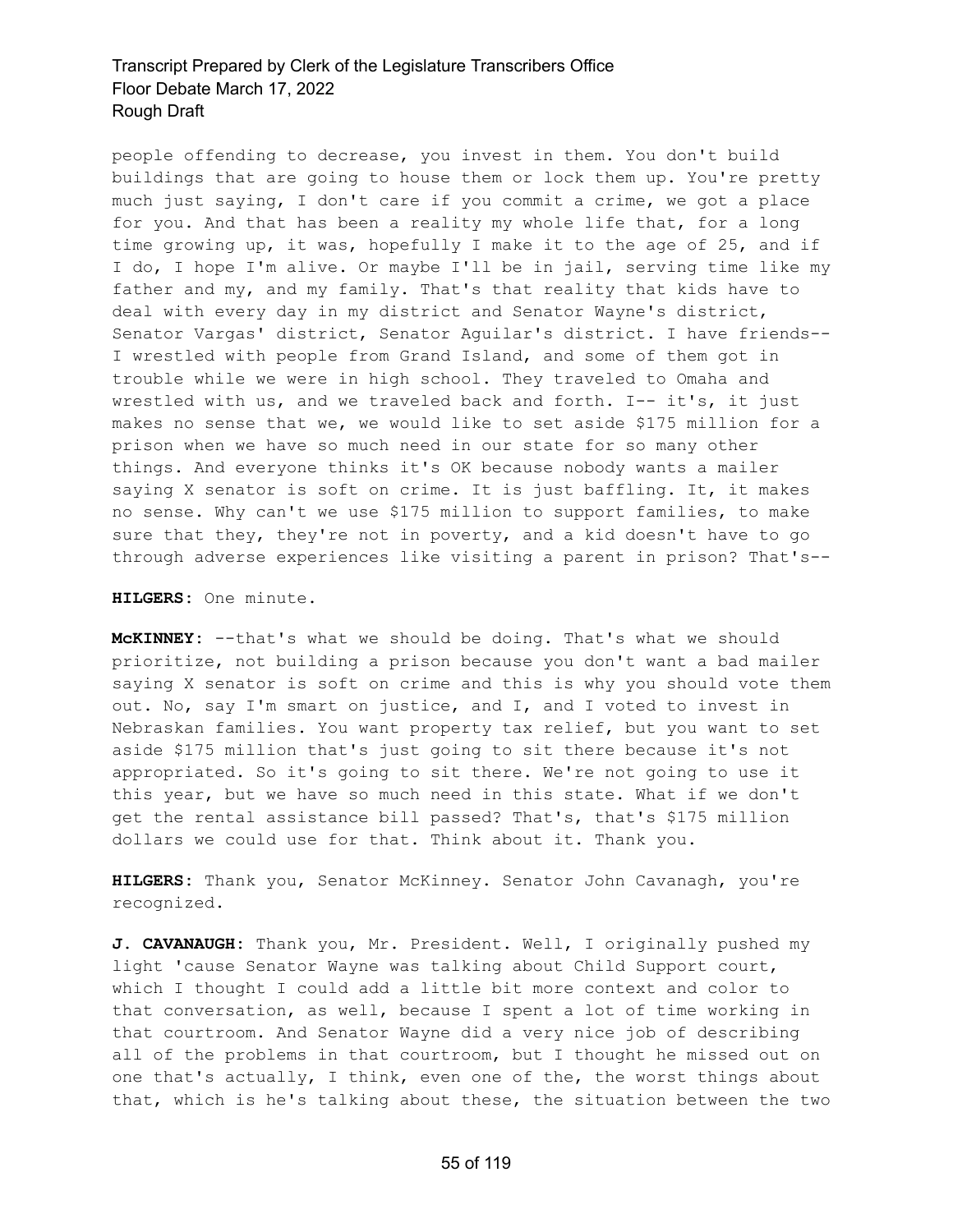parents and the money. But we have a large number of those cases in Child Support court are the state seeking action against, generally the father, but the parent, the noncustodial parent, for money to pay the state for services like SNAP benefits and, and Medicaid for the child. So if, if a parent, a custodial parent, applies for those state benefits to help the child, the state automatically goes after the noncustodial parent and attempts to get some amount of money from them every month to help pay for that. And that falls into the same category where we're talking about, we are starting to incarcerate people because that's what we're doing. It's a civil incarceration, it's a custodial sanction, civil incarceration for-- which is supposed to be coercive. So the 60-day purge that Senator Wayne talked about is where a judge decides how much time someone, a noncustodial parent, spends in jail, county jail, to try to convince them, coerce them into paying back-due child support. So a parent who is working but doesn't have legal custody of the child-- the child is getting state services and the parent falls behind on those payments-- can be locked up in county as a method to coerce them into paying the state for services like Medicaid and SNAP. And the whole point-- we talk about a lot of these things. What-- how can we be smart about this? How can we actually solve these problems? And this is one microcosm, one, one small thing that we do that demonstrates the broader problem that we have, where the, our response to all of our problems is incarceration, where we lock people up because we think that that will solve the problem that we that's in front of us. We use that for everything. We use it for drugs, drug problems, for dependency problems. We use it for mental health issues now. And we use it, in this particular case, as a method to coerce parents who don't have custody of the child into paying the state, to help offset the cost of state services that we are providing to, to these children to help them be healthy, be productive, be successful, to, to invest in. We had Senator Halloran handed out, actually yesterday, a flier that I thought was interesting about-- I think it was 70 percent of people in custody are, have a lower reading level-- functionally illiterate, I think, is what it said-- something along those lines, people who can't read. One of the reasons that we get into that situation is, we are not investing in children. We're not. And when we do invest in them, we create all of these other roadblocks around it, meaning that if you have an anchor, if you have a household that is not two parents in the house at the same time in the same household, we go through this whole gymnastics of trying to get money from the parent who doesn't live at the house and then locking them up, causing them to lose their job, causing them to lose their license, their driver's license, but also professional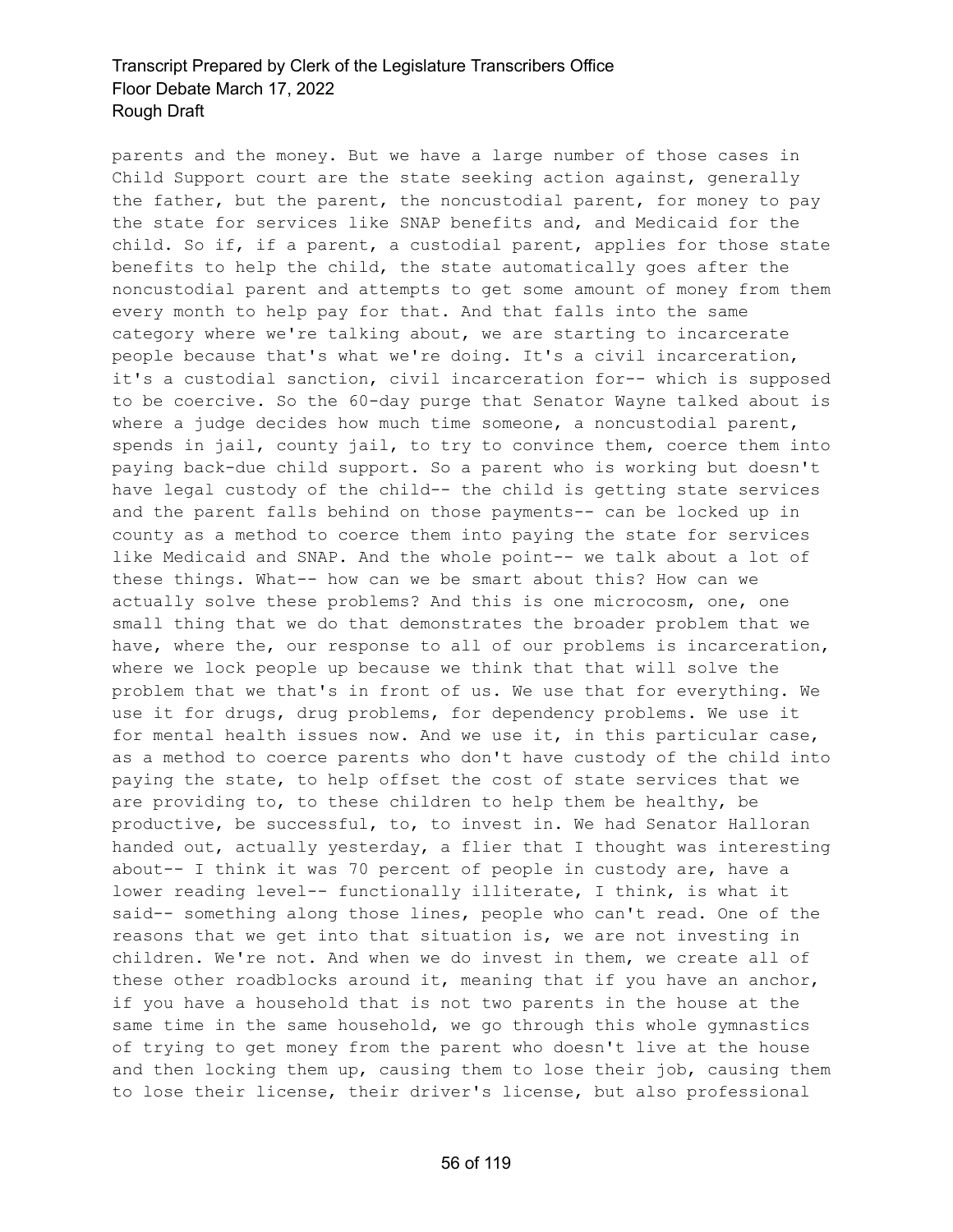licenses. So in this whole system that we have set up, not only do we lock people up, but we also take away professional licenses, which are what they are required--

**HILGERS:** One minute.

**J. CAVANAUGH:** --to have to earn a living. And I have been involved in this court, like I said, and I have begged the state to reissue things like barber's licenses to make sure that somebody could get back to work, to earn, to pay that back-due amount, pay that purge amount so they didn't get incarcerated to coerce them into paying. And so these are the types of things that we do without thinking about it because we think incarceration works. And there are instances, granted, that- where incarceration is necessary and is the thing we should do, not in all instances. And we need to take a-- go through those more suspected, be more suspect of that, of incarceration as a tool, as we over incarcerate, we overuse it. We over rely on it because it is easy, it is simple, it is the quickest way to address these issues. But it is not the right way and it does not solve the problem. So that is oOne of the reasons we need to continue having this conversation, and I appreciate people talking about this.

**HILGERS:** That's time, Senator.

**J. CAVANAUGH:** Thank you, Mr. President.

**HILGERS:** Thank you, Senator Cavanaugh. Senator Halloran, you are recognized.

**HALLORAN:** Thank you, Mr. Speaker. Good morning, colleagues. Good morning, Nebraska. We've-- we clearly have a problem. And it's a dynamic problem, it's a difficult problem, as Senator Lathrop has detailed in some of his testimony. I have heard very little, if any, hardly any discussion about how do we break the pipeline of people committing crimes and going to prisons. We talk about this statically because we have a static problem of overcrowding. That's a given, and we have to do something about that. We need to do something about that, but we don't talk about what's feeding the pipeline, going into-- these people going into prison after-- for, by committing crimes. I want to thank Senator John Cavanagh. At least, he was one person that read the handout that I handed out the other day, and it dealt with the percentage of people in prison who are functionally illiterate, 70, 75 percent functionally illiterate. Well, that seems to be a common problem, common denominator that we should be spending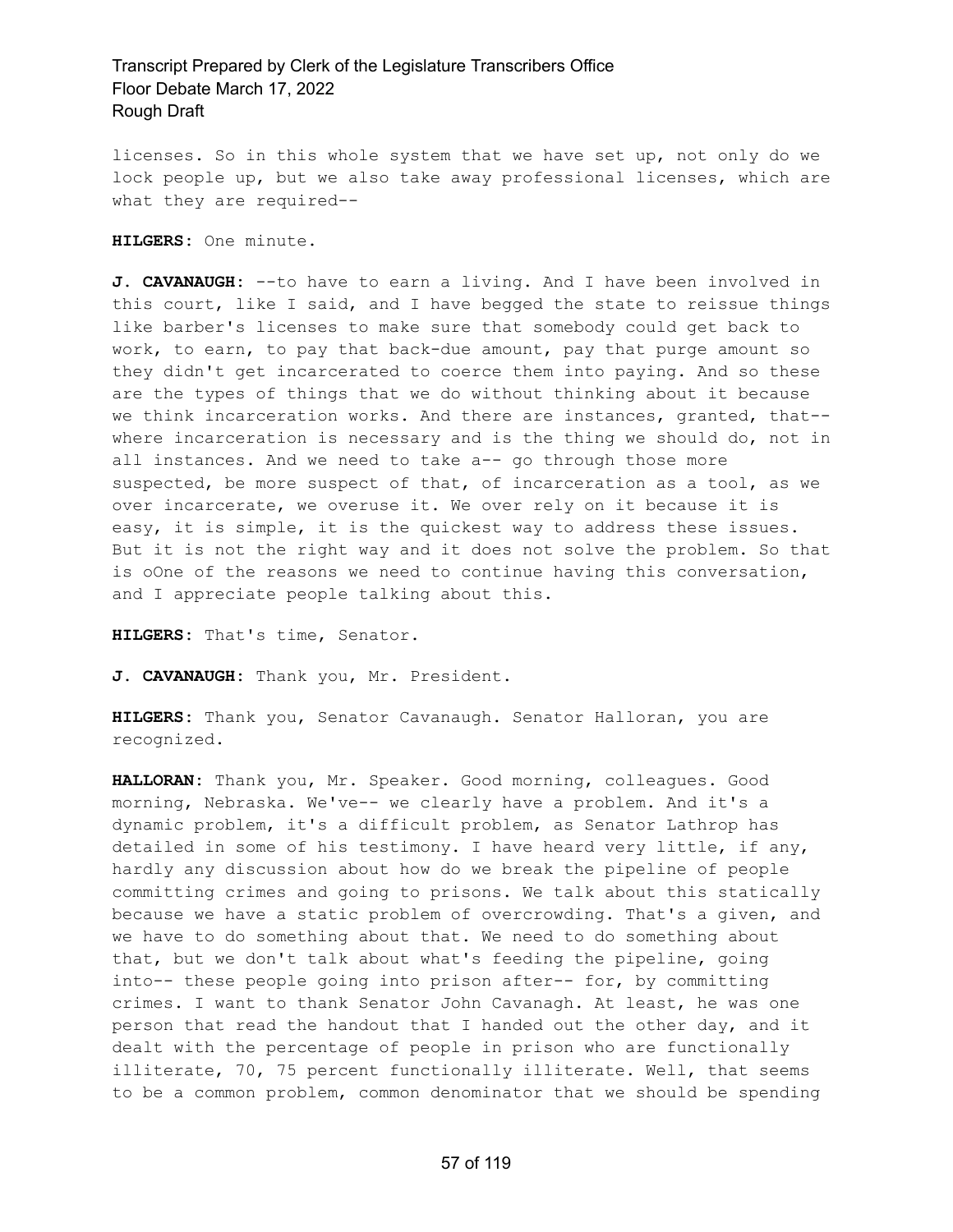more time addressing because, if we don't stop the flow into the prisons, this is going to be a perpetual problem. You'll not solve it by reducing the penalties on crimes. You'll not, you'll not stop that by justice reform, whatever you want to call it. But you've got to stop it with education. North Omaha-- North Omaha has a graduation rate of about 50 percent of their students that are functionally illiterate. Well, if you're functionally illiterate, what are your opportunities? If you cannot read or write, I don't care how many jobs are available to you, you're not going to get a good one if you get one at all. And if you don't get a job, if you're functionally illiterate, what's the opportunity that are left? What's the opportunity? What's the natural attraction for you? Well, committing a crime, right? So we don't want to talk about the fail, failure-- not in all public schools, but very specifically in high-crime areas-- we don't want to talk about the failure of education to graduate kids that can-- are literate, are literate. So you know, some people will say, Well, Senator Halloran, it's not just a school issue, it's the parents issue. And I agree with that, but we cannot legislate good parenting, but we do have some control over our schools. Senator Linehan, for a number of years, has sponsored an Opportunity Scholarship Act and, oh my gosh, no. It went from \$10 million to \$5 million. She could take it down to \$1, and there are people in this body that would not vote for an opportunity scholarship bill to give kids not to be locked into a ZIP Code. Senator Justin Wayne voted for it; he understands the issue. Senator McKinney didn't vote for it. Senator Day didn't vote for it. Senator Lathrop, you didn't vote for it either. We've got to address the pipeline going into prisons. Otherwise it's a perpetual problem. We're going to have crime because we don't have people educated enough to get a job. So I don't want to relitigate the opportunity scholarship bill, but that was a failure; not passing that was a failure. It should be at \$50 million, not \$5 million. Until we address that problem, until we can get-- now, OK. So can North Omaha raised its literacy graduation to 25 percent, only 25 percent being illiterate? That's still too high, but that's 25 percent. That's a, that's a 50 percent improvement in literacy. And, and those kids will not have the likelihood of going to jail. You got to stop the pipeline going into jail. And I know--

**HILGERS:** One minute.

**HALLORAN:** --education is a subject in this, in this, in this body. We don't want to touch public schools. We don't want to address that issue because they're, they're-- public school is sacred. It's not. Across the state, it's a success, but there's parts of it, there's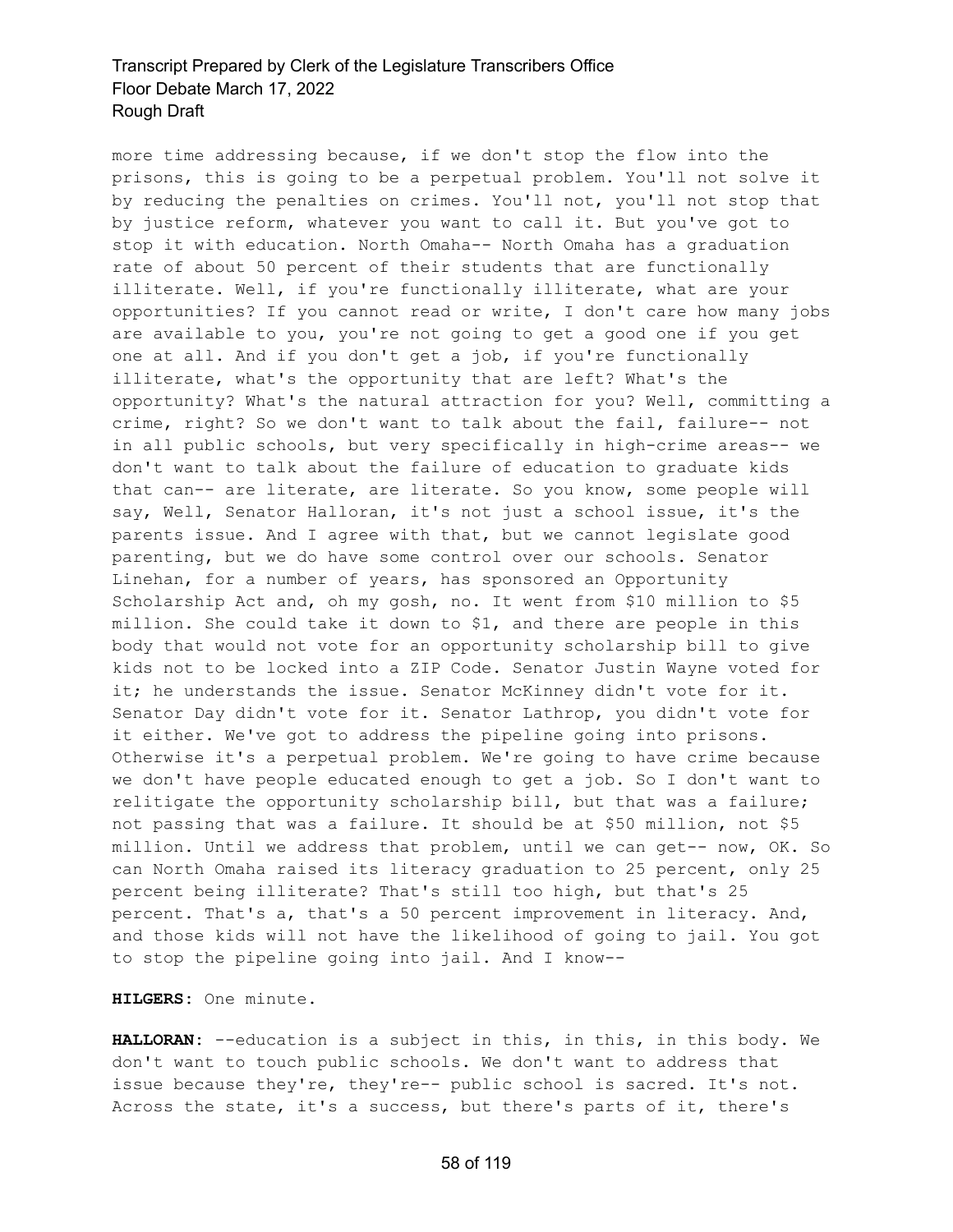parts of it, by ZIP Code that are not. And until we address that, until we address that-- we have the fortitude, Senator McKinney, to address that-- we're going to have a pipeline of people going into prison because they can't read or write, they can't get a job, they go to crime. Thank you, Mr. Speaker.

**HILGERS:** Thank you, Senator Halloran. Senator Flood would like to welcome 50 5th grade students from Norfolk Middle School in Norfolk. They're seated in the north balcony. Please rise and be recognized by your Nebraska Legislature. Returning to debate, Senator Matt Hansen, you're recognized. This is your third opportunity.

**M. HANSEN:** Thank you, Mr. President. And I guess I'm initially-- was- punched to my light to say something along the lines of some of the absurdity of child court cases, support cases because I worked on that. But in the light of the speech we'd last heard, Senator Halloran, I've been on this floor for almost eight years now, and I have worked repeatedly on education, and I have worked repeatedly to support education, fund education, provide opportunities for students. And yes, I have opposed the opportunity scholarships, as you call them-- the voucher program-- because I know there's people in this body who would cut Lincoln Public Schools's budget in a heartbeat, and I cannot-- I, like I have to balance both of those issues. I have to know and account for that some of the things you say about opportunity scholarships, in my mind, are disingenuous and are not going to the same place you intended. You have schools you'd like students to have scholarships for. That's great. Don't pretend like it's an actual criminal justice solution in your mind. I'm sorry, that's just we've had this debate over and over again, and we can segregate that off to another bill on another day, separate that off to another bill on another day, but we can do that on its own. There are another, number of issues related to this, and we've talked about them and we've talked about them. We've brought bills to the floor and we've faced filibusters and we've faced things. You know, we talk about the school to prison pipeline, talk about the number of bills we've had to have filibustered on the floor about providing some-- truancy, think about issues like that. Think about issues related to student discipline, corporal punishment, all of the things we've had, school resource officers, all of the things we've had to talk about on this debate and on this floor, including, specifically, in public education, in our public schools. To say this isn't an issue that we haven't focused on is, I think, is a misnomer and does kind of disservice to all of the work the bodies had over the past many years, including my eight years. We've really worked on this. And yes, we've not done a lot of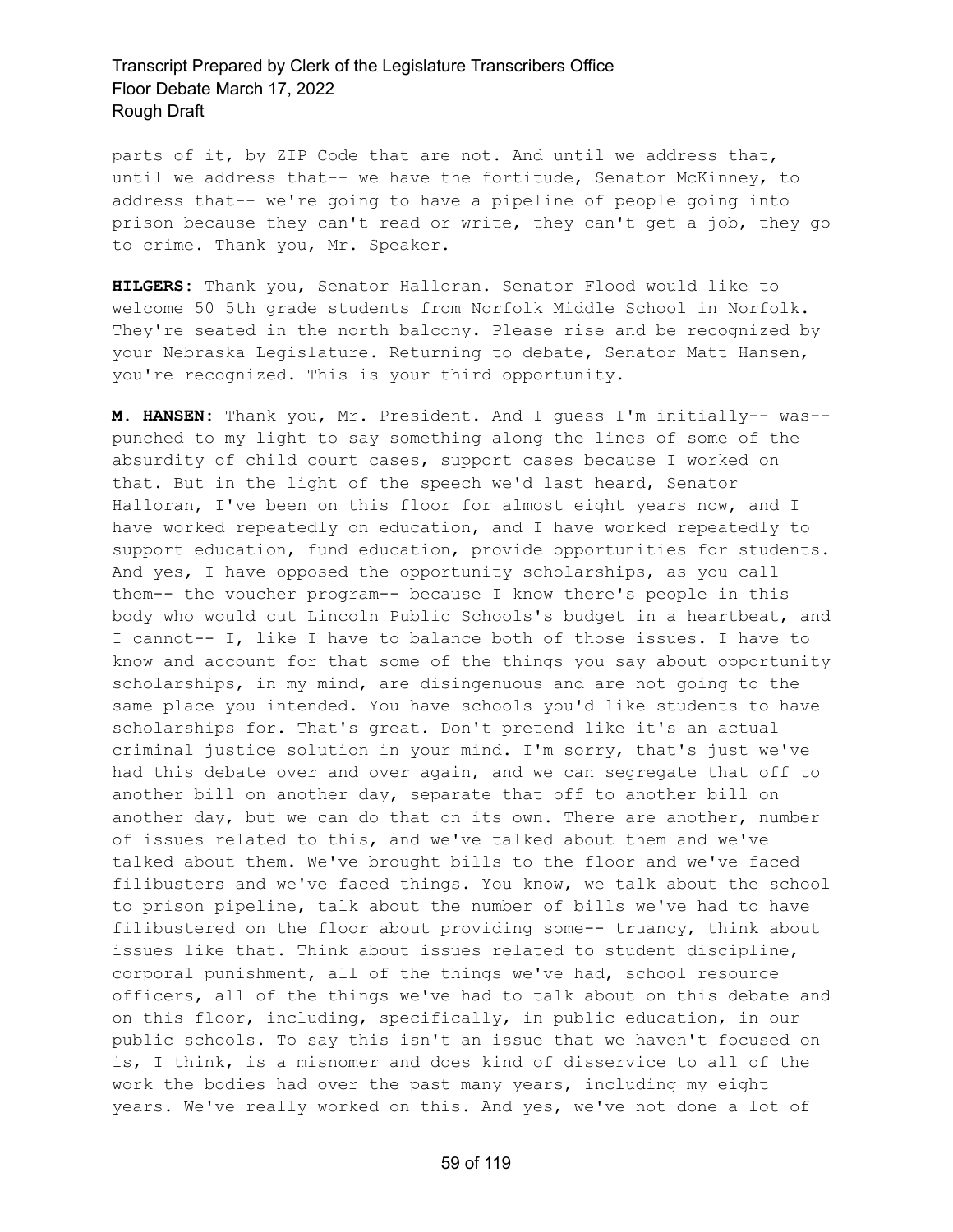things that a lot of people on, kind of, any side or any perspective wants. But that doesn't mean we're not looking at the issues. Like that doesn't mean we're not looking at the issues, and that doesn't mean we're not working on it. Look, there are people who-- all right, I can't even, I can't even finish this thought. The thing I initially had wanted to set was the the absurdity of some of the child support cases where, in addition to, kind of, the show cause leaving to the, you know, non-custodial parent, the parent who's behind on child support being, you know, potentially getting some sanctions, including going into custody, is when the state is the one who steps in and files the case, the custodial parent, the parent who actually is caring for the child and the person who's going to receive the child support isn't actually automatically a party to the case. And so they sometimes get excluded and actually can't talk to the county attorney who's in charge of doing it because they're not a party to the case. It's the case of the state on behalf of their child, which leads to this absurdity and catch-22 where the state is suing one parent on behalf of the child, and the other parent isn't involved at all. That's where we've left some of these things. I've worked on that issue. We haven't necessarily gotten across the finish line. I'm glad to hear other people who've worked in this area have it on their mind. Maybe we can go forward. But when we talk about, you know, barriers to family structure, I really appreciate the people who get up and identify some of these issues in terms of, kind of, the absurdity of bureaucracy. Sometimes we, as a state, push in and interject in, and that's what I initially wanted to say. Thank you, Mr. President.

**HILGERS:** Thank you, Senator Hansen. Senator Lathrop, you're recognized.

**LATHROP:** Thank you, Mr. President and colleagues. I very much appreciate that Senator Halloran has been on the floor for most of this dialogue, and that he shared the, the article that he did yesterday. I have to tell you, I have, I have come to a different perspective on this pipeline to the prison. And Senator Halloran, I think you've identified a symptom and not the cause. I had no appreciation of this. I grew up pretty much in a, in a middle-class neighborhood. I have not been exposed to the challenges in the neighborhoods that are encompassed in Senator McKinney's district. But here's what I do know about those kids that are trying to get an education. A lot of the people that end up in prison have experienced tremendous trauma, tremendous trauma in their lives. And I saw a statistic some time ago-- and I'm going to shoot some time over to Senator McKinney to finish this thought-- the number of kids at North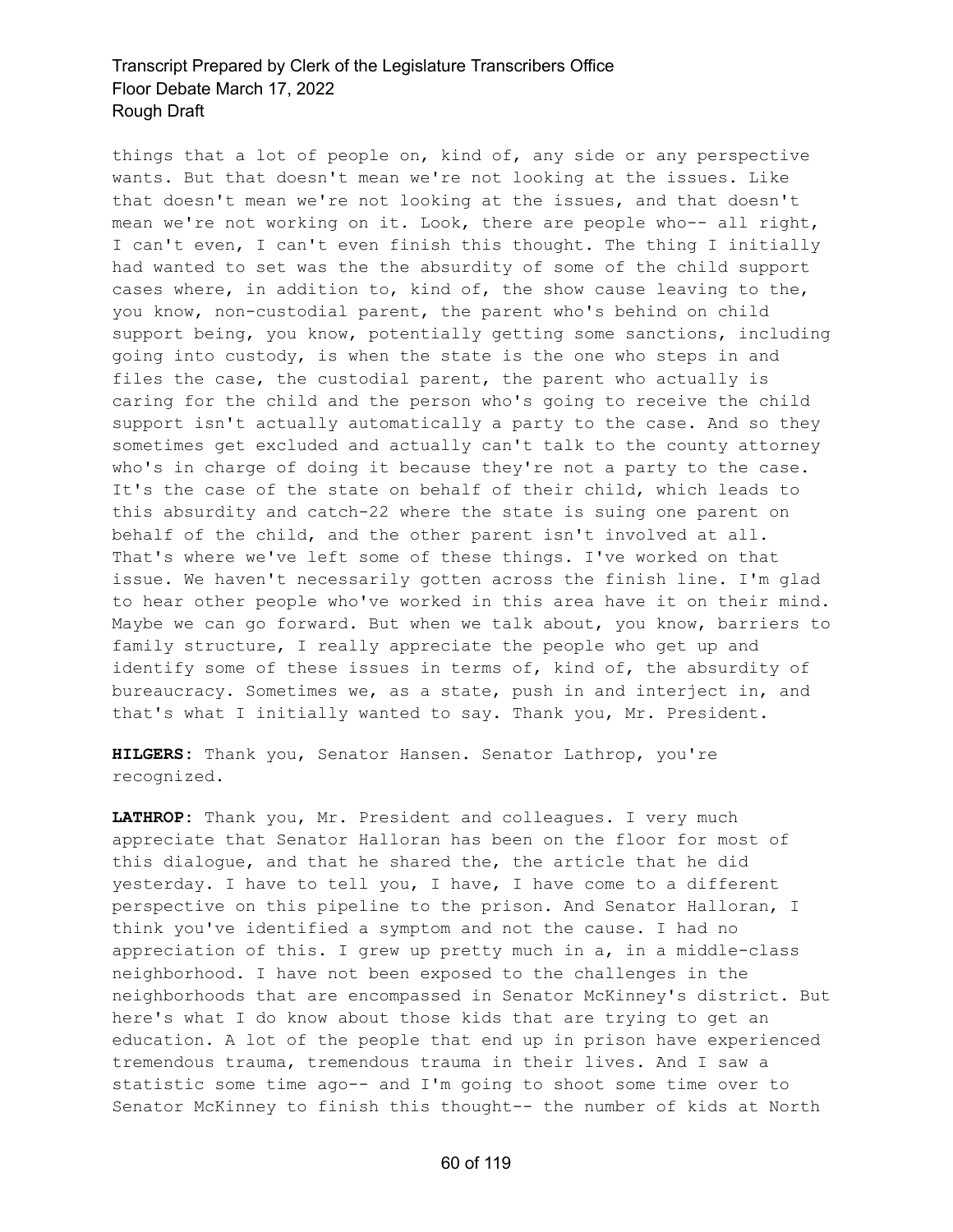High who knew somebody that been shot. Or can you imagine hearing gun, gunfire outside your bedroom window at night or being concerned about whether you can wear what color of a sweatshirt as you walk down the street? I think that the-- I appreciate your concern for the pipeline. I'd like to, maybe because I don't suppose to speak for what kids go through in Senator McKinney's district, but I can tell you that the, that we know people who end up in prison have a lot of trauma and, and, and many of them can't read. And I suspect that the reading is a symptom of the trauma they experience that ultimately leads them to the time they spend at the Department of Corrections. And with that, I'll share the balance or give the balance of my time to Senator McKinney.

**HILGERS:** Senator McKinney, 3:00.

**McKINNEY:** Thank you, Mr. Speaker. Thank you, Senator Lathrop. And to speak to the trauma and the education gaps in my community, I think you-- I went to North High. I got shot at, walking from school a couple of times, bullet went past my head one time. And I had to go back to that school, and walk from school to wrestling practice every day, still not knowing whether or not, if I walked from school, whether I'd make it to practice or make it back to school the next day. That's the trauma kids deal with, that I've dealt with. Imagine going to school hungry. Imagine going to school, waking up and the water is shut off and you can't take a shower, but you still have to go to school. A lot of these kids deal with that. That's what leads to the education gaps. I'm a product of OPS. I, I went to OPS all throughout my life. I went to a lot of elementary schools because we moved a lot because we were poor. And my mom moved a lot, and eventually we kind of got settled and through high school, I went to North. But that's what those kids are dealing with. It's not just kids aren't being educated properly, and the teachers are bad, and OPS is bad. The state, the country, the state in this country, the county, whoever else you want to say, the city has neglected that community for forever. That is why the education gaps are what they are. You put people into a box and say, figure it out or pull yourself up by a bootstrap, when you don't have boots and you don't got socks and you just got your feet. Those kids are dealing with so many things. I, I coach youth wrestling, and we ask--

**HILGERS:** One minute.

**McKINNEY:** --kids that come from good families, but we also have kids that are going through the child welfare system, parents in prison and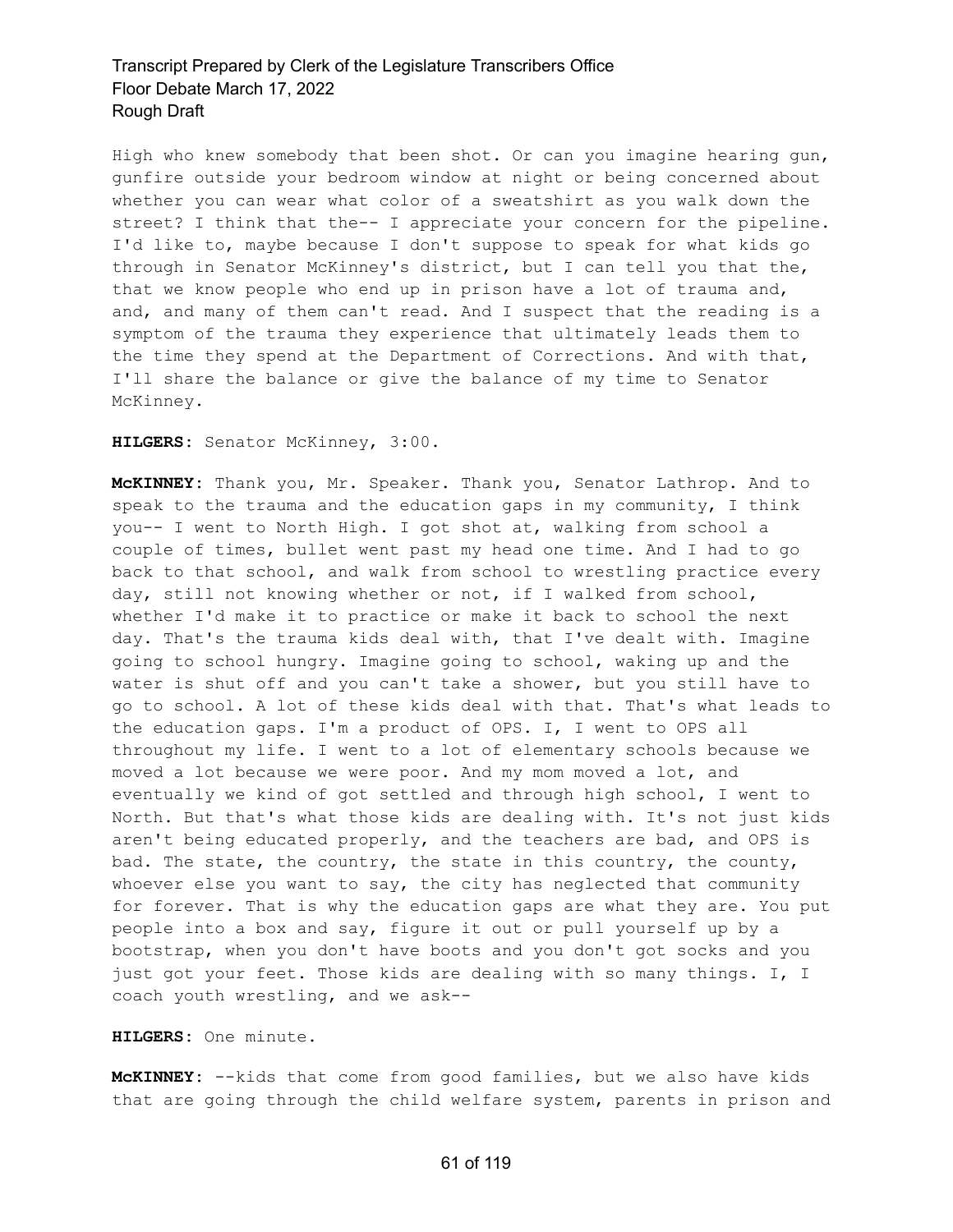things like that, losing family members and things like that. And we as, we as coaches, we have to deal with those things. So it's not just OPS is bad. The state, the country, the city, the county hasn't done right by people in North Omaha. And that is the problem, which is why you have a motion to indefinitely postpone the budget because we have to really think about what we're doing, and why our prisons are filled, and why all these things are happening. Thank you.

**HILGERS:** Thank you, Senator McKinney and Senator Lathrop. Senator Day, you're recognized.

**DAY:** Thank you, Mr. President, and I don't want to continue to beat a dead horse here with discussing how a lack of education is connected to rates of incarceration. And I appreciate that Senator, Senator Halloran brought the topic up because it is obviously connected. But I, I, you know, since I was mentioned on the mike, I felt like I should stand up and say something. I'm on the Education Committee. It was my number one choice for committees because I do believe that education is a critical element in ensuring the safety and the health of society in general. But I don't think-- I think it's incredibly reductive to pick out education as the singular element in the success of a person's life and whether or not they're going to end up incarcerated. Senator Lathrop and Senator McKinney had already mentioned this, and I did want to mention, too, Senator McKinney did vote for the scholarship tax credit. And quite frankly, it's his thoughts on it that have put me in a place where I'm thinking a little, a little bit more about it myself. But discussing adverse childhood experiences as it relates to incarceration, maternal depression, physical and emotional neglect, emotional and sexual abuse, divorce, mental illness, incarceration, homelessness, domestic violence, and substance abuse are all adverse childhood experiences. And then, underneath that is adverse community environments, poverty, discrimination, community disruption, lack of opportunity, economic mobility and social capital, poor housing quality and affordability, and violence are all issues that underlie those adverse childhood experiences that greatly impact whether or not a person ends up in prison at some point in their life. You know, I think it's great to look at education and how that affects long-term issues in a person's life, but we also have to address the other issues of poverty, mental illness. We, we have bills all the time, we have SNAP bills. You know, we can't talk about education if kids are hungry when they go to school. We can't talk about kids being hungry if they don't have a place to live. We have so many bills to address these issues, and then we want to pick out one singular element as, you know, the cure-all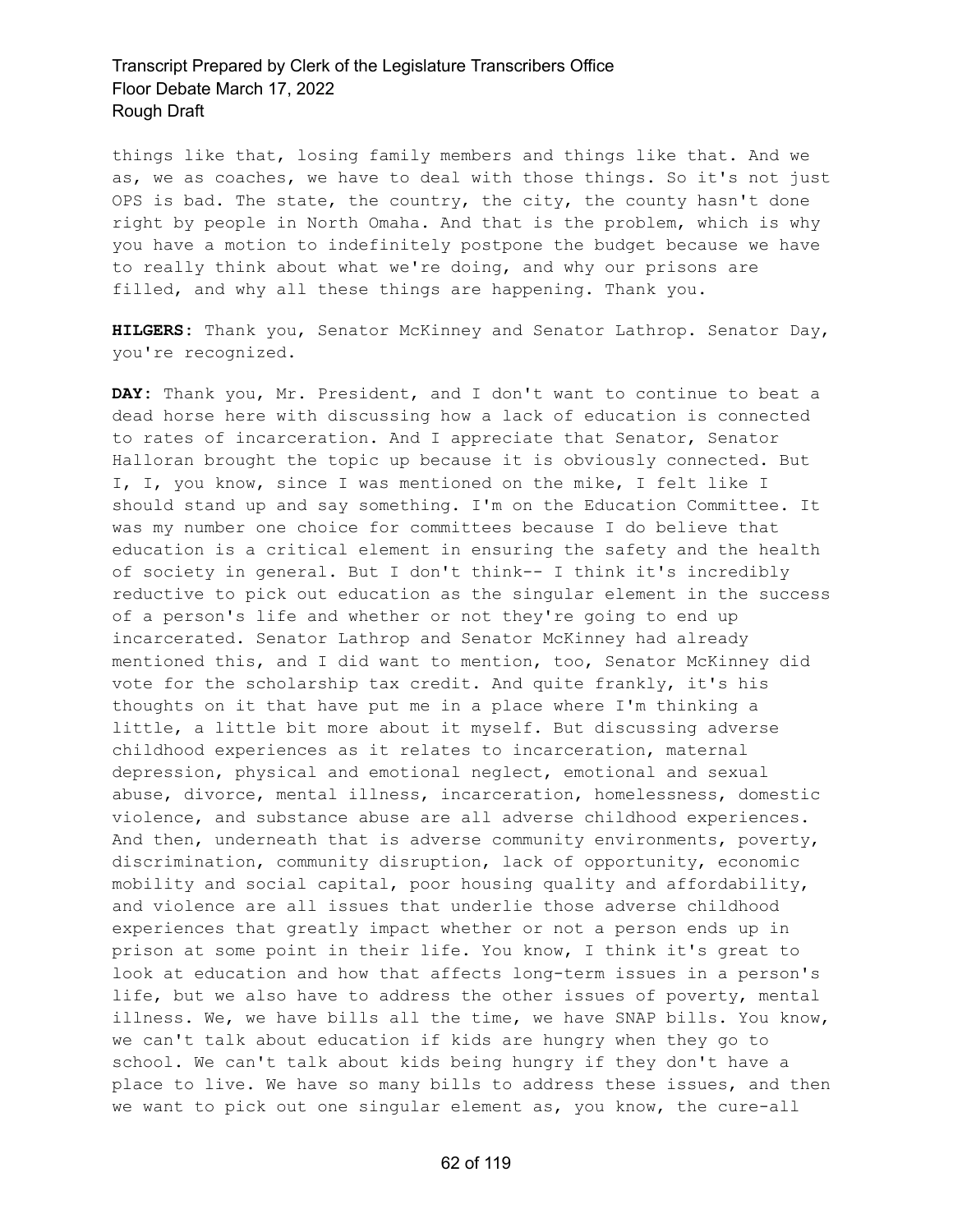for people going to jail, and it's absurd. Meanwhile, when we do have bills to work on mental health access, healthcare access, helping mothers with maternal depression, postpartum depression, perinatal depression, maternal morbidity and mortality, those kinds of issues, nobody wants to talk about it. Some of those bills can't even get out of committee, so it frustrates me when we're having a, having a conversation about how criminal justice reforms won't solve the problems, because all we need to do is pass the scholarship tax credits so kids can get a better education. And that's going to solve the illiteracy problem that leads to imprisonment-- because it's not true. It's reductive, and we all know that. I would encourage people to start to listen to the larger conversation, again related to some of the adverse childhood experiences as it relates to poverty, maternal depression, violence, and those types of things, again, particularly the issue with, with what Senator McKinney and Senator Wayne have brought in terms of economic development in North Omaha. Those are the things that we have to support if we're serious about reducing the overcrowding problem that we have in Nebraska. Is education a piece of that? Yes. But it's one small piece of it, and we can't continue to ignore all of the other things that factor into it. Thank you, Mr. President.

**HILGERS:** Thank you, Senator Day. Senator Halloran, you're recognized.

**HALLORAN:** Thank you, Mr. Speaker. Good morning again, colleagues, I'm not ignoring all the other factors, not ignoring all the other factors that the people who live in impoverished areas have to deal with. Poverty is the problem. How do you get out of poverty? More SNAP? More benefits? That doesn't get you out of poverty; that just makes you more dependent. Senator Lathrop said that, said, said that illiteracy is just a symptom. That's why he's an attorney, not a doctor. It's not the symptom, it's the cause. The symptom, the symptom is we have, we have prisons full of people. What's the cause? It's not the singular cause. I didn't pretend that when I first made my statement. It's not the singular cause, but it's the dynamic, dynamic cause we're looking at here. Until we can address that-- and, and some of you made my case for me. Senator Hansen, oh my gosh, no, we don't want to touch education. We don't want to challenge that as being part of the problem. But it is part of the problem. And this isn't a condemnation of OPS. What it's a condemnation of is, these kids don't have the opportunity if they're stuck in a school that's not working for them, they can't move out of that school. We've had this debate before, but the no votes keep coming up. We're going to keep them locked into their ZIP Code and then we're going to have this problem 10, 15, 20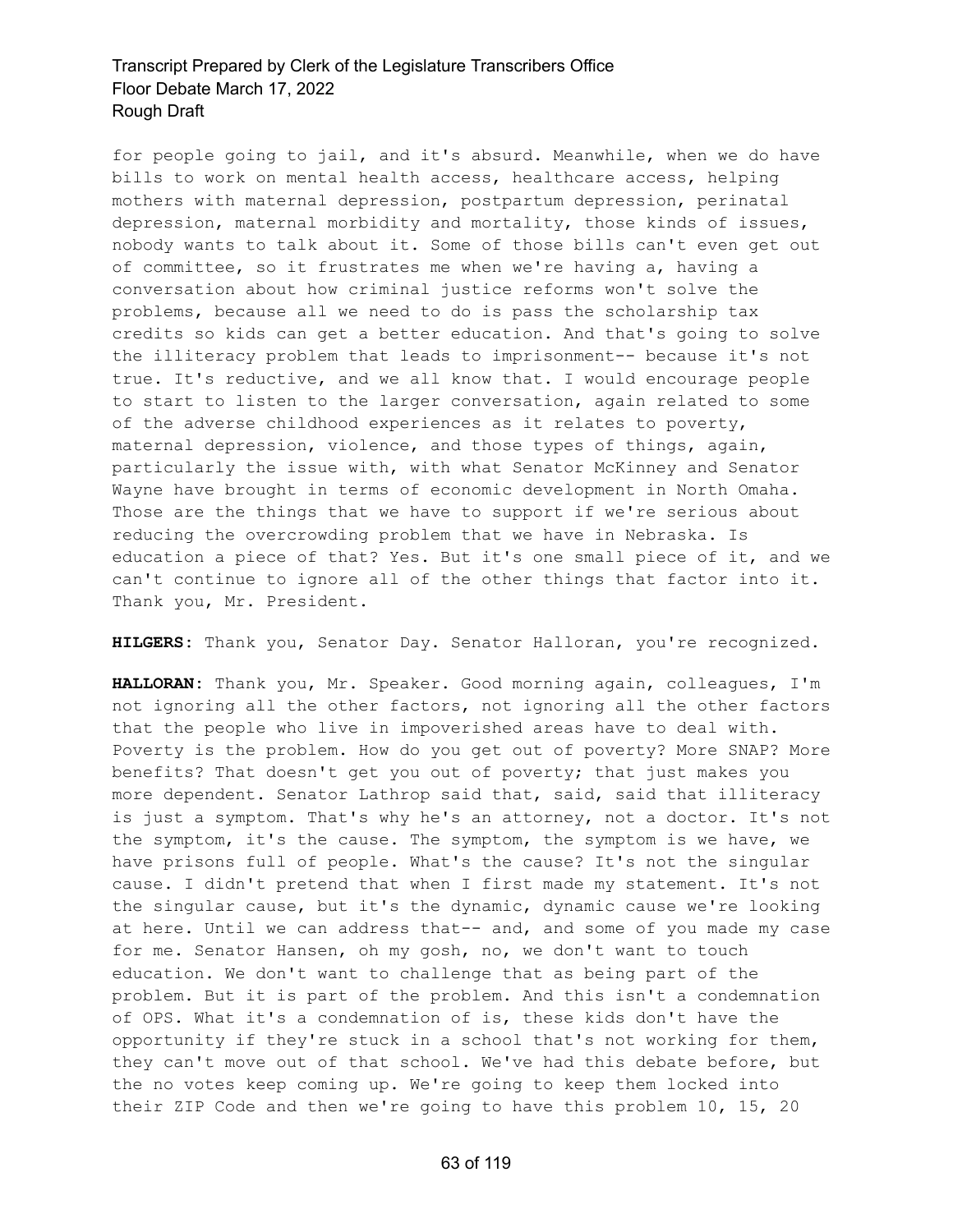years from now-- same kind of problem-- a pipeline full of people going into prison. Look, the neighborhoods would be a lot better off over time, if these parents-- if one parent goes to jail, what's that do to the income for the family? It sucks. It's done, right? So these kids are-- will end up living in a one-parent family, and the cycle goes on and on and on. No, we want to, we want to sit here for hours and hours and talk about the static problem of prison overcrowding. That's the symptom. What's the cause? The cause is, these kids aren't being educated to the point where they're literate enough they can get a job. And God knows there's plenty of jobs out there. The unemployment in Omaha, North Omaha is, I've heard, like around 9 percent. That's not-- something wrong with that picture. Kids can apply for a job. Young adults can apply for a job, but if they can't read or write, that ain't going to be much of a job. So we can, we can wrap our arms around the education system and protect it from its responsibilities, but that's a mistake, and that's on us. Thank you, Mr Speaker. Thank you, [INAUDIBLE].

**WILLIAMS:** Thank you, Senator Halloran. Senator McCollister, you're recognized.

**McCOLLISTER:** Thank you, Mr. President. Good afternoon, colleagues. It is afternoon. This has been a very interesting debate, Senator Halloran's comments and the comments of Senator McKinney and Senator Wayne. We've talked about the utility of the money that we're about ready to, to spend, the ARPA money included. And I would ask Senator Wayne to describe how the money that we are going to send to his area of Omaha lwill, will actually move the needle for, for people in his community. And then, if we have any extra time, I'm going to ask Senator Vargas, as well.

**WILLIAMS:** Senator Wayne, would you yield?

**WAYNE:** Yes. So if there is an investment in North Omaha-- I'll let Senator Vargas talk about South Omaha-- what you're talking about is job creation, what you're talking about, and I'll give you a simple personal schedule. If you have a job that has a livable wage, one, if you create a schedule, and that schedule, by itself, determines a lot of your social abilities. So if you have to be a worker at 7:00 or 8:00, you're not staying out late having drinks, 'cause you know you have to get up and go to work in the morning. If you're having a good paying job, you have what's called disposable income. So now that stress and pressure of being in poverty is relieved, and you can take your kid or your kids and your wife or your girlfriend to a movie or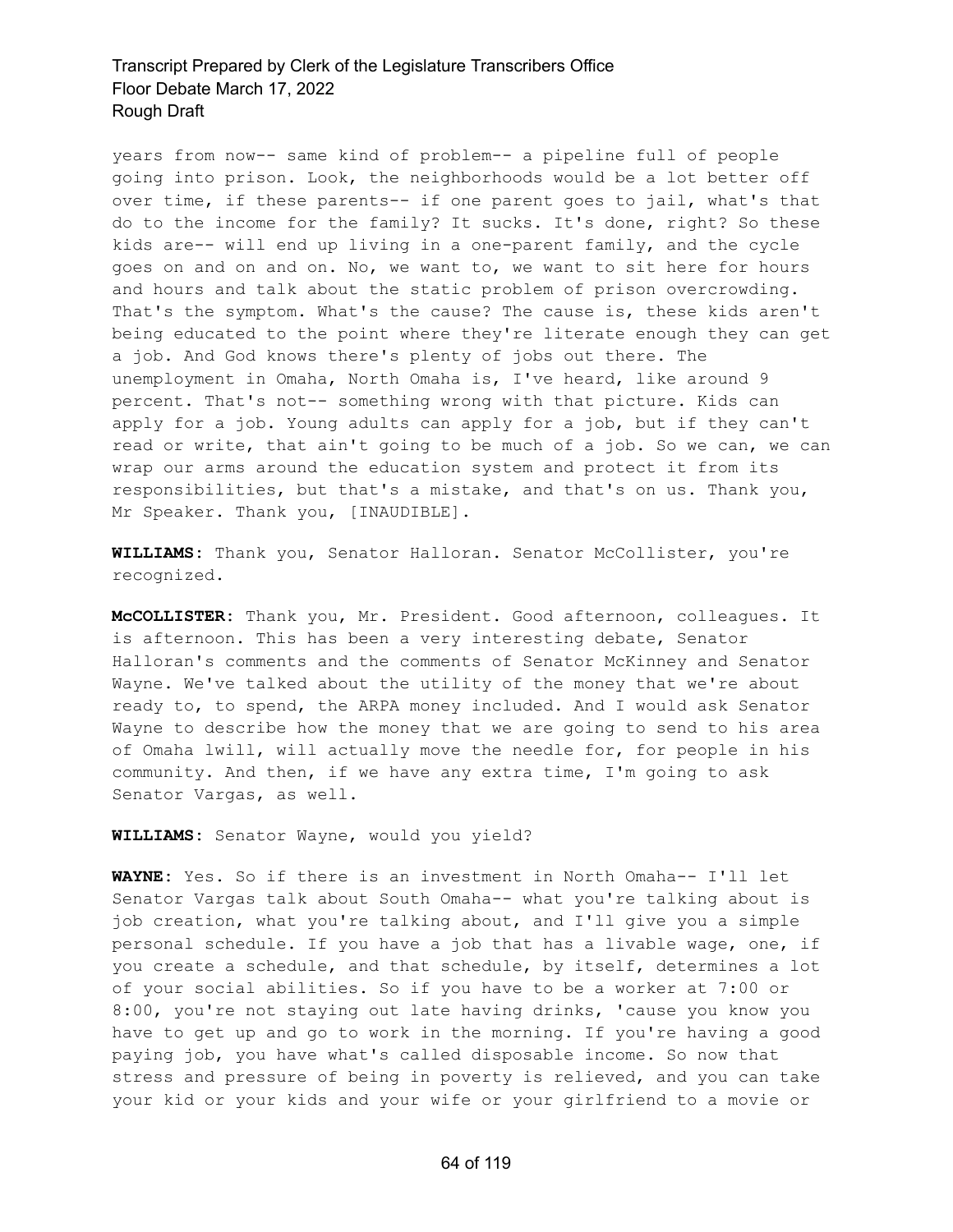go out to eat, and the dynamics of the entire family begin to change, because you start removing stress of just not having a good paying job, as one example. We already know that many educational outcomes are determined by incomes levels. So if you believe those statistics, if you increase the income level of certain areas, then you know, just by natural attrition, there is going to be higher achievement because of the income levels, based off of the data. Lastly, you start to give people hope. And if you ever Google studies on hope, you'll see that, when people can see things and believe things, it begins to change communities. That's why, if you invest in one part of town, you see what is called natural attrition into more investment. It's because people start believing that things are changing, and you want to be a part of that change. Last thing I'll say is, if you have disposable income, you can start buying property. If you buy a home, that home changes your investment strategy and your outcomes for the rest of your life. Thank you, Senator.

**McCOLLISTER:** Thank you, Senator Wayne. Same question, Senator Vargas.

**WILLIAMS:** Senator Vargas, would you yield?

**VARGAS:** [INAUDIBLE]. I'm going to try to summarize. I mean, look, there's a, there's an investment that needs to happen on the east side of Omaha. I support what Senator Wayne's doing and that people don't know that. I've said that before. That's why I've been advocating within the ARPA funds, them getting more funds, and I would support more funds coming from Cash Reserve, quite frankly, as much as we possibly can. Here's the thing. There are just substantial differences when we talk about what people are going through that are living in poverty. That is why we help them. People can't get jobs unless we both help them and work on education and workforce. People can't get into jobs if you're more likely to end up in the criminal justice system or in the juvenile justice system than anything else. It's why we need programs like SNAP and Medicaid, but we also need better workforce and development programs that reach kids as early as possible so they don't get into any other pathway. These are real, genuine gaps that exist within the system. I was a Pell Grant kid. I was a free-and-reduced-lunch kid. I say that because I don't know how many of us were,--

**WILLIAMS:** One minute.

**VARGAS:** --quite frankly. There shouldn't be a statistic of just one or a few that get to this point. I know what we're debating is whether or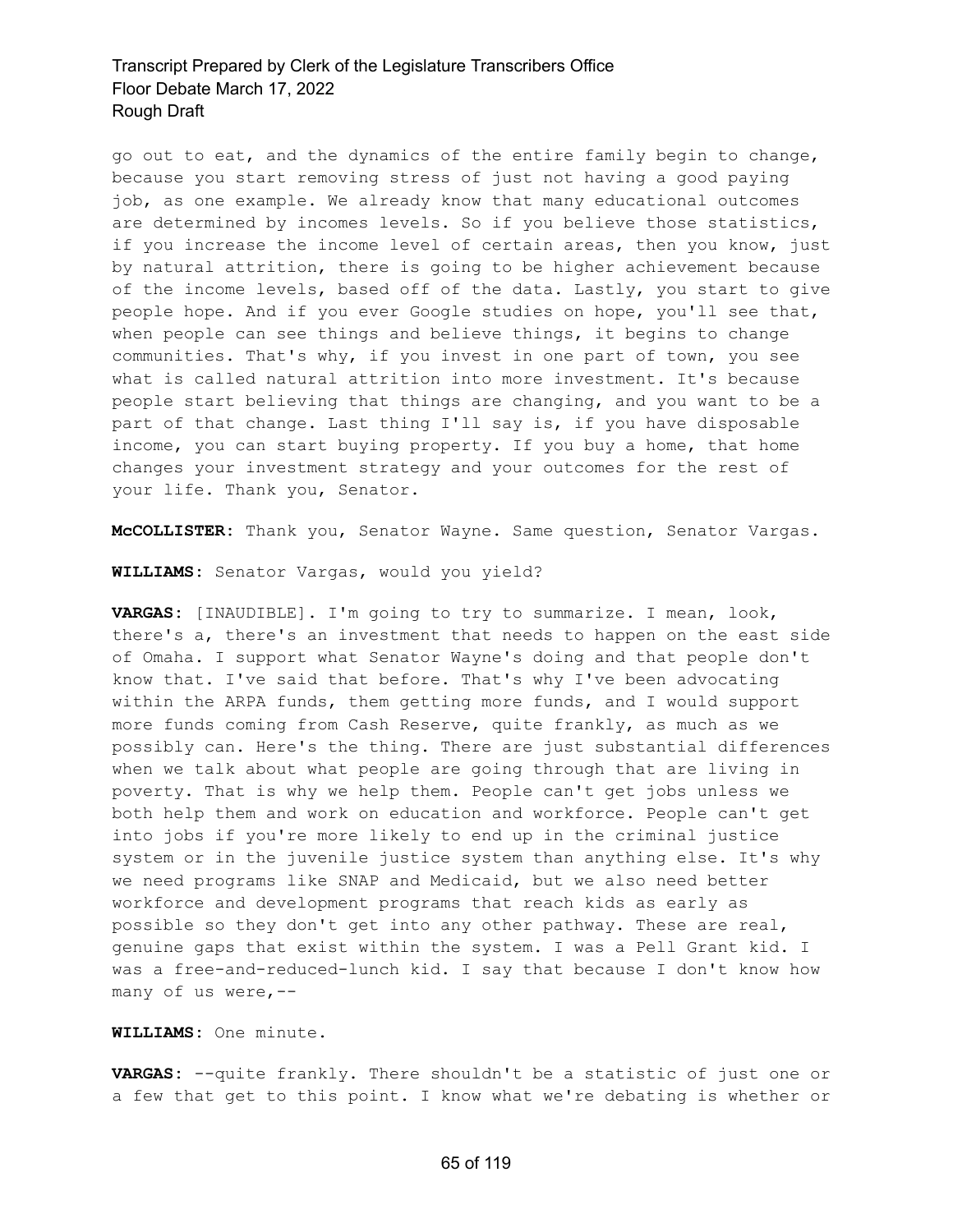not we invest more in those communities, and I'm 100 percent for investing more in those communities. And where's a-- if there's a mechanism for us to continue to do that in a way utilizing what we currently have, I will support that, and I hope we do when we have Senator Wayne's bill up. But at the end of the day, if you are saying no to all these other types of educational programs and things that are going to help and they're not getting out of committee, it does feel very disingenuous to not support them. There is a lot more that we have to do to then make sure we're helping people and preparing education and workforce so that kids and families can be self-sufficient. Thank you.

**McCOLLISTER:** Thank you, Tony. Thank you, Mr. President.

**WILLIAMS:** Thank you, Senator McCollister, Senator Wayne, and Senator Vargas. Senator Pahls, you're recognized.

**PAHLS:** Thank you, Mr. President. And I also want to thank Senator Halloran for bringing up the concept of, you need to read if you're going to be successful. And I did read what he-- the information he gave to us yesterday. 70 percent of those people who are in trouble, the ma-- a good number of the people in trouble can't read. I think we really ought to think twice when we start talking about certain subjects that we may not have a lot of information about, other than reading an article. Let's talk about reading. When was the last time you went to a reading class and observed teachers working in the area of reading? You probably would learn something. I know I'm being a little bit critical, but you have to do it. Just don't walk through the building. Sit there, and visit various grade levels, and see how the concept of reading is taught. It is not easy; it takes time. Now, if you're, if you're teaching a number of students or working with a number of students who feel their bellies are full, they know where mom and dad is, it's much easier-- I'll be honest with you, I've been there, it's much easier-- but if you have a lot of other issues facing that child, their mind is elsewheres many, many moments of the day. So I just, I find it ironic that we're saying right now reading is really important, which I believe it is. And also, I think for Wayne and Senator McKinney, they said technology is important. But isn't it interesting, right now we have people on this floor who want to talk about sex education, and we have people running for Governors, they talk about CRT, sex education. I don't hear them talk about technology and reading, the things that will make a difference. And when it comes to opportunity scholarships, if you can recall what I was saying, that we need to help those individuals who have issues because of poverty.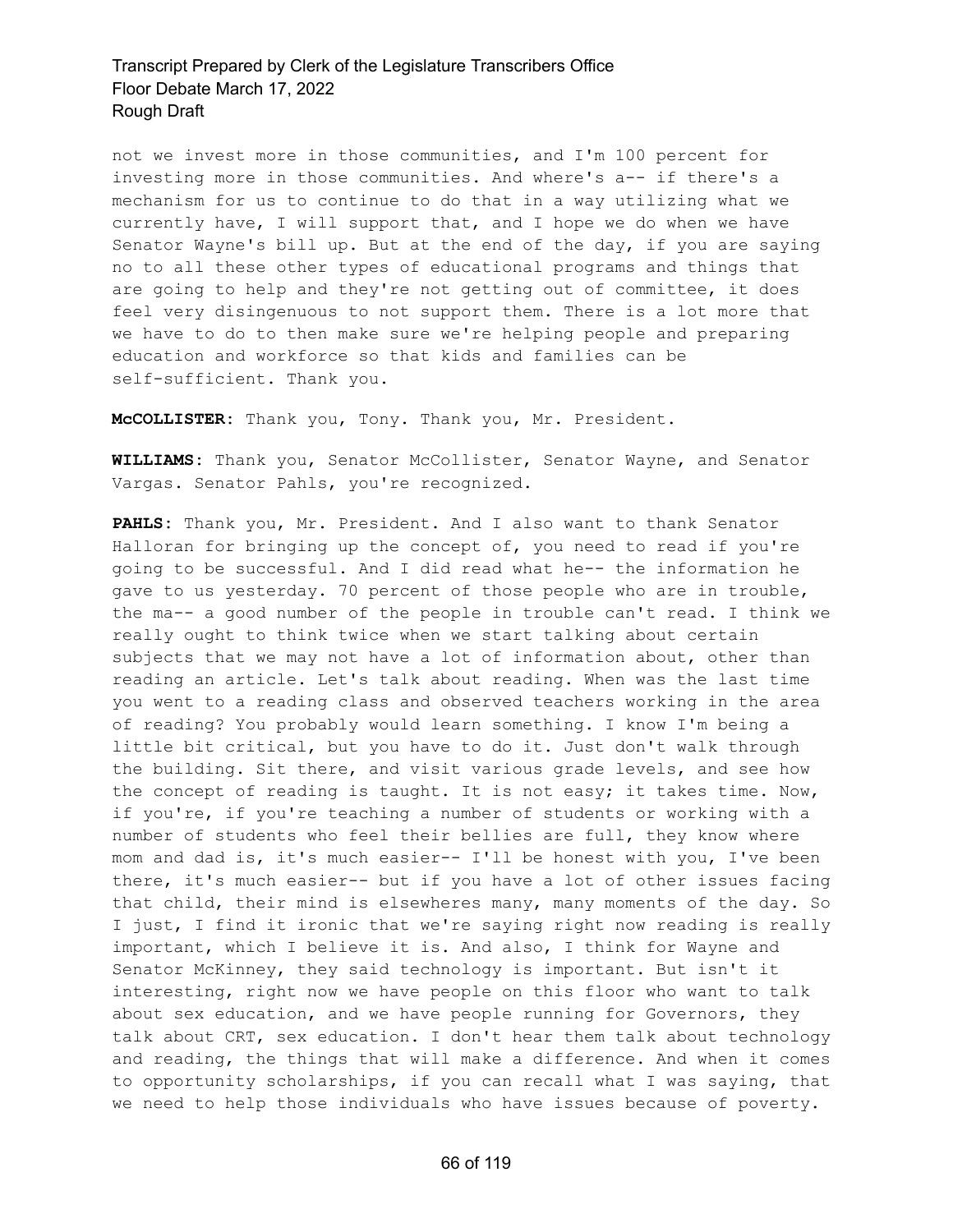If you pull a handful of, say, 500 students out of a certain area and give them a scholarship, that will help that 500 number of kids. The rest of them are still working through that process. I'm not against helping with scholarship, no. But we have a program in this state that is that they, they have information about the academic progress of kids through the various grade levels. We have that information. We have schools, 116, if you can recall, that it says schools of need. Thirty-some of them are in Omaha. That means the rest of them are out there in rural communities. We should be taking a look at that and think about let's help those school systems. Let's see what's happening in those schools, why they are not as successful as they should be. Let's look at the total picture. When we think of education, let's just don't get hung up on CRT, which isn't happening. And then the sex education, which seems to be a big bubble right now, there are schools who are, who are teaching sex education--

**WILLIAMS:** One minute.

PAHLS: --all on their own. Thank you. And just a side light. I-- as an administrator, I had the opportunity to interview lots of teachers, a lot of teachers from the Omaha area, the Omaha school system who wanted to come. I did hire a couple of them. They said they were so relaxed because they weren't fighting the, the tension within the schools, all of the things that the other kids had to deal with. And I actually did hire a couple of Catholic teachers because they wanted more money. Everybody was good 'cause it had nothing to do with being where you were located or of your religion. But let's start thinking big picture here. Let's get off of these little buzz words. The buzz word should be reading and technology, if nothing else. Thank you.

**WILLIAMS:** Thank you, Senator Pahls. Senator Linehan, you're recognized, and this is your third opportunity.

**LINEHAN:** Thank you, Mr. President. Good afternoon, colleagues. So many things to respond to. First of all, I would like to thank Senator Halloran for talking about the scholarship tax credit. This budget isn't about that. I understand that. There-- I-- there's a misconception-- and some of it's created by the lobby-- that because I have a scholarship bill, I don't care about education. Since I've been here, there are only two things, two stories I have framed and hanging on my wall in my office, and it is both about third grade reading. And yes, I think Senator Pahls asked, Have any of you been in a school and watched teachers teach reading? Yes, as a matter of fact. I don't know where Senator Pansing Brooks is, but I think we went to 18 schools,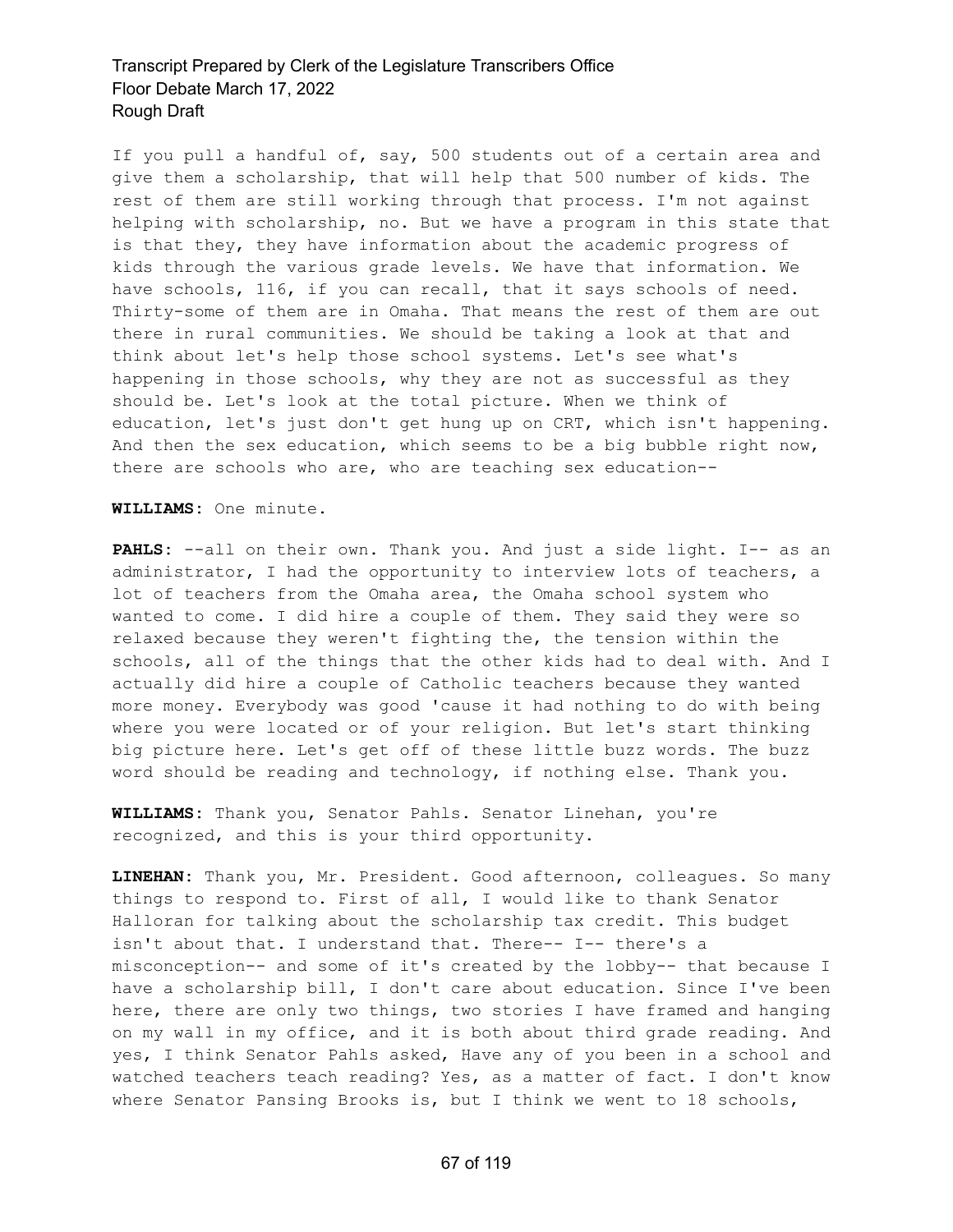focused only on kindergarten through third grade and how they were teaching reading, and there were huge disparities in their effectiveness by what-- but I'm not an expert-- but from what I saw, I remember very well. We were in Senator Williams' district, and I told him this before-- Lexington, which is not Omaha, right? But it's Lexington, and there's, there are very diverse kids. As a matter of fact, they're hardly any white kids in school. And we walked in there, and they were doing jumping jacks, the ABCs. They were walking around with their hands like this. And I said, What are they doing there? Because it looked like they were praying. No, we do that because, if they have their hands like this, they can't pull the person's hair in front of them or push them or they can't be-- do kid things that kids do with their hands when they're not being busy otherwise. I, I support-- I know this will come as a huge shock to everybody in here-- I support Senator Wayne's efforts to do more for Omaha, and it's not because-- he's not asking here and this, I think this point is getting missed. He's not asking for more SNAP benefits or more money for OPS. He's asking to let his community get a job. You know, another senator that I worked with a long time ago-- he's passed away now in the last year, Senator Dwite Pedersen-- he did a lot of work. He was a recovering alcoholic; he wasn't afraid to tell anybody. And he did a lot of work in the prison system and a lot of work with alcoholics. And he told me, from the very first time I met him, the most important thing you can have as a human being is a job. If you don't have a job, who are you? And if you don't have a job, and you're a dad and you can't feed your kids, or you don't have a job and you're a single mom, and yes, I understand just a little bit about what Senator McKinney and Senator Wayne are talking about, because my daughter, who works on school choice, when she was in high school, she tutored a family of four boys. One of them went to prison. The others got caught up in what you get caught up when your mom is a drug addict and you don't have any hope. So my friend finally took the youngest one, took him into her home, raised him, got him through college, and now he's a police officer in Miami. School choice won't save everything. It's not the answer to all the problems, but it's like the old starfish thing: you save them one at a time. And Senator Wayne has told me that many times. We can't just do one thing. We need to do it all.

**WILLIAMS:** One minute.

**LINEHAN:** I'm going to go back to Cheryl Logan, who I pray we can keep in Omaha. Part of the money they're doing in their COVID money-- and I think Senator Wayne and I talked about this when the first money came out-- the district will provide summer book program, so every child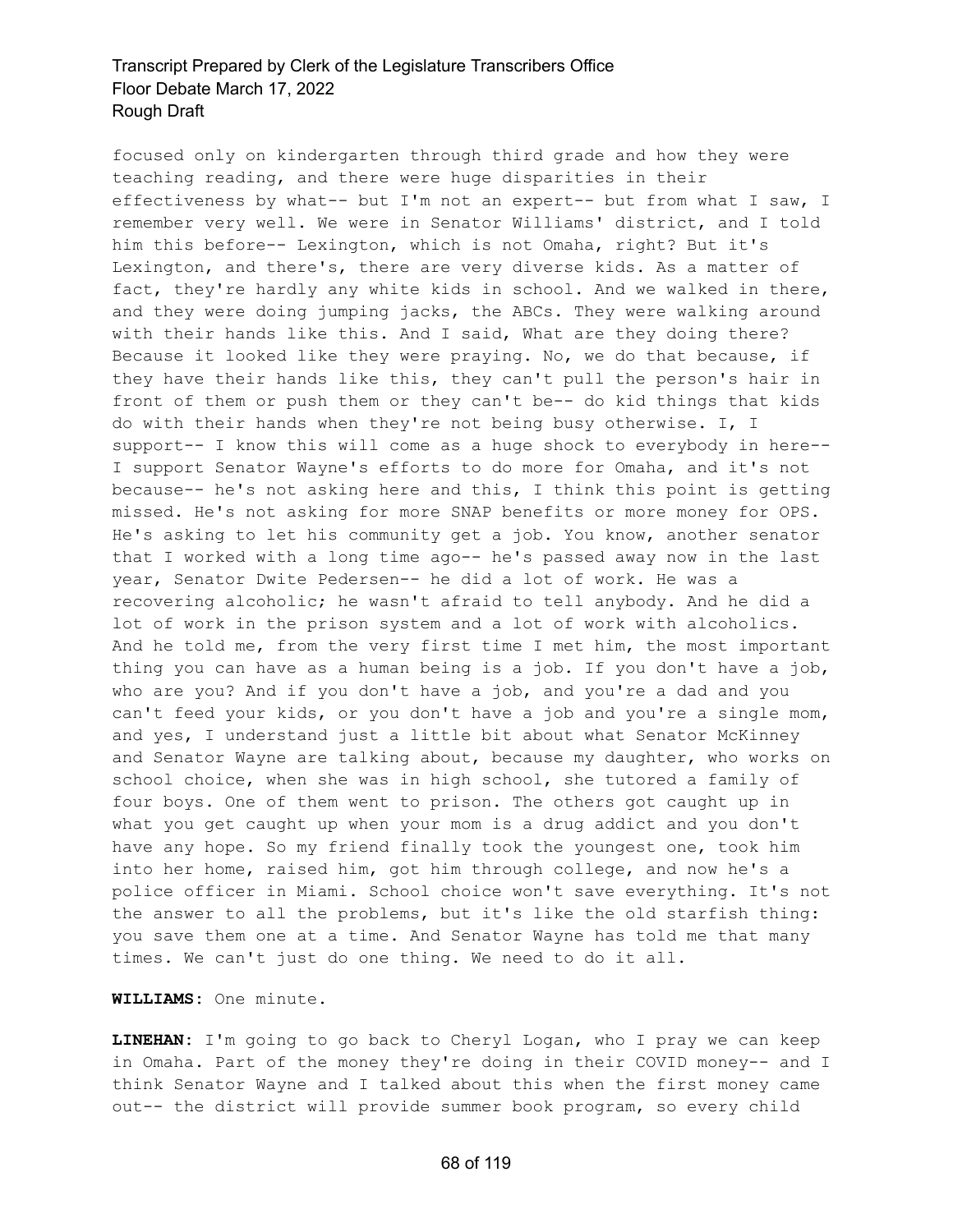pre-kindergarten through sixth grade is going to get seven to ten books to take home this summer. Now, that might not sound like much. But how many of us ever-- I did kind of grow up in a home where we had very few books. We, my generation didn't have-- like, I love my grandkids, and I've got, like, every book I ever bought my kids at my house. Books are important. So is that going to save kids? No, but it's something. Thank you, Mr. President.

**WILLIAMS:** Thank you, Senator Linehan. Senator Erdman, you're recognized.

**ERDMAN:** Question.

**WILLIAMS:** The question has been called. Do I see five hands? I do. The question is, shall debate cease? All those in favor, vote--

**WAYNE:** Call of the house.

**WILLIAMS:** There's been a request to place the house under call. The question is, shall the house go under call? All those in favor vote aye; those opposed vote nay. Record, Mr. Clerk. Record, Mr. Clerk.

**ASSISTANT CLERK:** 25 ayes, 5 nays to go under call, Mr. President.

**WILLIAMS:** The house is under call. Senators, please record your presence. Those unexcused senators outside the Chamber, please return to the Chamber and record your presence. All unauthorized personnel, please leave the floor. The house is under call. Members, the house is under call. All those unexcused senators, please report to the Chamber and check in. Senators Vargas, Bostelman, DeBoer, and Morfeld, the house is under call. Senator Morfeld, would you check in? Members, everyone is in attendance. The question is, shall debate cease? All those in favor vote aye; those opposed vote nay. Have all voted? Record, Mr Clerk.

**ASSISTANT CLERK:** 34 ayes, 11 nays to cease debate, Mr. President.

**WILLIAMS:** Debate does cease. Senator Wayne, you're recognized to close on your motion to indefinitely postpone.

**WAYNE:** Thank you, Mr. President. Colleagues, this vote won't obviously, probably, have 25, but I do hope we get to 17. So typically, IPP motions or recommit motions are a test motion you can use if you don't have the actual number to get it over with, to let the introducer of the underlying bill-- in this case, Appropriations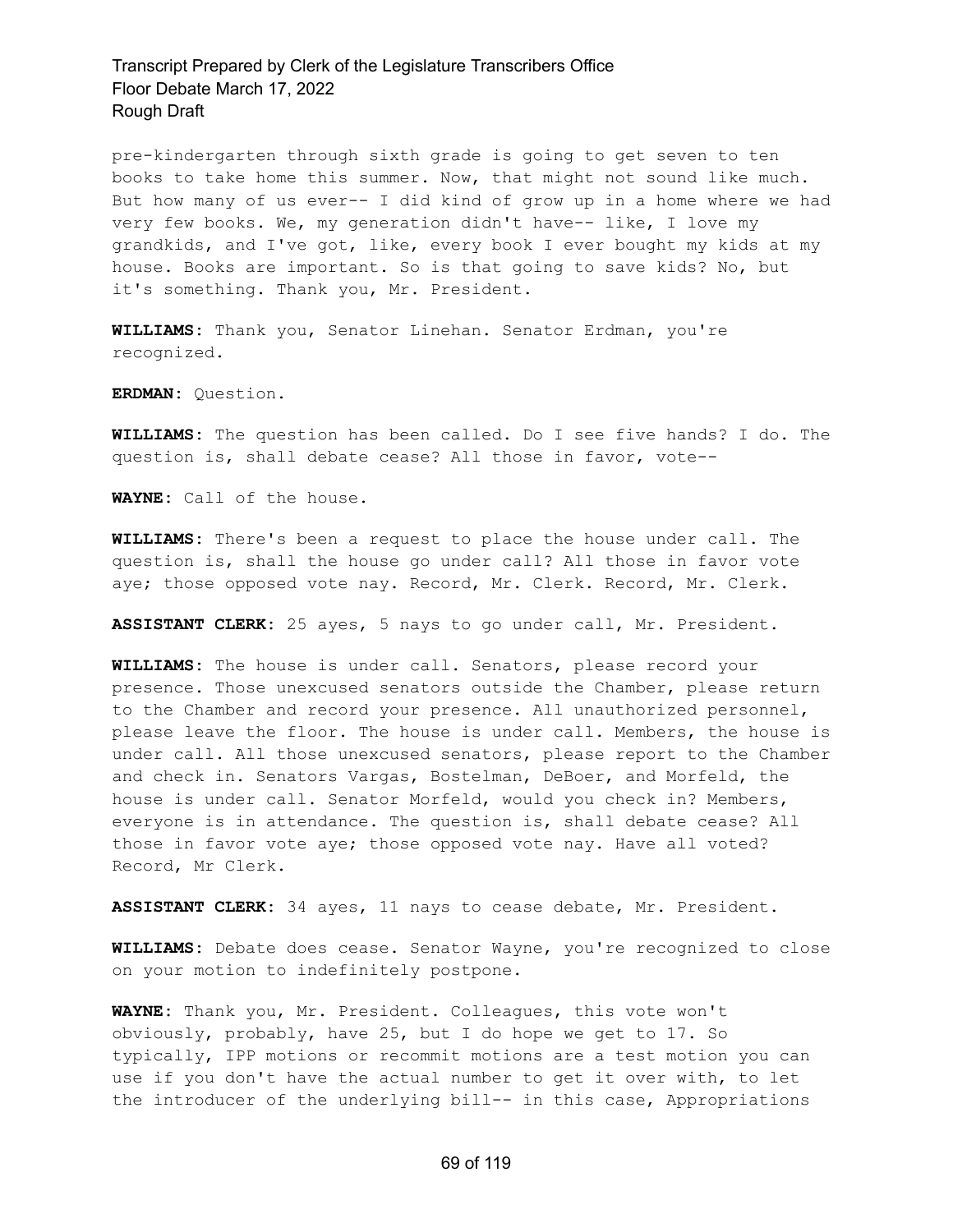Committee-- know that there's got to be work to be done; and that's where we're at with this vote. If you vote for this and it loses at 17, and you vote for the underlying bill, you can still tell all your constituents you voted for the, the budget. But here's what I will tell you, and this is what I would mean by-- I often say being comfortable with being uncomfortable. We can't sit here and talk about prisons and prison reforms and criminal justice reform, in which I believe, at one point throughout yesterday to today, said that it's a priority, and I believe almost everybody from the Judiciary Committee has said that, and then vote for this budget. You can't stand up and lecture us about how we need to do things, even school choice, and vote for this budget. No matter what side of the fence you're on- liberal, conservative, Democrat, Republican-- you can't argue what you argued for the last two days and vote for this budget. See, this is the vote, and the cloture vote, if this fails, is the vote where you put your actions of what you were saying and saying you believe to reality. If you believe in criminal justice reform, out of all the cash transfers, it's \$4.3 million out of \$513 million. You can't say you believe in criminal justice reform and that is the only amount going on a cash transfer. Then that's not really a priority if you vote for this. See, the budget, you can't get away from just hiding how you really feel. Either you support it and you believe that's what has to happen 100 percent or you don't, because the budget reflects that criminal justice reform is not a priority. You can't say you really want to help out North and South Omaha, when we have an extra \$725 million through adjustments, whether general funds or cash funds, and there is zero guarantee to go to North Omaha-- zero. The housing fund is divided between Omaha and Lincoln, and there is nothing stopping Lincoln from putting together a whole proposal to take it all. Zero goes to North and South Omaha. And don't let the people say, well, you got an appropriation, you got ARPA coming down the line. No. This is what's on the board, the state's budget, our moral document, where we're going to invest. What are our priorities? If you believe criminal justice reform should happen, you have to vote no on the underlying bill. You have to IPP it and show that it means something. If you want to change the plight of the prison pipeline, tell me how this budget does it. And what we're talking about really, right now, is not even the budget, but the cash transfers of \$513 million. Tell me how the \$513 million lines up, lines up with your priorities. Or can we do better? Our cash reserves don't have to be \$1.3 billion. It could be a-- \$1 billion. That's \$300 million on the, on the table that we can change right now. We can talk about more programs, more things that can change communities all across the state, Gering, Nebraska,--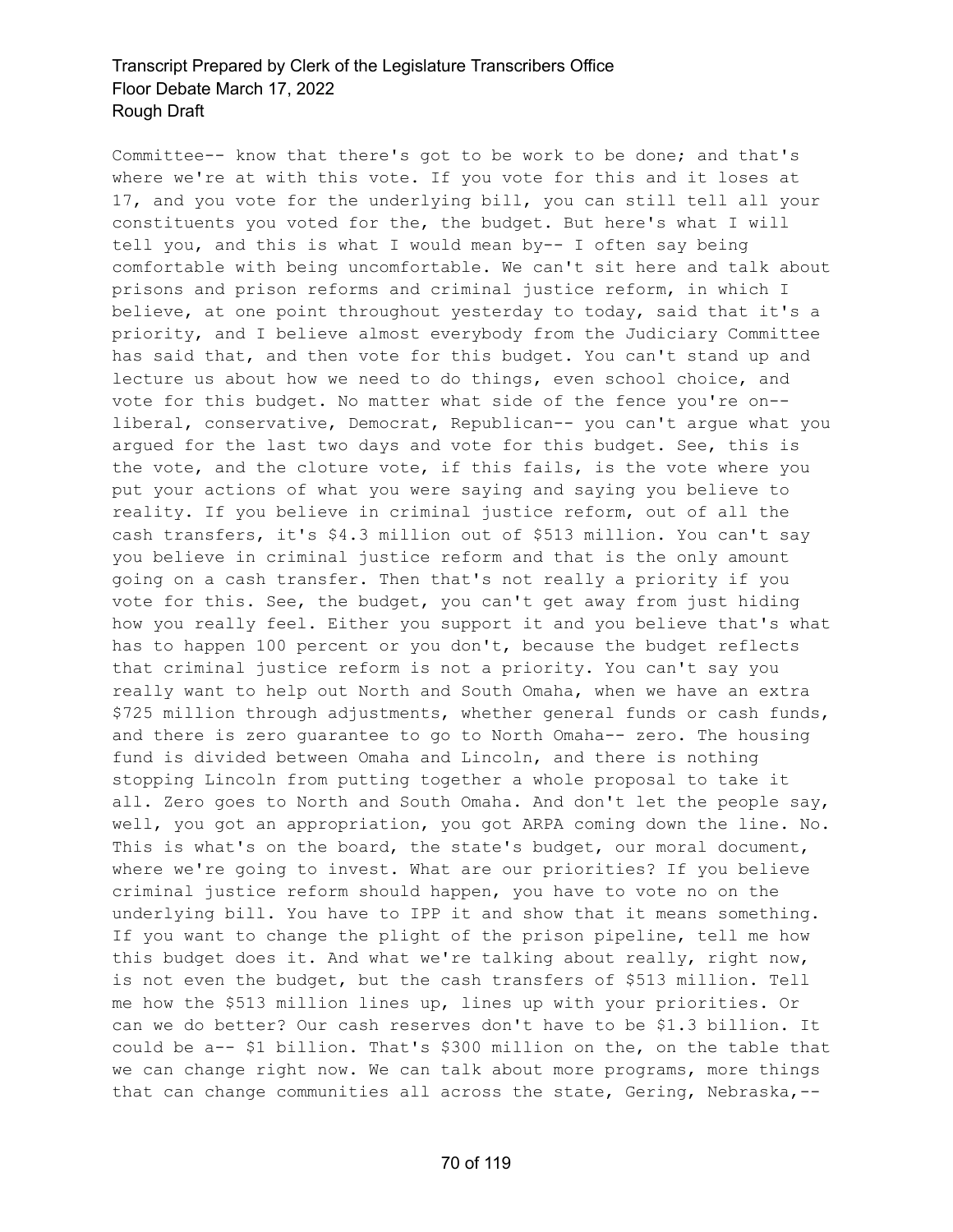**WILLIAMS:** One minute.

**WAYNE:** --to North Omaha, Sydney to Lincoln. We can have that debate on the floor. And by God, I believe that the best place to do it is on this floor, because when we're on the floor debating and fighting, that's typically when the best things happen. Even if you don't agree with them, it's usually the best outcome from the state. I didn't agree with LB1107, but there are people in my district who are praising the fact that they got property tax relief. There's a lot of things we can do, but it starts today with this cash transfer. And I'm just hoping we could all come together to send a message saying, we know you worked hard, Appropriations Committee, but we're looking for more. We're looking for excellence for all Nebraskans, not just a selected few. Thank you, Mr. President.

**WILLIAMS:** Thank you, Senator Wayne. Members, the question is the adoption of the motion to indefinitely postpone. All those in favor vote aye; those opposed vote nay. Have all voted? Record, Mr. Clerk.

**ASSISTANT CLERK:** 10 ayes, 30 nays on the motion to indefinitely postpone, Mr. President.

**WILLIAMS:** The motion is not adopted. Moving back to General File, Senator Stinner. Mr Clark, would you read the title? And we raise the call.

**ASSISTANT CLERK:** Mr. President, LB1013, offered by Speaker Hilgers at the request of the Governor. It's a bill for an act relating to the Cash Reserve Fund: to amend Section 84-612; provide and eliminate fund transfer provisions, repeal the original sections; and declare an emergency. The bill was introduced on January 13. It was referred to the Appropriations Committee. That committee placed the bill on General File with committee amendments.

**WILLIAMS:** Senator Stinner, you're recognized to open on LB1013.

**STINNER:** Thank you, Mr. President. How much time do I have on this?

**WILLIAMS:** You have ten minutes to open.

**STINNER:** Well, thank you. So I think we've discussed all the items in LB1013 as it relates to the amendment. But I'd like to rehash a little bit of it, to give you a flavor for what the committee's decisions were, what we were looking at, as a committee. And I'll just start on some of the items that we, we talked about already. But the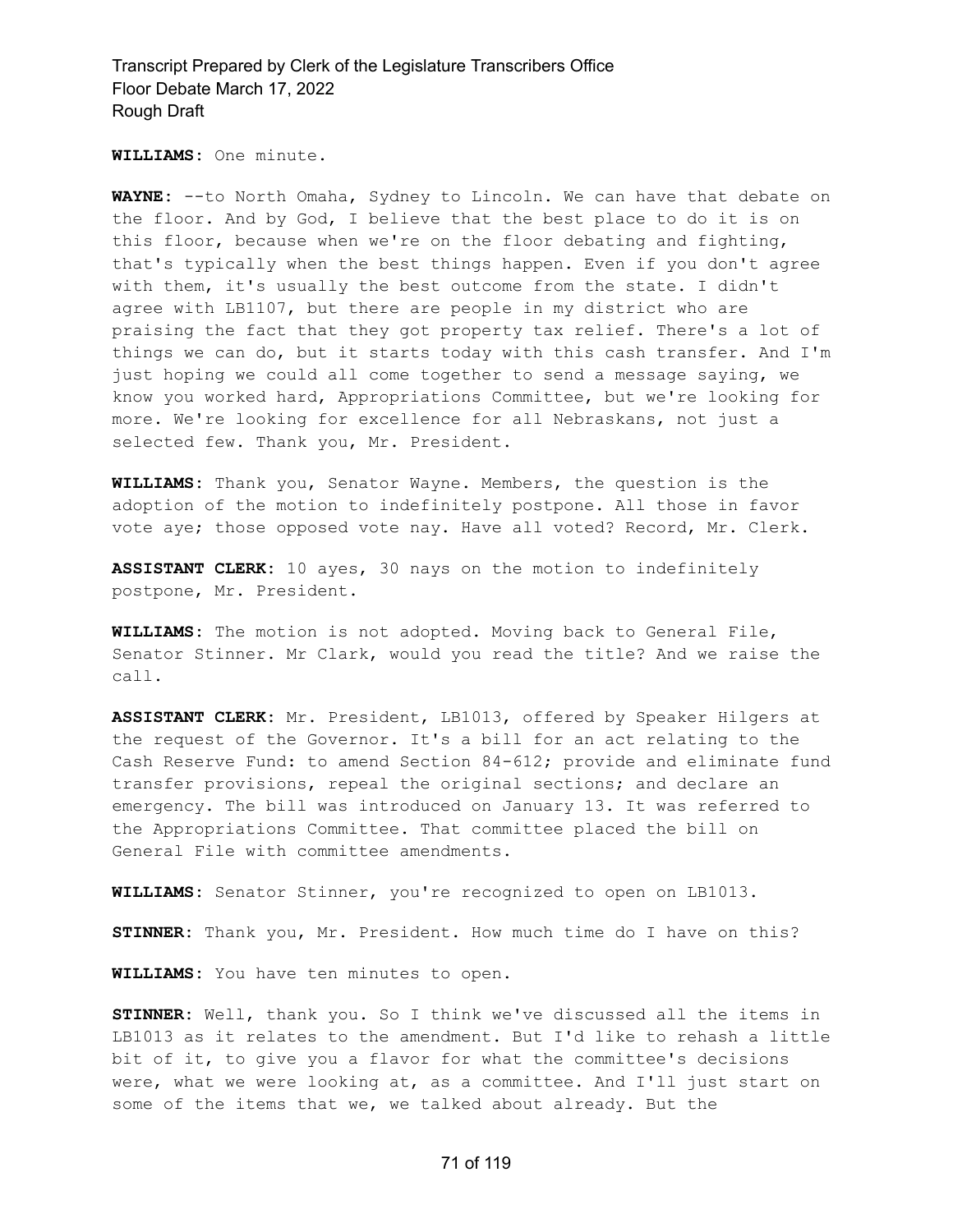Corrections facility, \$175 million is a big number, and that actually adds to the dollars that we added last time, which was \$100 million to the, to the Capital Construction Fund. There's about \$66 million in that's left because we actually repurposed some of those dollars for studies. We've repurposed some of that \$100 million and, and actually appropriated dollars for 96 mental health beds to be constructed. And we did allow about \$15 to \$18 million in order for them to, Corrections to proceed with design and build and options. So I think the Appropriations Committee is really kind of responding to the fact that, yes, we need to do something, but I also agree with Senator Lathrop is, we need to have a comprehensive strategy. And even my conversations with the Governor have been, we need to lower that trajectory. Otherwise, we're going to continue to build, build, build. And I think you saw some of the newspaper recordings of our committee hearing. We made that point, I think, abundantly clear that this could not just be a replacement; it has to be part of an overcrowding strategy. The \$53 million, Perkins County. I've already given you a little dissertation on that, so I'm going to pass on that. Jobs and the JEDI Fund is one that could not be put into the ARPA; it didn't qualify. So we had the option of either not doing it or trying to do it in the one-time Cash Reserve Fund. We moved that over to the Cash Reserve Fund. I think I've commented on the fact this big idea started as all being federal dollars to cover it. Now, no dollars are associated with it, and \$120 million is now being taken out of general funds and \$80 out of this. So then we get down to this ag innovation facility. Folks, we did take down about a third of the money. I think there's a contract out there, that the university can demonstrate, that this indeed is going to happen. It's 165 jobs, 65 PhDs, over \$100,000-type salaries. You've got people that are coming in that are, that are associated with that, either scientists or administrative people to help that. That's 165 jobs. If you do not build the incubator associated with that, all of what happens in that, from a research and development standpoint, stays on the lab floor. So what this does is take those ideas and transfers it into products and services for all of agriculture to use. So you're looking at jobs for Lincoln, you're looking at agriculture that benefits the entire state. I think that's a good, that is an outstanding program, one of the more outstanding programs that we'll look at. The rural projects-- that is railroads, Senator Groene's bill. Senator Groene brought it, and now we have this \$5 million to, over a ten-year period of time, to build up to that. We already have an application. The first application came in from North Platte. They're going to build a significantly large rail park. That brings jobs, folks. That's an economic development.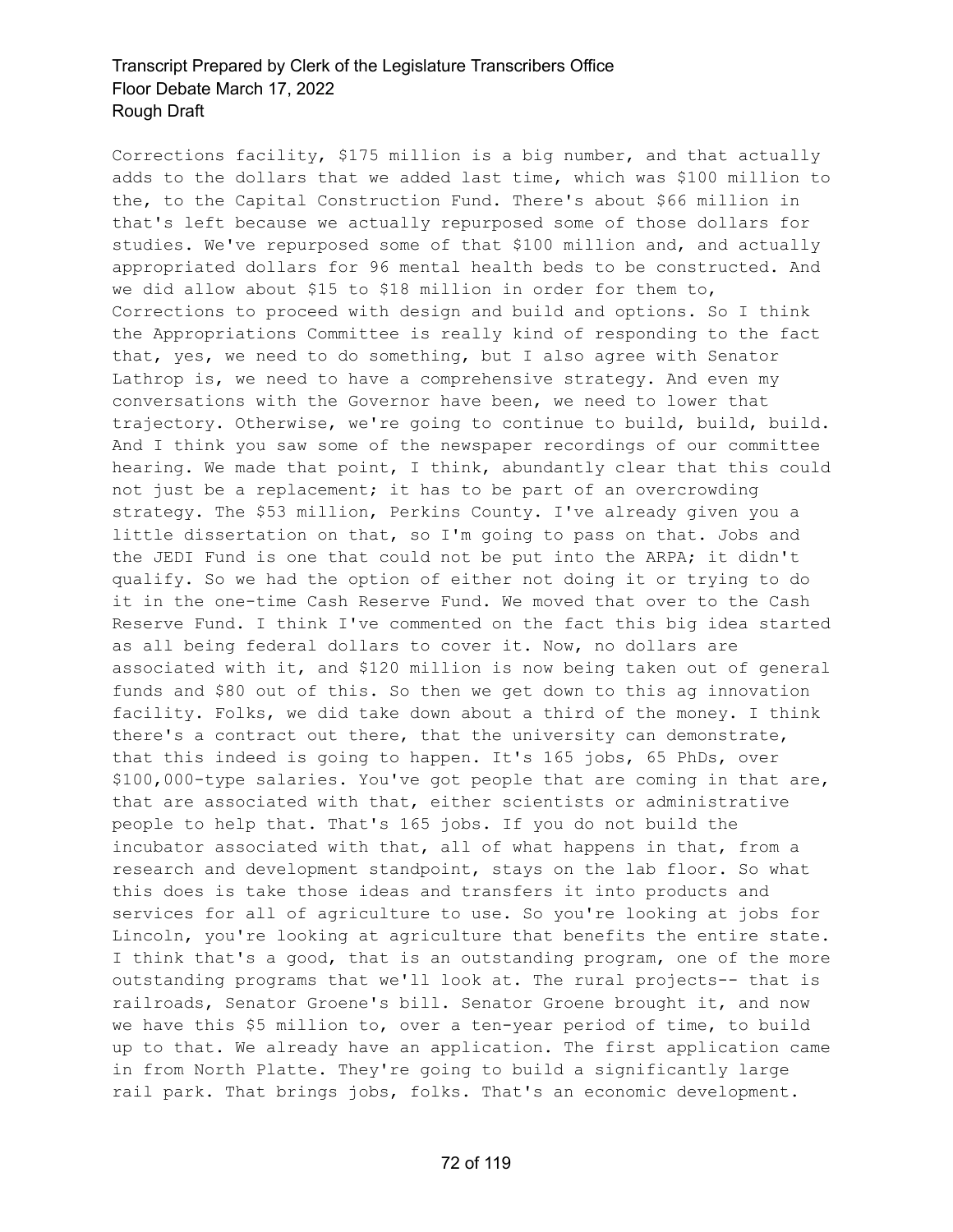And anybody that lives on the railroad, whether it be Schuyler, whether it be Scottsbluff, Gering, or whether it be Fremont, they have opportunities out of this fund to make applications to establish a rail park, like an industrial park; will bring jobs to the state of Nebraska. The \$25 million, let's see. Oh, Kearney's YRTC, this, this is about kids. This is about building a dormitory and enhancing the dormitory. It didn't fit in ARPA. It was there initially, but it didn't fit the guidelines. I think we have to rebuild those. I think that's an important one-time expenditure. Then we got \$8.3. OK, we got the, the MoPac Trail that's going to be completed. That's obviously something that we've talked a lot about. I think it, I think it's an OK deal. I'm not going to say it's the best deal I've had in this package, but I'm OK with it. \$30 million, rural workforce housing. That initially was a \$75 million proposition by the Governor in his proposal. That \$75 million then got chopped down to \$50 million, and we left \$20 million into the ARPA, and this \$30 million came up because it was revolving funds. And as we researched revolving funds, they could not qualify for ARPA. So you have \$20 million, a reduce- you have a reduced request from \$75 to \$50. You got \$20 million for one-time spends as it relates to, to housing development. And then you have this, which could go out to different communities to be matched by those communities. It's a program that has worked, over \$100000- or \$100 million worth of housing has been built in rural Nebraska, and it is a rural Nebraska project. Then we've got another \$50 million into water irrigation. Since I came to the Legislature, I've talked to surface water irrigation companies in western Nebraska. They have- oh, they have projects, and they irrigate thousands and actually millions of acres of land in western Nebraska by surface water. These structures are over 100 years old, 100 years old, 120, and they're, they're now in serious need of serious dollar repair. We saw a tunnel collapse. That's just indicative of how the aging structure needs to be repaired, and there is a survey, that I believe that Senator Bostelman can show you, that shows about \$125 to \$150 million of needs out there. If you take all of that, that out of production, folks, because you didn't repair those canals because of resources weren't available, and the farmers can't pay it because it's, it's too much of a burden on their land, you just eliminated probably a million acres of farm ground. That's a heck of a lot of tax revenue. That's a whole lot of small towns that are absolutely dependent upon agriculture and the jobs that are associated with that. You don't think that's important? You know, we got an out-migration in, in rural Nebraska. We talk about it; it's important. So these are targeted programs. These are things that we have talked about over a long period of time. And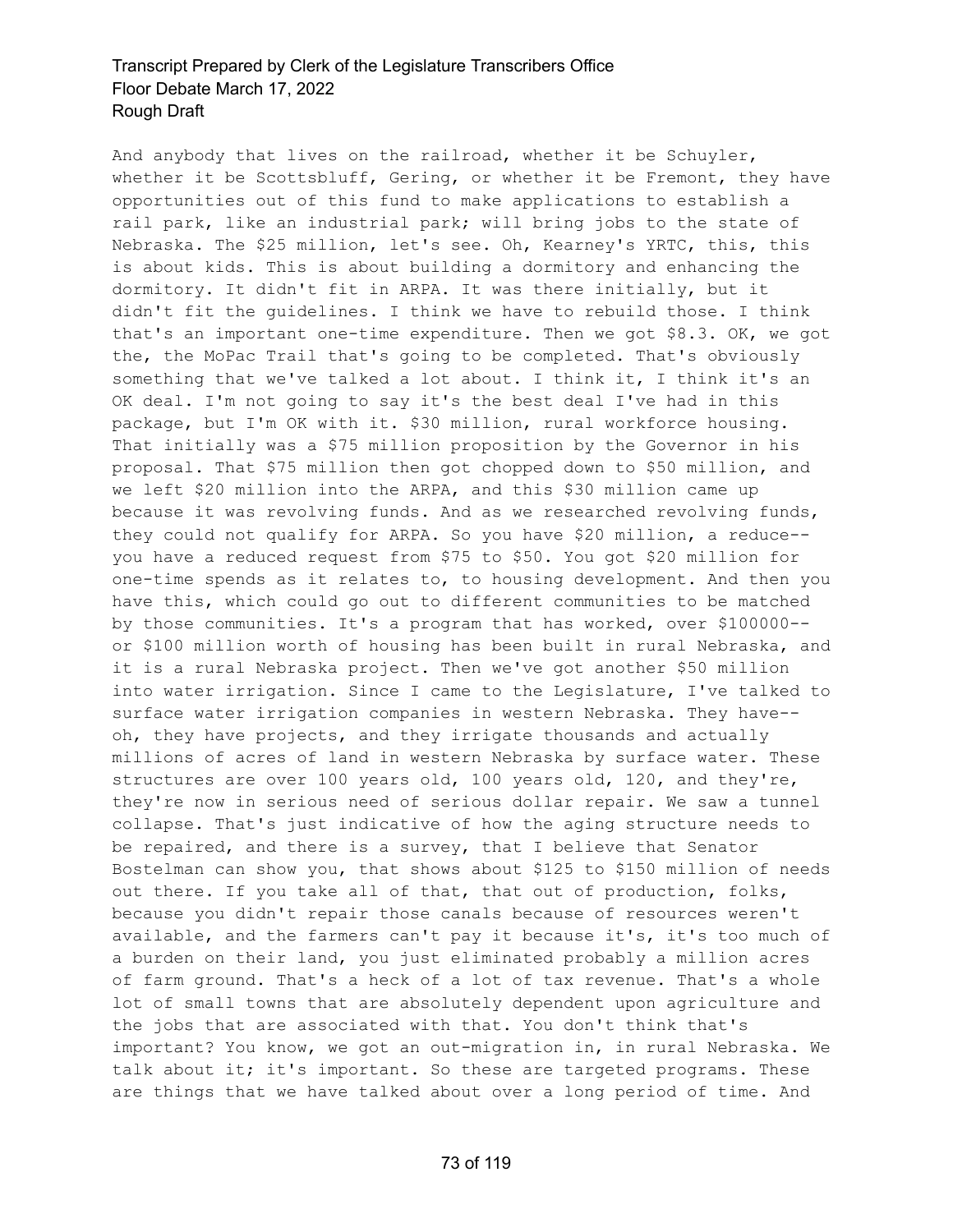maybe ARPA was the catalyst for bringing these ideas forward. But they're all interesting and all needed. InternNE was the Cash Fund. There's a \$20 or \$30 million ask that fits the ARPA request, but there are certain jobs you can't do, but you still want to have internships, \$20 of that came out as a one-time spend and one-time allocation. We've talked about that at length on the floor. I won't go through that. But what are we all about, folks? We got-- we need jobs. We need jobs and we need the-- where's our workforce at? Probably sitting in junior and senior high school. And these are the intern programs. These are the programs that will get you a qualified, quality workforce. U.S. Space Command, we've talked about that, the military base development. That's an important asset to the state of Nebraska. I think BRAC is part of this, part of the commentary to make sure that, when you have these families move to the state of Nebraska and serve on these military bases, the quality of life is important. And it shows, also, our commitment. It's a matching fund program, shows our commitment as a state to the military and the importance of the military. And then, of course, the \$20 million of middle-income housing is a revolving fund--

#### **WILLIAMS:** One minute.

**STINNER:** --for Lincoln, Omaha, and Grand Island middle-income housing. It's to build housing. It's to do housing developments and help developers with first-time buyers, with middle-income buyers. This is about jobs and housing. Number one need by the Chamber of Commerce is housing, jobs and housing, and that's what this is about. It's about reestablishing Nebraska's workforce. It's about providing houses. It's providing jobs. And it's taking care of the other needs that have piled up almost like a deferred maintenance. We still have, if you remember, \$453 million in General Fund; \$453 million, folks, is a record amount for the floor. I can tell you that you can probably add up how much we brought to the floor, as an Appropriations Committee,--

**WILLIAMS:** Time, Senator.

**STINNER:** --and at--

**WILLIAMS:** Thank you, Senator Stinner. As the Clerk stated, there are amendments from the Appropriations Committee. Senator Stinner, as Chair of the committee, you are recognized to open on the committee amendments.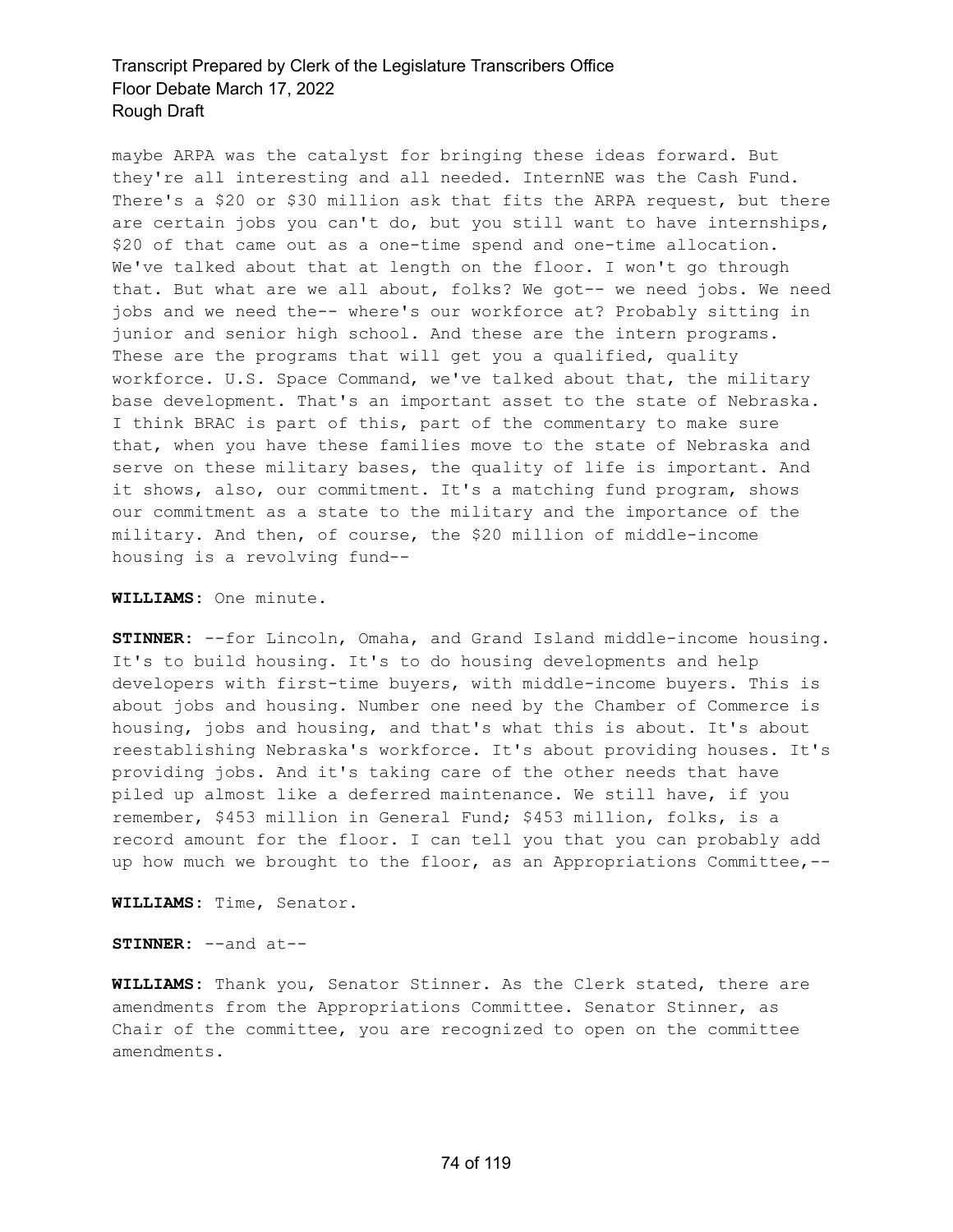**STINNER:** OK, that was the committee amendment I went through, the 10, that LB1013, I think, was-- if you started to look at-- there was a comparison in this, and the Governor obviously brought the \$400 million and the \$175, and \$5 million for for the film part of STRATCOM. I don't think I need to bore you, after going through that whole dissertation, but I would appreciate your green vote.

**WILLIAMS:** Thank you, Senator Stinner. Mr. Clerk, is there an amendment?

**ASSISTANT CLERK:** Mr. President, there are. Senator Lathrop would move to amend the committee amendments with FA80.

**WILLIAMS:** Senator Lathrop, you're recognized to open on FA80.

**LATHROP:** Thank you, Mr President and colleagues. Good afternoon once again. I do have amendments on the bill. It's not my intention to disrupt the, the Appropriation Committee amendment ultimately or the bill, or to filibuster it to some-- to its death. What I do want to continue is my dialogue on our process with CJI. And for those of you that might not have been here yesterday, I'll give you a little background once again. So we have watched our population at the Department of Corrections increase, we are one of two states that have watched their Department of Corrections' population increase, while other states and nationally, the average daily population is going down. We have become an outlier in that respect. And many of the states that have seen a decline in their average daily population have worked with groups, such as CJI, on what we call criminal justice reform. And I want you to think of criminal justice reform as being smart on crime. For a generation, politicians ran on a platform that they would get tough on crime, and they made good on that promise. They came to legislatures, they came to the Congress, and they increased penalties, with the misguided notion that increasing the penalty will stop criminal activity. What we know from criminal science is, the thing that makes criminals pause is the risk of getting caught and not whatever the ultimate penalty is. If the increasing penalties would have been the solution, we wouldn't have any crime. So it's self-proving or self-evident that increasing all these penalties served one purpose. It got us to a place where we are now dealing with overcrowded prison facility in Nebraska. And as I said, we're outliers in that our population continues to grow. Further background: In Nebraska, we're watching our admissions to prison go down. So the number of people going in the front door is going, actually going down, while our average daily population continues to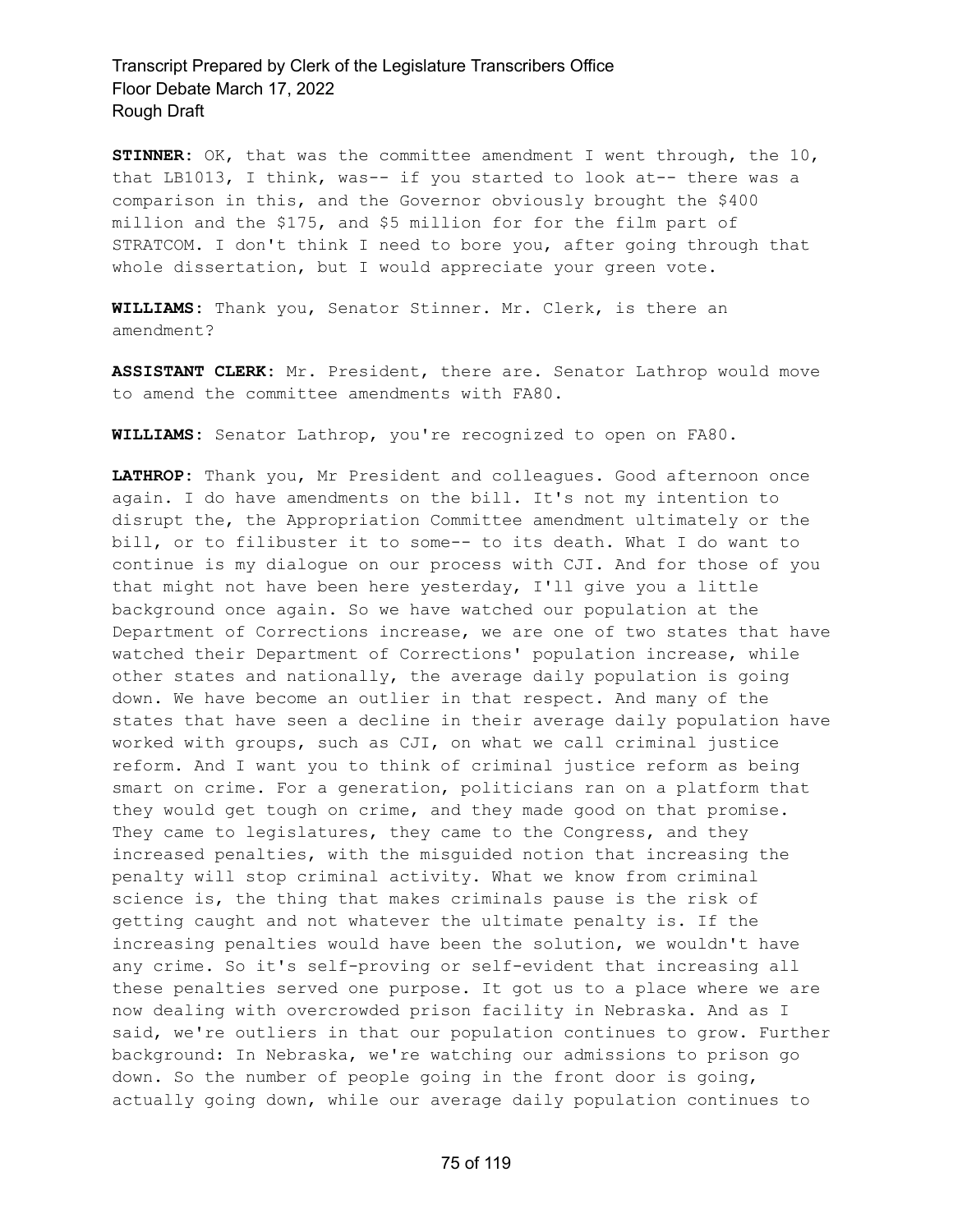rise. It's at 153 percent of design capacity now. We have been in an overcrowding emergency, declared by the Governor, since July of 2020. We're going on almost two years, and we've made no improvements in the fact that we're in an overcrowding emergency, nor would we get out of that emergency if we closed the pen and opened the 1,500 beds. I made this plea yesterday. I will begin my remarks on this bill making the same plea. We have a serious problem, colleagues. We have a serious problem. And I appreciate that this has been on the radar screen of the Judiciary Committee for years, and it's on the radar screen of the Appropriations Committee, has been for years. And now we're talking about criminal justice reform and building a new prison. And during debate on the last bill, we had a number of people that stood up and said, essentially, I know about that criminal justice reform stuff, but our prison needs to be replaced. Let's get after that; they're separate issues. They are not separate issues. They're not separate issues because we don't know what to build and how much capacity to create until we answer the question: What kind of reforms are we willing to engage in? And I'd be clear about something. This effort at criminal justice reform around the country has been led by conservatives. Now, when I stand up here, you may not look at me while I speak and say, there goes another one of those conservatives again. That's probably not what you're thinking. Senator Lowe clearly isn't thinking that. I get it. You know, I have a lot of people on the left that don't like what I do, and I have people on the right that don't like what I do. But I come down here and I try to solve problems that are facing the state. I think I got a track record of that. This is one of those issues. This is one of those issues. And you know what? Across the country, people recognize that it's time to ask: Where do we get the most bang for the taxpayer dollar when it comes to criminal justice? Our North Star in this process-- I said it from the day we brought CJI in-- our North Star is public safety. These proposals- and I'll finish talking about these proposals-- these proposals are not sacrificing public safety. Again, I made this point yesterday. I'll use this illustration once again. If someone is going to do a 20-year sentence, that's costing us \$49,000 a year for that person to do a 20-year sentence. Take our budget, \$273 million, divide it by the 55,000-- 5,500 inmates, and you get to \$49,000 a guy per year. And that's before we account for the significant pay increase. Are we better off having that person spend 19 years and spending \$50,000 making sure that person is rehabilitated, or has the services or housing or whatever they need to be successful when they're discharged, or spend it on programming? We can talk about all the things we could spend it on to get better outcomes-- teaching them to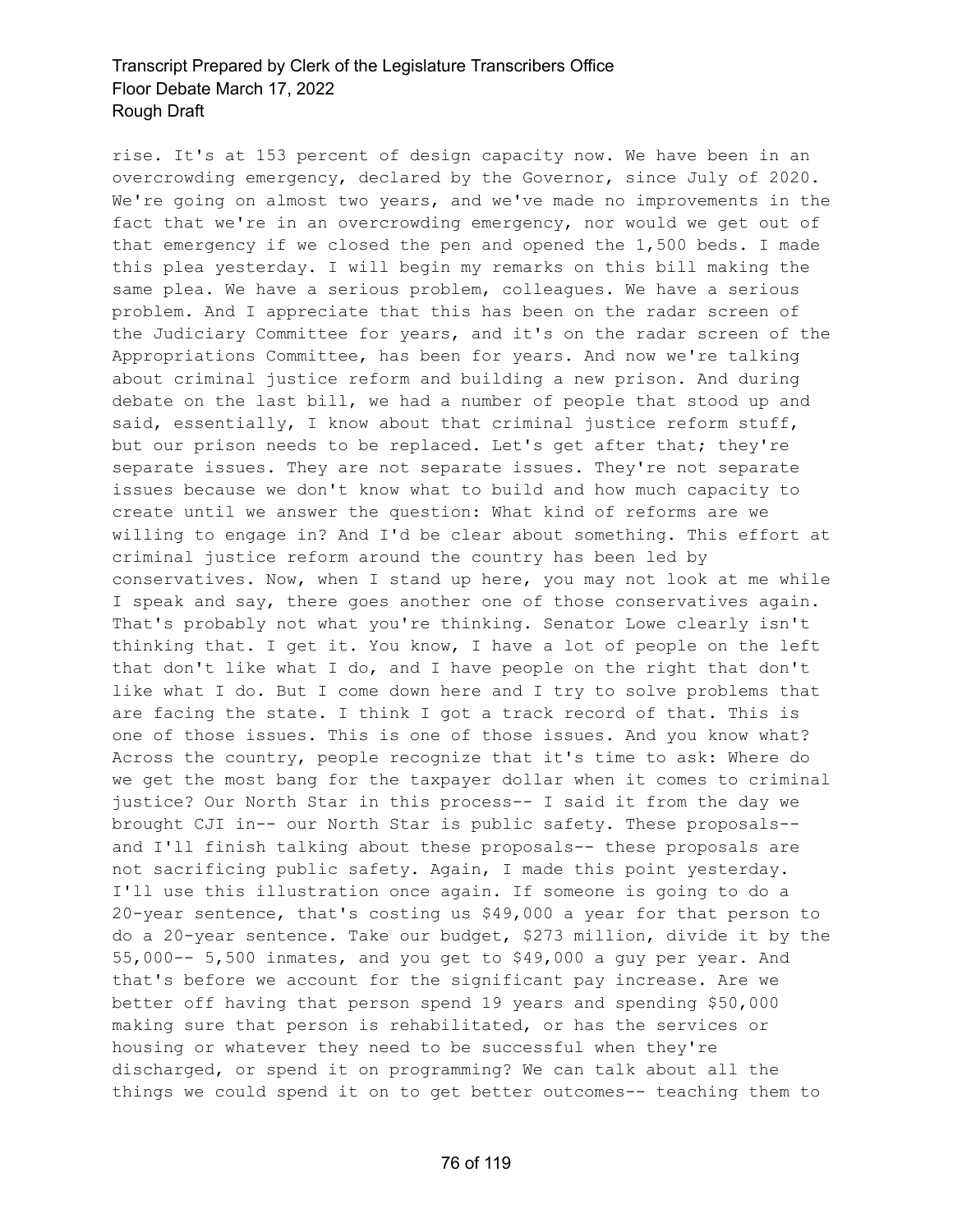read while they're incarcerated. All of those investments we could make, with the savings, with modest changes to sentencing. And, and colleagues, most of what I'm talking about in these proposals that have run into some resistance aren't saying you don't get to be punished or punished as months. It's saying we're going to take a look at you sooner on parole. And I cannot emphasize enough, I cannot emphasize enough, when you hear someone, as Senator Geist did, talking about letting criminals out early, the proposals that deal with parole, no one's getting out early unless the five people selected by the Governor to review their circumstance thinks it's a good idea. Three of the five have to vote for them to get parole. All we're doing with these proposals, for the most part and most significantly, is having them get a look by the parole board sooner. That doesn't mean they get out. Parole eligibility is one thing. Being released on parole is an, an entirely different thing. That-- our parole-- for people to be released on parole at their parole eligibility date, that number used to be 78 percent. It's now down to 58 percent. And I tell you that because the parole board is not a rubber stamp. People don't get done with their, their-- get done with their programming, whatever their requirements are, show up at the parole board and they rubber stamp them and go, good for you, you're on your own. 58 percent of them get approved. That's almost 40 percent of them not being approved. And so we have a check. We have a check against the people. When I have toured the different facilities, I've had an opportunity to talk to a number of the men who are, who have been incarcerated. And I've been to York, too, so I've talked to some of the women who have been incarcerated. And what you find is--

**WILLIAMS:** One minute.

**LATHROP:** --some of those people that have gotten past the, the, the years where they do impulsive things-- so I'll say older than 30-- a lot of them are like, I am in every program they'll let me in. I am doing every pro-social activity I'm allowed to. I don't want to do this again. But I've still got five more years to do, right? That guy should be in front of a parole board, right? It depends on the crime, and certainly people need to be punished for what they did. But the idea, with criminal justice reform and much of what you'll hear us talk about, is let the parole board sort out the people who have learned their lesson from the people that still need more time before they do. In my next time on the mike, I will go through the remaining options. I think I've been through 14 of them. They're 21 of them. And as we go through the balance of them, you will find that we're going to get into some of the nonconsensus items, those that touch--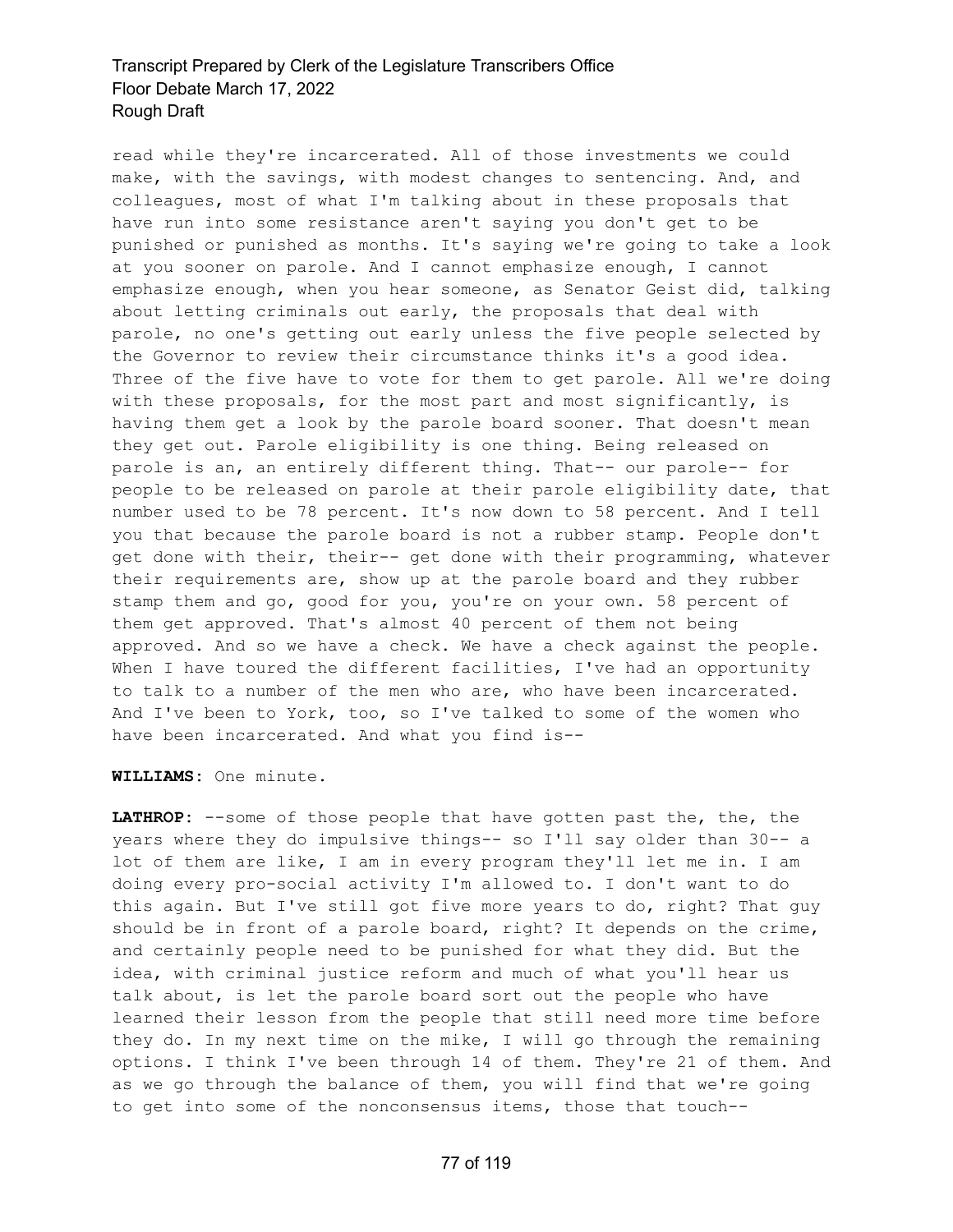**WILLIAMS:** Time, Senator.

**LATHROP:** --on the length of a sentence. Thank you.

**WILLIAMS:** Thank you, Senator Lathrop. Returning to debate, Senator McCollister, you're recognized.

**McCOLLISTER:** Thank you, Mr. President. Good afternoon again, colleagues. When I was first elected, I went down to the Douglas County Court and met some of the judges. And we had an interesting conversation. The conversation went something like this. The judges told us about what they do. And I talked about the fact that crime rates had actually been dropping for the last 20 years, but the prison population had been increasing. But the judges were not sympathetic to that argument. They told me, Well, when people don't listen to me, I just send them to the jail. And I think that's the wrong attitude. I think we need to take a more nuanced approach to criminal justice reform than what that judge told me. Then I also went down to the prosecutors office and talked to them, and they were pretty unsympathetic to that argument as well. And they said, Well, you do the crime, you do the time. And I understand that, but they have no realization or appreciation for the amount of money that we have to spend to put people in this prison system. When I first came here, we talked about \$35,000 a year. Now it's approaching \$50,000 a year. Chief Justice indicated it was \$50,000 a year. And you do the math. If you can do any multiplication at all, that's an expensive proposition; and we can do better. Senator Halloran was talking about food stamps. I passed a bill last year. You may recall LB108, and when we extended food stamps to 165 percent of the poverty rate. It's probably the best anti-poverty program the federal government has. And you need to recall that you're obligated to work in order to receive, receive SNAP benefits, and people do that. Why do we need SNAP benefits? Whether it's teachers or somebody working at Wal-Mart, the living wage just isn't sufficient to pay the bills. You can't make it on \$8, \$9, \$10 an hour. And so I'm happy to see some of the pay that occurs now, approaching \$15 an hour, even at some of the fast food restaurants. Who are, who are SNAP benefits good for? Veterans. A number of veterans don't make sufficient money to cover the cost of living, teachers as well. One-- a few comments now about education. Nebraska's got one of the best education systems in the country. I know we rank certainly within the top ten, and I think it's as high as seven and, seven or eight. Bert Peterson talks about the Nebraska education system as well, talking about the challenges of some, some minority groups have a hard time reaching some of the test statistics of, of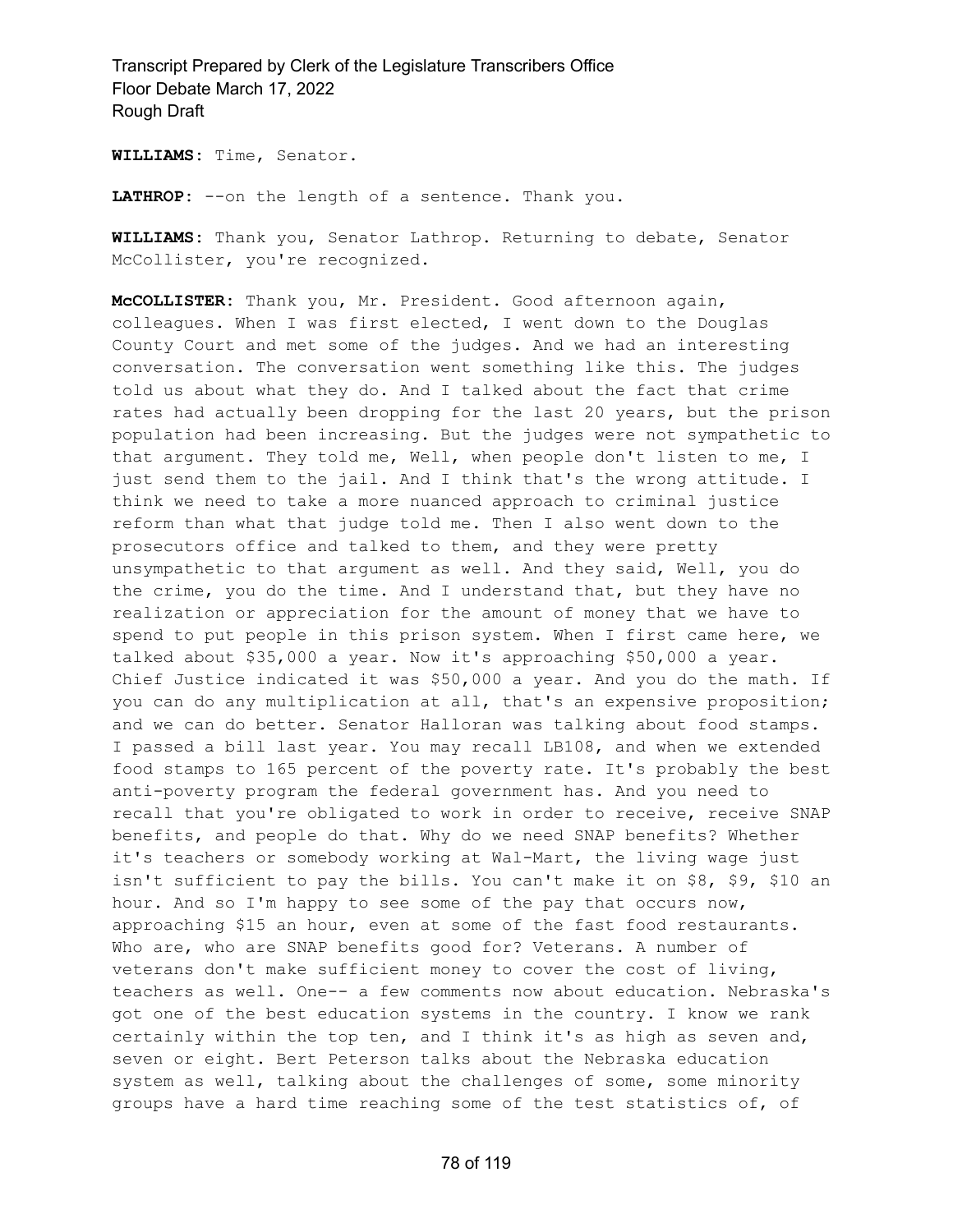our other populations. But it's those kinds of problems that Senator McKinney talked about that make it difficult for some citizens or some children of citizens to receive the education they need, and we need to work on some of those, those elements as well. Well, thank you, Mr. President.

**WILLIAMS:** Thank you, Senator McCollister. Senator Pahls, you're recognized. It does not appear Senator Pahls is on the floor. We'll move on. Senator Lowe, you're recognized.

**LOWE:** Thank you, Mr. President. Well, that makes up for the time that I wasn't here earlier today. I want to take a moment to thank Chairman Stinner and members of the Appropriations Committee for adding my LB792 into LB1011. LB792 appropriates \$15,046,000 into the Youth Rehabilitation and Treatment Center in Kearney. LB792, has 18 co-sponsors, ranging across the political spectrum and made up of both urban and rural senators. This money is being used for the new living quarters for the youth at the facility, a new treatment and programming center, and replacing campus fire pump, and replacing a kitchen service elevator. These facility upgrades were recommended in a report that was published by the Department of Health and Human Services in conjunction with the Legislature Special YRTC Oversight Committee. The two major changes here are the living quarters and the new treatment and programming center. The current living facilities at YRTC Kearney are barrack-style facilities in which dozens of young men are in the same room, sleeping together, next to each other, usually a few feet apart. These living arrangements are not ideal. There have been dozens of instances where a youth is put in a situation where they do not feel comfortable or they feel threatened. This has led to situations where young men act out so they can be moved to a more private room. There have been issues where at night a youth is assaulted by another youth or where a youth assaults a staff member. Some of these assaults put staff members in the hospital and required an armed response by our local law enforcement. The new living facility would be created with this bill would allow for private rooms. This will provide for a safer and more comfortable environment for the young men, and safer environment for the staff as well. YRTC is an important part of my community, but it has had its issues over the last several decades. Dozens of senators have worked with me over the last few years to make major updates to the facility in order to ensure the community and staff and the youth are safe. Where also-- we also worked hard to ensure that the youth at the facility receive the best treatment services, so when they are released, they have opportunities to become successful. LB792 is one more team effort that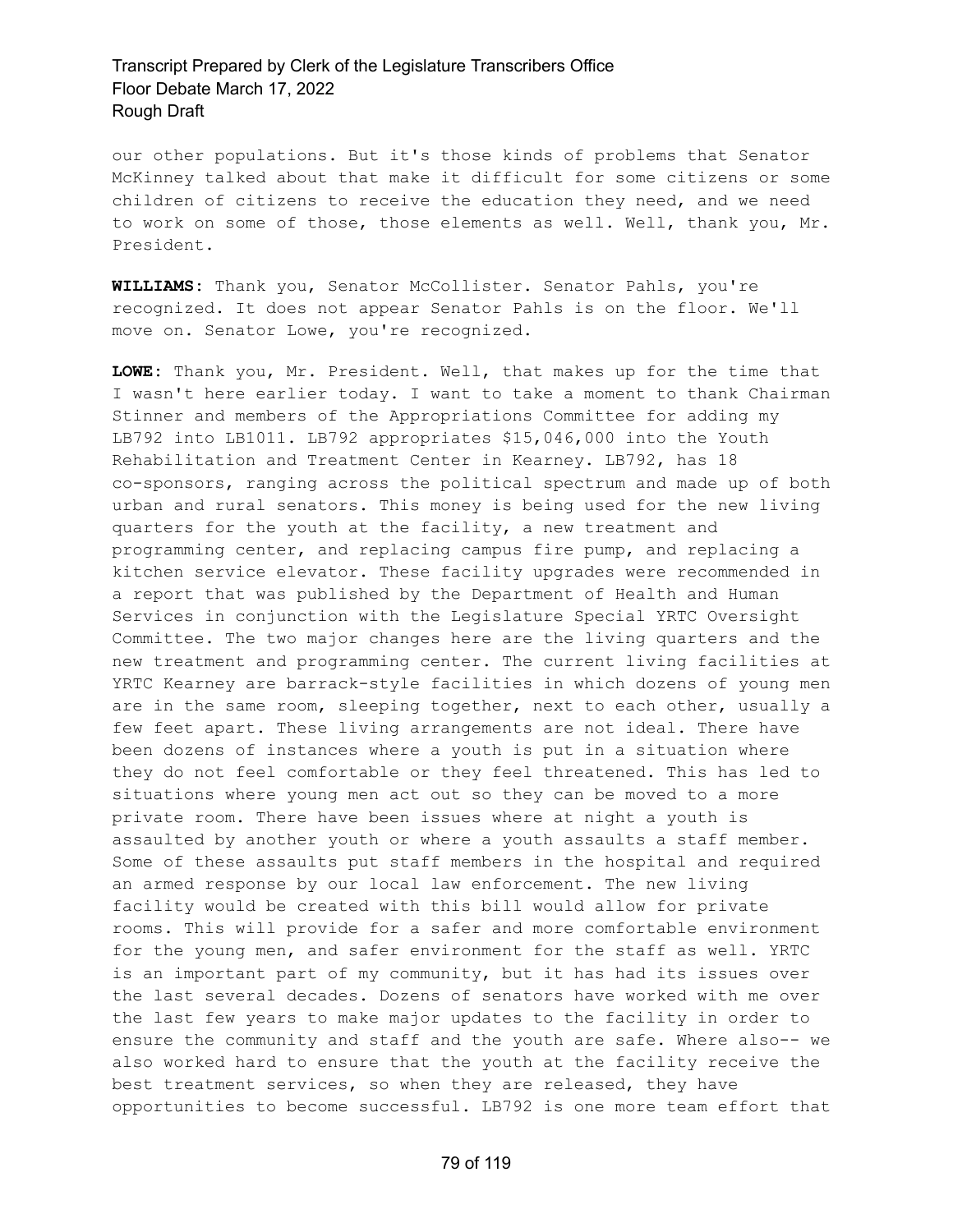we make. It is the best-- it is the best facility that it can be for our young men, and I appreciate the Appropriations Committee for allowing this part of this year's budget. These new housing units, though, there will be two of them. One will replace Morton, which, if you've been to YRTC-- and many of us have been up there-- Morton is the more security, secure sleeping quarters, but it is also like an institution. The rooms are private, but they are locked. The new facility will have 12 rooms on the outside of each building with windows in them, and that is what the youth want. It-- they can have their private rooms, private storage things for their things that they keep, whether it is a book or a radio,--

**WILLIAMS:** One minute.

**LOWE:** --a player of some sort. It's more secure. And right now, what happens if a youth acts out, and they're in their sleeping quarters or in their, their dormitory and down in the recreation room, they're sent to a place called Dickson. Dickson is a secure facility where the doors are slammed shut behind you. The window is very small, and it feels like you're incarcerated. With this new living quarters, you'll be sent back to your room to just cool down a little bit. And you're used to being in your room in, in your own bed, so it is much better. And I thank the Appropriations Committee for allowing LB792 in LB1013. Thank you, Mr. President.

**WILLIAMS:** Thank you, Senator Lowe. Senator Machaela Cavanaugh, you're recognized.

**M. CAVANAUGH:** Thank you, Mr. President. Good afternoon, colleagues. I haven't actually looked at Senator Lathrop's amendment, so I'm not sure how I'm going to vote on that. And I--in-- I'm not sure about the underlying amendment of the Appropriations Committee, but I know that we will be continuing this conversation into next week, and I will take time over the break to really think about that. I did want to acknowledge, 'cause I'm pretty sure-- and I could be wrong, I stand for correction-- that today is St. Patrick's Day. And as a proud Irish-American, I thought it was worth mentioning, and I wanted to share a, a well-known Irish poem-- Irish blessing, if you will. It's, May the road rise up to meet you. May the winds always be at your back. May the sun shine warm upon your face, the rains fall soft upon your fields until we meet again. May God hold you in the palm of his hand. And this is something that I'm sure a lot of people have already heard and are familiar with. But I wanted to take a minute, since we're taking time today and-- to share some of the meaning behind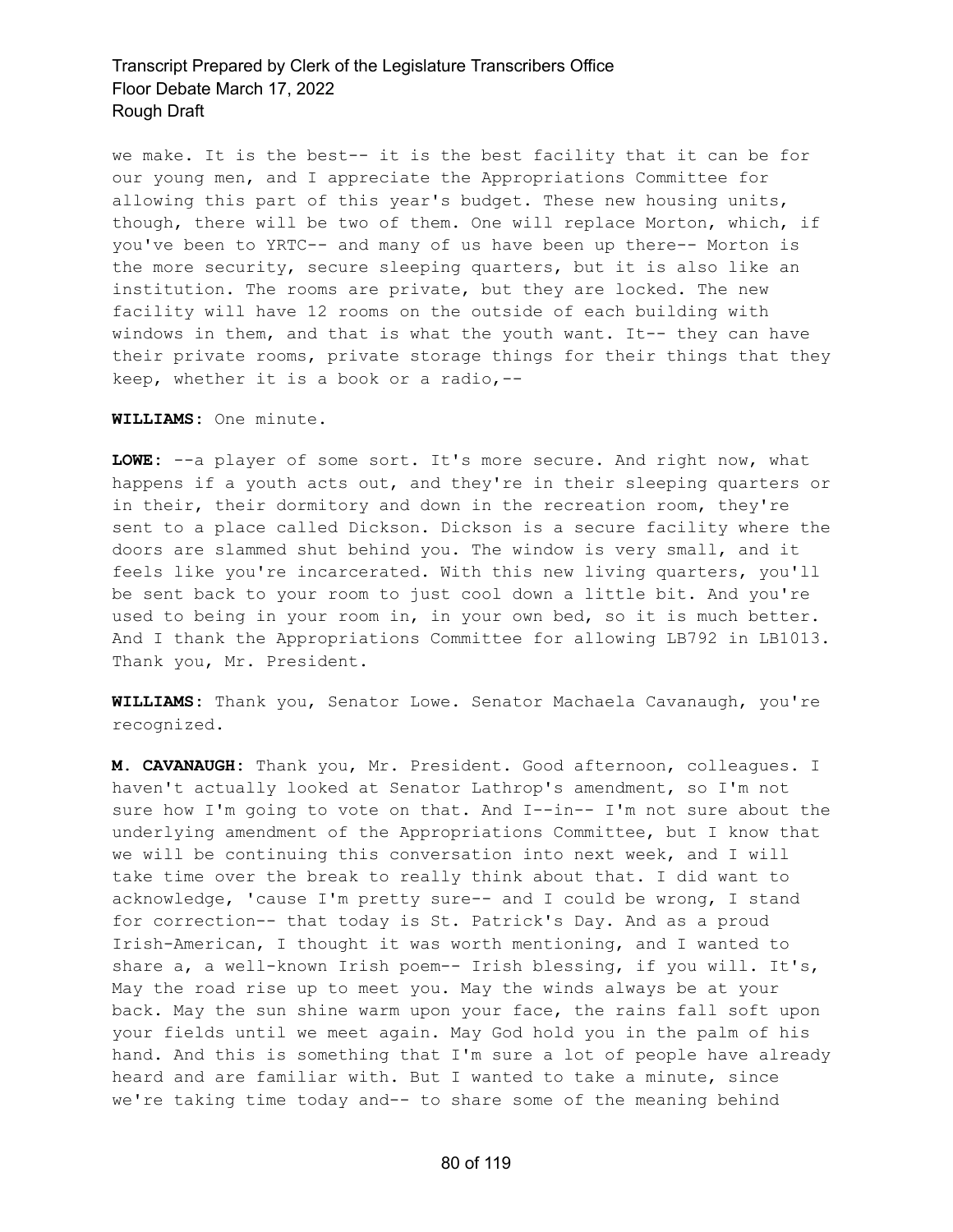that. So there are three main images. May the road rise up-- there- these are the wind, the sun, and the rain. Many believe the symbolism-- two very important elements of the Irish culture, love and appreciation of nature and the environment-- and also representation of religion. I share that with you all because, when I read that interpretation, it really spoke to me about how I feel about the job that I am tasked with here. I do this job because I love Nebraska, and I want to serve Nebraska, and I want to make Nebraska a wonderful place to live. I want to preserve the nature of Nebraska, and I want others who grow up or move here to feel the way about Nebraska that I have felt my whole life. I have loved going to see the whooping crane migration in the spring every year. I haven't gone every year, but it happens every year. I love going out to the Sandhills and going horseback riding on my aunt and uncle's ranch. I love going tubing- or not tubing, a horse tank down the Loup, the little-- oh, I'm sorry. Actually, it was the Dismal, the Dismal River, which is a terrible name for a river. I loved kayaking in high school in Valentine. I love going to our state parks. I love taking my kids to our state parks. I love Omaha. I love the arts in Omaha, the culture in Omaha. I love the community of Omaha. I love this state. And maybe I-- my feelings of appreciation of the state, maybe they're rooted in my Irish ancestry, I don't know. I grew up-- my father grew up in South Omaha and-- which is now represented by Senator Vargas. And there's a lot of churches in South Omaha, a lot of churches. And my grandmother also grew up there. My father grew up in the house that my grandmother also grew up in, and-- on 39th and R. And so when we were growing up, first of all, we would have spent this day in Duffy's Tavern.

**WILLIAMS:** One minute.

**M. CAVANAUGH:** Thank you. But we also spent, like, Christmas and Sunday afternoons in Duffy's Tavern. So it just, it just meant a lot. There was a-- St Mary's is the Irish Church in North Omaha, and it, it's always just been a special place in my heart, and it reminds me so much of the warmth of, of what you're supposed to think of with St. Patrick's Day, and Ireland and family. And before I run out of time, I wanted to acknowledge many people, I think, have this pin on that I have on. Senator John Cavanaugh was distributing them, and just wanted to acknowledge that those are from the president of the Irish Parliament, the Senate: Mark Daly. He sent these to John, Senator Cavanaugh, to, to share with everyone here for St. Patrick's Day. So thank you. I yield the remainder of my time.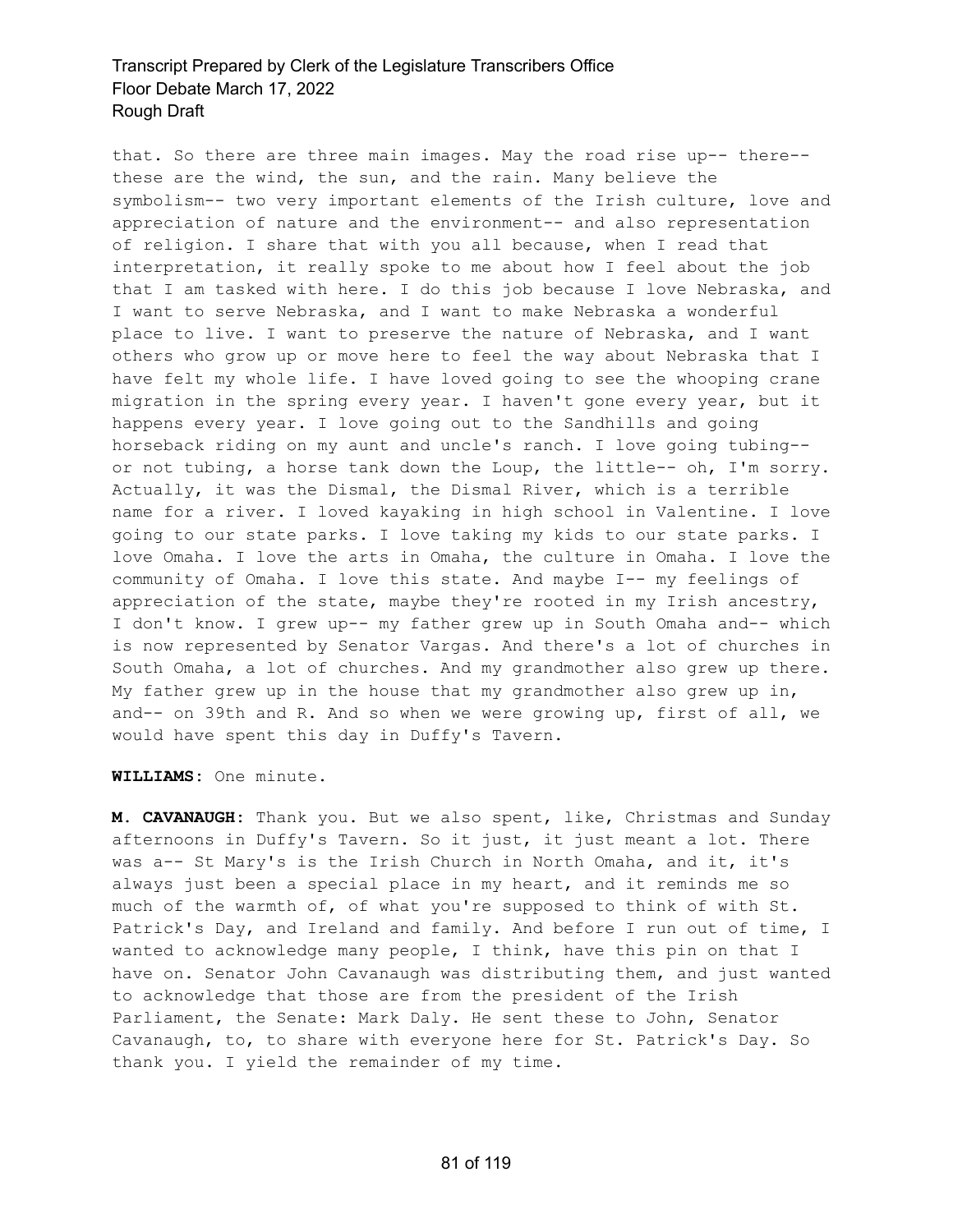**WILLIAMS:** Thank you, Senator Cavanaugh. Senator Lathrop, you're recognized.

**LATHROP:** Thank you, Mr. President. Colleagues, I am going to take a little bit of time and go through some of the rest of these options. And then I'm going to invite you to ask me questions or tell me if any of them are giving you heartburn, because when we get through this, I think you'll see that these are not, these are not-- maybe you've heard a representation of what they are, and now you've heard of what they are and what they're not; and we'll talk about that. And, and if they cause you concern, then let's talk about it because I can tell you what the rationale is behind each one of them. Option 15 is to expand the use of sentence alternatives. This was actually a consensus item, creating standard objective criteria for who's able to access and participate in problem-solving courts. Now, if you think about that, problem-solving courts-- as I talked about yesterday, problem-solving courts are a great thing, and I think everybody likes the idea of problem-solving courts because, number one, number one, it's humane. It's a humane thing to do to say, rather than send you to the Department of Corrections, we're going to put you into a problem-solving court. And some of them are centered on veterans, some of them on, on drugs, some of them on emerging adults. And we even have a couple of pilot programs or a pilot program for a couple of mental health courts. Those mental, those problem-solving courts have a far higher success rate than does putting someone in prison. In other words, they have a lower recidivism rate. Measuring success by repeat offending, they are a monumental success versus going to the Department of Corrections. And the one thing you should also know about putting somebody in a problem-solving court, it costs a lot less to dispose of that person. I think it's about-- and I could be wrong about this, but if I'm wrong, I'm not wrong by very far-- I think it's about \$3,000 a year to have somebody in a problem-solving court. That is in contrast to sending someone down to the penitentiary where we'll, where we will spend \$49,000. And if you've ever been to one of these problem-solving court graduations, it's very uplifting. And as I said yesterday, a lot of these people, for the first time, for the first time have had people say, Good job, well done. You know what? You turned it around. You're off of the drugs. And while we may have a variety of different problem-solving courts, and, and some of them become specialized, many of them, most of them-- probably all of them, but I dare say that or somebody will correct me-- get to substance abuse. Substance abuse is a huge problem. A lot of people come to it by way of different avenues. Alcoholism is a huge problem, right? This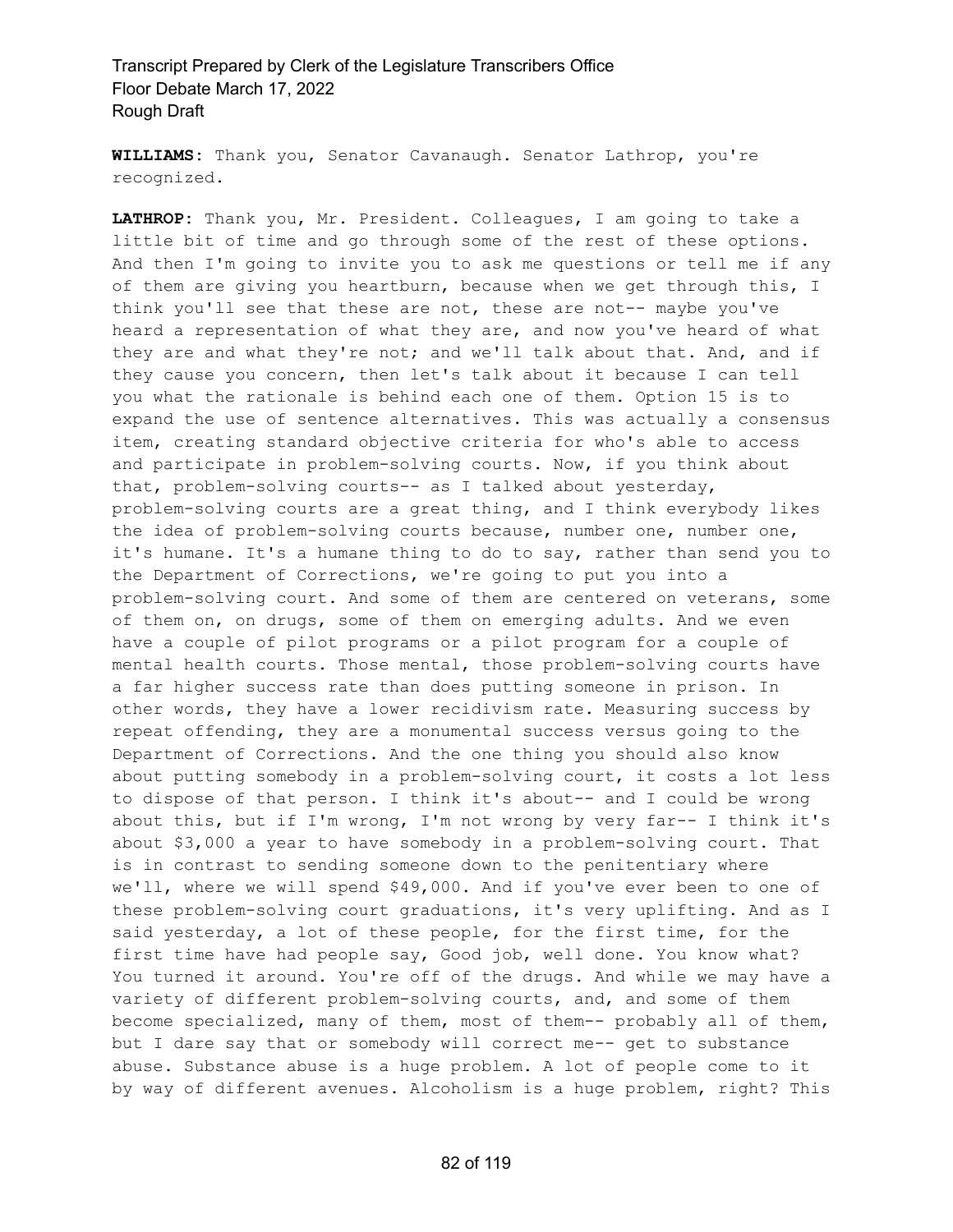is the drug version of alcoholism. These people are addicted; they are addicted. And problem-solving courts, one of their mantras is to try to focus their resources on the high-need, high-risk individual, right? Somebody who seems like they're ready to take the cure, to do the things you need to do to go into treatment: to get the treatment, to stay sober, to be clean, go to the meetings, get a job, maintain their employment. Problem-solving courts are a great thing. This is a consensus item.

**WILLIAMS:** One minute.

**LATHROP:** One of the problems with problem-solving courts, if you will-- everybody likes the idea-- expanding them. The bottleneck for expanding problem-solving courts is judicial resources, so job, judges do this, district court judges do this, sort of on the side, if you will. It becomes an extra responsibility for them. Many of them enjoy doing it because it is a very positive thing, and not a lot of positive things happen down at the courthouse. This is one of those. We're running into a problem with having enough capacity or being able to expand the problem-solving courts unless or until we have judges, retired judges, or find some other means to expand those problem-solving courts. This is a consensus item. And as much as I am a fan of problem-solving courts, it might move the needle just a little bit. And by needle, I mean that line that's moving in a 30-degree direction that represents--

**WILLIAMS:** Time, Senator.

**LATHROP:** --our growth in the average daily population. Thank you.

**WILLIAMS:** Thank you, Senator Lathrop. Senator Kolterman, you're recognized.

**KOLTERMAN:** Thank you, Mr. President. Good afternoon, colleagues. I rise in support of LB1013 and AM2001. I believe we've done a lot of homework and got this budget-- contrary to what some people think, this budget's been well put together. But I do have some questions that I was wondering if Senator Lathrop would dialogue a little bit with me about.

**WILLIAMS:** Senator Lathrop, would you yield?

**LATHROP:** Yes, I will.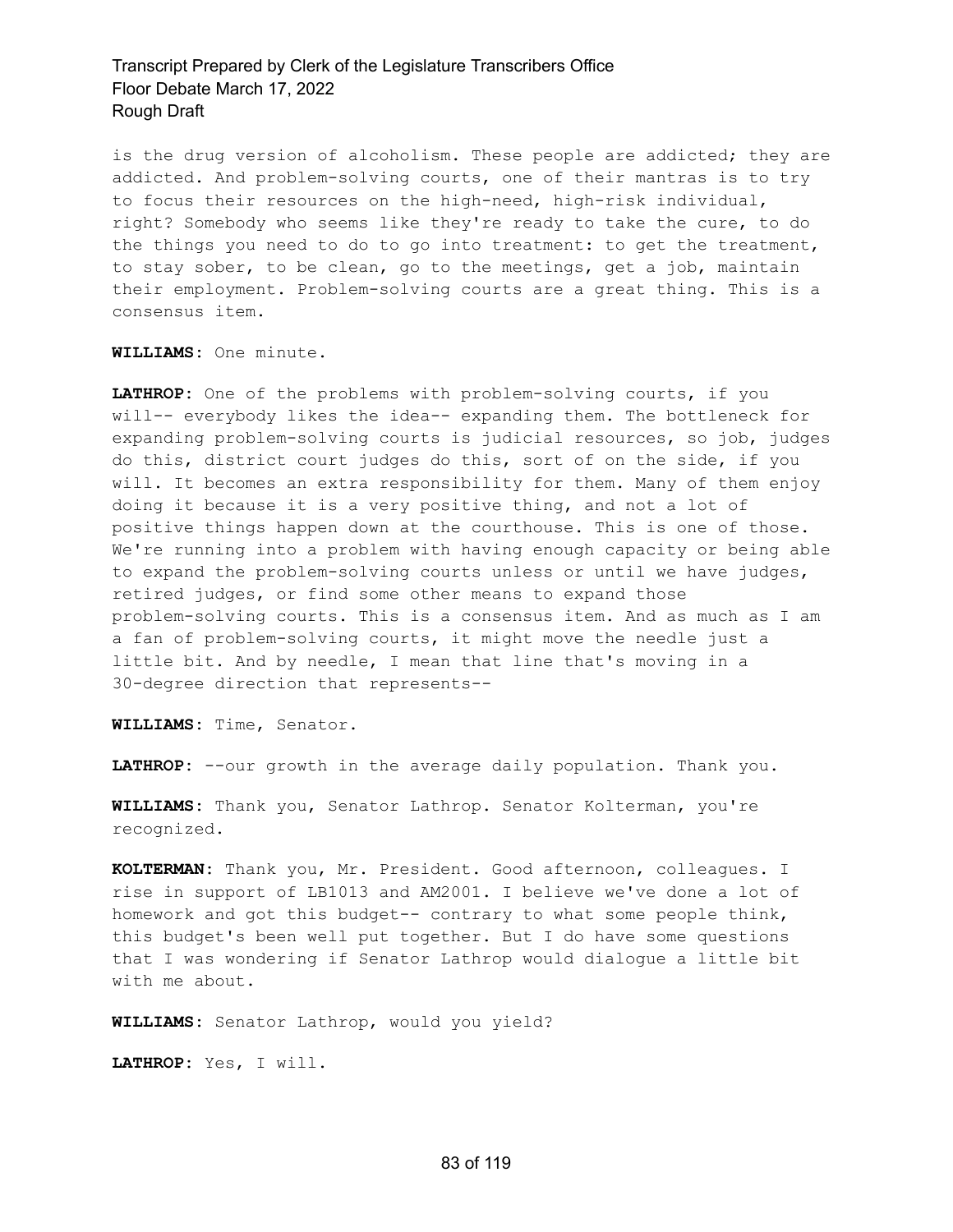**KOLTERMAN:** Senator Lathrop, I have been listening to much of what you've talked about over the last couple of days, and I find it fascinating, the direction that we're trying to go with, the Judiciary Committee is trying to go with LB920, and I look forward to that debate as that comes to the floor. I have toured all of the penitentiary, every, everything except for McCook; I haven't been to McCook. But I also had a chance to talk to the people from CJI and visit with them about concerns. I know that Judic-- Judiciary was involved in the committee process for CJI. And I know I've talked to the CJI people that came and helped facilitate that. They talked a lot about stacking of sentences or I think they call it extended stays or consecutive sentences. I'm not sure about all that, and I don't think the average person does. Could you talk a little bit about that? And then the last thing I'd talk about it, ask you about is, is there anything in, in this bill coming about ankle bracelets and probation and parole that can help us? I'll give you the rest of my time to address those issues.

**LATHROP:** OK, thank you. There's a lot there. I'll start with what, what is known as the stacking effect. And one of the things that I'll talk about in a moment is consecutive sentences, and because that's one of the one of the options for us to consider. But let me talk to you about the stacking effect. The stacking effect happens as you, as you look at the front door of the Department of Corrections and you look at the back door. People can leave the Department of Corrections in either of two ways: they can complete their sentence-- jam out, or they can be paroled. So that's our population that is leaving the Department of Corrections, and we have a population coming in. It's a little bit like inventory at a warehouse. When, when you have the inventory coming through the front door, and you're not having it go out the back door or be distributed as fast as it's coming in the front door, you're stacking the inventory in your warehouse. In our case-- it's maybe a poor, poor metaphor, but I'm going to use it just the same. Our warehouse is the Department of Corrections. The people who are there are going in and, instead of getting out as soon as they used to ten years ago, they're staying in there longer, and the longer they stay, in comes the next guy. Instead of having that bed empty because their sentence has been complete, they're staying there longer, and so that bed isn't available for the next guy to come in the door. But he's still got to have a place to stay. So we stack these people, population-wise speaking, if you will. We're stacking sentences or stacking inmates because they're staying longer. They're not going out the back door as fast as they're coming in the front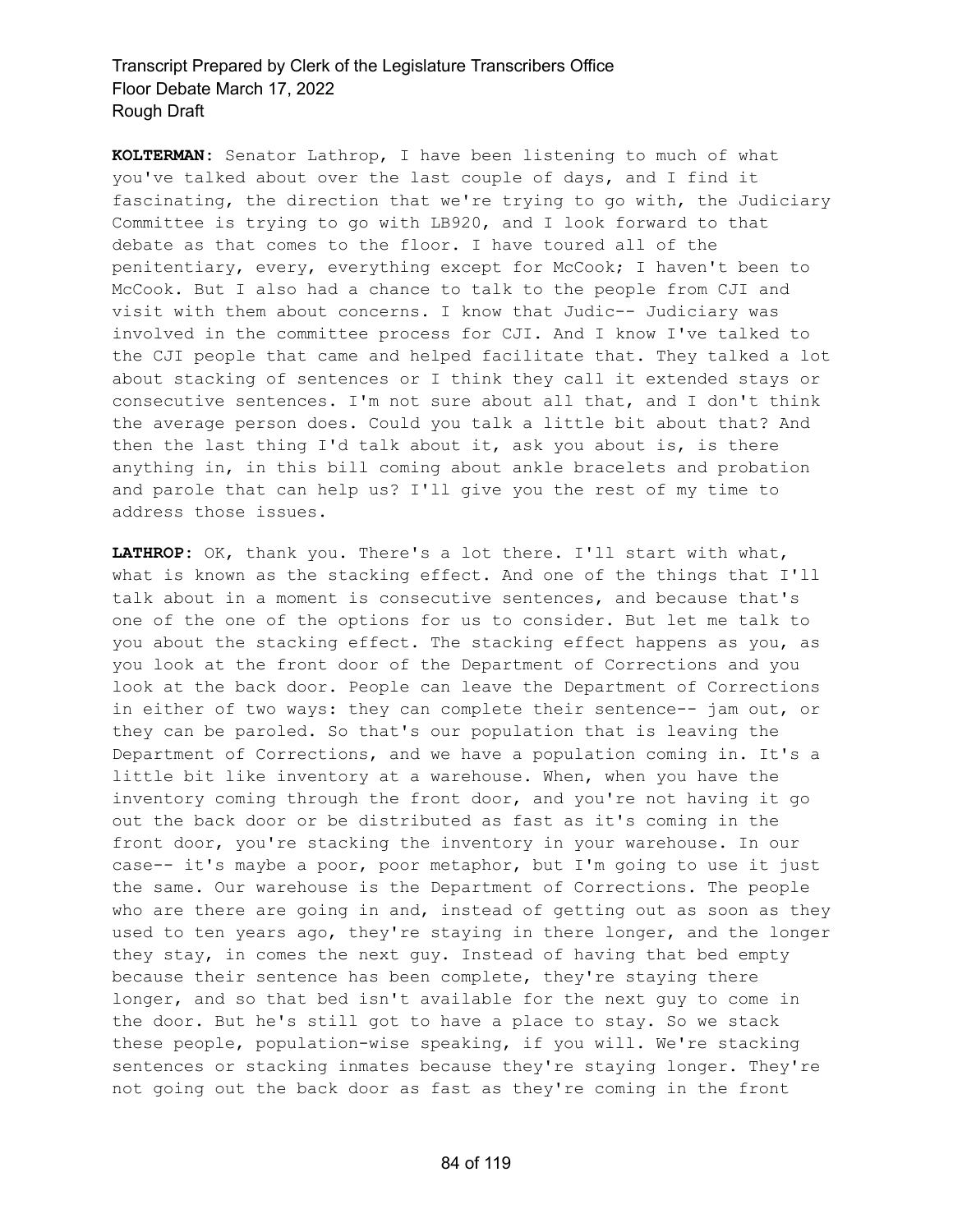door. And like inventory, they're piling up inside the department, and that is a function of a number of things. One is the length of sentence. So even for smaller crimes, people are getting longer sentences than they used to. Just--

**HUGHES:** One minute.

**LATHROP:** It's sort of sentence creep, if you will. It's mandatory minimum sentences. We've seen the use of mandatory sentences grow in the last ten years by, I think, the number is 42 percent. So we got a lot of people spending more time on mandatory sentences. And we have parole releasing people. Fewer people are getting out on parole than was historically the case. In fact, I think it was 78 percent were released on parole, and now it's closer to 58 percent. That has the effect of stacking people up in our warehouse, which is our Department of Corrections. That's, that's the stacking effect that we talk about, that leads to the overcrowding that has us at 152 percent. I'll be happy to talk about the consecutive sentence piece of this and about- and just a couple of options. But if you want to ask questions, I'm happy to answer those, too. But thank you.

**HUGHES:** Thank you, Senator Lathrop. Senator DeBoer, you're recognized.

**DeBOER:** Thank you, Mr. President. First, I'll say that, to folks who are asking how any of this is relevant to the budget, I think that we need to recognize that we're talking about a significant amount of money to spend, not just in a prison this time, but in the future, because we cannot get our curve for the number of average daily attendance beds we need, average daily incarcerated beds we need, under control. So it was mentioned that we are not one of the highest percentage of incarceration rates in the country, but we are one of only two who have that number rising. So we're going the wrong direction. Our percentage of incarceration rate is going up. So that's why that's a budget issue. I care about it, continue to have the discussion with Senator Lathrop. I think that's great, but I would also like to talk about LB1013 and AM2001 in general. My process for dealing with the budgets has, in the past, been to look through them. I take the Saturday after we get the Budget Book and I line them out with all kinds of different colors of highlighters, and I look at everything. And then I genuinely, generally defer to the committee for most things because they are the subject matter experts. They're the subject matter experts on our budget, on our budgeting process, on our cash transfers. They've heard the hearings on all of these different budget issues. So generally speaking, I'm going to give wide deference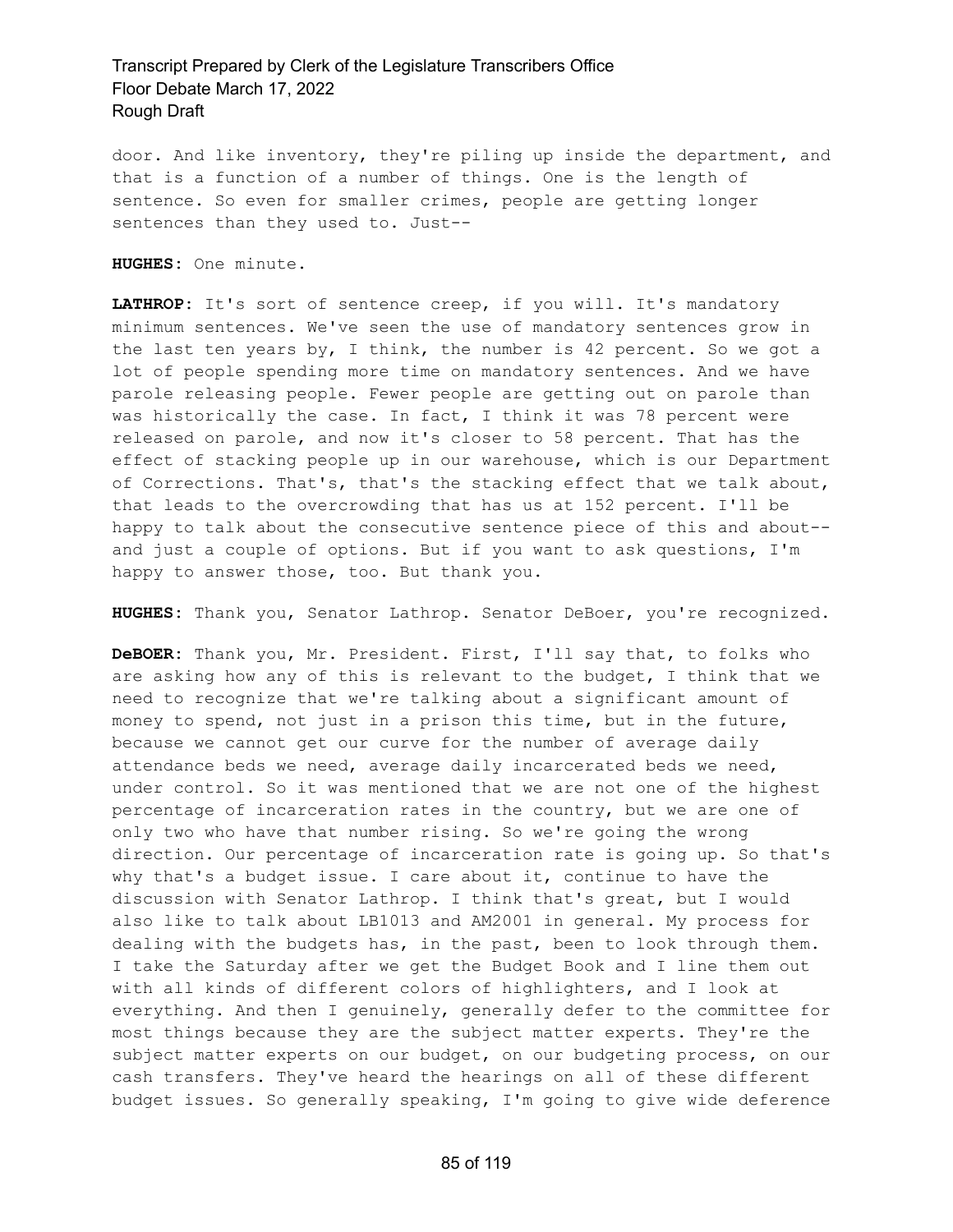to the folks on the Appropriations Committee. They also see the entire landscape of all the requests, and they make balances. They make decisions balancing the entire requests, the entire landscape of requests from everyone. And I don't know that I have the ability to do that on the floor with individual amendments, to determine, sort of, how to rebalance everything that they've already struck this balance with, if I'm only seeing part of the picture. So one of the reasons that I generally am not that in favor of doing budget changes on the floor is because I don't have the whole picture the way the committee did. The committee represents a cross-section of our body. I think it does a pretty effective job of representing a cross-section of our body. The other reason I don't generally favor on-the-fly budget changes on the floor is because I did one time. I thought about supporting an amendment on the budget, on the fly. And when I did so, I found out later that, had we passed that amendment to the budget and infused a whole bunch of money into a particular program, it would have had the opposite effect. It would have encouraged fraud in that program. So I don't have all of the information on these things. I expect that our Appropriations Committee looks into that; I know that they do. And so that's one of the reasons that I'm generally against doing any sort of change on the floor to the budget, because I don't have all the information. Our budget is so complex that there are so many things and I haven't done the balancing act.

**HUGHES:** One minute.

**DeBOER:** But-- thank you, Mr. President. If I am going to do some kind of change to the budget on the floor, I sure as heck expect that I have the dollars and cents in front of me, I know what it's going to be used for exactly, I know how much is being asked for, I know who. I mean, I have to know all the information before I'm going to vote down a budget because there's something that somebody wants to put in there. So I'm looking for people to talk about specific amounts that they want, what they want them for, and make sure that we have done that in a balanced way. Then I'm happy to entertain those ideas. But until I get the specifics-- and I know that some people are going downstairs right now to make some specifics-- but I'm going to be a yes on this budget, as is, until somebody can give me--

**HUGHES:** Time, Senator.

**DeBOER:** --specifics. Thank you.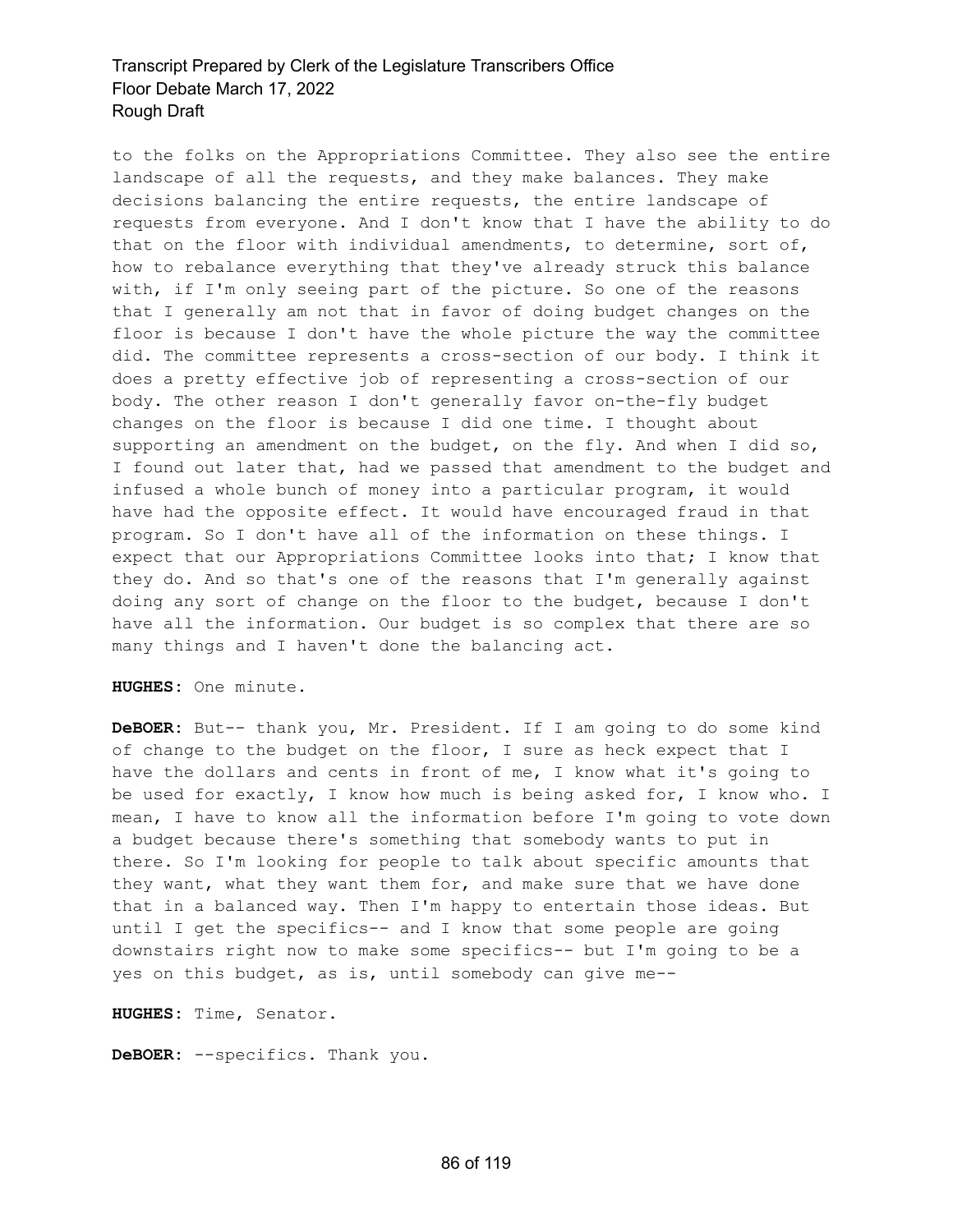**HUGHES:** Thank you, Senator DeBoer. Senator John Cavanaugh, you're recognized.

**J. CAVANAUGH:** I think-- this thing working? There we go. Thank you, Mr. President. So I was actually-- I wanted to comment. Well, I've got a lot of things to say still about the prison reform and our, I guess, priorities and appropriation. But I wanted to comment on, Senator Stinner got up and talked about what is AM2001, which is the amendment to the, to LB1013. And I had talked about, on the previous bill, the surface water irrigation project, and we had a good, long back-and-forth, myself and Senator Bostelman and Senator Friesen and Senator Erdman, and I think others were engaged in that topic. And so that, you know, it's-- I've been interested in that a little bit, and so I appreciated Senator Stinner. When he went through the whole transfers for each of these, he gave a little bit of a commentary and justification for each of the transfers, which I-- again, I keep saying. I think it's important that we talk about the reasons why these appropriations are in here. And he commented on-- I wrote down- a million acres of farmland would be taken out of production if we don't make these repairs, and then, of course, the effect on property taxes and agricultural production in the state of Nebraska overall and the, and particularly in the communities out there. So I just wanted to say I appreciated him adding a little bit more context to that conversation. I actually was, earlier today, looking up, trying to figure out more information about the number of these districts. Well, I know we settled on 63, and I actually got a map of where those districts are. And I know everybody will be surprised, they're mostly right on the --what you call a watershed-- very close to the Platte River, the North Platte River and probably other rivers along there. It's not a good enough quality picture to, to probably distribute as a printout; it won't translate. So I can email it to folks if they wanted to look at it. But so putting that broader context is helpful. It does, it does help us determine whether or not this is an appropriate use, transfer of \$50 million, and what we get out of that and, and what the value in investing in this particular program is. And I would just remind folks of the conversation that Senator Friesen and Senator Bostelman had about rates charging for the services. And Senator Stinner again mentioned the agedness of these projects, some 100 years old, 70 years old, things like that, and, you know, that those are all, I think I-- well, I would take those as facts. I don't have any reason to question them. But we can look at those facts and put them in that context and still say this is a valuable program. But is this the question? The question still remains: Is that the right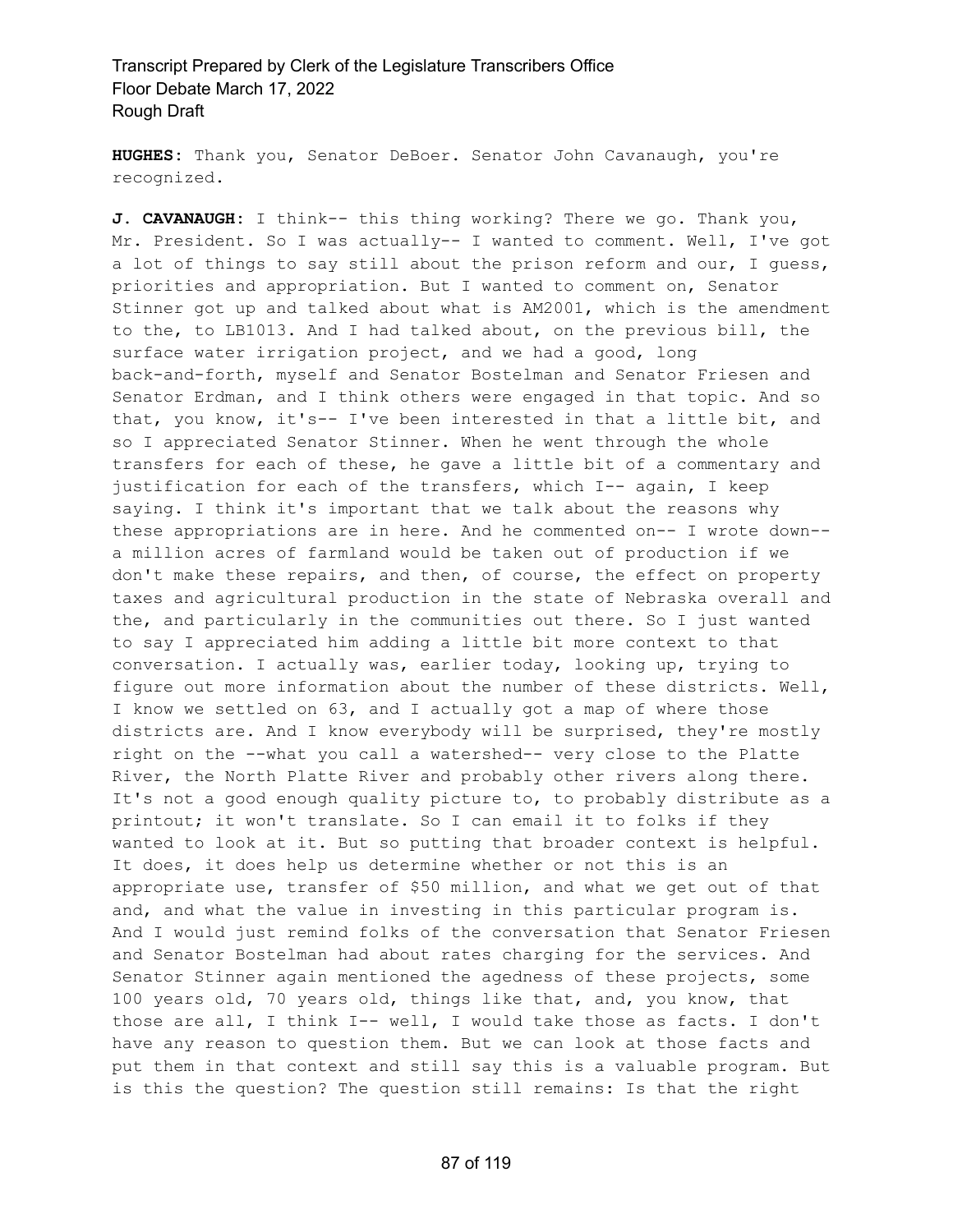use of the \$50 million? So that, that is-- I, I-- in that project, I guess, I still have more questions and will continue to look at that issue to determine what I, kind of-- I think the value is there, and I would, I would-- I like having that kind of analysis and looking at everything, every appropriation, every transfer on balance, and then, kind of, looking at other projects, other ideas we could do with that. And there is-- we'll spend time in ARPA talking about it, but he-- Senator Stinner also mentioned the Laramie Canal. There's an ARPA appropriation, I think, of \$20 million, another project that I will spend some time, hopefully over the weekend, being able to look at and see what-- well, what I can learn about that so I know what--

**HUGHES:** One minute.

**J. CAVANAUGH:** --the appropriate questions are to ask on that. I'm going to run out of time before I move on to criminal justice issues, so I'll push my light again to talk about some of the things that people are talking about right now. But again, we are having a broader conversation about criminal justice and other reforms, some that cost money, some that don't cost money, but ways to address issues as a state, overall, in smarter ways that maybe wouldn't require us to spend so much money building a prison. And it is important to think about things in the way of cost-benefit analysis. What's our return on our investment? And what else we could be doing with that money and maybe get a better return for that. Thank you, Mr. President.

**HUGHES:** Thank you, Senator Cavanaugh. Senator Machaela Cavanaugh, you're recognized.

**M. CAVANAUGH:** Thank you, Mr. President. So AM2001, I think it's been discussed a little bit about where exactly the prison is in the budget, and it's not because we're not funding a prison, but we're setting aside money on the prison. And so that's what's happened in this AM. If you look at page 1, line-- starting on lines 25 and going over on to page two, The State Treasurer shall-- sorry, it's dark in here today-- "The State Treasurer shall transfer \$215,580,000 from the Cash Reserve Fund to the Nebraska Capital Construction Fund on or before, on or after July 1, 2022, but before June 15, 2023, on such dates and in such amounts as directed by the budget administrator of the budget division of the Department of Administrative Services." So we have that-- I think I put it in my drawer already-- the budget, like the overview, the text of what the budget is. And in there, it says, it breaks down this\$215,580,000. And so \$175 million of that is set aside for the prison. It's not appropriated, so it just sits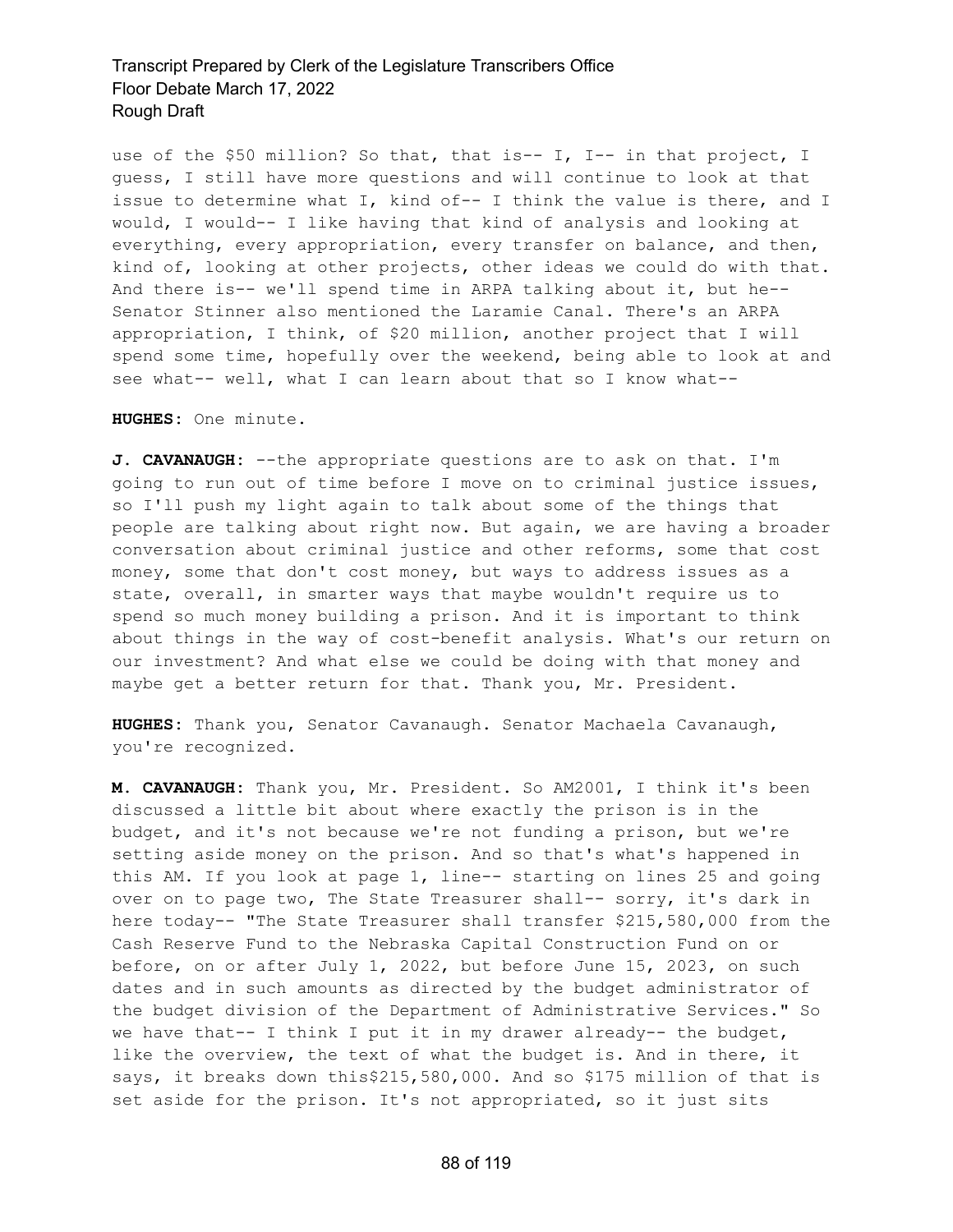there. It could just sit in the Cash Fund as well, but it just sits in this fund until some-- we-- the Legislature does something in future sessions. So what we've been hearing from those that are-- both the Judiciary Committee and on this, the committee that worked with CJI- is that there are specific benchmarks that need to be met before we can appropriate that money to build a prison. And there, there seems to be this, sort of-- I don't know if it's a miscommunication, if it's purposely misrepresenting or misunderstanding, I'm not sure. But I think everyone in the body believes that a new facility, an updated facility, is, is a good thing, but not expanding capacity without criminal justice reform. They need to go together. You cannot solve this problem with just one thing. We have to have sentencing reform. We have to, we have to. This is costing our state too much money. I would encourage anyone who has concerns about outcomes, go look at that's-- that report that ALEC did about Texas. We don't want to be known as-- or I guess I shouldn't speak for everyone. I do not want our state to be known as the state that incarcerates mentally ill people. I want to be known as the state that is leading the pack on behavioral and mental health, that we have the lowest incarceration rates in the country because we invest so much in behavioral and mental health. That's what I want our reputation to be. I want our law enforcement to be safe, and if we continually do not address severe behavioral and mental health issues,--

**HUGHES:** One minute.

**M. CAVANAUGH:** --we are putting our law enforcement at risk because, as upsetting as it is when somebody is injured by law enforcement, there are times when they have no choice because somebody is so out of their mind. And that is an unfortunate situation-- more than unfortunate, that is a devastating situation. But most of them are preventable. If we were to have an actual behavioral health plan in this state, we could be preventing those kinds of interactions from ever happening. Let's invest in people, not prisons. Thank you.

**HUGHES:** Thank you, Senator Cavanaugh. Senator Lathrop, you're recognized.

**LATHROP:** Well, thank you, Mr. President. And colleagues, good afternoon once again. I'm going to talk about Option 16. There's 21, so we're getting there. Option 16 is a consensus item. It involves creating standardized statewide structure for diversion programs while reserving some flexibility to account for varying resources across the state. Ensuring counties have resources to-- and, and the second piece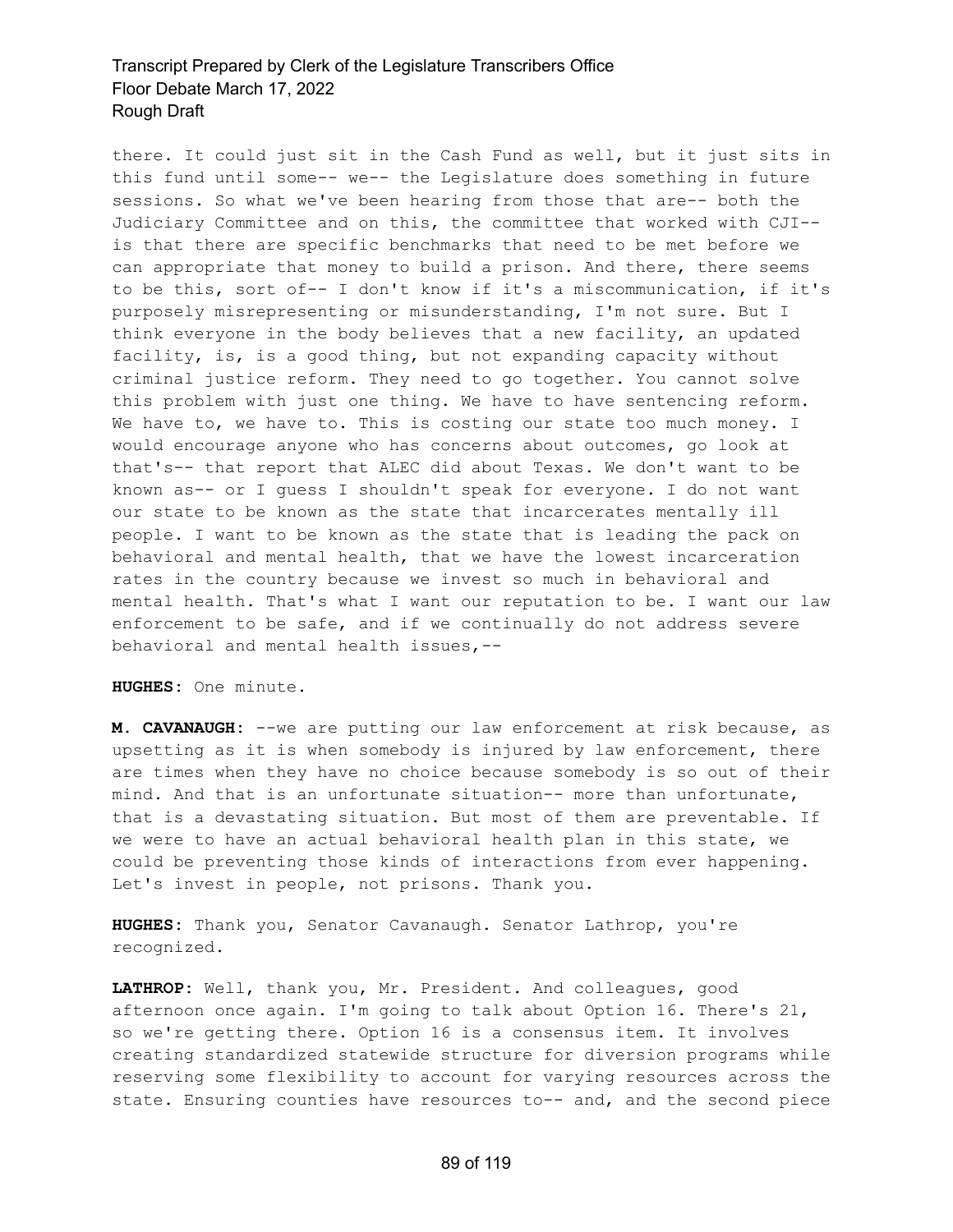of that is to ensure that counties have resources to administer diversion programs that, in turn save state resources-- organize and fund the effort by judicial district. What are diversion programs?, you are asking me. I hear the cry. Give me an explanation for what diversion is. If you are charged with certain crimes, you may have your case. You may be eligible for diversion. Diversion is where they take you out of the process and essentially have you do probation and, if you successfully complete it, your charges are dismissed. It is a very effective tool. It spares somebody a conviction. And here's the challenge. We don't have any statewide standards and it's not available in all jurisdictions. So some jurisdictions have a robust diversion program. I think Douglas County does a pretty good job with this, as I recall. I suspect that Lancaster County does as well. Some of the limitation, and by the way, these things seem to be very-- they are, not seem-- they are very prosecutor discretion-oriented. That's the, that's by their very nature. The prosecutors can put somebody into diversion and give them an opportunity to get through some type of probation without ever having to end up with a conviction. The challenge that this option is attempting to address is the fact that in many jurisdictions they don't have the resources to divert somebody to. So if you get picked up, in some places, with some quantity of drugs, say a user amount of drugs and the prosecutor would otherwise want to send you to a diversion, into a, into diversion, they would need to know or need to have available drug treatment, counselors, the kind of people who can provide the services somebody on diversion would require. And there's a lot of places across the state-- and I'm talking to, I'm trying to tell you something many of you know in other parts of the state-- that those resources aren't there. And this is about trying to stand up those resources and develop and develop diversion programs that go into every judicial district so that prosecutors will have that available to them as an option for someone who has been charged. This is a, this is another opportunity to divert somebody, much like problem-solving courts, to divert somebody from going into prison. And, and that's a worthwhile topic to talk about in a broader sense, as long as I'm on this topic. People can, people can be convicted and have a lot of opportunities or some opportunities, particularly depending on the crime, to not end up at the Department of Corrections. Problem-solving courts is one, diversion is another, and being placed on probation is a third. To be placed on probation- and by the way, our probation numbers are growing, which is a good thing--

**HUGHES:** One minute.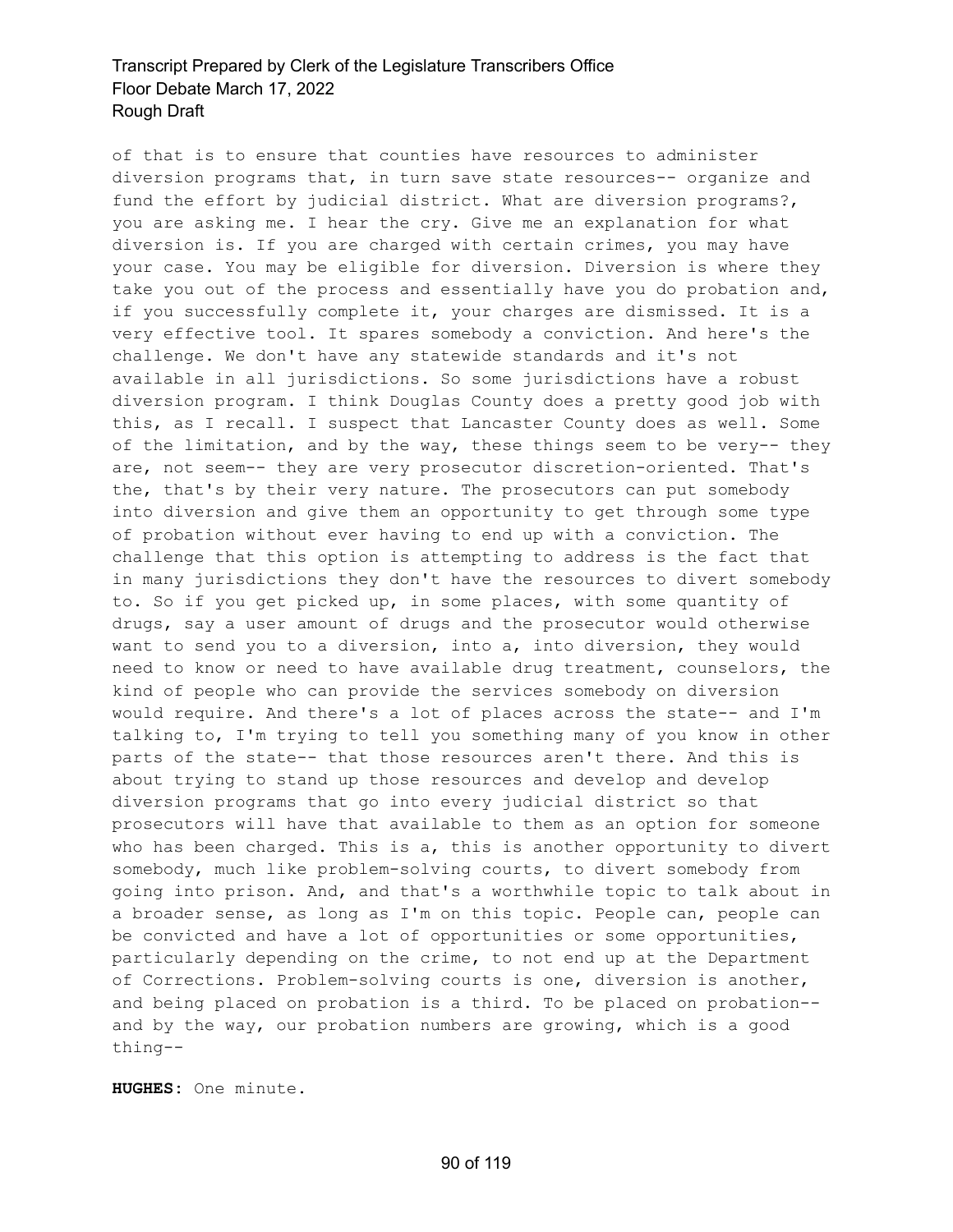LATHROP: --to be placed on probation, you are convicted and you're sentenced to probation. And when you're sentenced to probation, the judge will set those terms, typically after a pre-sentence investigation and say, This is what your probation is going to look like, and if you are successful, successfully completed, you will be discharged from probation and you won't have to serve time-- generally speaking. Sometimes probation can, can involve some time, but generally, if you're getting probation, you're going to have some things you need to do. In probation, oftentimes, in small cases like misdemeanor stuff, it might be go do some community, community service, it might be go to some AA meetings. But when you start talking about felony stuff, you're talking, more often than not, or more often about substance abuse treatment--

**HUGHES:** Time, Senator.

**LATHROP:** --and things like that. Thank you.

**HUGHES:** Thank you, Senator Lathrop. And that was your third opportunity. Senator Kolterman, you're recognized.

**KOLTERMAN:** Thank you, Mr. President. Again, I'd like to ask Senator Lathrop a couple of questions and-- but see if he'll yield.

**HUGHES:** Senator Lathrop, will you yield?

**LATHROP:** Yes, I will.

**KOLTERMAN:** Two things. I've been here for seven years. It's my eighth year, and there's 11 of us that are-- be going out. Most of us who are involved were supporting a program called 605 the first year we were here. That dealt with judicial reform. And I know you weren't here then, but you understand some of how it's benefited. Has that had-- my first question is: Has 605 helped us move the needle? And the second question deals with the Judiciary, and they've been involved in the CJI report, and they were there as a resource. Do they support the idea of changing the stacking or consecutive sentences? If you'd address those two questions, I'd appreciate it.

**LATHROP:** I'd be happy to. We did have three members of the Judiciary, including the Chief Justice, on the CJI panel, the CJI working group. And judges participating in this process-- by the way, you got to have all three branches invite CJI to come into the state. Judges cannot get involved in policy, so you won't see the Chief Justice come into the Judiciary Committee. Well, you'll see him come in for pay raises,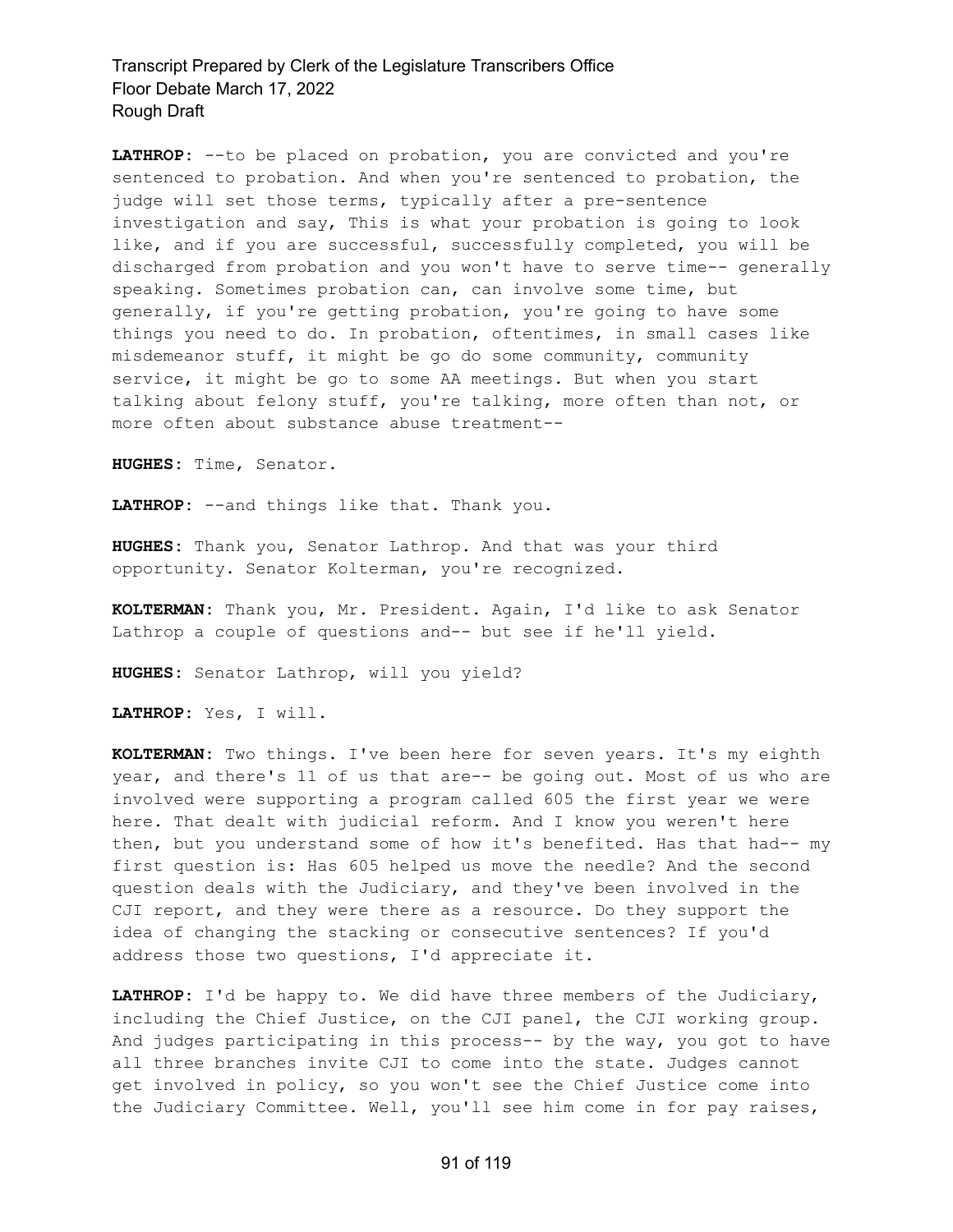right? Because that, that they can do; that's not really policy. But they can't come into the Judiciary Committee and say, we think you need to shorten the sentence for burglary, lengthen the sentence for a homicide, because now they're, now they're offering opinions on policy, and judicial ethics prohibit the court from being involved in policy considerations. If you can imagine, if what, if a judge came in and said this is a great policy or that's a bad policy, and it gets implemented, and now its constitutionality is before the court, and there sits a judge that says, Well, I'm passing on the constitutionality of this, and I was in Judiciary Committee advocating for it just a year ago. So that's why they can't advocate. And in this case, the judges-- and we're grateful for their participation-- but mostly their role in the CJI process is to say, Does this cause a problem with the way the court functions? Is this a workable, is this a doable solution? What was the first question, Senator Kolterman?

**KOLTERMAN:** Uh--

**LATHROP:** Oh, the 605.

**KOLTERMAN:** The 605, yes.

**LATHROP:** So the 605, the 605 did a number of things. One of the things it did, one of the things that it did is it had-- I believe it lowered the amount of time you have to do on a Class III or a Class IV, and then, put at the end of it-- so now you get a flat sentence for a Class III or a Class IV-- and then, at the end of it, you have post-release supervision. So a little bit shorter sentence, but after you get done with that, you are, as the bill was drafted and passed, you have mandatory post-release supervision, so a period of incarceration followed by probation. You meet with a probation officer. That, my recollection is, remains mandatory with IIIs, but on IVs, we've since changed it to make that discretionary with the court. And that post-release supervision and this process of having-- 605 also did one other thing that's very important. It made probation presumptively the correct sentence for a Class IV felony, a Class IV felony felony being anything that carries a penalty greater than a year.

**HUGHES:** One minute.

**LATHROP:** Class IV felony is the lowest level of felony on the books. And to make it presumptively probation meant that more people were going to be on probation, which is why we were talking about those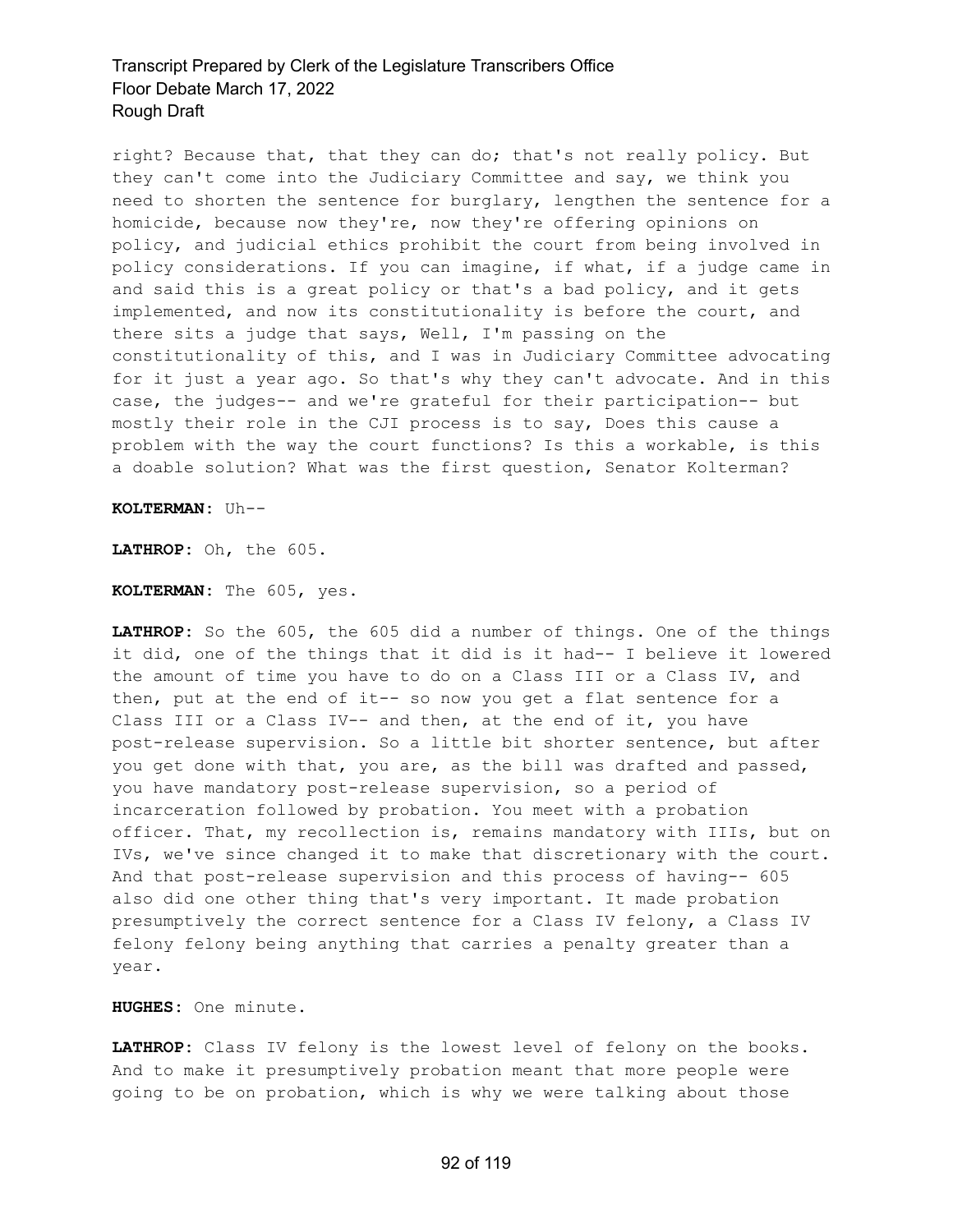assistant probation officers. We do have more people on probation and, colleagues, if we had not passed LB605 back in 2015, we would have been-- we would be well, well, well past 153 percent of design capacity in our, in our Department of Corrections. That was successful in getting more people on probation. But still, still we see a lot of people with Class IVs going to the penitentiary, some of whom are going there with consecutive sentences.

**KOLTERMAN:** OK, thank you very much. I appreciate that.

**LATHROP:** Thank you for the opportunity.

**HUGHES:** Thank you, Senator Kolterman and Senator Lathrop. Senator Hunt, you're recognized.

**HUNT:** Thank you, Mr. President. Good afternoon, Nebraskans. Listening to the discussion of the budget and the discussion of what to do with the pile of money, and seeing how we are appropriating it across the state from, not only its text in the budget bill, but in the handouts that we've received that I've been looking over for the last couple of days, looking at those things have brought some observations to me that relate to the problem I think we have with short-term thinking and lack of imagination that comes out of this Legislature and makes the rest of the country and the rest of the world see us as a very backwards-thinking and regressive place. I want to share a different type of thought that motivates a lot of the work that I do here and the goals that I believe we need to share during the short time that we all have here to work as policymakers. Colleagues, everything outside of Omaha, in Nebraska, and probably Lincoln, is in huge trouble. These communities will do a great job raising grain, raising crops for the next generation or so, probably raising red meat. But after that, we're going to be in huge trouble. There is no way the population in the rest of Nebraska will grow. The people to populate these areas in the rest of Nebraska were never born there. And that likely prediction that I have is based on actions we've taken in this Legislature and based on demographic research that consistently shows this trend moving forward over the last 25 years. At no point that demographic research has been done on growth in Nebraska has that trend reversed. That's based on solid demographic research from University of Nebraska, from the Planning Committee, from the Center of Public Affairs Research, and that's been presented to us year after year here in the Legislature, so we all have that data. The ratio in Nebraska of working age adults to aging and retired adults was six to one in 1950, and it was five to one in 2010, and by 2050, this next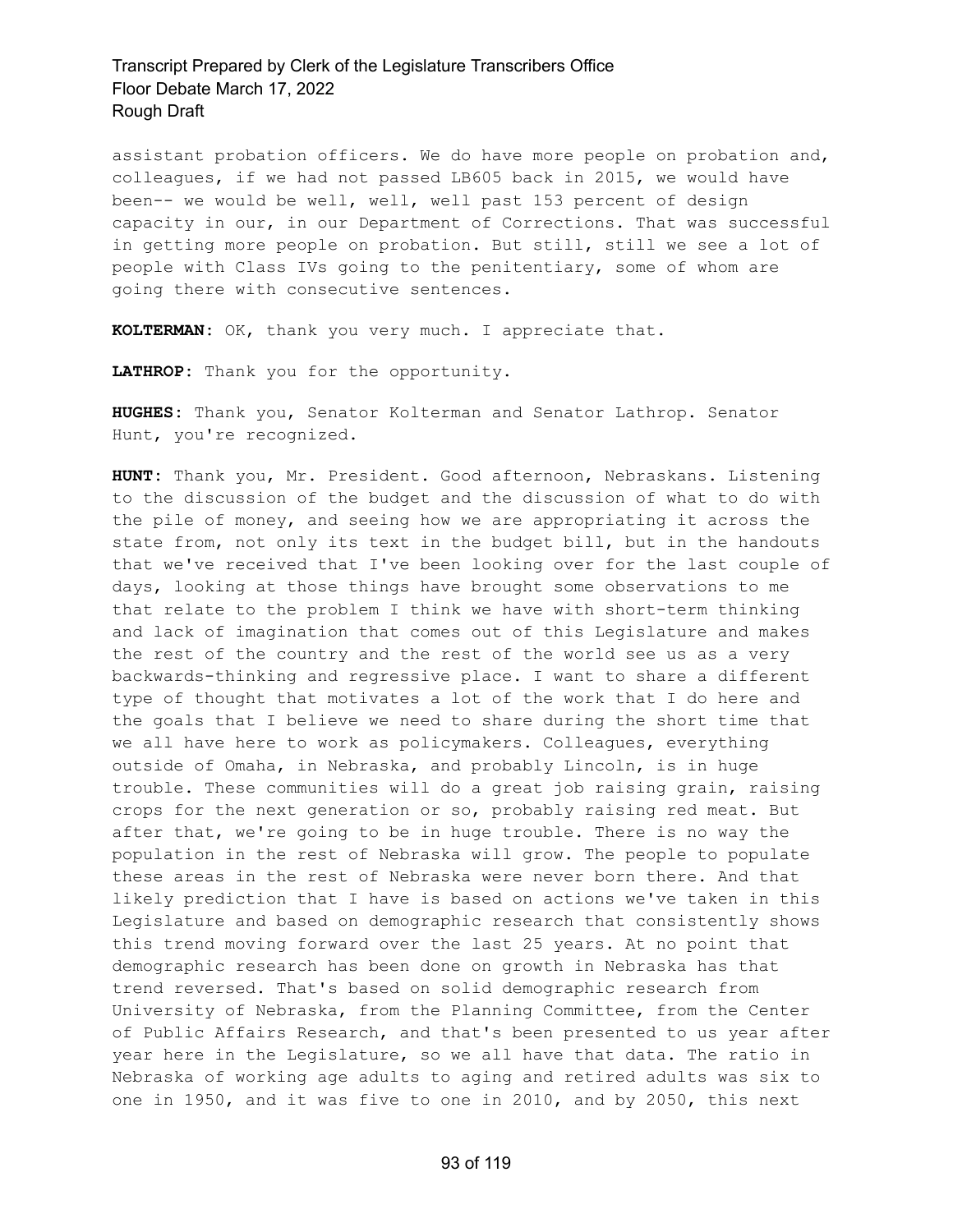generation is expected to be three to one. And there is no way that domestic migration, whether it's migration from intrastate, from around our own state, or from other states in the country, there's no way that migration in the United States is going to be enough to change that. Since 2010, Nebraska's population has increased about 5 percent. But 66 counties have lost population. Nebraska is losing about 2,000 people a year to other states. But there is good news, and this is the news that I'm asking us to follow. Pre-pandemic and prelots of very repressive immigration policy time, bBut pre-pandemic, about 4,000 people came to Nebraska from international locations every year, more than we're getting born here, more than were-- you know, the net loss between who's getting born and who's moving out and who is moving in for jobs and things like that. The only place for population growth in Nebraska is international migration. And I'm talking about immigration, and I know that the political climate of. Conservatives in Nebraska-- or I could just say the Governor and his best friends in the Legislature-- I know that they hate that. This is not a popular idea to bring forth in terms of economic growth,--

**HUGHES:** One minute.

**HUNT:** --but millions of people from around the world who are from breadbasket economies just like Nebraska, who are agriculture workers in their own countries, just like we need in Nebraska, who are doctors and educators and researchers and business owners, just like we need more of in Nebraska, especially rural Nebraska, they are looking for homes. There is turmoil in the world, and the United States is still the beacon of hope and democracy that these people should be looking to to find opportunity. But the policies we have here in Nebraska, which are reflected in this budget, are closing the door even more on those people. So if this, if we had some kind of project to bring more immigrants into Nebraska and it fizzled out and the money didn't get used, it would be there for budget use in a few years when the federal punchbowl dries up. If that money is not taken off the table and burned--

**HUGHES:** Time, Senator.

**HUNT:** --by tax cuts.

**HUGHES:** Time.

**HUNT:** Thank you.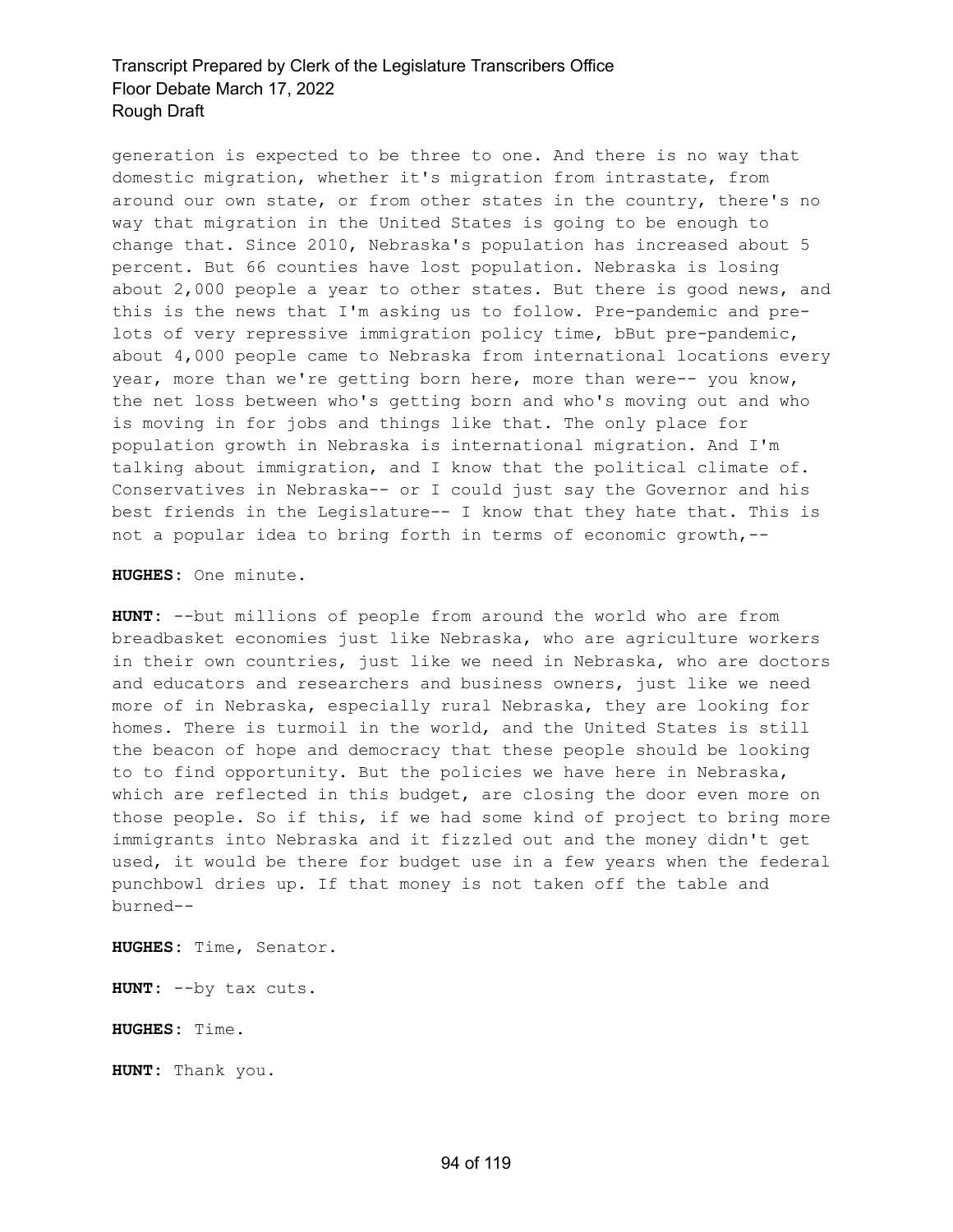**HUGHES:** Thank you, Senator Hunt. Senator John Cavanaugh, you're recognized.

**J. CAVANAUGH:** Thank you, Mr. President. So-- well, I wanted to talk about a few things, and so there's a, a flier that Senator McKinney gave me that shows LB920 projection, projected to flatline prison growth, say, 55 million by 2030, so that's saving money and administration of the prison. Well, basically, it shows, by 2030, the prison population, at the rate we're going right now, would increase to 70-- 7,327 people, but with LB920, it would drop or would own- about stay flat at 6,232. So that that was interesting thing, and, and one of the things that LB920 seeks to do is to get more individuals on that, sort of, term of supervision have the-- more services when people are on supervision, which data shows it's clear that reduces recidivism, reduces re-offense. And that was one of the things Senator Kolterman and Senator Lathrop we're talking about-- LB605 sought to do was to make sure that people had that period of post-release supervision, which is what the Legislature actually called that term after individuals served their sentence on Class III, Class III, And Class IV felonies. So you would get-- class-- those sentences became straight sentences, flat sentences, determinate sentences and with a period of post-release that was mandatory afterwards. And so people had to be on probation or parole. It-- but it was administered by the Office of Probation after the fact. So that was the-- what LB605 sought to do is to shorten some sentences and guarantee that people had post-release supervision. Part of LB920 is looking to make sure that more people have a period of post-release supervision. And so I was looking. I've been talking about the jail sentence census, the, the Department of Corrections Quarterly Population Summary for October through December of 2021. And on-- this is page 4 of 8-- they have the individuals discharged based off of type of discharge from the Department of Corrections. So we start on one end, which is people released to post-release supervision. So those are individuals who are in the Department of Corrections, Nebraska Department of Corrections, on Class IIIA, Class III, and Class IV felonies. And this would not include individuals who serve their sentence in a county jail. So if somebody gets a sentence of less than a year, they will serve that sentence in a county jail and they would still be released to post-release supervision. So these are not all the individuals being placed on post-release in the state. These are the ones that have served a sentence of more than a year in the State Department of Corrections. So there were about 150 people released in that quarter, 50 a month-- 51, 44 and 50. And so then they're-- the next category is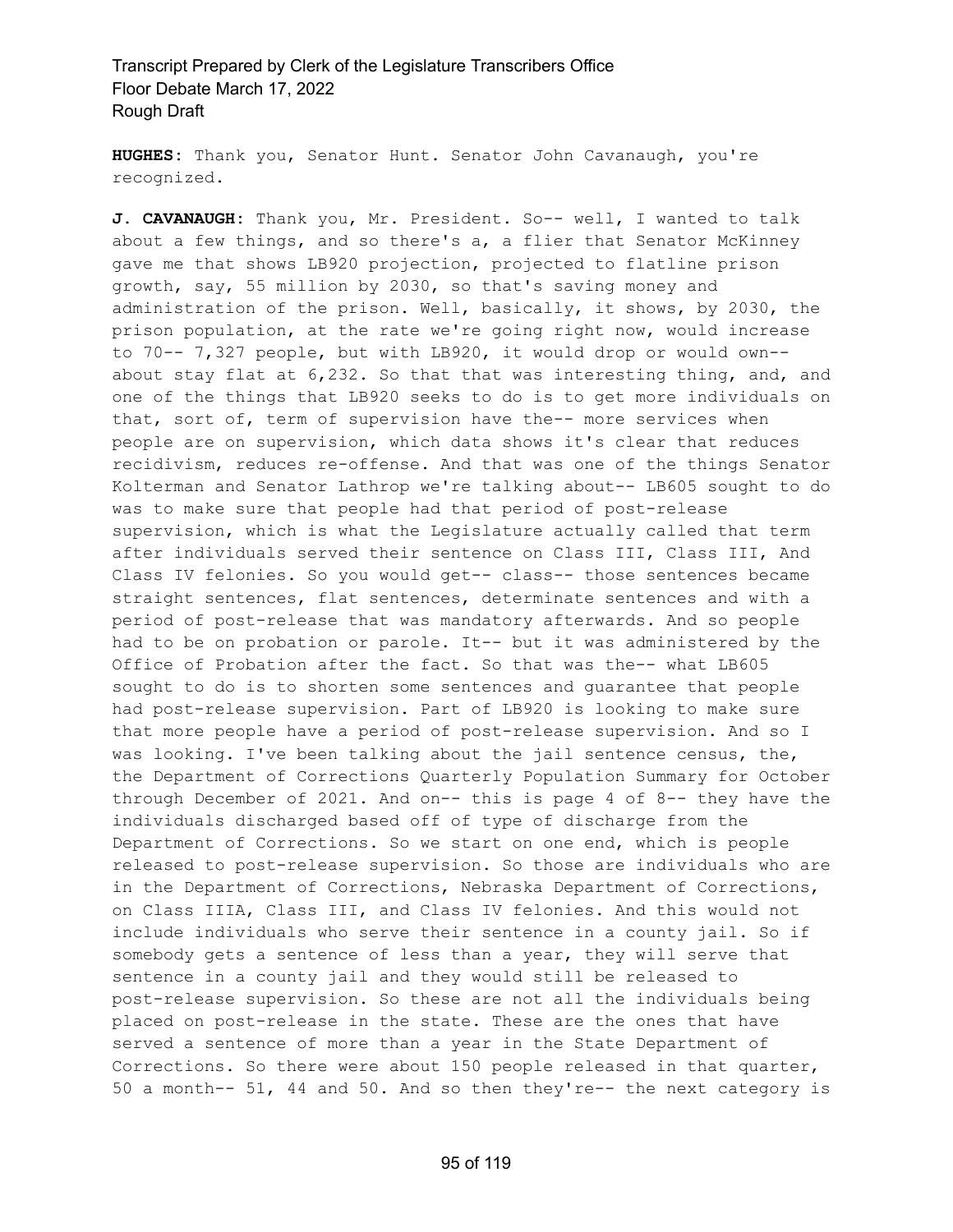deceased. So these are individuals who died while in the custody of the Department of Corrections-- was 5 in October 4 in November, 2 in December. The next is released to parole. So this is other people who were placed on a community-based supervision after their period of incarceration, where they then have to be subjected to the types of supervision that we're talking about here, which is drug testing, programming classes, getting a job, staying out of trouble. So these are individuals who are paroled-- 72 in October, 78 in November, 65 in December. So we have about 120 people a month being released to some form of supervision. We have released to other jurisdictions: 1 in October, 1 in November, 1 in December-- or 2 in December. Those are people who have a sentence, say in Iowa, they get sent to Iowa to serve that sentence after they finish their sentence here or something along those lines. Then we have flat sentences. So those are individuals whose sentence was 1 to 1, 2 to 2, 10 to 10. So the, that, these are some of the problematic ones we're talking about where they have their sentence, the top number and the bottom number are the same-- 38 in October, 25 in--

**HUGHES:** One minute.

**J. CAVANAUGH:** --November, 44 in December. So a little, around 100 people in that period released to flat sentences, no supervision- getting straight out of prison, no supervision, no oversight, just going back out from incarceration to society. Mandatory discharge- again, released with no supervision-- 22 in October, 30 in November, 33 in December-- so about 70 a month again being released between these two, flat and mandatory discharge, to no supervision. So it's about the same number of people being released to parole as are being released with no supervision under the current system. And the people who are most likely to reoffend, to re-- are the people with-- being released with no supervision, with no step-down in custody, with no programming to be supervised. So that is one of the things that LB920 seeks to do. That's something smart that we can do that will help solve some of the problems,--

**HUGHES:** Time, Senator.

**J. CAVANAUGH:** --decrease-- thank you, Mr. President.

**HUGHES:** Thank you, Senator Cavanaugh. Senator McCollister, you're recognized.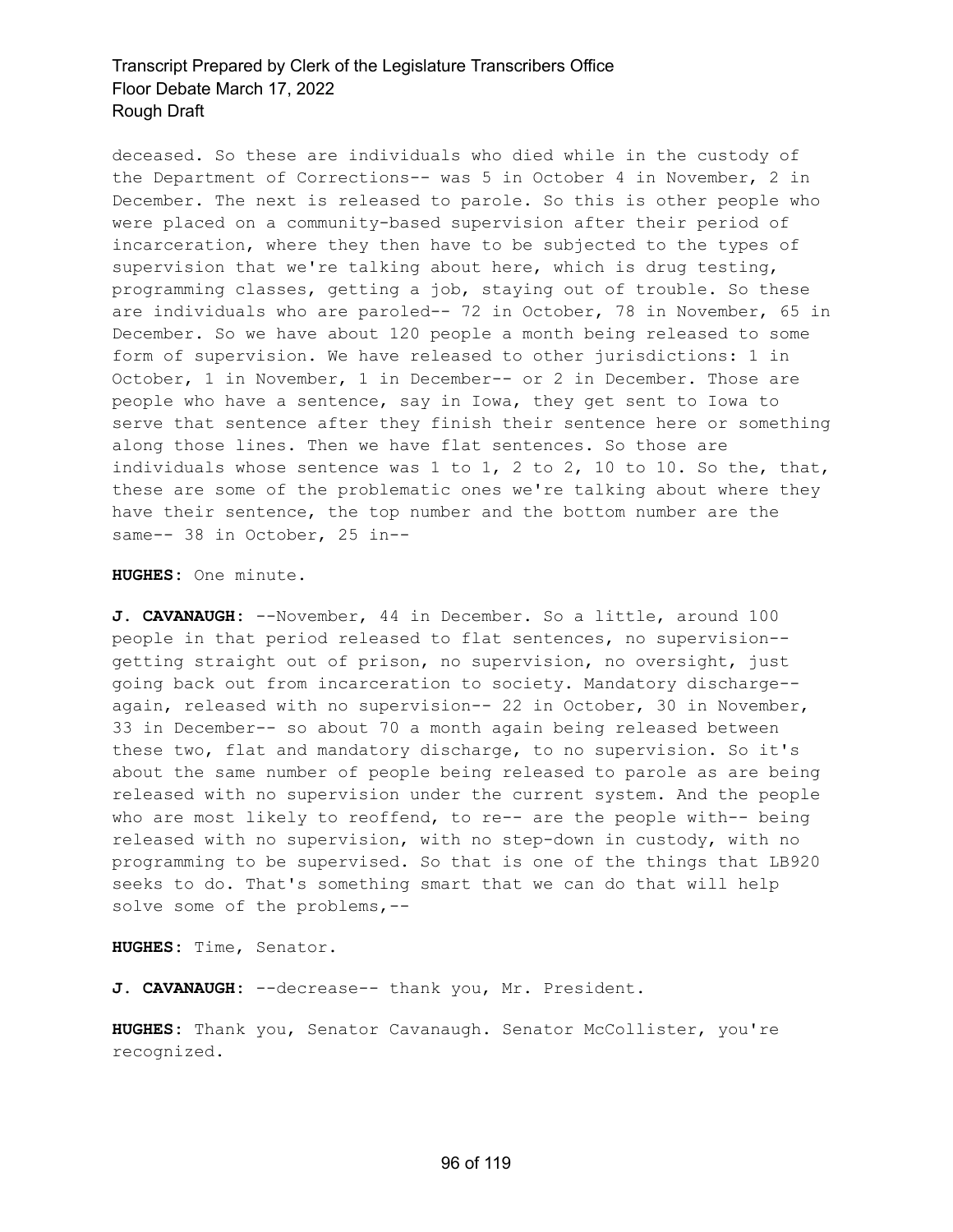**McCOLLISTER:** Thank you, Mr. President. Good afternoon again, colleagues. I was intrigued by Senator Hunt's comments about migration, and she's absolutely right. Migration is so important to Nebraska. In fact, if you look at the 19-- or 2010 census, Nebraska would have lost population if it hadn't been for migration into the state. And we always have the fear that we're going to lose one of our congressional seats, so maintaining our population is so important. You should also know that, in America, we aren't maintaining the birth rate. That is to say that we aren't replacing our population. So if we're going to-- want to maintain population in Nebraska, increasing migration is exactly where we need to go. So last weekend, I was in Washington attending a national conference on immigration. We talked about the current issues related to migration. Of course, in this body, in 2015, we debated the DACA driver's license issue, and we had great support for that particular bill. Senator Nordquist sponsored the bill. Senator Mello and I prioritized-- or I prioritized the bill, and we got that bill passed over our Governor's veto. And so that told people that Nebraska is a welcoming place for migrants and dreamers. Well, right now on the national scene, we do need immigration reform. And I think there is some possibility, given the recent affairs in Congress, where they're actually getting some work done. We may see some progress on that front. In fact, you should know that there are programs around where Afghan folks that left that country and, also, folks from Ukraine. And they've had about 3 million people leave that country. And it'd be a great idea if we could bring some of those trained people into our state. And I think I'm going to investigate programs that Nebraska could follow to perhaps make that possible. In talking about criminal justice reform, I've been involved with the Judiciary Committee almost every year since I came here in 2015. In fact, the problem-solving court idea-- both Senator Williams and I prioritized that-- and it's be-- has become a tremendous success in Nebraska. I've-- was able to attend a couple of graduations, and it's a very successful program. Diversion, probation are other areas that we need to encourage. The debate today on this particular bill has been a precursor for LB920. And when debate occurs, I think we need to be data-driven, driven. We don't need to reinvent the window-- wheel- because many states in the United States have undergone this process with CJI. And we know what things to do. We know what things work. So I don't think we need to make the mistakes that other people have made. We need to follow best practices and continue with the process that CJI has lined up with us. What I can't quite understand-- it's unconscionable-- why the county attorneys have not engaged in this process. They need to engage on this process like the Governor and the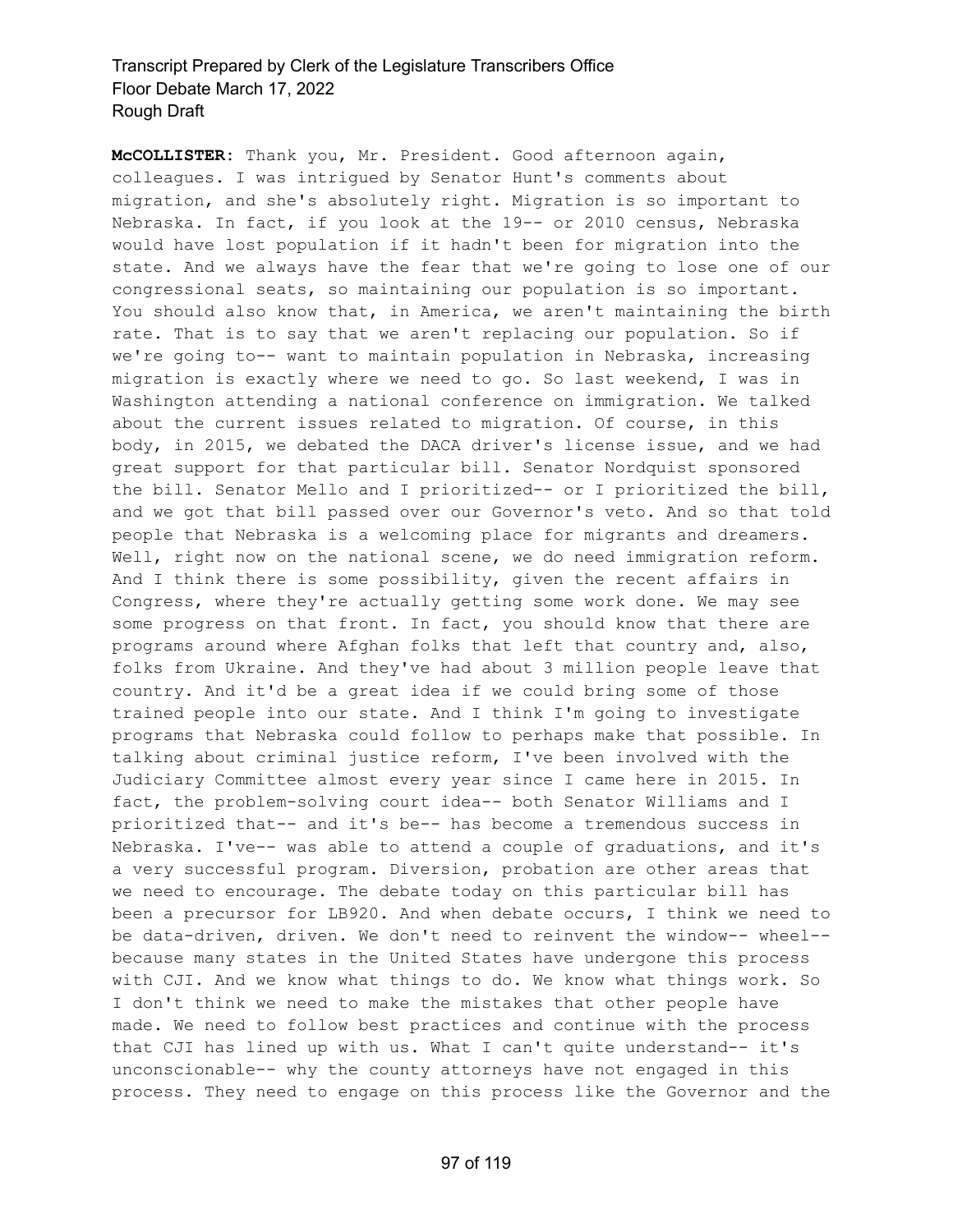Legislature has done. They have a responsibility to make sure our costs are reasonable in the state, and they need to come to the table and continue the debate with the Judiciary Committee on LB920.

**HUGHES:** One minute.

**McCOLLISTER:** And not only that, but they need to have the burden of proof. If they want to make blind assertions about scaring people that criminal justice reform is going to reduce public safety, show us the numbers, show us the facts. The burden of proof needs to be talked about when we-- this debate continues. Thank you, Mr. President.

**HUGHES:** Thank you, Senator McCollister. Senator Machaela Cavanaugh, you're recognized, and this is your third opportunity.

**M. CAVANAUGH:** Thank you, Mr. President. I'd like to yield my time to Senator Lathrop.

**HUGHES:** Senator Lathrop, 4:55.

**LATHROP:** Thank you, Mr. President, and Senator Cavanaugh, thank you. I want to continue, and hopefully I have a chance before 3:00 to get through all the options, and then, when we come back on Tuesday, we can have a broader discussion about any concerns people have with what they've heard and so forth. And I'm-- so I'm looking forward to Tuesday morning as well. So Option 17 is to appoint a working group to reconvene and review the implementation and fidelity of the reforms resulting from this effort. This one's pretty obvious. It's a consensus item. It's just to have a group of individuals meet to ensure that the, that those reforms that are found in the bill are carried out as the bill would require. Number 18 is a nonconsensus item and it is to create a geriatric parole mechanism. This one became controversial because anytime you talk about letting somebody-- by the way, they'd still have to go before the parole board-- but imagine somebody who is 75, which is in the bill, and has served 15 years. They're getting up there in years-- not that that's old 'cause I can see it from here-- but they're not likely to re-offend at some certain age, right? The Department of Corrections, I think, spends-- and I'm, I'm trying to remember this-- I think it's, on average, about \$8,500 per inmate on medical care. So like Medicare, most of those expenses are on the older guys who need to have a hip replaced or a knee replaced, or they have a heart problem or those kind of things. They- we have established a community standard of care for people who are incarcerated. So if you have a medical need, if that's something that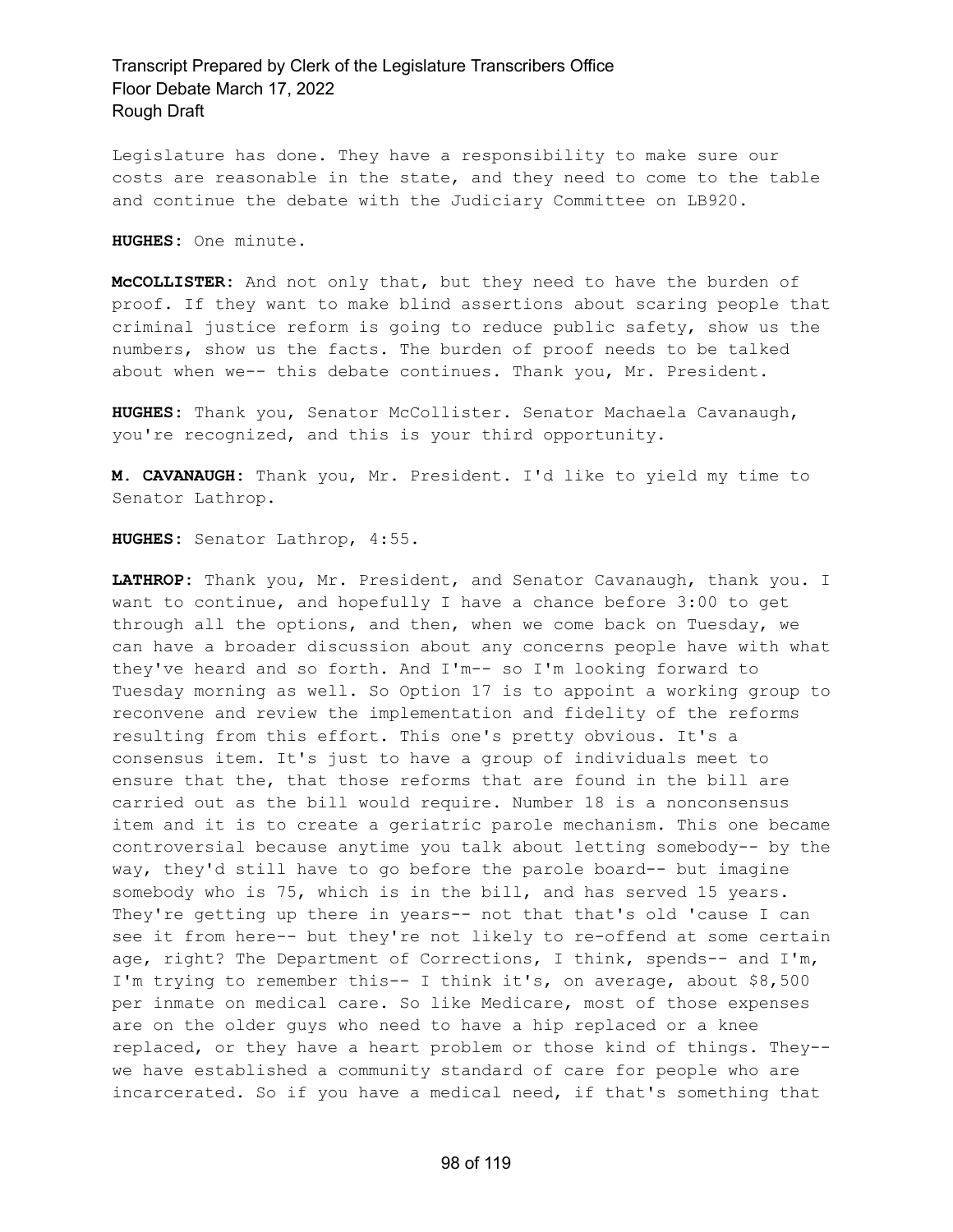you would get care for, the Department of Corrections has a responsibility to make sure you get that care. The idea behind geriatric parole is that those individuals who are getting into the expensive part of their life, if you will, if they were to be paroled, we would have them outside the gates, outside of the responsibility of the Department of Corrections, where they could then become Medicaid-eligible and secure their care with the assistance of their Medicaid eligibility-- also part of the bill. So geriatric parole has two features, generally speaking. It will have an age. I think it was originally 65 in the bill, as introduced. It's up to 75 with an amendment, and you must have served 15 years. So we're talking about a pretty narrow group. And understand, once again, these individuals would have to go before the parole board, and the parole board would have to see the circumstances of their offense, all of those criteria that we talked about the other day, and determine that they're a suitable candidate for parole, and then they would be allowed to parole. By the way, if they screw up, they're back at the department. But it does allow us to put more people out who are at the expensive part of their life. I-- if I'm not mistaken, it is available to nonviolent offenders, so it's not everybody that would be an eligible person, but a certain class of people who have been convicted of certain class of crimes, and excluding others. This was a nonconsensus item because, almost every time when you start talking about an older inmate, you can find somebody that age that's done something horrible.

**HUGHES:** One minute.

**LATHROP:** And I would just offer this, that again, we need to rely upon the parole board to make that judgment. That person is not automatically eligible because they're 85 and they've been in there 15 years. They'd have to go before the parole board, and the parole board would evaluate them relative to the risk to reoffend and like circumstances, the seriousness of their offense, what their victims have to say about it, and then make a judgment about whether that individual would be a suitable, suitable candidate. Not really a scary thing, we're talking about a pretty narrow group of people. It, it moves the needle only marginally as, as an option, but it is a cost saver from a medical care point of view, and less so from the, an overpopulation point of view.

**HUGHES:** Time, Senator.

**LATHROP:** Thank you.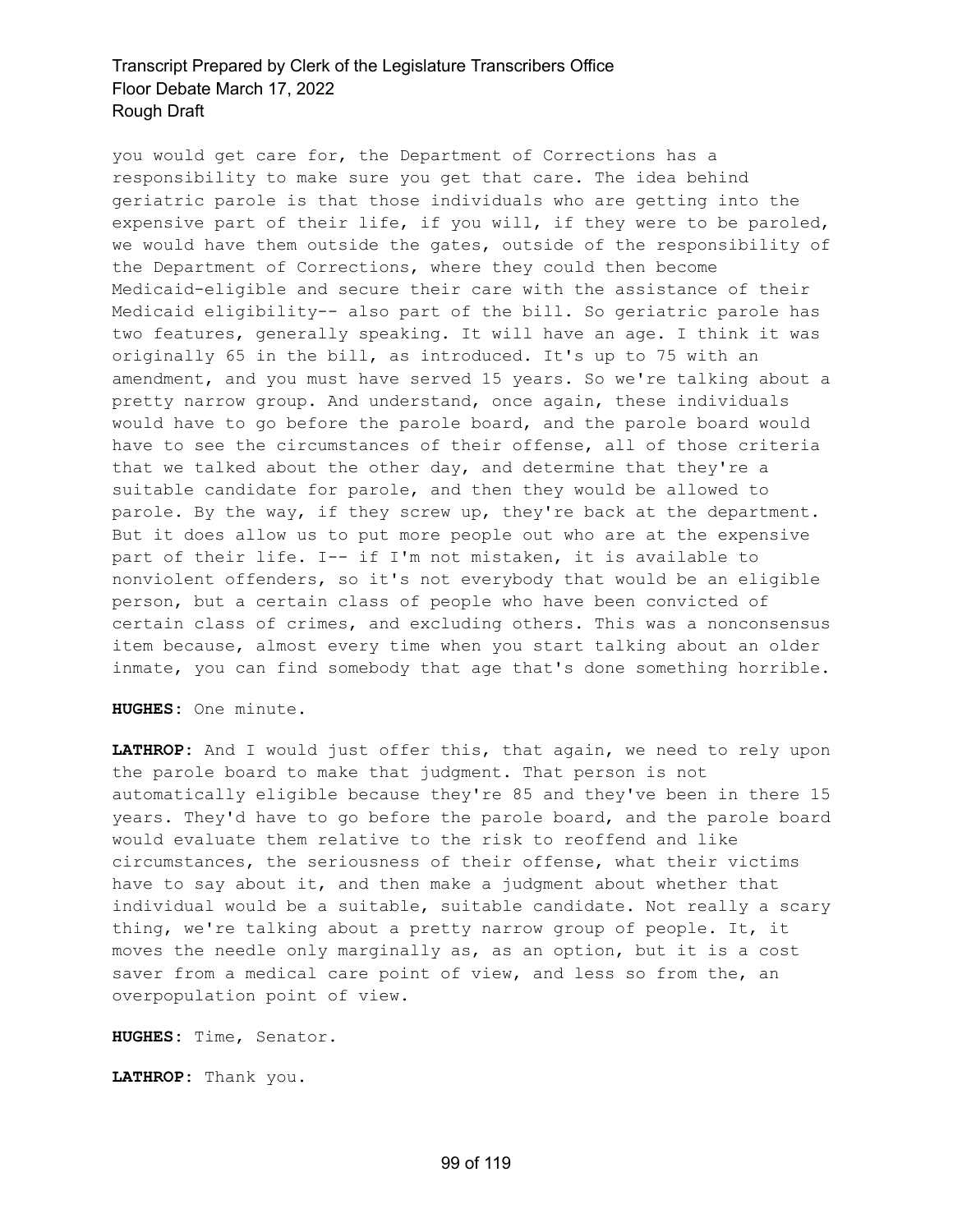**HUGHES:** Senator Pansing Brooks, you're recognized.

**PANSING BROOKS:** Thank you, Mr. President. So I, I just wanted to stand up and talk about a number of different issues. Some people have stood up and said they're not happy with whatever wasn't funded that they brought and cared for. And of course, I have an issue that I care a lot about, too, and I think I'm just going to talk about it a little bit because, hopefully, next year someone will bring this, this bill to get this funding. So I brought a bill on CTOs [SIC], which are Career and Technology [SIC] Student Organizations, and those organizations are organizations in our high schools and sometimes our middle schools, across the state, that help to expand the school-to-workforce pipeline. And you all know that we've been talking about the school-to-prison pipeline. And, and I felt really excited about this bill because it really does work on our number one issue for businesses and for most people in the state, which is workforce development. And this takes our kids and helps them get into a program that connects students with career opportunities and professionals early in high school. It allows these students, these Nebraska's students, to understand and expand their opportunities in the fields in which they're interested. It's basically hands-on training, and I, I'm really, really excited about this. And I hope, since this didn't-- I, I'm still thinking about trying to amend it onto something-- but what I want you to understand is, is how valuable this is to provide the opportunities to our Nebraska kids. There are seven CTSOs in Nebraska, each aligned to a different grouping of, of career fields. I'm going to list them for you: one,) agriculture education has Future Farmers of America or FFA; business and information technology education has Future Business Leaders of America or FBLA; for the health sciences, there's Health Occupations Students of America, or HOSA; marketing and business students can also participate in Distributive Education Clubs of America, or DECA-- I never knew what that stood for; future teachers can participate in the Rising Educators [SIC] program; skilled and technical services, or the industrial arts, aligns with SkillsUSA; and human services careers align with Family, Career and Communities Leaders of America [SIC], or FCCLA. So these are all areas where we have high need in our state, high need for people to come and be trained. But rather than looking at the aftereffect, which I know we have to do that as well, why not spend some money and help our kids to get into these fields so they see the opportunities, they meet the people and have the chance to go into these fields? It provides-- during COVID, there was a significant decrease in members of these CTSOs, career and technology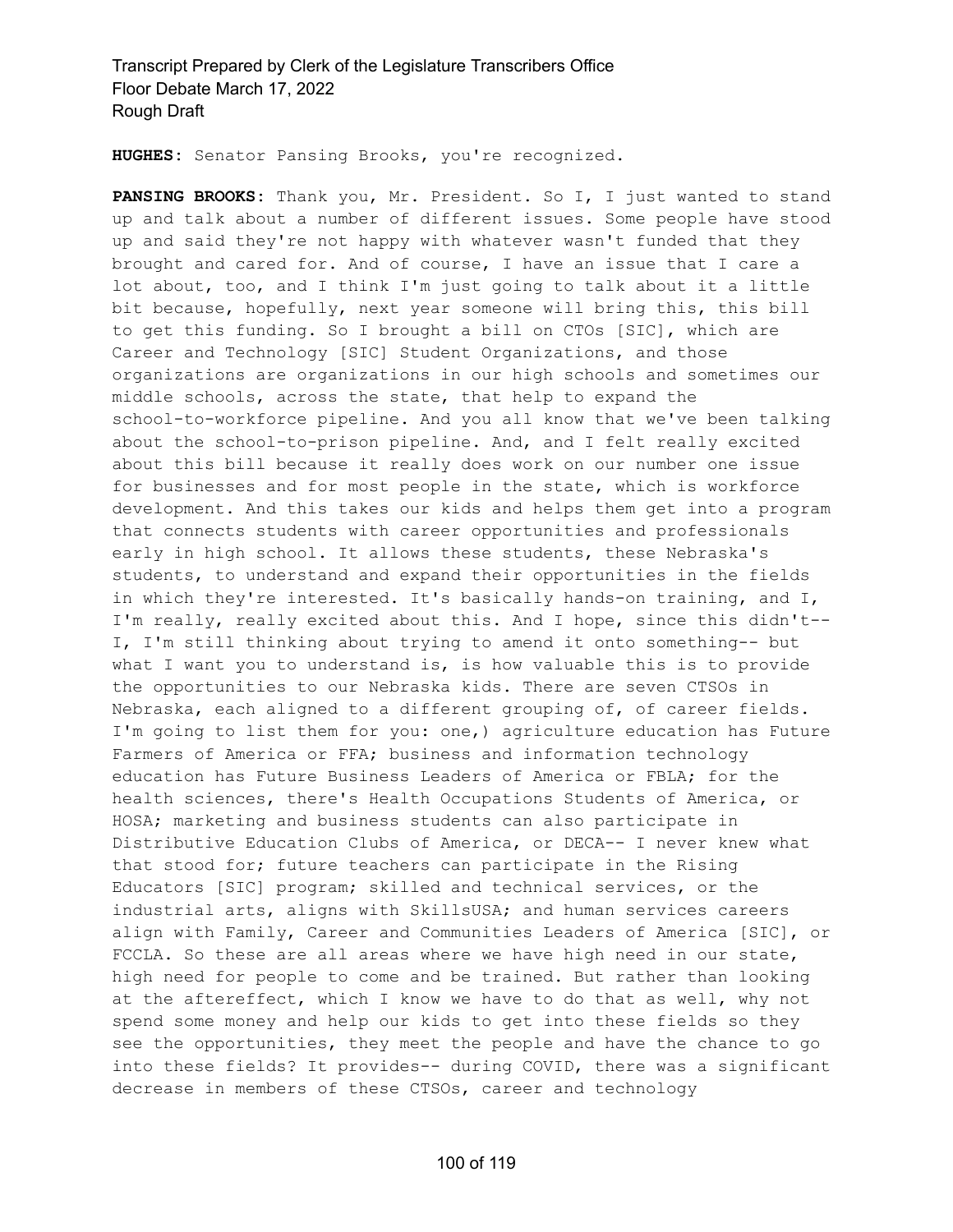organizations, student organizations. And-- but if we would help to bolster these programs across the state and, of course, in the bigger cities, they are having more opportunity. The students are having more opportunities to do that. But it is real work experience for Nebraska workforce. Other states are funding these programs. So I just want to bring this up to you to--

**HUGHES:** One minute.

**PANSING BROOKS:** If it doesn't go through this year, it should be going through at some point in the near future. We are alone in our unwillingness to properly fund these programs. I just want to speak, then again, briefly on-- LB605 did not work, partly because we didn't follow the requirements that there not be stacking of sentences, that we-- it was-- it all-- LB605 also recommended to us, CJI recommended that we stop doing determinate sentences, which then in 1972, the Legislature mandated that we do no more determinate sentences. And so-- but we went back to it and it was, it was snuck into a provision in the '90s, and-- but our whole goal is post-release supervision. And the way we're doing it now, we're just going to keep rising and keep having these numbers, and we're just hampered significantly--

**HUGHES:** Time, Senator.

**PANSING BROOKS:** --by the determinate sentences. Thank you, Mr. President.

**HUGHES:** Thank you, Senator Pansing Brooks. Speaker Hilgers for an announcement.

**HILGERS:** Thank you, Mr. President. Good afternoon, colleagues. I want to make two brief scheduling announcements. One is we're going to end the day about 3:15 today. That will enable us to get cloture on LB1013 in the morning before lunch on Tuesday. The second is an addendum to my announcement earlier this morning. I appreciate the flexibility and nimbleness that the body has shown with scheduling. I'd initially intended LB1073 to be in the afternoon on Tuesday. Because of a scheduling issue, I'm going to have to move that to Wednesday morning. Wednesday morning, if there is a veto override, we will still have the veto override day on the same day, the following Tuesday, which is two days before March 31. But I wanted to announce that, give that, the body a heads-up, so it'll be Tuesday morning. I had, I have spoken to Senator Wayne and Senator Matt Hansen, and they understand. But in addition then, on that spot on the calendar next Tuesday, I'm going to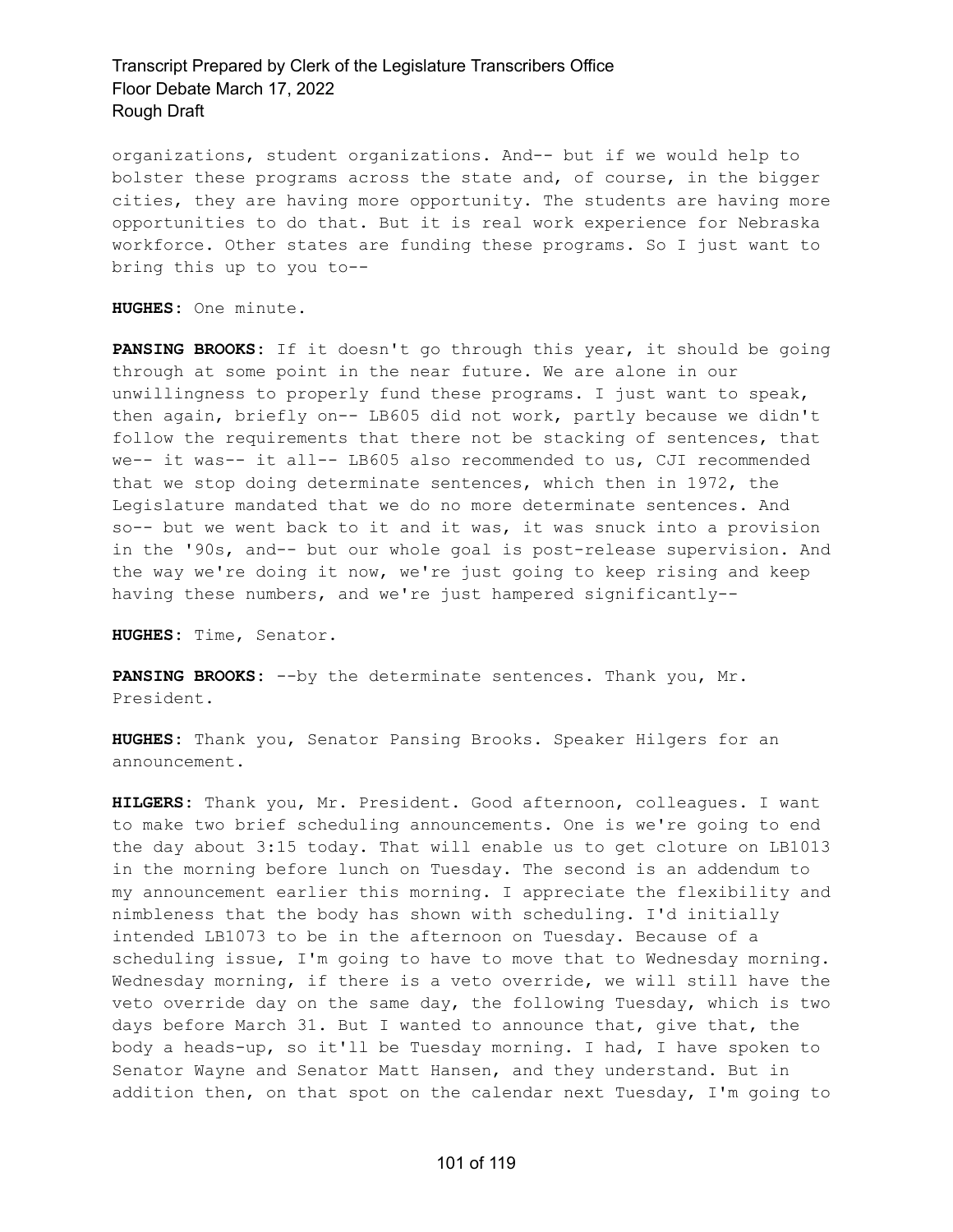put Senator Hunt's SNAP Bill, LB121, on the calendar in the latter part of the day. So I wanted to give the body a heads-up before we go into the weekend, to see the agenda. And it wasn't what I said this morning; that is why. If you have any questions, please let me know. Thank you, Mr. President.

**HUGHES:** Thank you, Speaker Hilgers. Mr. Clerk, for items.

**ASSISTANT CLERK:** Thank you, Mr. President. A new A bill, LB848A, offered by Senator Halloran. It's a bill for an act relating to appropriations: to appropriate funds to carry out the provision of the legislative bill LB848. New resolution: LR342, offered by Senator Albrecht, congratulates the Nebraska Association of County Extension Boards on their 50th anniversary. Amendments to be printed: Senator Brewer to LB12, Senator Aguilar to LB1012, and Senator Cavanaugh to LB939. That's all I have at this time.

**HUGHES:** Thank you, Mr. Clerk. Returning to debate, Senator DeBoer, you're recognized.

**DeBOER:** Thank you, Mr. President. I yield my time to Senator Lathrop.

**HUGHES:** Senator Lathrop, 04:55.

**LATHROP:** Thank you, Mr. President, and Senator DeBoer, I appreciate that. Option number 19 is to modify drug possession penalties for people who are caught with a quantity of a controlled substance other than marijuana. They are charged with a Class IV felony. Class IV felony carries up to two years and would have post-release supervision. The number of people entering the Department of Corrections, oftentimes you hear that the Department of Corrections is full of nothing but violent offenders, people who have, that are doing mandatory minimums for gun violence or very serious or sex crimes. And the reality is, a significant number of people entering the Department of Corrections are entering the Department of Corrections for a drug possession offense. And what this recommendation or what this option would do would be to say, if you have been found guilty of less than a half a gram-- so a half a gram is chosen because that's an individual use type quantity-- that's not somebody that's trying to sell, that's somebody that's using-- that you would be guilty of a Class I misdemeanor which carries up to a year in the county jail rather than a Class IV felony. And it's important as it relates to overcrowding because it's the difference between whether you spend some time in the county jail or you spend some time at the Department of Corrections.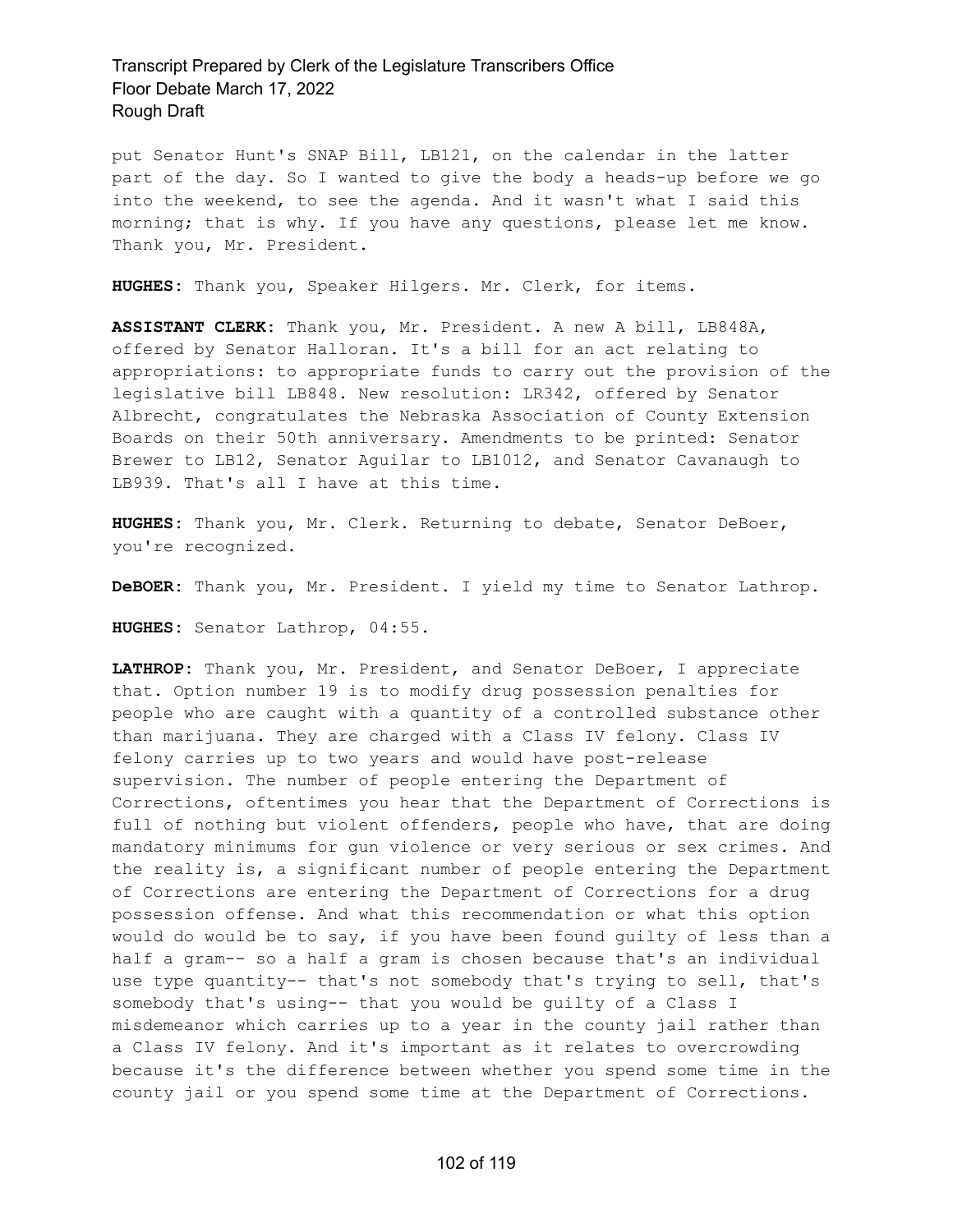We have carved out of this, in the amendment to LB920, fentanyl, which we had people come down and testify is a very, very, very different kind of a drug and a dangerous type of a-- very much more dangerous type drug. The rationale behind this particular option is basically twofold. One is, these people are-- represent a significant number of the individuals being admitted to the Department of Corrections. Two, and perhaps more importantly, is, these people have a problem. These people have an addiction, and we're treating it not like a health issue any longer, but purely as a criminal activity and then trying to punish them out of their addiction; and it doesn't work. Actually, the evidence shows that people who get care come out of these things less likely to reuse than people who simply go in and spend time in the Department of Corrections. It is, to be sure, controversial. It's not simple to say these will be treated as a crime that will get you one year in the county jail. But the reality is we're putting an awful lot of these people in the Department of Corrections, and, and I will be the first to acknowledge, typically not on their first time. It's not the guy who gets caught the first time with less than a half a gram of a controlled substance that's getting convicted of a felony and going to the Department of Corrections. It's somebody--

**HUGHES:** One minute.

**LATHROP:** --who, who generally will have multiple offenses, and that tells us something about that individual and what they need. They need treatment. They need treatment. They need to be treated for a substance abuse disorder. And incarcerating them-- and I'm going to tell you something that we know well in Judiciary Committee-- there's a lot of drugs inside the prison. It's K2. People can soak a page, a piece of paper, and send K2 into the Department of Corrections. And it's an issue. People have access to controlled substances, even while they're in the Department of Corrections, making it not a place where people sober up and where people get the care they need, but a place where they can continue to abuse, certainly, K2 and other drugs as well. This is an important, this is an important one. And this makes a significant difference in that line that we talked about. In terms of moving, moving the average daily population,--

**HUGHES:** Time, Senator.

**LATHROP:** --this is--

**HUGHES:** Thank you, Senator. Lathrop. Senator Morfeld, you're recognized.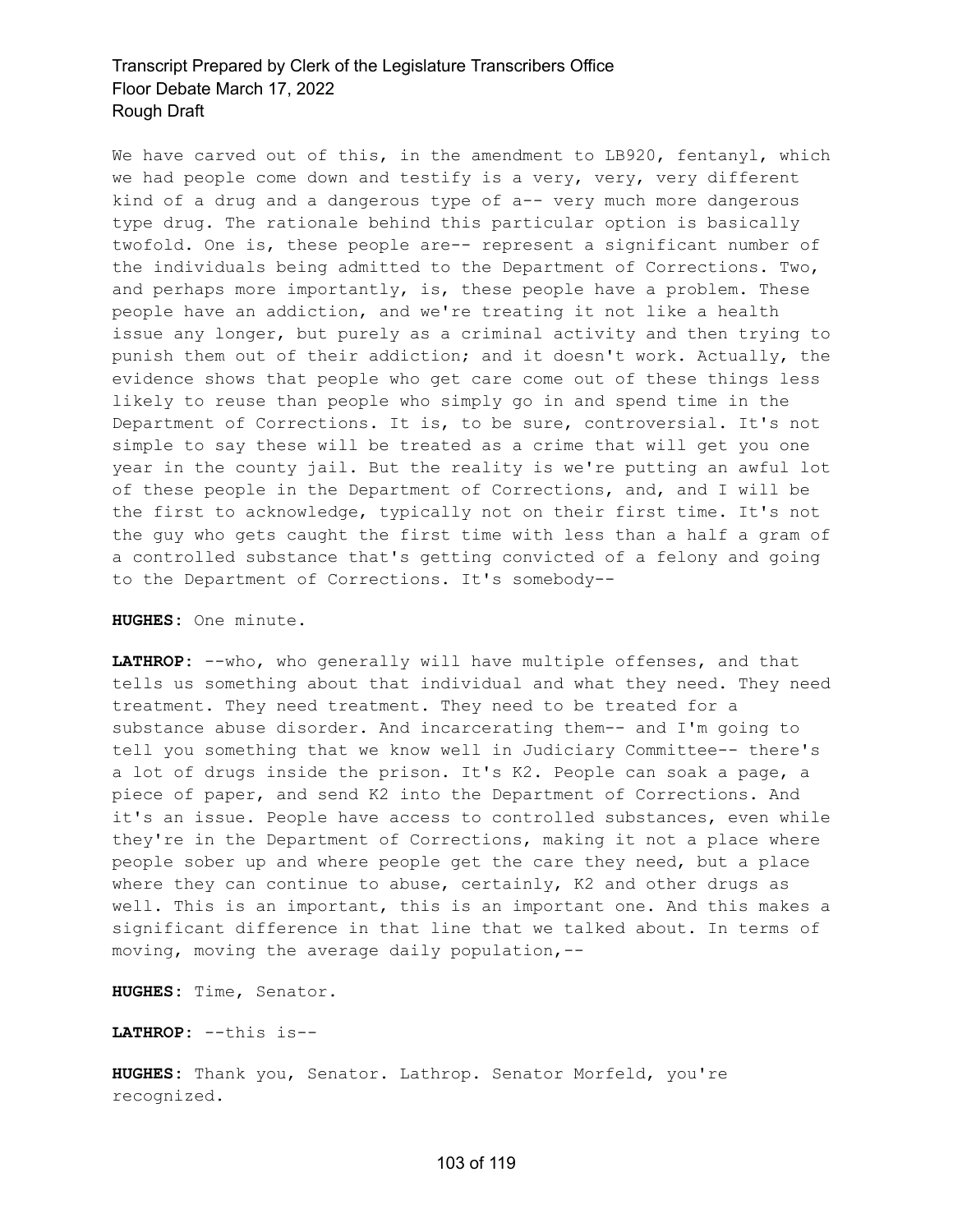**MORFELD:** Thank you, Mr. President. I'd like to yield my time to Senator Lathrop.

**HUGHES:** Senator Lathrop, 4:55.

**LATHROP:** Well, thank you, Mr. President and Senator Morfeld. I was talking about Option 19 and modifying drug possession penalties. And maybe, if you step back and take an historical perspective on this, we talk about the war on drugs, right? And when we were, we elected officials were getting elected being tough on crime, one of the things they promised to do is to make-- by, gosh, we're going to increase the penalty on these drug users. And Senator McKinney, the other day, said, Raise your hand if you want a prison in your district. And I realize we don't have 49 people on the floor, but I'm going to say, Raise your hand if you didn't drink beer before you were legally allowed to. Halloran, I don't believe it. Wishart, I believe it [LAUGHTER]. OK, two people raised their hand. The record will reflect that two people raised their hand. As much as we may not want to talk about it, as much as we may not want to talk about it, people are going to get into stuff we've made illegal before they're supposed to or when they shouldn't. And you know, some of this stuff-- and I have to say none of it has appealed to me, but I did drink beer before I was old enough to. Some of this stuff is like a one-hit addiction. People can get hooked on this and think, like I did with cigarettes, I can do this, I can control these, I can stop anytime I want. And addiction is a different-- it's a different thing. And we have criminalized addiction in this country, and we need to get these people care and treatment. Now if somebody has an addiction and that causes them to go burglarize a place or go steal something or a car or hold somebody up-- separate crimes. They're different crimes. We're not talking about that. We're just talking about the guy that gets caught with a small quantity. Now we're filling the prisons with them, and while they're there, they have access to K2 and other, other drugs. And that's not a criticism of the director. I've had Scott Frakes in front of the committee and we've talked about K2. It's really hard to stop that stuff. And he has people, and he still-- he, director Frakes doesn't know how contraband gets in there. Not just cell phones, but drugs, they're in our prison system. And it's not a place where you're going to not have access to this stuff. The war on drugs, the war on drugs has claimed casualties, and now we're putting people in prison for it, for an addiction. It's a health issue. This is important. Other states have done this. Actually, Oklahoma did this and they made it a misdemeanor. It wasn't the end of the world. Crime rates didn't go up. I appreciate that that may not be the easiest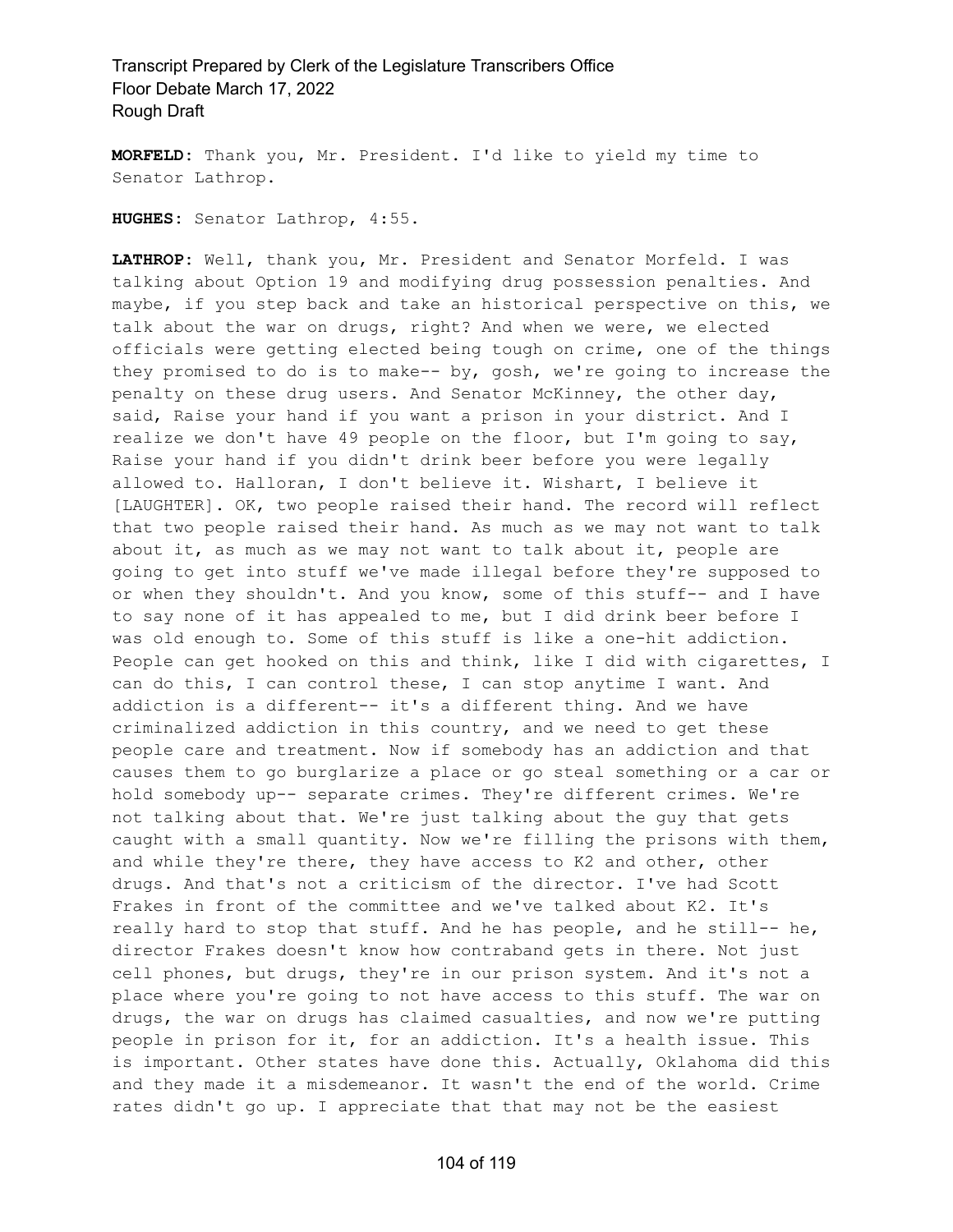thing to go back to your district to talk about. But if you talk to your constituents, as I am with you, about whether the war on drugs and making felons out of people who have a medical problem, an addiction, has been a success. Because as soon as we make them a felon-- colleagues, as soon as we make them a felon, we've just made it more difficult for them to find work. We've made it more difficult for them to find housing. When you--

**HILGERS:** One minute.

**LATHROP:** --incarcerate them-- did you say time?

**HILGERS:** One minute.

**LATHROP:** When, when they are incarcerated, they're not paying child support, they're not spending time with their family, they're not parenting their kids. It's time we treat drug possession of a small quantity--, a small quantity-- like the health problem it is. Still, we have leverage over these people to get the care and treatment they need because they're still, with a Class I misdemeanor, looking at a year in the county jail. I think that's enough incentive for people to go get the care, be involved in diversion, be involved in probation that would include drug treatment, follow-up, staying clean, and going to AA or NA meetings. How much time do I have?

**HILGERS:** Ten seconds.

**LATHROP:** I'll rest with that. Thank you.

**HILGERS:** Thank you, Senator Lathrop. Senator Walz, you're recognized.

**WALZ:** Thank you, Mr. President. I am going to yield my time to Senator Lathrop if he'd take it, but I just have been pretty interested in, and I didn't realize that there was this publication: The Nebraska Criminal Justice Review. Are you familiar, familiar? OK. It says it's a quarterly publication of Holy Family Ministries from Omaha. Sound familiar?

**LATHROP:** Not to me.

**WALZ:** OK. Anna-- oh, Senator Wishart, sorry. Do you have any information on, on this publication?

**HILGERS:** Senator Wishart, would you yield?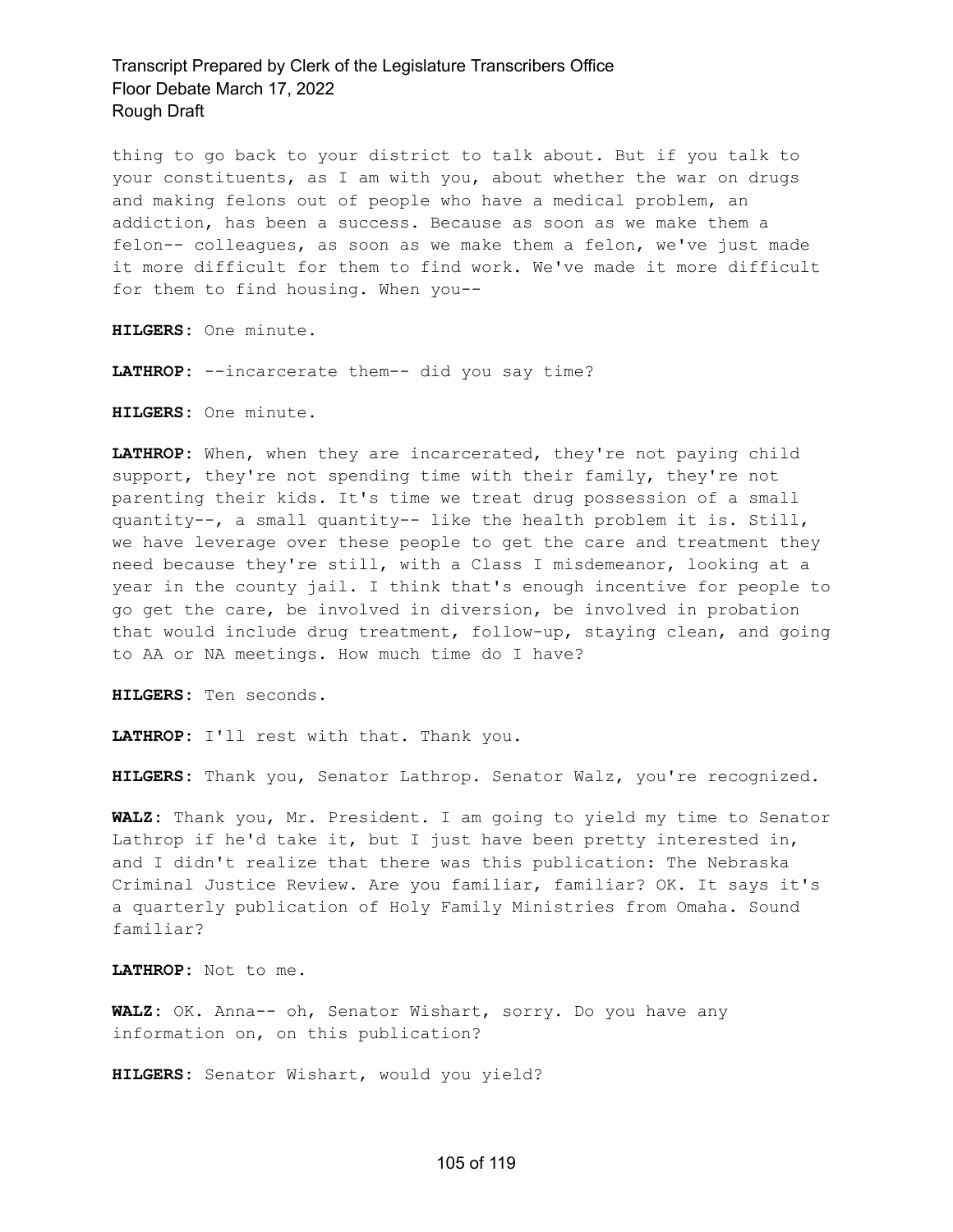**WISHART:** I was-- hi, Lynne [LAUGHTER]. I was telling you he could yield me time instead, to give Senator Lathrop a [INAUDIBLE].

**WALZ:** Got it. I-- OK, I thought you were--

**WISHART:** Right.

**WALZ:** --going to answer the question. I will yield my time to Senator Wishart.

**HILGERS:** Senator Wishart, 4:05.

**WISHART:** Thank you, Mike. Thank you, Mr. President [LAUGHTER]. So colleagues, I, I rise in opposition to Senator Lathrop's floor amendment, but I do support the underlying discussion going on around criminal justice reform. I do plan on voting in support of the package that the Judiciary Committee has put forward to help us reduce the increase of inmates in our correctional system and help us address overcrowding. I want to speak a little bit about an experience I had, probably ten years ago, when I was a staff member at the Capitol and had an opportunity to tour a rehabilitation center called Delancey Street, in California, with Senator Brad Ashford at the time and a couple of other senators. Delancey Street is a program that's known across the world as one of the most successful rehabilitation programs for offenders in the world, and what it is, is, it's a nonprofit institute that was created by this young woman named Mimi. We got a chance to meet her. She was a criminal justice major, her and her husband, but she grew up as an immigrant in Delancey Street, which is a famous street in New York City. And she remembers her parents and her grandparents and all the kids in the family, what it took for them all working together to start businesses and be successful as new Americans. And when she went to study criminal justice, what she realized is that people who have committed an offense and have been incarcerated or in and out of the justice system for years, sometimes 30 years, when they come back into the community, then in a lot of ways, so many things are new, so many things have changed. And so can you use a similar structure of having sort of an each-one-teach-one sort of supportive community model that would help somebody land on their feet and be successful? The reason this program is so successful is it's a two year intensive experience for people who are coming out of the justice system. It also acts as an opportunity for judges to allow someone to serve a shorter period of their sentence in this institute. It's a, it is completely self-funded because the residents, 500 residents, live in a facility that's one of the most beautiful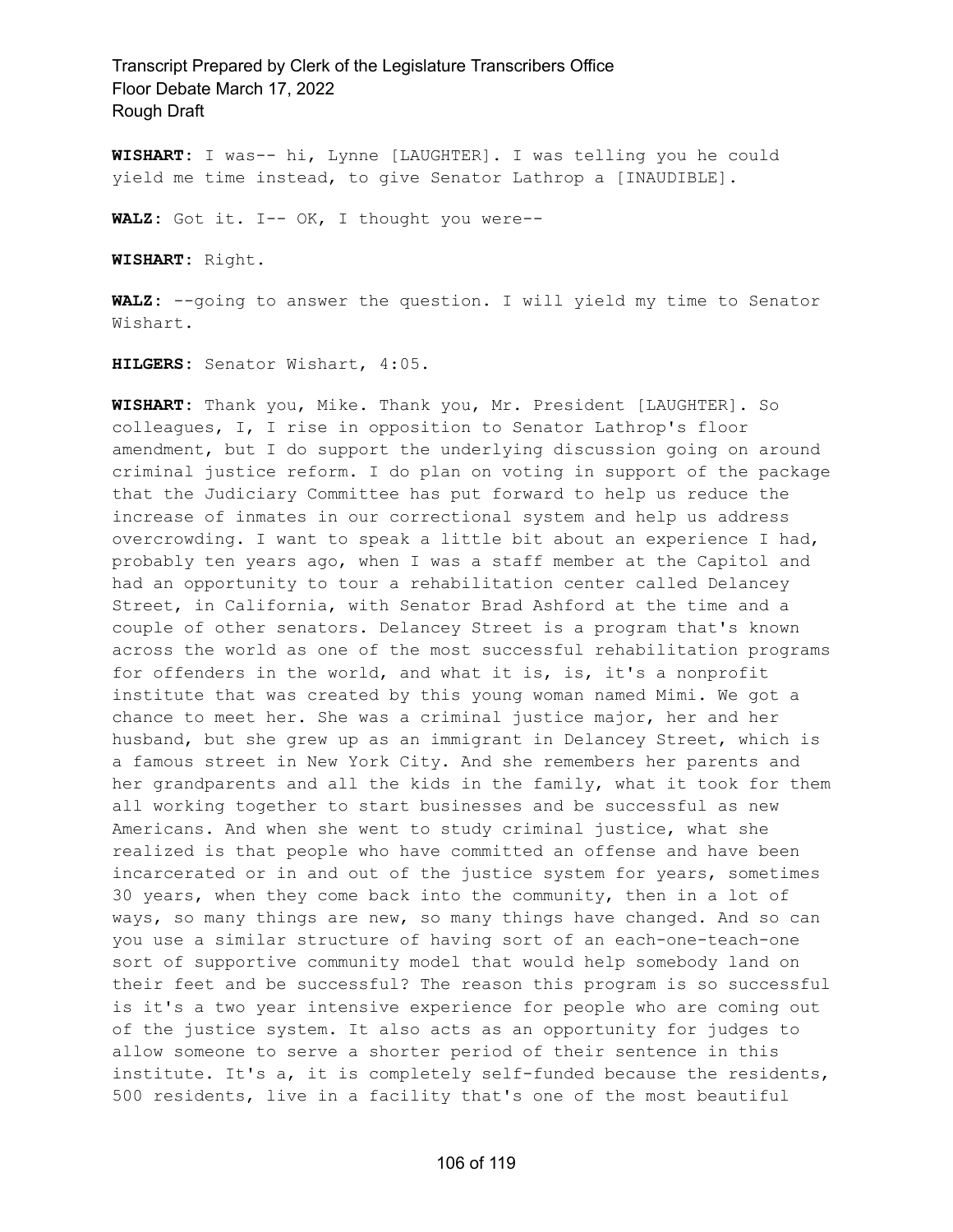facilities I've seen, one of the richest areas of San Francisco, and they run 20 multi-million dollar businesses out of this institute.

**HILGERS:** One minute.

**WISHART:** And when you come and you spend your time here, you learn every type of business, you learn how to run your own business. And what they found is they have an over 90 percent success rate. Somebody who goes and spends two years in this program has a 90 percent success rate of not going back to prison. And in fact, a lot of them become doctors, lawyers, run their own businesses. They opened a credit union that's run by Delancey Street that gives loans out to inmates-- excuse me-- to former inmates who have come through this program. So I just wanted to give you a picture of an alternative that exists and has been successful, and has existed for many years that we in this state could be looking at, again, instead of doing the status quo, which continues to not work, building beds and not addressing the underlying issue. Thank you.

**HILGERS:** Thank you, Senator Wishart and Senator Walz. Senator John Cavanaugh, you're recognized. This is your third opportunity.

**J. CAVANAUGH:** Thank you, Mr. President. So I wanted to pick up where I was left off talking about the releases and things and where we're at. This is, again, for those following along at home, the Nebraska Department of Corrections Quarterly Population Summary, October through December of 2021. And I went through all of the different levels of release last time, folks being released to post-release supervision, which means that they are-- have a community-based corrections, supervision-- they're supervised after they finish their sentence, people who passed away while in custody, people who were released to parole, which is, again, people who are released to be supervised, than people who are released to other jurisdictions, which is a very small number, then people serving a flat sentence and mandatorily discharged, which they're essentially people not supervised, just being released straight out of custody. And so one of the things about this, though, is that there are different levels of custody. We've talked about programming where people have programming available and things like that. But then there's also different facilities. So there's maximum security, medium security, min, minimum security, community-based corrections, and some of those people can go to work release, the work release center and things like that. And so we have transitions through community-based corrections prior to prison. So out of these, about 500 individuals who are released in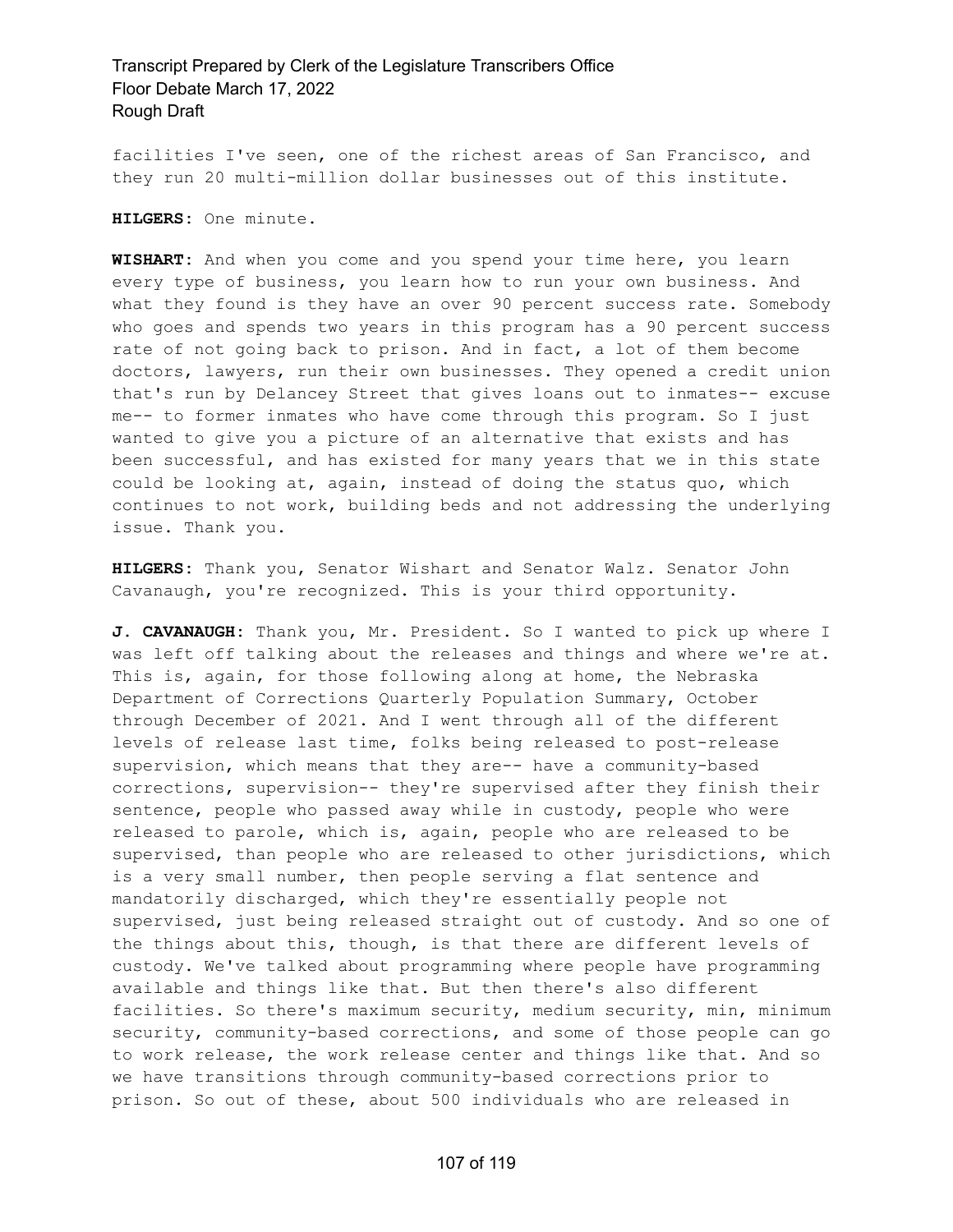those, that three months, October through December of 2021, we had 248, which is about half of them were not appropriate for community-based correction center assignment. So what that means is these are individuals who are released directly from the state penitentiary without a step down in level of custody, meaning that they don't have even the Department of Corrections' best option available to them for step-down supervision where they get to be, you know, go out of the facility. Some of them, they get day passes to go to, you know, obviously like jobs and programming treatment. So there are other-- these types of community-based corrections. So about half of those individuals who were released were released directly without any community-based supervision, being that they didn't go on parole or probation, and about half of them were released from the highest level of custody, not community-based correction. So they-- the most shocking difference in, in experience from them without having, you know, going to outside facilities without having contacts, without having a job setting up. So we are not setting people up for success, is basically what I'm saying here. And then we have-- the next slide is page 5 of 8, talks about outstanding clinical program recommendations. And the one I wanted to draw people's attention to is nonresidential substance use treatment program. And there's about 2-- 1,200 to 1,300-- the line's kind of unclear-- individuals who have that as one of their clinical program recommendations. And about 800 of them, of the 1,200, 1,300, get into those programs pre-parole eligibility date, which essentially is saying about two-thirds to three-quarters of the people are able to get into the recommended program before their parole eligibility date, which means the other section is the other remaining 300 to 400 people are not getting into this recommended program, being nonresidential substance use treatment program, until after their parole eligibility date,--

#### **HILGERS:** One minute.

**J. CAVANAUGH:** --which means people are not able to get into the recommended program before the date on which we are saying that they, that they should be potentially be able to be released, which pushes back their parole-- when they can be paroled, because they haven't completed their programming. It pushes back the amount of time they've had to live after they've completed that kind of programming, meaning if you need, if you go into drug and alcohol treatment, you go and you get it done, and then you maybe do some things after that so that you-- and you practice the skills, the life skills that you learn in that and all of those things. And so we have people about, about a third of them a quarter to a third of people who have this recommended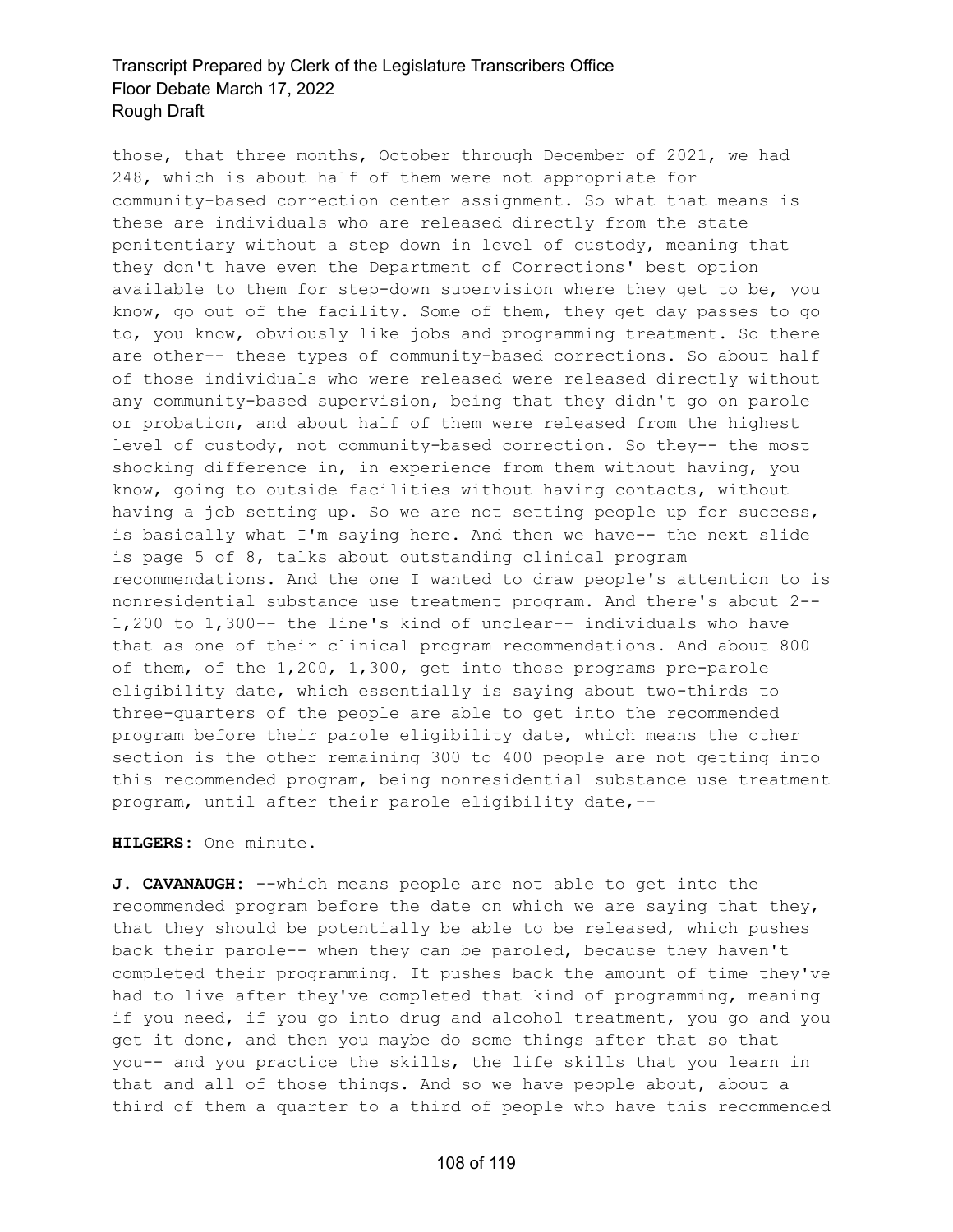are not able to get it before they get to their parole date. So these are the types of things that we need to be working on. These are the smart, simple solutions, getting more programming like this available so people can actually get the programming that we want them to get and be successful when they are released back into the community, make sure people actually-- we achieve the objectives of our criminal justice system, which is decreasing crime and decreasing recidivism. Thank you, Mr. President.

**HILGERS:** Thank you, Senator Cavanaugh. Senator Morfeld, you're recognized.

**MORFELD:** Thank you, Mr. President. Colleagues, I want to pick up off a little bit of what I discussed a little bit earlier, in terms of the criteria for diversion services. I, I received some feedback about what the policy was that I was talking about on the mike earlier in Lancaster County, and so I just want to read. I mean, this comes directly from the website, and county attorneys that I know in that office and public defenders that I also know in Lancaster County have all told me that they follow this policy. So if people are not following the policy or there's an alternative policy, the website should be updated and the policy should be made available and people should follow it. But just to give you an idea, this is Lancaster County's policy. There's literally 90 or so other policies across the state in some cases. And in some counties, they don't have the luxury or the ability to have these types of problem-solving courts and diversion programs. And I think Senator Lathrop brought up, in one of the recommendations, proposed recommendations in LB920, is making sure that there is a problem-solving court in each court jurisdiction across the state so that there is availability there. And I think that that's a great step in the right direction. Now that doesn't necessarily provide uniformity in terms of the criteria in which people will be made, will be able to access that. But I think it's a step in the right direction to even have it available in the first place. So I'll just read through the Lancaster County one here. General criteria-- well, I'll go to a prior criminal record because that's a little bit more on point, and I only have a few minutes. So prior criminal record: Applicants with a prior felony conviction are ineligible at the discretion of the county/city attorney. If someone is otherwise eligible, an applicant may be considered for the program if he or she has received an official pardon for a previous felony conviction. Applicants with more than two misdemeanor convictions are not eligible for the program. So that's what I was talking about a little bit earlier. And if you look at some of our-- excuse me, still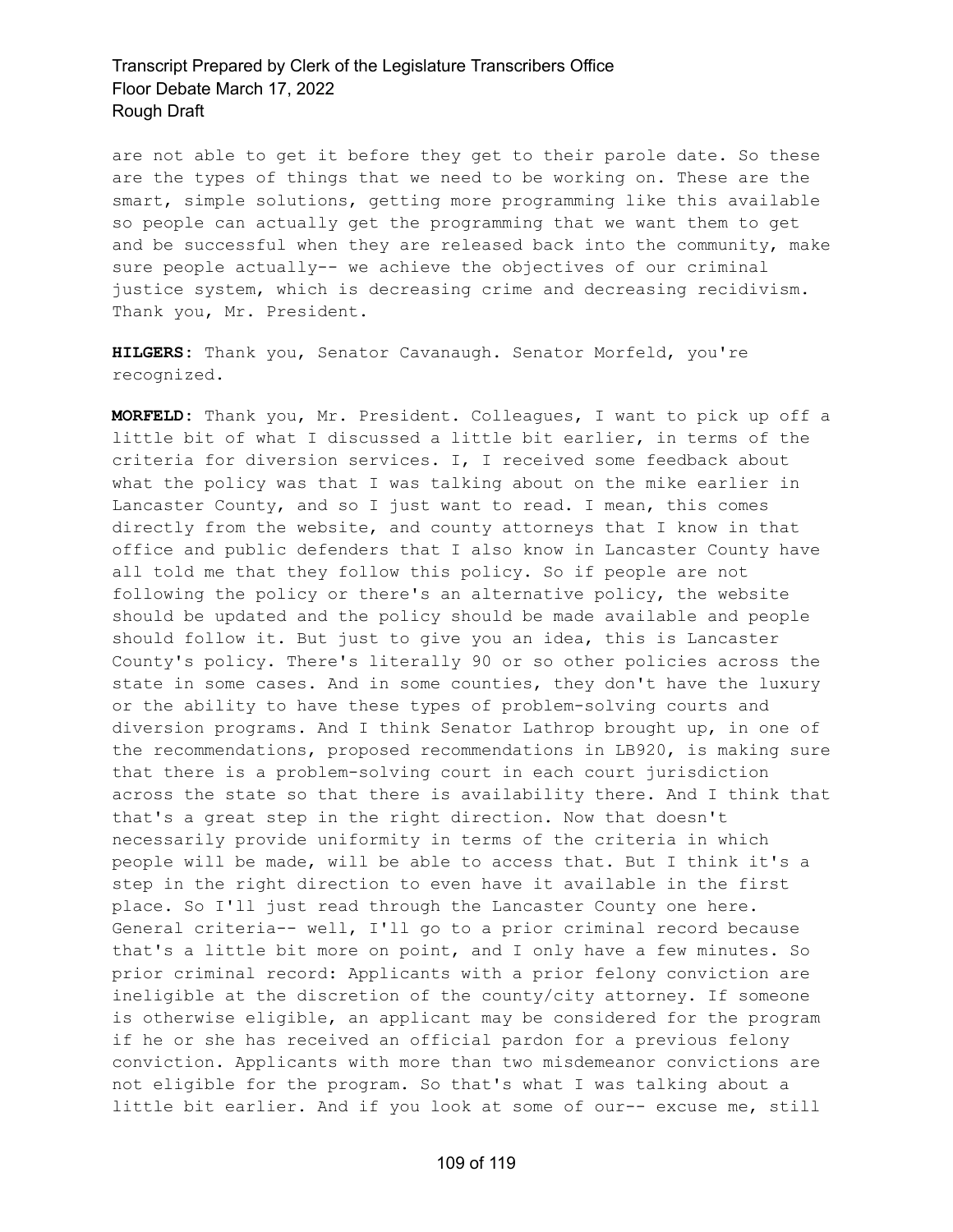losing my voice here. If you look at, you know, what constitutes a misdemeanor, I mean, these are pretty-- you know, if you have a Class IV or V misdemeanor, I mean, this is pretty low-level types of crime, so people can do very nonviolent things that, yes, should be punished and there should be accountability, but let's just say it's not hard to get a misdemeanor. So going back to the actual language here: Applicants with more than two misdemeanor convictions are not eligible for the program. This would include convictions for Class III and Class W misdemeanors and above and comparable city ordinances. Expungement or a set-aside of a prior conviction does not does-- not make a person eligible, if otherwise ineligible for a prior conviction record. So this is a pretty narrow class of people that are actually eligible for diversion in Lancaster County, which is why we have a bunch of folks that are sitting in county jail, the county jail that we built, I believe, just ten years ago. I think it was ten years ago that we built the Lancaster County Jail and they said that, Wow, this will, you know, we'll have capacity. We won't have a problem for 20 years. We're almost full in some cases. So moving back here, the county attorney, city attorney reserves the right to reject applicants previously charged with a felony which was reduced to a misdemeanor. So even if you were charged with a felony and then it was pled down to a misdemeanor, they also have the discretion to be able to reject that individual as well. So even if you're charged for the crime that they later found that they wouldn't be able to actually get a conviction on and they pled down--

**HILGERS:** One minute.

**MORFELD:** --or they just made a deal, and you're charged with a misdemeanor, you're still likely ineligible for diversion in Lancaster County. Applicants charged with a felony will not be considered for pretrial diversion unless they apply before the matter is bound over to the district court. However, juveniles may apply after a juvenile transfer hearing, so eligible felony offenses are acquire of controlled substance by fraud, arson, third degree, burglary, criminal mischief, delivery of a controlled substance, forgery, fraud by use of a computer, insufficient fund checks insurance fraud, manufacturing of marijuana for personal use, possession of controlled substance, including possession of marijuana weighing more than one pound, possession of forged instruments and devices, sales tax violation theft, unauthorized use of financial transaction devices. Now these are the eligible felony offenses for diversion but, if you had two misdemeanors at any point in your history before then, you're not eligible at all in the first place. And--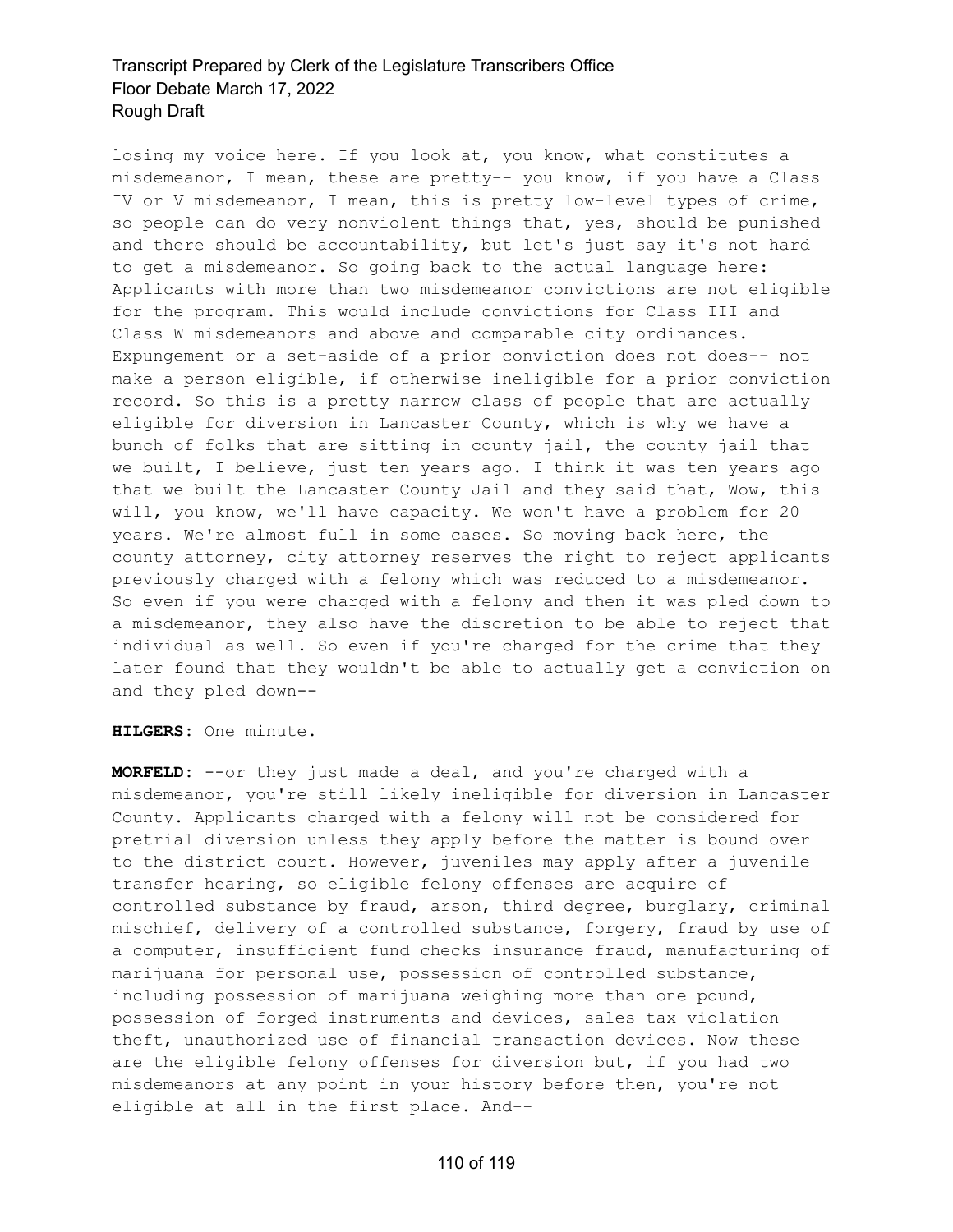**HILGERS:** That's time, Senator.

**MORFELD:** Thank you, Mr. President.

**HILGERS:** Thank you, Senator Morfeld. Senator McCollister, you're recognized. This is your third opportunity.

**McCOLLISTER:** Thank you, Mr. President. Good afternoon again, colleagues. We've been talking a lot in this body about workforce development. And I contend, and I'm sure you agree that those people in our prison system constitute workforce that we could put to work. As a matter of fact, at McCollister and Company, we had a barrel reconditioning facility and we employed people on work release, and they were some of our best workers. You can count on them being there in the morning and they sure didn't skip out in the afternoon; they were good workers. So, you know, those people in the prison system do constitute a workforce that we can access. We have 1.8 percent unemployment in the state. We are desperate for people. In fact, we are 60,000 people short of filling the, the job openings that we have. So we have to find good people to do that. In fact, I have a bill, LB709, coming out. Hopefully, the Speaker will schedule it soon. And we talk about license reform. And some of the people who would benefit most from license reform are those people that have been incarcerated. Yeah, if you generally say good moral character and things like that, that gives a licensing board the opportunity to kick somebody out. Another group that would benefit from that is veterans, and also immigrants coming into the state. So licenses reform, license reform is something that I think we hopefully will get to before we adjourn this year. And I've also, during my time in the Legislature, put bills before the Judiciary Committee for ban the box and a set-aside that would enable people that have some kind of criminal record to make it more easily for them to find gainful employment. And that's part of the deal we need to make for those people coming out of the prison system. We need to give them housing. We need to give them SNAP benefits; and I think Senator Hunt will have a bill to that effect before we adjourn. SNAP benefits are real important. If you can't feed yourself, you're more likely to go back to a life of crime. Another great program in this city, and I think in both Omaha and Lincoln is the RISE program. As I look at how I'm going to spend my time soon as I get out of this, out of the Legislature, that's maybe one program that I'll, I'll look up, look at participating in, also food stamps. Food insecurity is still a problem in this country, even with all the programs that have come out from the federal government. So we do need criminal justice reform. LB920 is going to be an important bill. I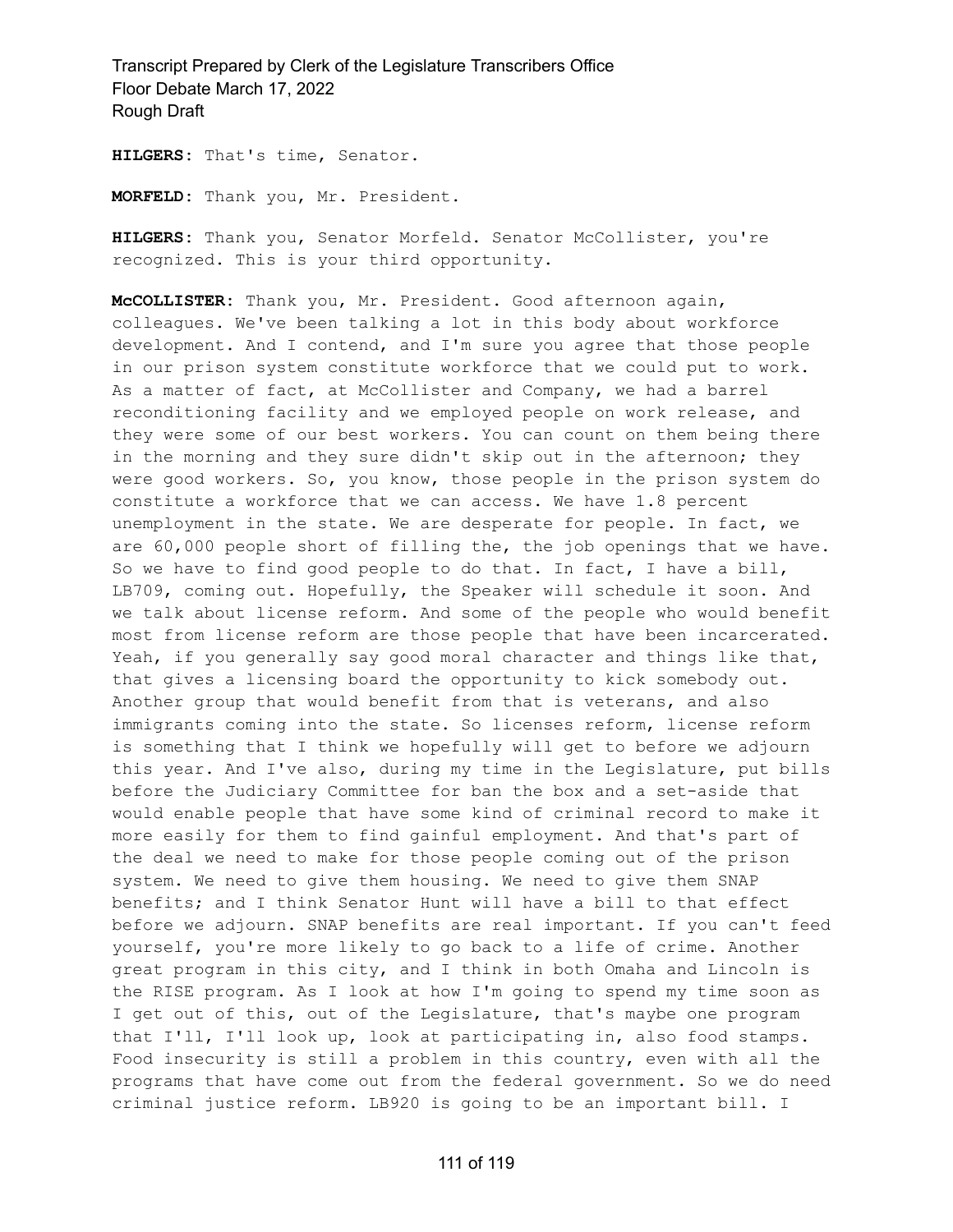hope to participate in that. And with that, I'll yield to any time that I have left over to Senator Lathrop.

**HILGERS:** Senator Lathrop, 1:55.

**LATHROP:** OK, that's mine.

**McCOLLISTER:** OK.

**LATHROP:** Senator McCollister yielded me time and then took my pad away. The-- how much time do I have, did you say?

**HILGERS:** 1:40.

**LATHROP:** OK. Well, I'm going to start on Option 20, but it's probably not going to be enough time. Option 20, for our consideration, coming out of the CJI process, is to ensure consecutive used-- sentences are used consistently and appropriately across the state. Let me talk to you about what a consecutive sentence is. So oftentimes when people do something criminal, it can be a crime, it can be several crimes at once. So for example, if I take out a knife and I stab somebody, I have committed a first degree assault-- or a homicide if they don't make it. I've also committed the crime--

**HILGERS:** One minute.

**LATHROP:** --of use of a, use of a deadly weapon in the commission of a crime, right? So you get the idea that there can be people who commit multiple crimes in a single act. Each one of those is charged independently. Consecutive sentences take place when an individual is before the court and they are going to be sentenced for whatever they've been convicted of. Either they've pled guilty or they've been found guilty, and it's of multiple offenses. You can, as a court, sentence someone to concurrent sentences. So if I'm going to give somebody two years for two different crimes, I can say you will serve them concurrently, which means both of those two years, the clock starts at the same time. Or I can say you're going to serve those consecutively. In which case--

**HILGERS:** That's time, Senator. Thank you, Senator Lathrop and Senator McCollister. Senator DeBoer, you're recognized. This is your third opportunity.

**DeBOER:** Thank you, Mr. President. Senator Lathrop, I'll yield, yield you my time.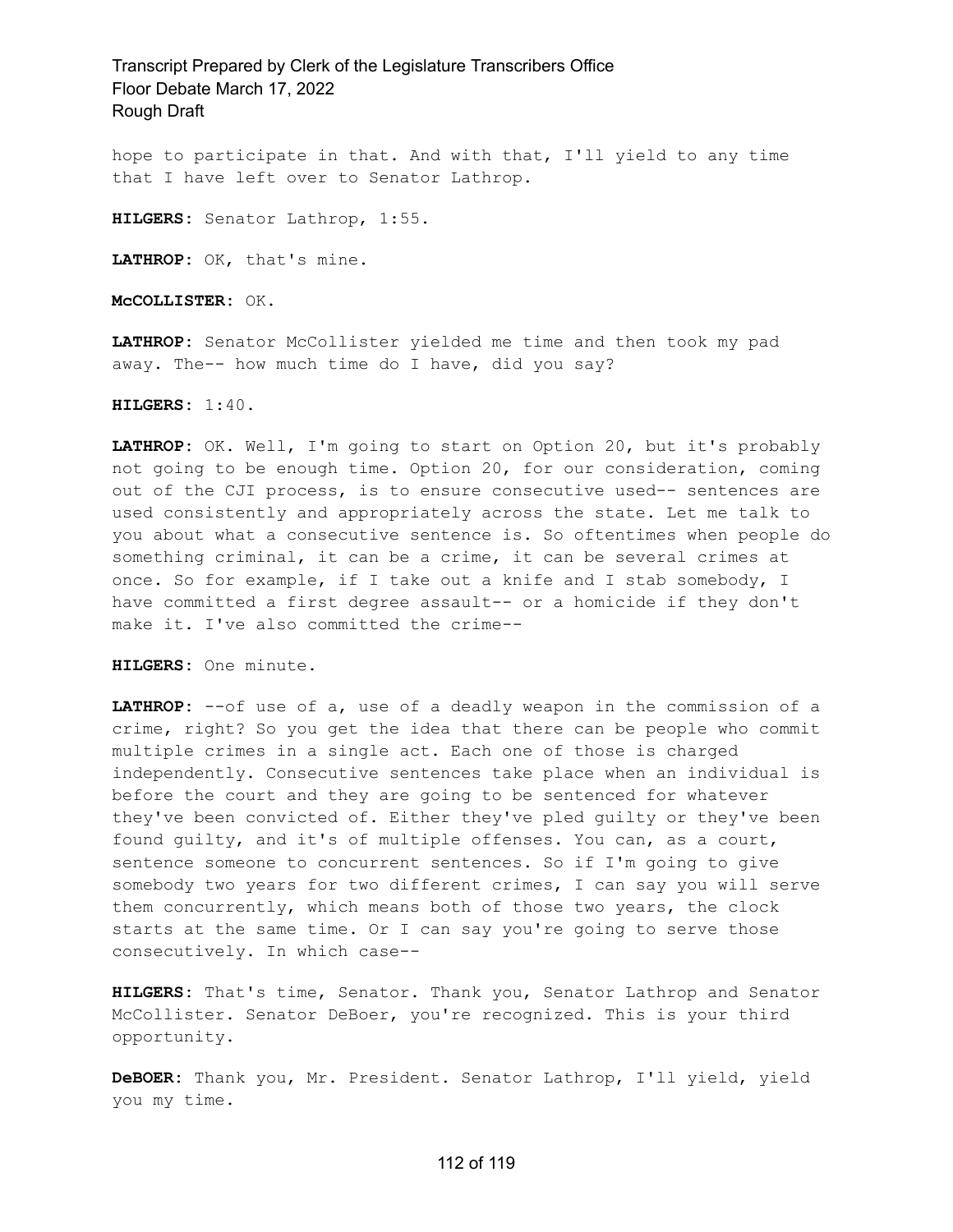**HILGERS:** Senator Lathrop, 4:55.

**LATHROP:** Thank you, Senator DeBoer. Thank you, Mr. President. Continuing with my description of consecutive sentences, that's where you require that one sentence be complete before the inmate begins the second one or the third one, right? Some consecutive sentences are required, so if you get a mandatory minimum, whatever's left must come or be done after the mandatory minimum is complete. So if you use a gun in the commission of a felony, you may have a mandatory five years and whatever you did with that gun is going to be a consecutive sentence. We call those mandatory consecutive sentences. 86 percent of consecutive sentences are discretionary. That means it's up to the judge to make that decision, and they have that discretion. No problem with letting them have discretion, right? But what we're seeing in the data-- and it's in the CJI work that was done-- is that 86 percent of consecutive sentences are discretionary, meaning they didn't have to do that at the time of sentencing. And there is a large variation from county to county in the use of consecutive sentences. York County uses them 18 percent of the time, while Lancaster County uses them 46 percent of the time. So in a very real way, how much time you do or whether your sentences are consecutive is a matter of geography. Douglas County, 19 percent of the time, Buffalo County, 39 percent of the time. This isn't a knock on the judges or the court. But what Option 20 calls for is setting up some circumstance and saying, con, consecutive sentences will be the norm unless certain circumstances exist, different-- committing your crimes on different days, crimes that are exceptionally depraved or heinous. I'm going to have to look at the terms we use. Yeah, I don't have the terms. But it is, we would set out circumstances under which concurrent sentences are the norm and circumstances where consecutive sentences would be in order not to say you can't do them. Not to say they'd then be required, but they would be within the court's discretion to impose them. Consecutive sentences move the needle. You talk about stacking people. You want to send somebody down to the Department of Corrections. I'll give you an example just to illustrate. Let's say that they stop a guy and he has a small quantity of heroin and a small quantity of cocaine. Two separate offenses, right? If the court's going to sentence them to a Class IV felony, they could make those two sentences run concurrent, in which case they would get a two-year sentence, two two-year sentences that ran together, or they can run them consecutively, and now that sentence has been doubled. So having some guide rails on the use of consecutive sentences, given the fact that they are used so differently from county to county, is one of the recommendations, and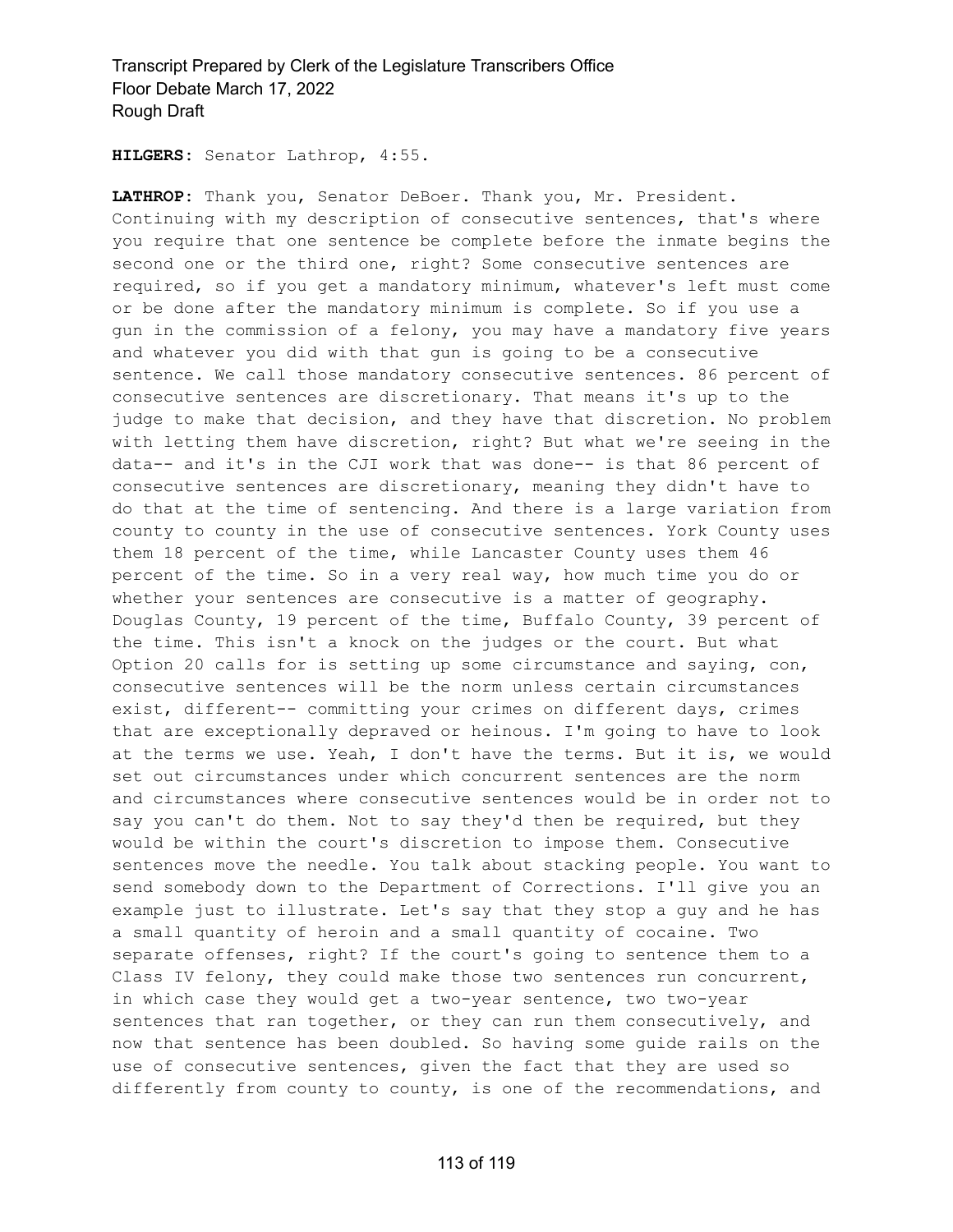this one does move the needle, colleagues. This is part of, how do we get that line that, that is the projection of--

**HILGERS:** One minute.

**LATHROP:** --our population to flatten out. This is an important one, and it's not taking away that tool from the court. It's saying this should be the norm. And if these circumstances exist-- and they're, they're set out in LB920-- if those circumstances exist, you're free to run sentences consecutively. One of the, one of the comments that we heard when we were talking about consecutive sentences-- and most of them, by the way, are on low-level felonies. Low-level felonies are where a majority of the consecutive sentences are to be found. And I've had more than one person tell me that it really is in response to LB605. When a judge wants to whack somebody, But the changes in LB605 don't permit a long sentence, they simply take three things and make them run end to end. And now that person is in the system, not for--

**HILGERS:** That's time, Senator. Thank you, Senator Morfeld and Senator DeBoer. Senator Pansing Brooks, you're recognized.

**PANSING BROOKS:** Thank you, Mr. Speaker. So I just wanted to talk a little bit about, again, the issues that we've had regarding some of the-- I'm getting my notes here-- about LB605. There were discussions about LB605 earlier, when CJI came in, and it didn't work because, as people have mentioned, there were stack-- we've continued stacking sentences, we've continued determinate sentences. And as I explained yesterday, determinate sentences are the term of years that, say that it's 12 to 12 years. That's a determinate sentence, rather than an indeterminate sentence that might be 6 to 12 years. So the problem is, with the, the determinate sentences, that the goal of post-release supervision has been hampered by those determinate sentences. And you know, I, I've stood up and talked about this for all eight years in my time here in the Legislature, and we continue to discuss this, and it continues to fall on deaf ears. But I will try again with these discussions. We've brought-- I've been fortunate enough to bring multiple bills encouraging us to stop using determinate sentences. As I said before today, in 1972, the Legislature mandated that we dissolve all determinate sentences, allowing appropriate post-release supervision. I've also brought multiple bills on implementing robust programming. Programming is one of the key issues to why we are having this recidivism. Senator Geist talked about that we need to look at recidivism. Well, there's one clear avenue that will help us to stop the increasing recidivism, and that's appropriate programming early in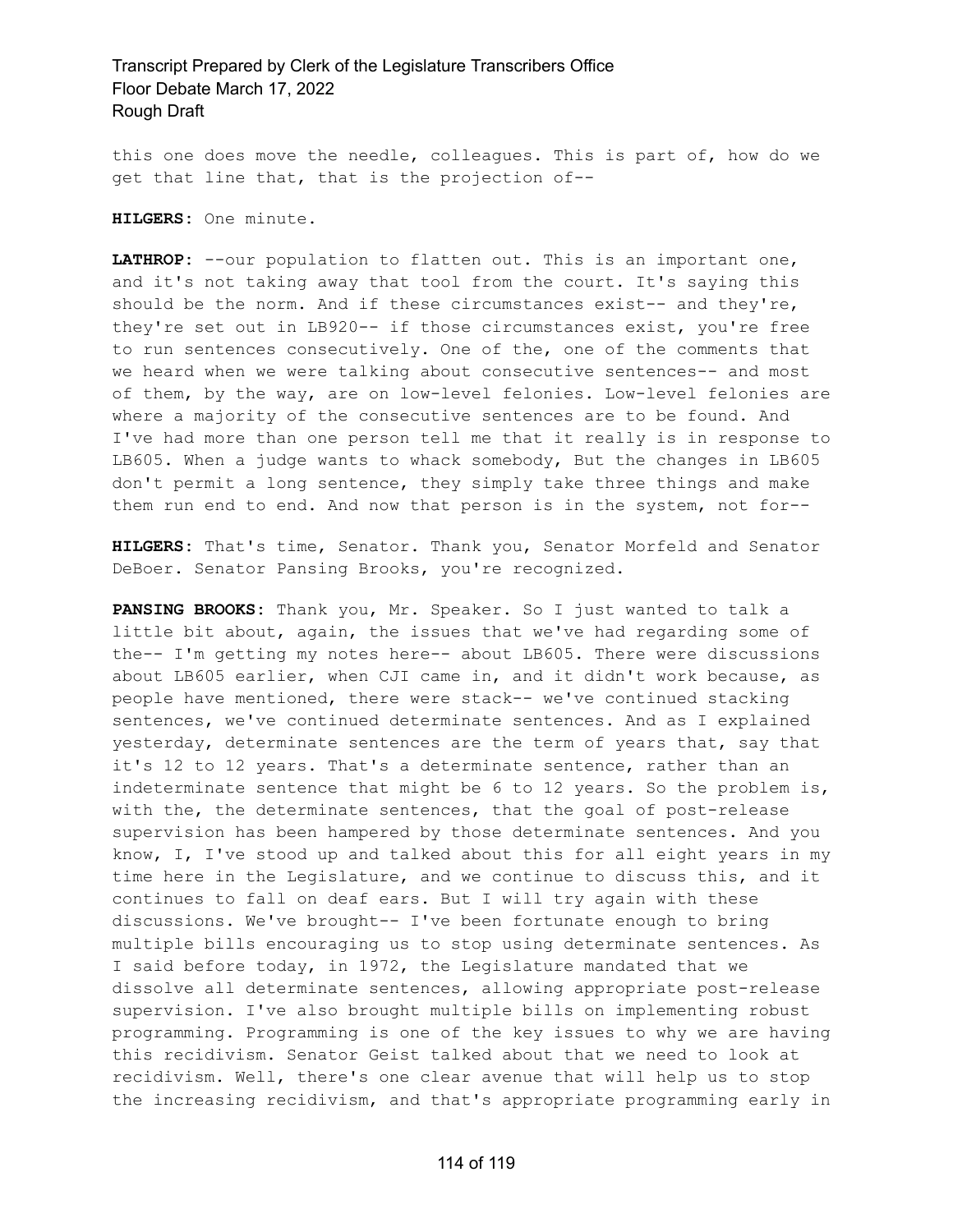the inmate's time during the sentence. But again, it's all been voted down. It costs too much money. Well, how much money is the prison costing again? So we, we have a choice, and it's, it's trying to either solve the, the problem and stop something from happening or just continuing to necessitate the problem of continuing to build. Senator Lathrop, you know, I also want to say that programming in this body seems to be sort of considered a luxury. And I would ask that, in the following years-- 'cause I don't have a lot of faith that anything's going to happen this year, either-- in the following years, please do not look at programming as a luxury, as if we're pampering the inmate by giving them appropriate programming that deals with sexual assault and domestic violence, drug and alcohol addiction. Those are not, those are not programs that pamper and sort of baby the inmate. Those are programs that are essential to the safety of our communities, to the costs of our prisons, because we're just going to continue building them if we cannot get help for these people that we've placed in our prisons. Again, Senator Lathrop discussed the importance of diversion, and diversion helps an individual overcome the charges that they have. I had a bill earlier this year that was filibustered. And in that bill I had-- there was--

**HILGERS:** One minute.

**PANSING BROOKS:** --there's \$3.5 million that comes from the General Fund for diversion in our state, especially for juvenile diversion. My bill added another \$5 million. We would have \$8.5 million right now to help with diversion. I had no one from the community opposing that. The only people opposing it here were a former senator and one other senator here who ran the filibuster against me. This, that is a program helping to, helping on truancy. Helping put kids into diversion is something that will save us money, and make our communities safer, and give us more children who grow up to be able to be in the workforce rather than having charges against them. Thank you, Mr. President.

**LATHROP:** Thank you, Senator Pansing Brooks. Senator Morfeld, you are recognized. This is your third opportunity.

**MORFELD:** Thank you, Mr. President. I'm going to yield my time to Senator Lathrop so he can continue and finish his discussion before we adjourn. Thank you.

**HILGERS:** Senator Lathrop, 4:50.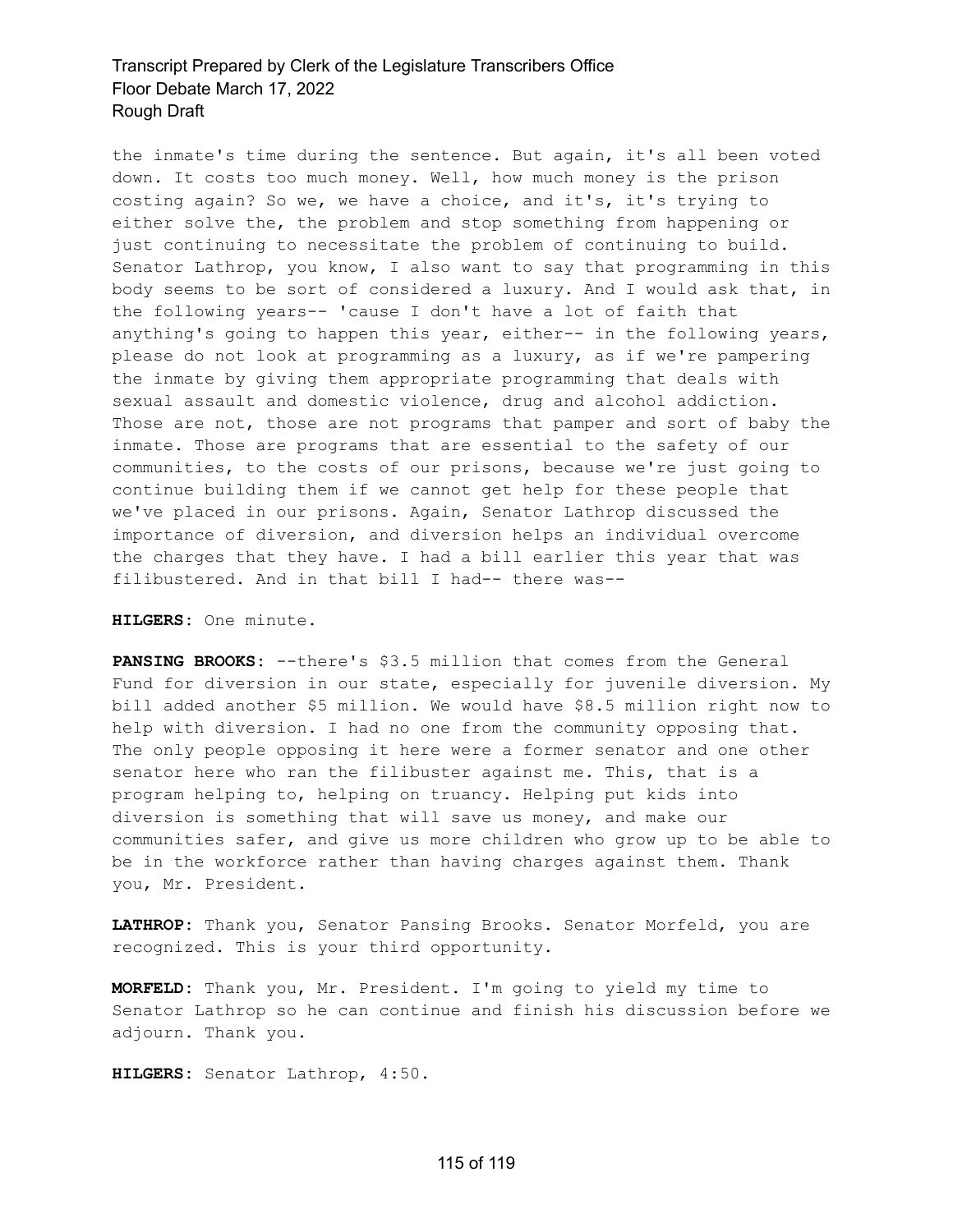**LATHROP:** OK, thank you, and thank you, Senator Morfeld. I was talking about the language on consecutive and concurrent sentences found in- or the circumstances under which the, the, the-- I'll call them the guardrails on consecutive sentences. It would read: Except when a consecutive sentence is required by statute-- so that mandatory minimum piece-- court shall not order a sentence to run consecutive to another sentence, whether being imposed at the same time or already being served, unless the court finds on the record that at least one of the following aggravating factors applies: the offense occurred on different days; the offense involved the use of force or threat of serious bodily harm against separate victims; one of the offenses was a violation of about eight different sections involving a sexual assault or involved a sexual assault. So there's a number of serious offenses that would be eligible for a consecutive sentence. And finally, one of the offenses was especially heinous, atrocious or cruel, or manifest exceptional depravity by ordinary standards of morality and intelligence. So what we're trying to get away with-- or not get away with, get, get around is the circumstance where somebody does something dumb, commits an offense at which they commit multiple offenses, and then those things are run one after the other, with the purpose of expanding by half or three times the length of time an individual has to serve at the Department of Corrections. And as I said, that's one of those, that's one of those options that makes a significant difference. And finally, Option 21: Discourage the use of mandatory minimum sentences for nonviolent felonies and allow credit to be earned during mandatory term towards a nonmandatory portion of a sentence. What's that mean? Let me explain that to you. If you are, if you receive a mandatory minimum-- well, let's just talk about good time first. If you are incarcerated and you are given a term of years at the Department of Corrections, that number, when you go in, is cut in half. By the way, judges understand this. They understand this, and they will take it into account when they impose the sentence. But the way good time works in Nebraska is, if you were to be, you were to receive a ten-year sentence, you start out with having to do five years in order to be eligible to be released. If you misbehave, the Department of Corrections can take away your good time and thereby lengthen the term that you spend up to the maximum of ten years. So that's how good time works in Nebraska. If you get a mandatory minimum, let's say you do something and you get a mandatory minimum and some additional time on top of the mandatory minimum, you do not get credit for good time during the mandatory minimum. So the only thing you went to prison on was a five-year mandatory minimum, you are going to do a five-year mandatory minimum. There's no good time, and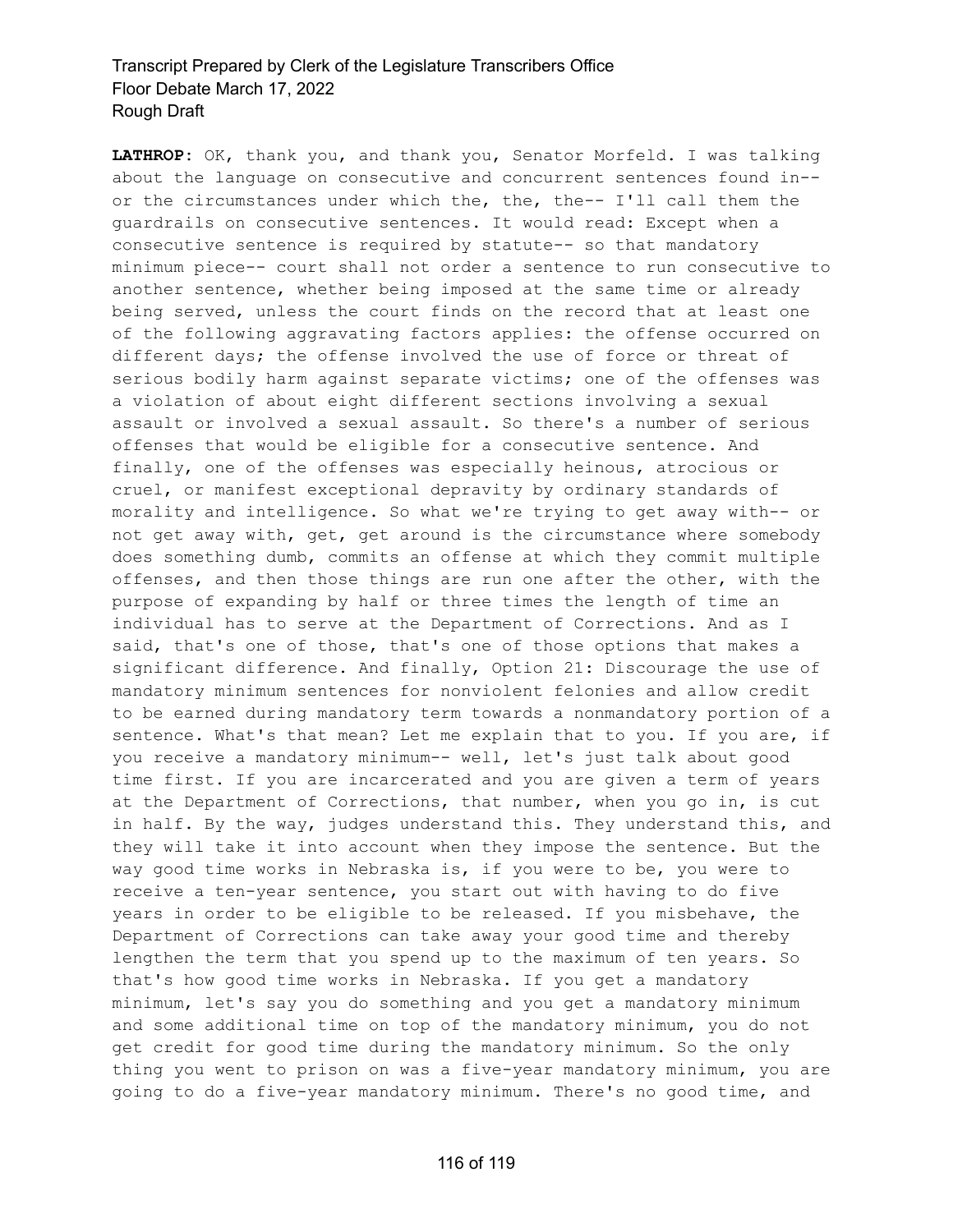you won't get out for the entire five years of your mandatory minimum, no matter how well-behaved you are. If you have--

**HILGERS:** One minute.

**LATHROP:** --additional time to do, you will get good time on that additional time. This recommendation or this option would allow you to cash in good time on your mandatory minimum on what's left of your sentence after you have completed your mandatory minimum. Does that make sense? So if-- let's say you're doing five years mandatory minimum and you have another five years after that. After you complete your mandatory minimum, you would get credit for the two and a half years you were in on the mandatory minimum and did not have any violations or problems that would otherwise have that taken away, and it applies to the balance of whatever your sentence is. This was probably not well explained. How much time do I have?

**HILGERS:** Eight seconds.

**LATHROP:** All right. Well, I'm not going to get it explained in eight seconds.

**HILGERS:** Thank you, Senator Lathrop--

**LATHROP:** Thank you.

**HILGERS:** --and Senator Morfeld. Senator Pansing Brooks, you're recognized, and this is your third opportunity.

**PANSING BROOKS:** OK. Thank you, Mr. President. We're going up to 3:15 here. I just, I just want us to understand our efforts to do nothing about programming, to do nothing about sentencing reform, I've brought a bill on stop, on banning mandatory minimums, just like Senator Lathrop is discussing. But it falls on deaf ears, because it's as if, Oh my gosh, we're trying to, we're just trying to be light and soft on crime. But what we're trying to do is to be smart on crime. We see all sorts of conservative states around this country who are doing better. They're doing better at sentencing, they're doing better at programming. They're making the people who go into our prisons come out safer and less angry and given more hope. In my time here, we've done very little to do that, to help the people coming back into the community to be safer neighbors, friends, and associates. We've done very little. Before we came in, there was there was a bill that, that gave the Center for People in Needs [SIC] money for trades, and there have been, there have been groups in the community that went out to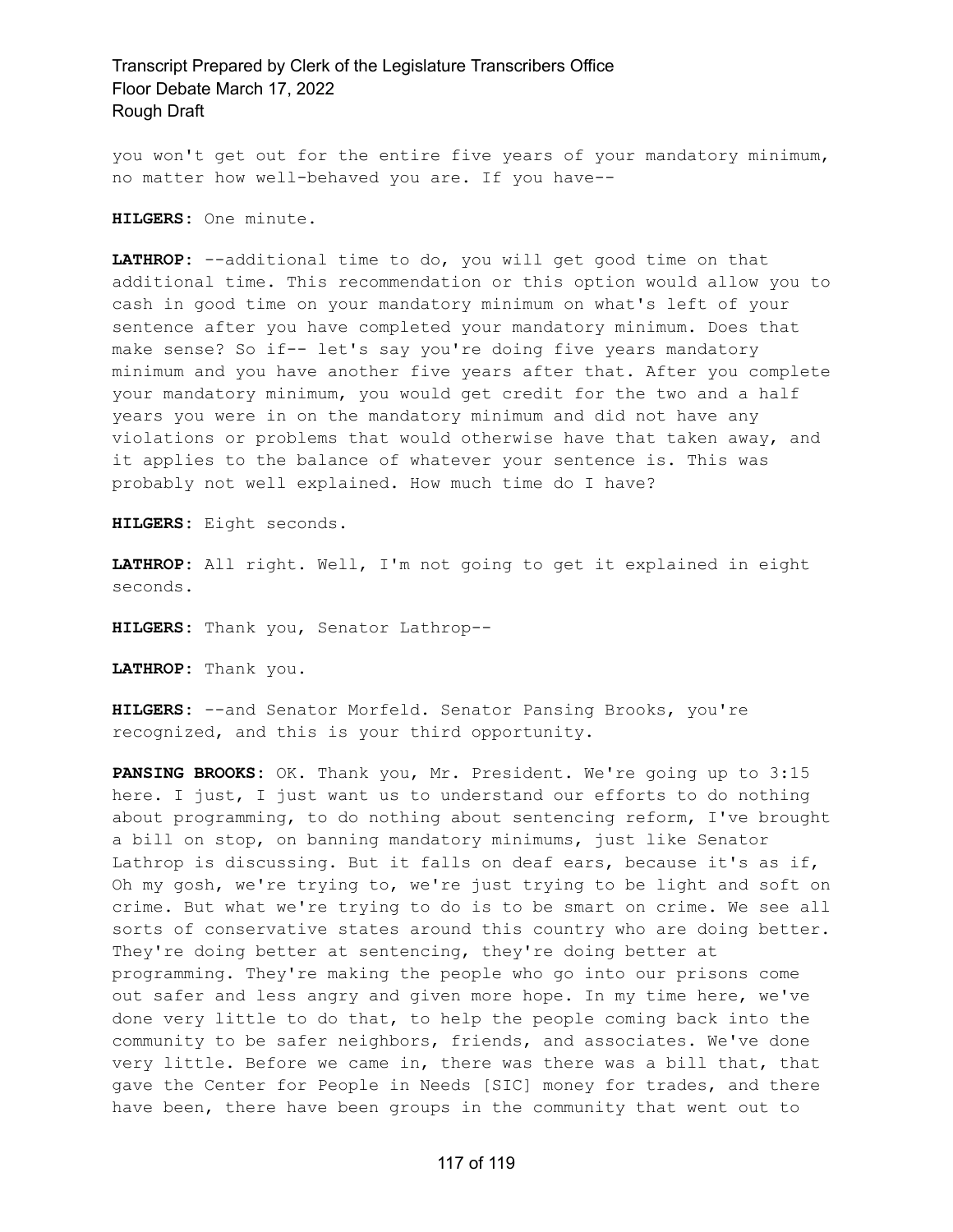the Center for People in Need and helped these, these people as they come out of prison to learn the trades of-- and it's actually while they're still in prison-- the trades of how, of house-- building houses and roofing and putting siding on houses, giving them marketable skills that allow them to participate in our community. And again, diversion is an opportunity to help people to get out of, out of the system and give them hope to move on. The STOP class: many of you have heard of it and probably taken a STOP class. That's a diversionary program, often for speeding, but there are multiple diversionary programs. My truancy bill allowed \$8 million to go into funding diversionary programs across this state, but it couldn't overcome the filibuster of the senator who's now left, resigned, and a couple of others in here who shall remain nameless, but I hope that you will look at these issues and these programs as we move forward, the work that Senator Lathrop has done on on CJI and others-- Senator McKinney, Senator Geist. These are issues that need to be changed, and if we just keep funding the prisons, we're going to only do that and the numbers are going to continue to build. I'll give the rest of my time to Senator Lathrop. Thank you, Mr. President.

#### **HILGERS:** Senator Lathrop, 1:45.

LATHROP: OK. So rather than try to make this up, I'm going to read something that helps explain what I'm talking about with respect to those mandatory minimums. The credit system authorizes sentencing credits be afforded to those who are incarcerated on a day-for-day rate, facilitating parole eligibility halfway through one's minimum sentence. However, credits cannot be earned during a mandatory minimum sentence, and a person may only accumulate credits after they've served the entire mandatory minimum. The credit rule for mandatory minimum sentences means that the circumstances-- that means that, in many circumstances,--

**HILGERS:** One minute.

**LATHROP:** --the actual mandatory term is longer than the stated mandatory minimum. For example, under the current law, a person serving a 10 to 20, with a mandatory minimum of 5, would not be parole eligible until they have served 7 and a half years. Without the mandatory minimum term, the person would be eligible for parole after serving 5. The goal of earning credits to lower parole eligibility is to incentivize good behavior and participation in education and treatment programs. In other words, once you get done with your mandatory minimum, whatever block of time that is-- typically five